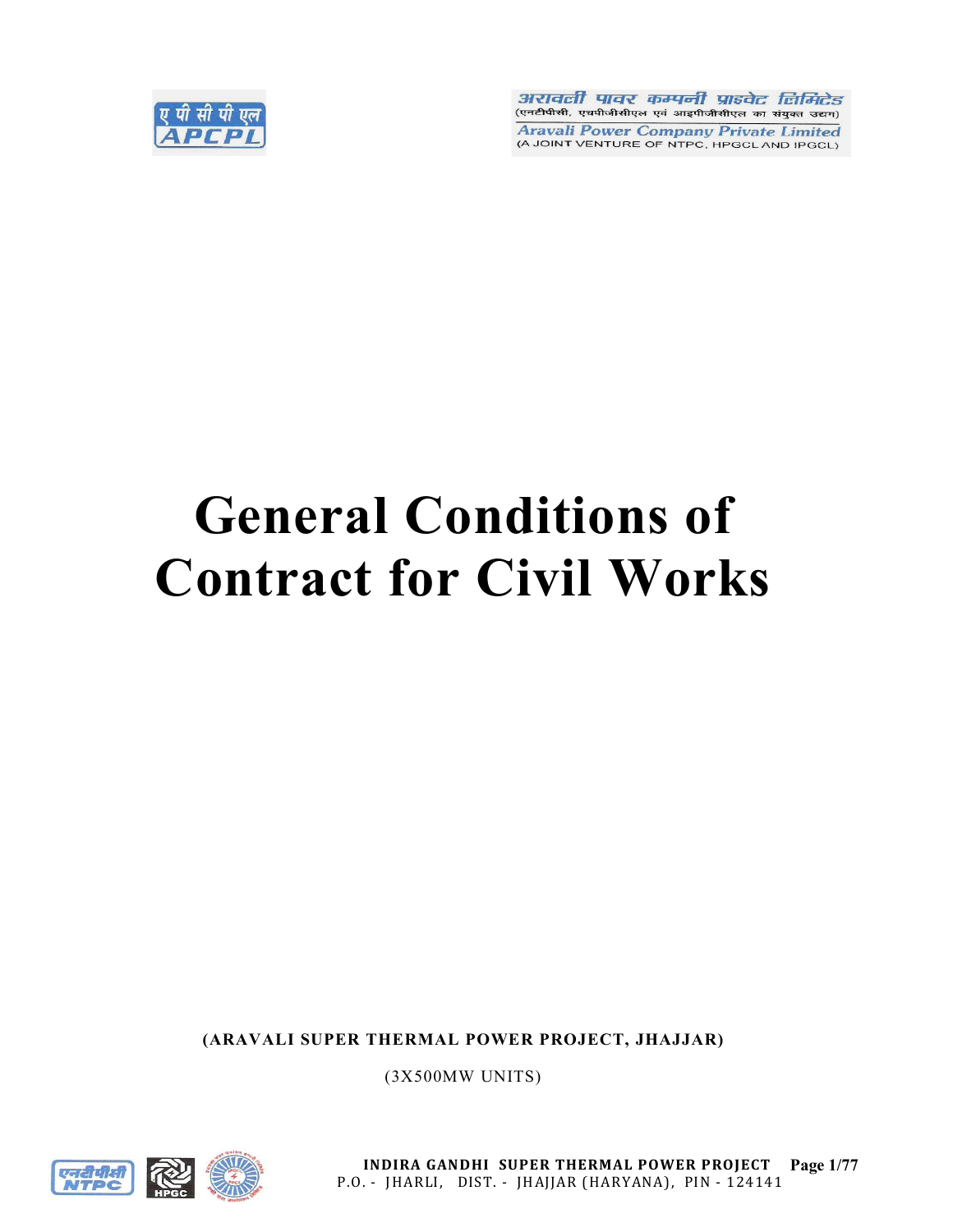

# GENERAL CONDITIONS OF CONTRACT:

# INTERPRETATION AND DEFINITIONS

## Singular & Plural:

1. Where the context so requires, words importing the singular only also include the plural and vice verse.

#### Heading and Marginal Notes to Conditions:

2. Headings and marginal notes to these General Conditions shall not be deemed to form part thereof or be taken into consideration in the interpretation or construction thereof or of the Contract.

#### Definitions:

- 3. a) 'Owner'/ 'Company' shall mean the Aravali Power Company Private Limited having its registered offices at NTPC Bhavan, Scope Complex 7, Institutional Area, Lodi Road, New Delhi -110003 and shall include their legal representatives successors and permitted assigns.
	- b) The "Accepting Authority" shall mean the authority mentioned in schedule "A".
	- c) The "'Contract" shall mean the notice inviting the tender the tender and acceptance there of and the formal agreement, if any, executed between the Aravali Power Company Private Limited , and the Contractor together with the documents referred to therein including these conditions with appendices and any special conditions, the specifications, designs, drawings, schedule of quantities with rates and amounts and schedule of rates .All these documents taken together shall be deemed to form one Contract and shall be complementary to one another.
	- d) The "'Contractor" shall mean the individual or firm or company whether incorporated or not, undertaking the works and shall include legal representatives of such individual or persons composing such firm or unincorporated company or successors of such firm or company as the case may be and permitted assigns of such individual or firm or company.
	- e) The "Contract Sum" shall mean:
		- i) In the case of Lump sum Contracts the sum for which the tender is accepted.
		- ii) In the case of percentage Rate Contracts the estimated value of the works as mentioned in the tender adjusted by the Contractor's percentage.

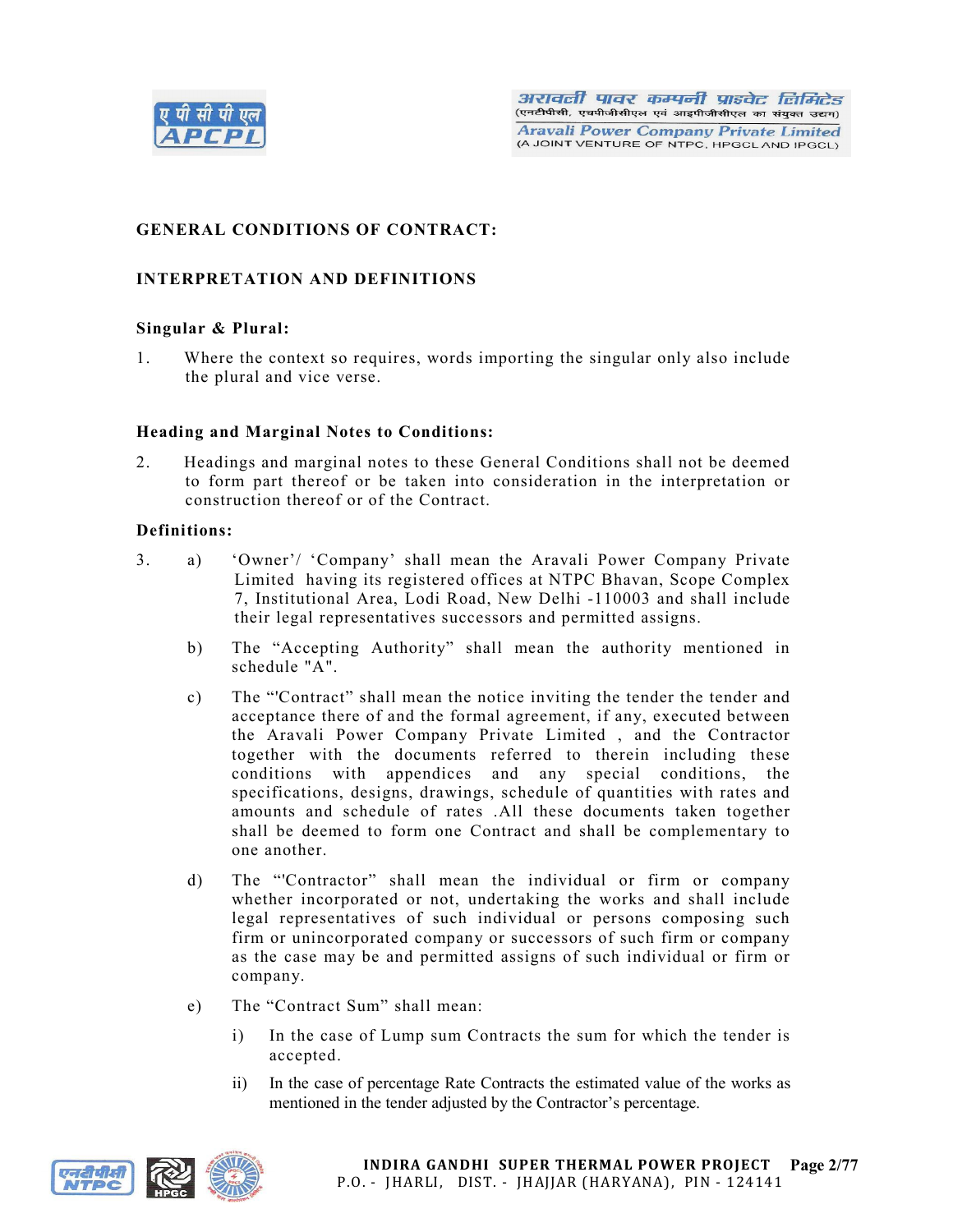

- iii) In the case of item Rate Contracts the cost of the works arrived after extension of the quantities shown in schedule of Quantities by the item rates quoted by the tenderer for the various items.
- f) A "Day" shall mean a day of 24 hours from mid-night to mid-night irrespective of the number of hours worked in that day.
- g) "Engineer-in-Charge" shall mean the Engineering officer appointed by the Company or his duly authorized representative who shall direct, supervise and be in charge of the works for purposes of this Contract.
- h) "Excepted Risks" are risks due to riots (otherwise than among Contractor/employees) and civil commotion (in so far both these are uninsurable), war (whether declared or not), invasion, act of foreign enemies, hostilities, civil war, rebellion, revolution, insurrection military or usurped power any acts of Government, damage from aircraft, acts of God, such as earthquake lightning and unprecedented floods and other causes over which the Contractor has no control and accepted as such by the Accepting Authority or causes solely due to use or occupation by the 'Company' of the part of works in respect of which a certificate of completion has been issued.
- i) "Market Rate" shall be the rate as decided by the Engineer-in-Charge on the basis of the cost of materials and labour at the Site where the work is to be executed, plus the percentage mentioned in schedule A to cover all overheads and profit. (No percentage shall be added for material issued by the Company).
- j) Schedule (s) referred to in these conditions shall mean the relevant schedule(s) annexed to the tender papers issued by the Company or the Standard Schedule of Rates prescribed by the Company and the amendments thereto issued from time to time.
- k) The "Site" shall mean the lands and /or other places on, under, in or through which the work is to be executed under the Contract including any other lands or places which may be allotted by the Company or used for the purposes of the Contract.
- l) "Temporary works" shall mean all temporary works of every kind required in or about the execution, completion or maintenance of the works.
- m) "Urgent works"' shall mean any urgent measures, which, in the opinion of the Engineer-in-Charge, become necessary during the progress of the work to obviate any risk of accident or failure or which become necessary for security.
- n) A "Week" shall mean seven days without regard to the number of hours worked in any day in that week.
- o) The "works" shall mean the works to be executed in accordance with the Contract or parts(s) thereof as the case may be and shall include all

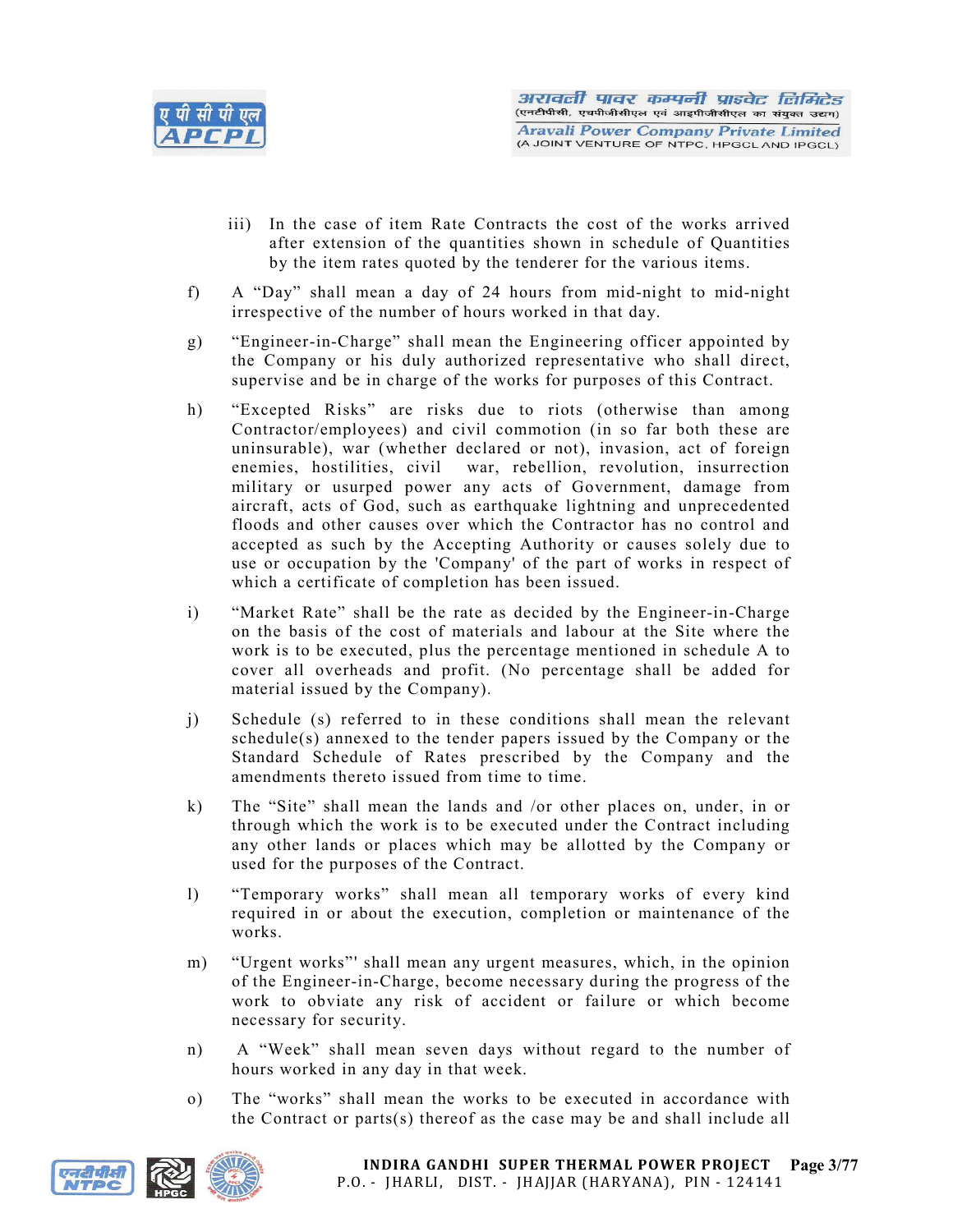

extra or additional, altered or substituted works or temporary and urgent works as required for performance of the Contract.

## SCOPE AND PERFORMANCE

#### Contract Documents:

- 4. The Contractor shall be furnished, free of charge, two certified true copies of the Contract documents except standard specification and the schedule of rates and of all further drawings which may be issued during the progress of the works. He shall keep one copy of these Documents on the Site in good order, and the same shall at all reasonable times be available for inspection and use by the Engineer-in-Charge, his representative or by other inspecting officers.
- 4.1 None of these Documents shall by the Contractor for any purpose other than that of this Contract.
- 4.2 The Contractor shall take necessary steps to ensure that all persons employed on any work in connection with this Contract have noticed that the Indian Official Secrets act 1923 (XIX) of 1923 applies to them and shall continue to apply even after the execution of such works under the Contract.

## Works to be carried out:

5. The work to be carried out under the Contract shall, except as otherwise provided in these conditions, include all labour, materials, tools, plants, equipment: and transport which may be required in preparation of and for and in the full and entire execution and completion of the works. The descriptions given in the schedule of Quantities shall unless otherwise stated, be held to include waste on materials, carriage and cartage, carrying in return of empties, hoisting, setting, fitting and fixing in position and all other labour necessary in and for the full and entire execution and completion as aforesaid in accordance with good practice and recognized principles.

## Inspection of Site:

6. The Contractor shall inspect and examine the Site and its surrounding and shall satisfy himself before submitting his tender as to the nature of the ground and subsoil (so far as is practicable), the form and nature of the Site, the quantities and nature of work and material necessary for the completion of the works and the means of access to the Site, the accommodation he may require and in general shall himself obtain all necessary information as to risks, contingencies and other circumstances, which may influence or affect his tender. No extra charges consequent on any misunderstanding or otherwise shall be allowed.

## Sufficiency of Tender:

7. The Contractor shall be deemed to have satisfied himself before tendering as to the correctness and sufficiency of his tender for the works and of the rates

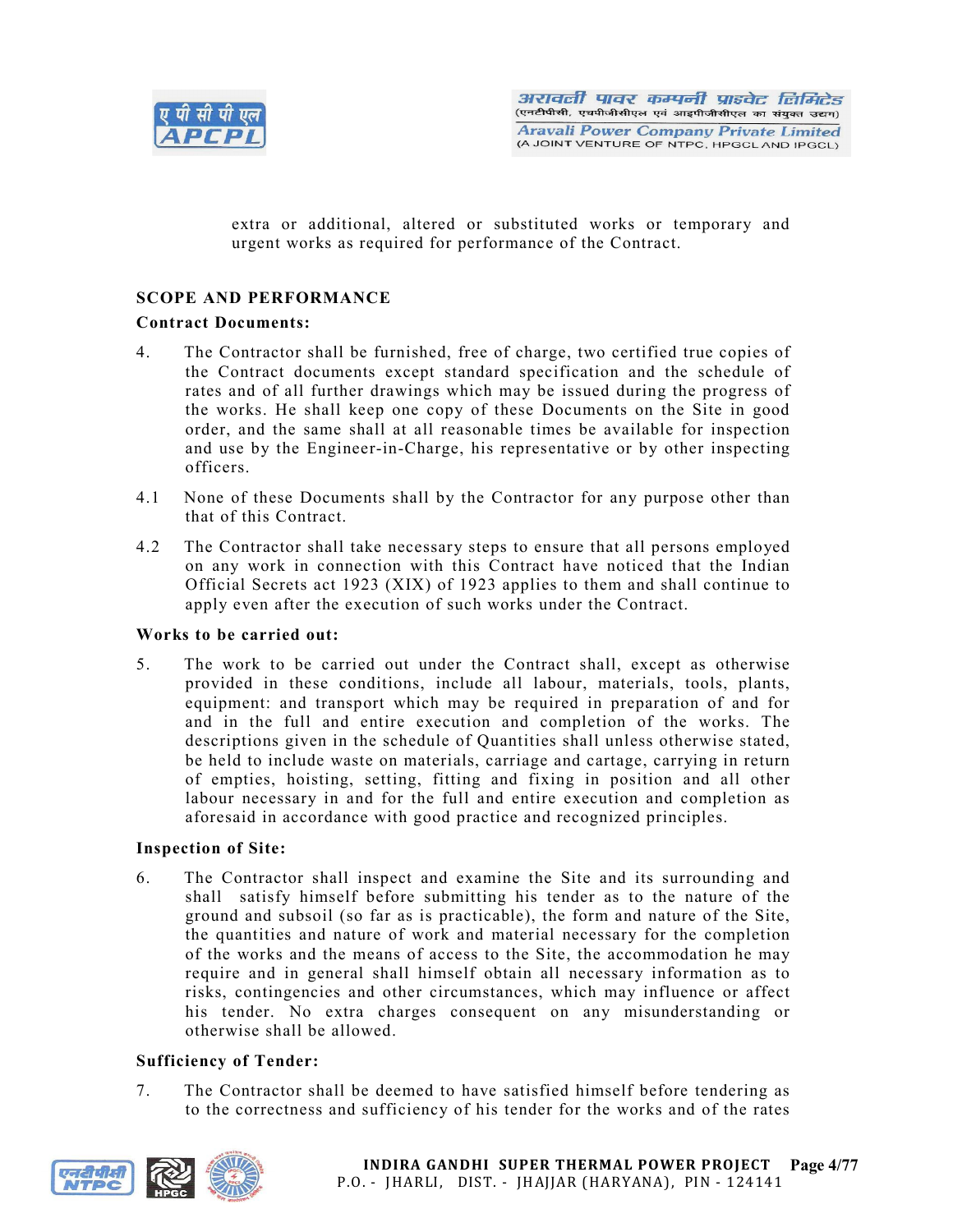

and prices quoted in the Schedule of Quantities, which rates and prices shall, except as otherwise provided, cover all his obligations under the Contract and all matters and things necessary for the proper completion and maintenance of the works.

## Discrepancies and Adjustment of Errors:

- 8. The several documents forming the Contract are to be taken as mutually explanatory of one another detailed drawing being followed in preference to small-scale drawing and figures dimensions in preference to scale and Special Conditions in preference to General conditions.
- 8.1 In the case of discrepancy between Schedule of Quantities the Specifications and/ or the Drawing, the following order of preference, shall be observed.
	- a) Description in Schedule of Quantities.
	- b) Particular Specification and Special Conditions, if any.
	- c) Drawing.
	- d) General Specifications.
- 8.2 If there are varying or conflicting provisions made in any one documents forming part of the Contract, the Accepting Authority shall be the deciding authority with regard to the intention of the document.
- 8.3 Any error in description, quantity or rate in Schedule of Quantities or any omission there from shall not vitiate the Contract or release the Contractor from the execution of the whole or any part of the works comprised therein according to drawing and specification or from any of his obligations under the Contract.
- 8.4 If on check there found to be differences between the rates given by the Contractor in words and figures or in the amount worked out by him in the schedule of quantities and general summary, the same shall be adjusted in accordance with the following rules:
	- a) In the event of a discrepancy between description in words and figures quoted by a tenderer, the description in words shall prevail.
	- b) In the event of an error occurring in the amount column of Schedule of quantities as a result of wrong extension of the unit rate and quantity the unit rate should be regarded as firm and extension shall be amended on the basis of the rate.
	- c) All errors in totaling in the amount column and in carrying forward totals shall be corrected.
	- d) The totals of various section of Schedule of Quantities amended shall be carried over to General Summary and the tendered sum amended accordingly. The tendered sum so altered shall, for the purpose of tender, be substituted for the sum originally tendered and considered for acceptance instead of the original sum quoted by the



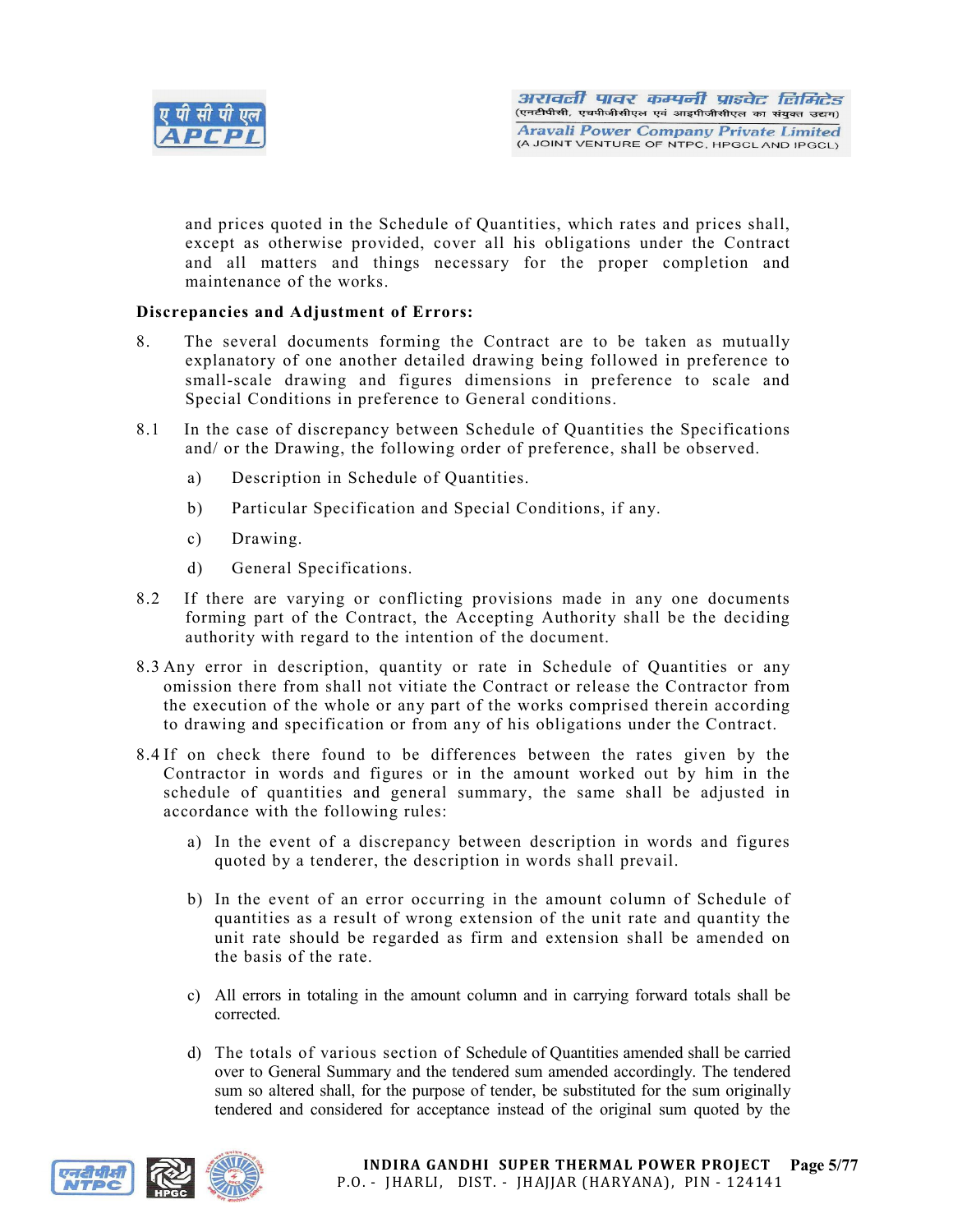

tenderer. Any rounding of Quantities or in sections of Schedule of Quantities or in General Summary, by the tender shall be ignored.

e) In case of lump sum Contracts based on Bills of Quantities (quantities not shown as provisions), should any error in quantities or any omissions of items be discovered the cumulative effect of which varies the Contract sum by more than 5% or Rs.20,000/- which ever is less then the errors shall be rectified and the rectification dealt with as for deviations variation under conditions 10&11 here of and the value there of shall be added or deducted from the Contract Sum, as the case may be provided that there shall be no rectification to any errors, omissions or wrong estimates in the prices inserted by the Contractor in the Bills of Quantities.

## 9. Security Deposit:

- 9.1 (i) The earnest money furnished by the Contractor will be treated as part of the security deposit. However, if the earnest money deposit is in the form of a bank guarantee, the Contractor will be required to replace it with initial security deposit of equivalent value in one of the forms given here-in-after, within 15 days of acceptance of tender. Further the Contractor shall permit the Company at the time of making any payment to him for the work done under the Contract to deduct towards the security deposit at the rate of 10 percent of gross amount of each on account payment until the security deposit so deducted reaches the values mentioned in 9.1(c) of schedule A in cash or in the form of Government Securities or Fixed Deposit Receipts of Bank Guarantees furnished by any of the Nationalized Banks.
	- a) The security deposit reaches a limit of Rs.1 lakh, the Contractor, if he so desires, may convert the amount into one of the Government securities or Bank Guarantees as aforesaid.
	- b) Provided that, if at the time of payment of the final bill the deductions so made together with earnest money already deposited, fall short of the security deposit mentioned in 9.1(c) of Schedule A, the recovery of the balance amount of security deposit shall be deemed to have been waived.
	- (ii) The Contractor, if he so desires, can also furnish the entire sum of security deposit as specified in 9.1(c) of Schedule A towards faithful performance of the Contract in the form of a bank guarantee issued by a Nationalized Bank, with in 15 days of acceptance of his tender. The aforesaid bank guarantee towards security deposit shall be kept valid up to 90 days after the completion of Defect liability Period. The earnest money furnished by the Contractor shall be returned/refunded to hem after receipt of the aforesaid bank guarantee.
- 9.2 The Contract value for purposes of this clause shall be taken as the value of Contract awarded.
- 9.3 In case a Fixed deposit Receipt of any bank is furnished by the Contractor to the Company as part of the Security Deposit and the bank goes into liquidation or for any other reasons is unable to make payment against the said Fixed Deposit Receipt, the loss caused thereby

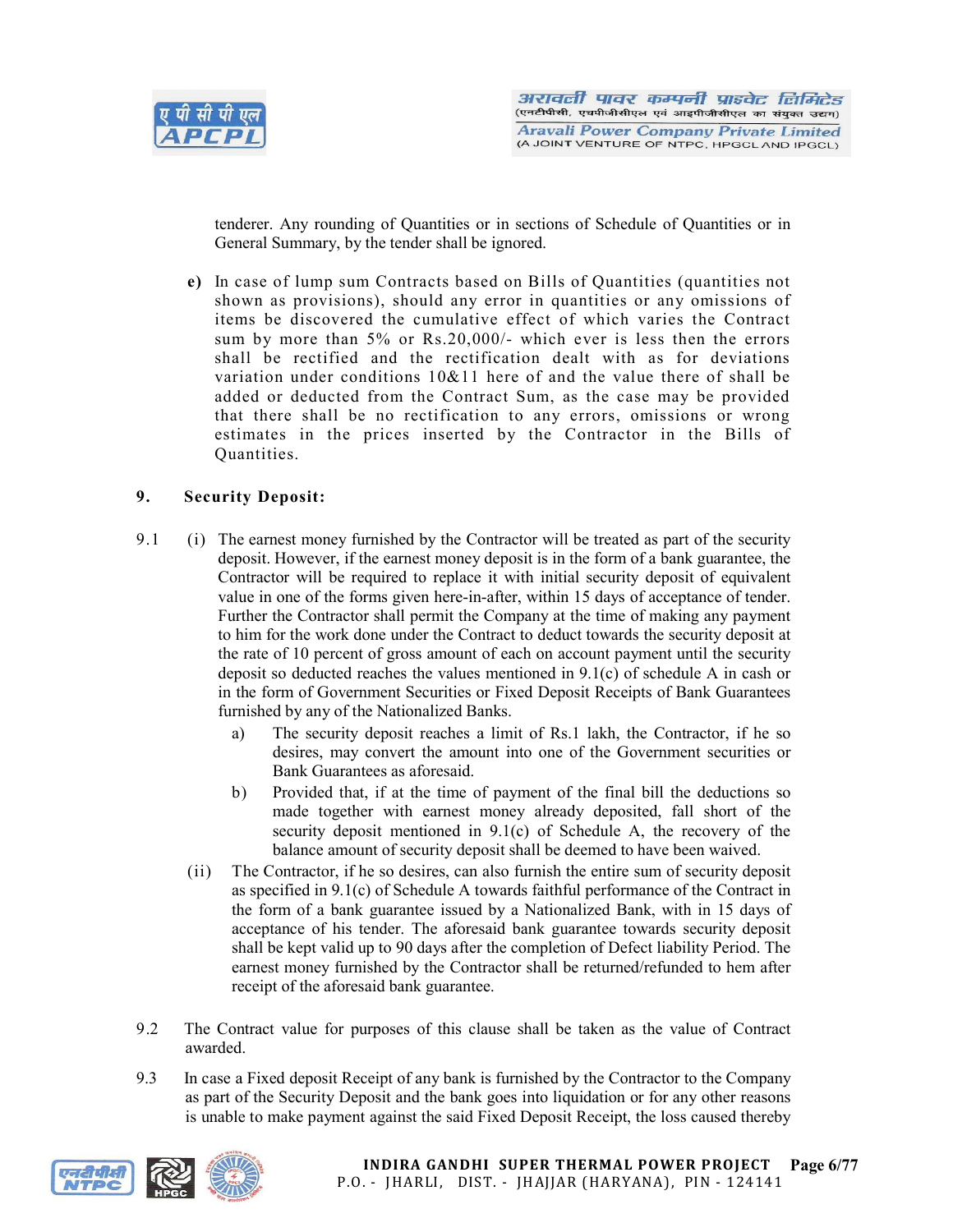

shall be borne by the Contractor and the Contractor shall forthwith or on demand furnish additional security to Company to make good the deficit.

- 9.4 All compensation or other sums of money payable by the Contractor under the terms of this Contact or any other Contract or any other account whatsoever may be deducted from or paid by the sale of a sufficient part of his security deposit or from the interest arising there from of from any sums which may be due or may become due to the Contractor by Company on any account whatsoever and in the event of his security deposit being reduced by reasons of such deduction or sale as aforesaid, the Contractor shall within fourteen days of receipt of notice of demand from the Engineer-in-Charge make good the deficit.
- 9.5 Government papers tendered as security shall be taken at 5% (five percent) below the market price or at their face value whichever is less.
- 9.6 Refund of Security Deposit:- One half of the Security deposit refundable to the Contractor worked out on the basis of the value of work completed shall be refunded to the Contractor on the Engineer-in Charge certifying in writing that the work has been completed as per condition 31 here of etc.
- 9.7 On expiry of the Defects Liability Periods (referred to in Condition 33 hereof) of on payment of the amount of the Final Bill payable in accordance with condition 52 whichever is later the Engineer-in-Charge shall on demand from the Contractor, refund to him the remaining portion of the security deposit provided the Engineer-in-Charge is satisfied that there is no demand outstanding against the Contractor.
- 9.8 No interest shall be payable to the Contractor against the Security Deposit furnished/ recovered from the contactor by the Company.

# Deviations/Variations Extent & Pricing.

10. The Engineer-in-Charge shall have power (i) to make alteration in, omissions; from additions to or substitutions for the original specifications, drawings, designs and instructions that may appear to him to be necessary or advisable during the progress of the work, and (ii) to omit a part of the works in case of non-availability of a portion of the Site or for any other reasons, and the Contractor shall be bound to carry out the works in accordance with any instructions given to him in writing by the Engineerin-Charge and such alterations, omissions, additions or substitution shall from part of the Contract as if originally provided therein and any altered, additional of substituted work which the Contractor may be directed to do in the manner above specified as part of the Works, shall be carried out the Contractor on the same conditions in all respects including price on which he agreed to do the main work. Any alterations, omissions, additions or substitutions which radically change the original nature of the Contract shall be ordered by the Engineer-in-Charge as a deviation and in the event of any deviation being ordered which in the opinion of the Contractor changes the original nature of the Contract, he shall nevertheless carry it out and the Disagreement if any as to the nature of work and rate to be paid therefore shall be resolved in accordance with Condition 56.

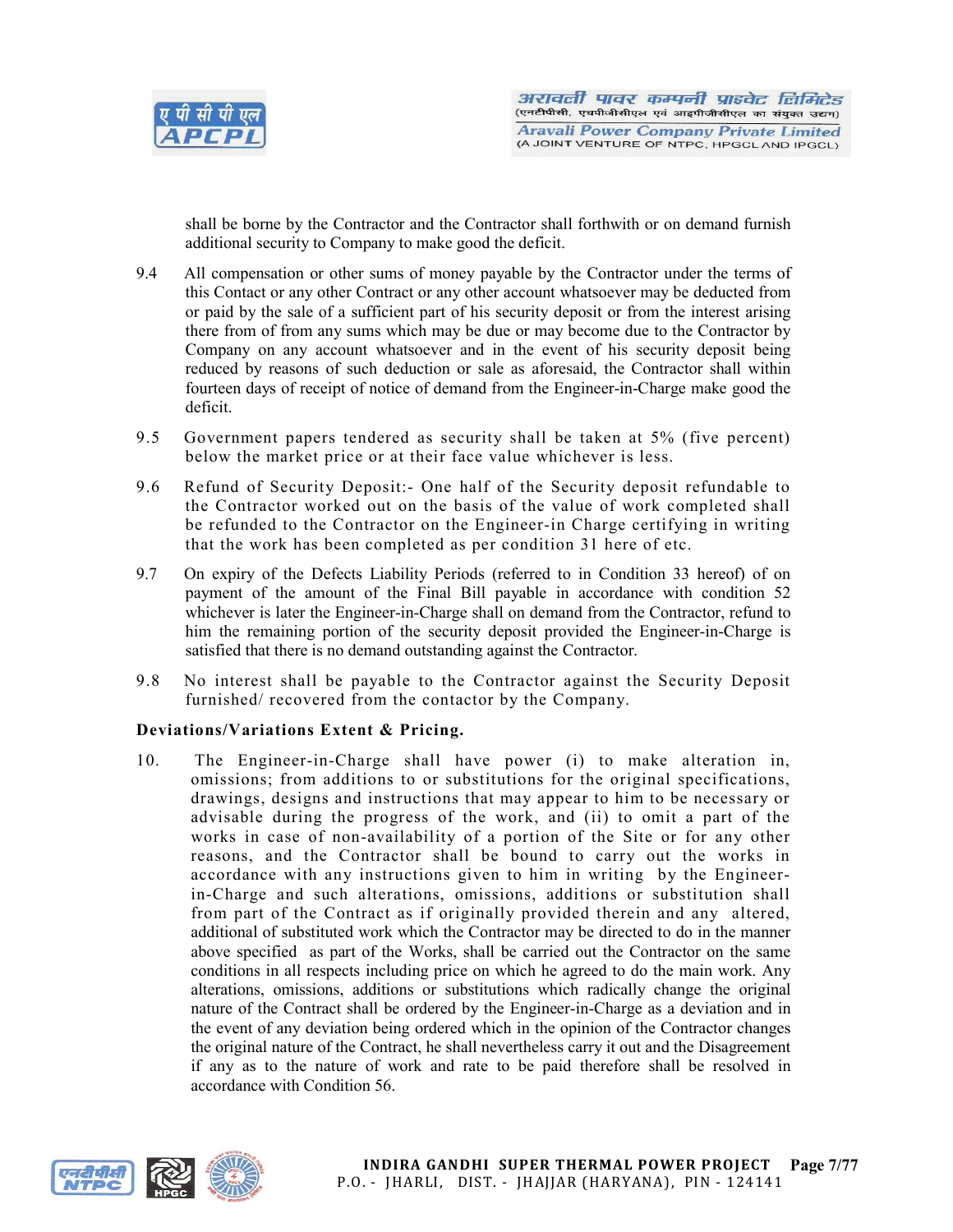

10.1 The time for completion of the Work shall, in the event of any deviations resulting

in additional cost over the Contract sum being ordered, be extended as follows if requested by the Contractor.

- a) In the proportion, which the additional cost of the altered, additional or substituted work, bears to the original Contract sum: plus.
- b) 25% of the time calculated in (a) above or such further additional time as may be considered reasonable by the Engineer-in-Charge.

Rates for such additional, altered or substituted work shall be determined by the Engineer-in-Charge as follows:

- (i) If the rate for additional, altered or substituted item of work is specified in the Schedule of Quantities, the Contractor shall carry out the additional, altered or substituted item at the same rate. In the case of composite tenders, where two or more schedules of quantities may form part of the Contract, the applicable rate shall be taken from the schedule of quantities of that particular part in which the deviation is involved, failing that at the lowest applicable rate for the same item of work in the other Schedules of Quantities.
- (ii) If the rate for any altered, additional or substituted item of work is not specified in the Schedule of Quantities, the rate for that item shall be derived from the rate for the nearest similar item specified therein. In case of composite tenders, where two or more schedule of quantities form part of the Contract, the rate shall be derived from the nearest similar item in the schedule of Quantities of the particular part of Works in which the deviation is involved failing that from the lowest of the nearest similar items in other schedule of quantities.
- (iii) If the rate for any additional, altered or substituted item of work cannot be determined in the manner specified in sub-pares (i) and (ii) above, then such item of work shall be carried out at the rate entered in the Schedule of Rates mentioned in schedule A plus/minus the percentage by which the tendered amount of the works actually awarded is higher or lower than the estimated amount of the Works actually awarded.
- (iv) If the rate for any altered, additional or substituted item of work cannot be determined in the manner specified in sub-paras (i) to (iii) above then the rate for such item of work shall be derived from the Schedule of Rates specified in sub-para (iii) above plus/minus the percentage mentioned in that sub-para. Provided always that if rate(s) for part(s) of an item(s) is/are not specified in the Schedule of Rates the rate(s) for such para(s) shall be determined by the Engineer-in-Charge on the basis of the purchase price has supported by the vouchers unless the Engineer-in-Charge finds the purchase price unreasonable in the latter event the price shall be determined on the basis of market rate(s) prevailing during the for night following the date the order.
- (v) If the rate for any altered additional or substituted item of work cannot be determined in the manner specified in sub-paras (i) to (iv) above the Contractor shall within 14 days of the date of receipt of the order to carry out the said work,

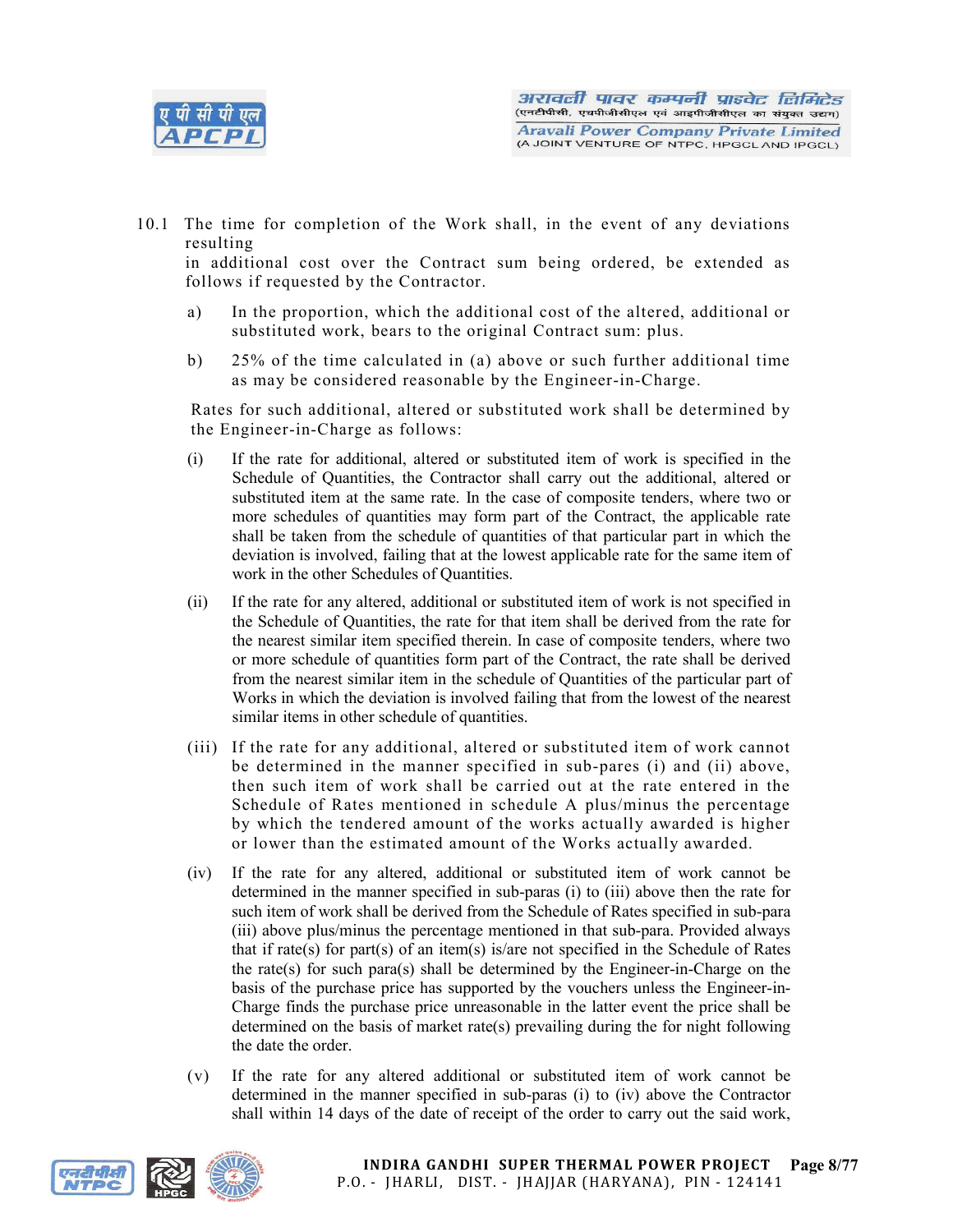

inform the Engineer-in-Charge under advice to the Accepting Authority of the rate which he proposes to claim for such item of work, supported by analysis of rate claimed and the Engineer-in-Charge shall, within three months thereafter, after giving due consideration to the rate claimed by the Contractor, determine the rate on the basis of market rate(s). In the event of the Contractor failing to inform the Engineer-in-Charge within the stipulated period of time the rate, which he proposes to claim, the rate for such item shall be determined by the Engineer-in-Charge on the basis of market rate(s).

- (vi) (A) Except in case of items of work below ground surface as it exists at the time of commencement of work (See (B) below) quantities of which may change due to Site Conditions, provisions contained in subconditions (i) to (v) above shall not apply to.
- (a) that value of any Contract item, substituted item or Contract-cumsubstituted item as is in excess of the original value of the item plus the percentage mentioned in Schedule A (Applicable to Lump sum Contract, Measurement Contract based on item rates and percentage Rate Contracts).
- (b) that value of deviations ordered on any individual trade item included in the Contract as is in excess of the percentage mentioned in Schedule A (Applicable to Lump-sum-Contracts only).
- (c) the value of all items not already included in the Contract, as is in excess of the percentage mentioned in Schedule A of the Contract.
- B) In case of item of work below ground surface as it exists at the time of commencement of work, quantities of which may change due to Site conditions, provisions contained (i) to (v) above shall not apply to.
- a) Item of any individual trade which exceed by more than the percentage mentioned in Schedule A of the value of that trade included in the contract as a whole, unless the Contractor and the Engineer-in-Charge agree to a higher percentage for any particular item.
- b) The value of any item not included in the Contract in excess of 5% of the Contract sum whichever is higher.
- NOTE: Individual trade means sub-heads into which the Schedule of Quantities as provided in the Contact has been divided and in the absence of any such provision in the Contract, the sub-heads as given in the Schedule of Rates.
- 11. In the case of contract items, substituted items, and Contract-cum substituted item, or additional items that exceed the limits laid down in sub-para (vi) of Condition 10 above, the Contractor may, within fourteen days of receipt of order or occurrence of the excess claim revision of the rates, supported by proper analysis, for the work in excess of the above-mentioned limits, provided that if the rates so claimed are in excess of the rate specified in the Schedule of Quantities or of those derived in accordance with the provisions of sub-para (i) to (iv) of condition 10 by more than five percent, inform the Engineer-in-Charge under the advice to the Accepting Authority and the Engineer-in-Charge shall, within three months of receipt of the claim supported by analysis, after

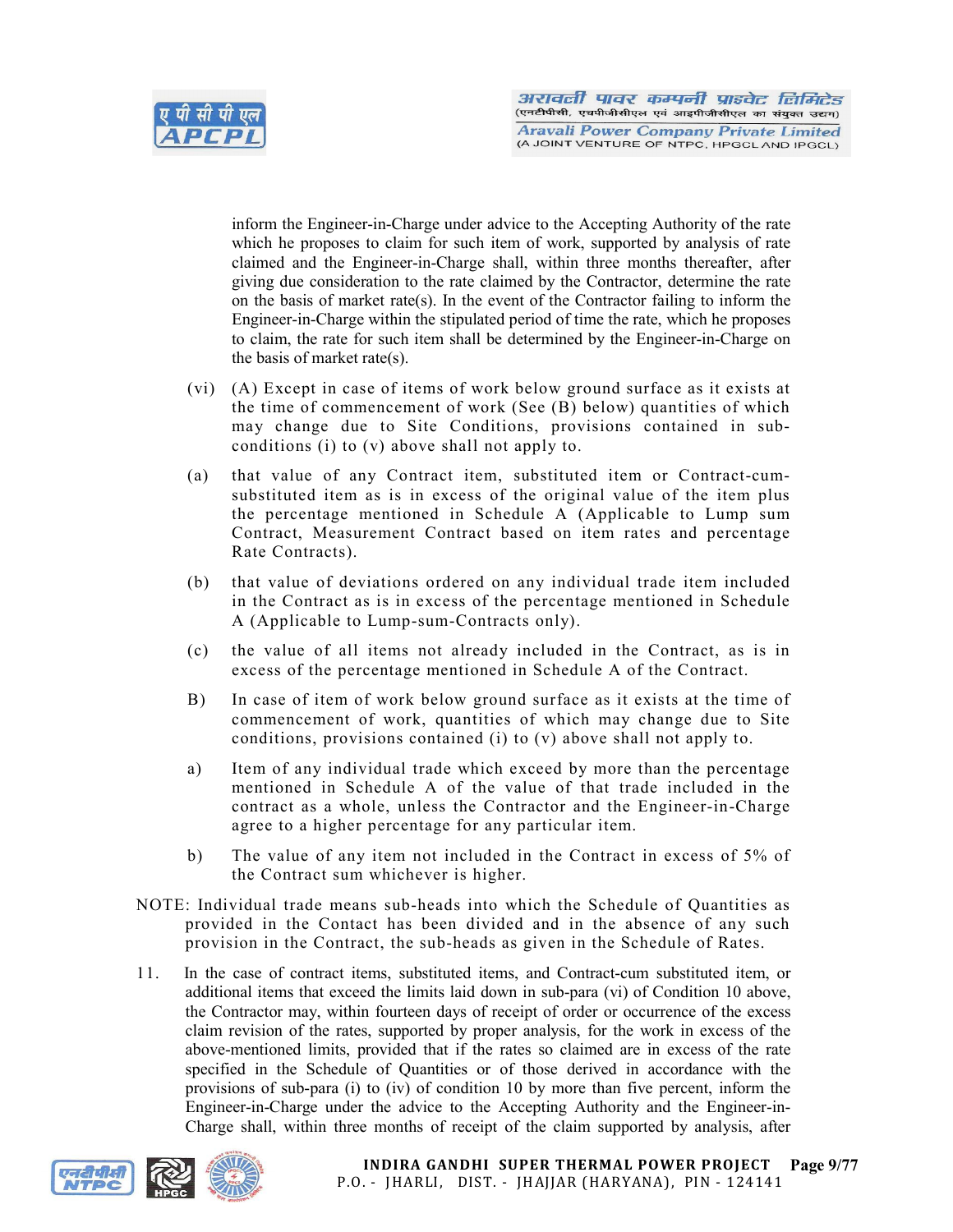

giving consideration to the analysis of the rates submitted by the Contractor, determine the rates on the basis of market rates and if the rates so determined exceed the rates specified in the schedule of quantities or those derived in accordance with the provisions of subparas (i) to (iv) of Condition 10 by more than 5 per cent, the Contractor shall be paid in accordance with rates so determined. In the event of the Contractor failing to claim revision of rates within the stipulated period, or if the rates determined by the Engineer-in-Charge within a period of three months of receipt of the claim supported by analysis are within five percent of the rates specified in the Schedule of Quantities or of those determined in accordance with the provisions of sub-paras (i) to (iv) of Conditions 10, for the Engineer-in-Charge shall make payment at the rates as specified in the Schedule of Quantities or those already determined under sub- paras (i) to (iv) of Condition 10 for the quantities in excess of the limits laid down in sub-para (vi) of Condition 10.

11.1 The provisions of the preceding paragraph shall also apply to the decrease in the rates of items, for the work in excess of the limits laid down in sub-para (vi) of Condition 10 provided that such decrease is more than five percent of rates specified in the Schedule of Quantities or of those derived in accordance with the provisions of sub-para (i) to (iv) of Condition 10, and the Engineer-in-Charge may after giving notice to the Contractor within two months of receipt of order by the Contractor or occurrence of the excess and after taking into consideration any reply received from him within fourteen days of receipt of the notice, revise the rates for the work in question within two months of expiry of the said of 14 days having regard to the market rates.

## Suspension of works:

- 12. (a) The Contractor shall, on receipt of the order in writing of the Engineerin-Charge, suspend the progress of the works or any part there of for such time and in such manner as the Engineer-in-Charge may consider necessary for any of the following reasons.
	- (i) On account of any default on part of the Contractor; or
	- (ii) For proper execution of the Works or part there of for reasons other than the default to the Contractor; or
	- (iii) For safety of the Works or part there of, the Contractor shall, during such suspension, properly protect and secure the Works to the extent necessary and carry out the instructions given in that behalf by the Engineer-in-Charge.

(b) If the suspension is ordered for reasons (ii) and (iii) in sub-para (a) above:

- (i) The Contractor shall be entitled to an extension of the time equal to the period of every such suspension plus 25%.
- (ii) If the total period of all such suspension exceeds thirty days, the Contractor shall, in addition, be entitled to compensation, as the Accepting Authority may consider reasonable, in respect of salaries and /or wages paid by the Contractor to his employees and labour at Site, remaining idle during the period of suspension, adding thereto the percentage mentioned in Schedule A to cover indirect expenses of the Contractor, provided the Contractor submits

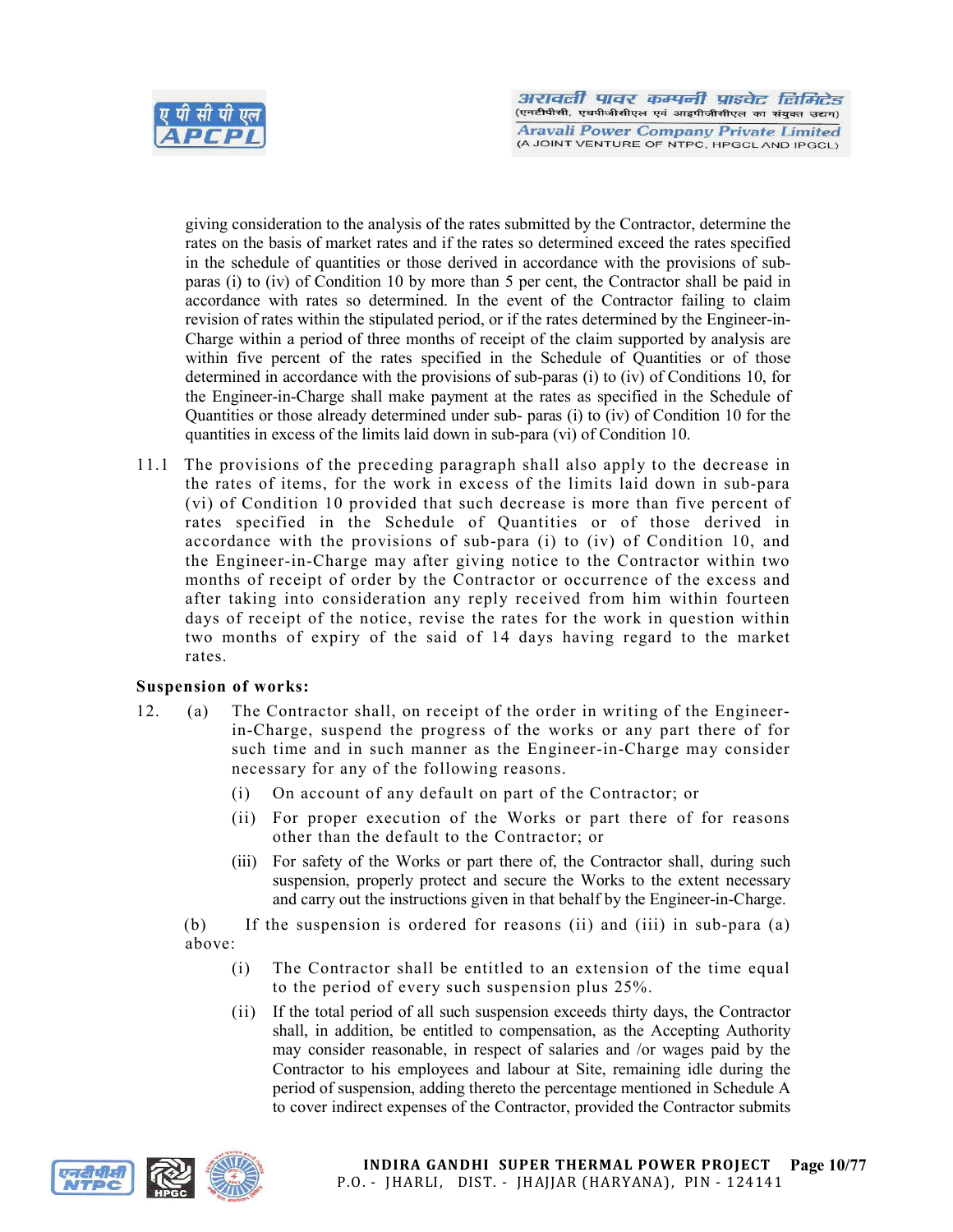

his claim supported by details to the Engineer-in-Charge under advice to the Accepting Authority within 14 days of the expiry of the period of 30 days.

(c) If the Works of part there of is suspended on the order of the Engineer-in-Charge for more than three months at a time, except when suspension is ordered for reason, (i) in sub-para (a) above, in the Contractor may after receipt of such order serve a written notice on the Engineer-in-Charge under advice to the Accepting Authority requiring permission within fifteen days from receipt by the Engineer-in-Charge of the said notice, to proceed with the works or part thereof in regard to which progress has been suspended and if such permission is not granted within that time, the contractor if he intends to treat the suspension where it affects only a part of the Works as an omission of such part by the Condition 10 and 11 or where it affects the whole of the Works, as an abandonment of the works by the Company shall within 10 days of expiry of such period of 15 days give notice in writing of his intention to Engineer-in-Charge under advice to the Accepting Authority, in the event of the Contractor treating the suspension as an abandonment of the Contract by Company, he shall have no claim to payment of any compensation on account of any profit or advantage which he may have derived from the execution of the work in full but which he could not derive consequence of the abandonment. He shall, however, be entitled to compensation, as the Accepting Authority may consider reasonable in respect of salaries and /or wages paid by him to his employees and labour at Site remaining idle in consequence and of materials collected which could not be utilized on the works, adding to the total thereof the percentage mentioned in Schedule A to cover indirect expenses of the Contractor provided the Contractor submits his claim supported by the details to the Engineerin-Charge under advice to the Accepting Authority within 28 days of the expiry of the period of 3 months.

## Time and Extension for Delay:

13. The time allowed for execution of the works as specified in the Schedule A or the extended time in accordance with these Conditions should be the essence of the Contract. The execution of the works shall commence from the

15<sup>th</sup> day after the date on which the Company issued written orders to commence the work. If the Contractor commits default in commencing the execution of the work as aforesaid. Company shall without prejudice to any other right or remedy be at liberty to forfeit the earnest money absolutely.

13.1 As soon as possible after the Contract is concluded the Engineer-in-Charge and the Contractor shall agree upon a Time and Progress Chart. The Chart shall be prepared in direct relation to the time stated in the Contract documents for completion of items of the works .It shall indicate the forecast of the dates of commencement and completion of various trades of or sections of the works and may be amended as necessary by agreement between the Engineer-in-Charge and the Contractor within the limitations of time imposed in the Contract Document and further to ensure good progress during the execution of the work, the Contractor shall in all cases in which the time allowed for any work exceeds one th

month. Say for Special jobs) complete  $1/8^{th}$  of the whole of the work before 1/4 of the

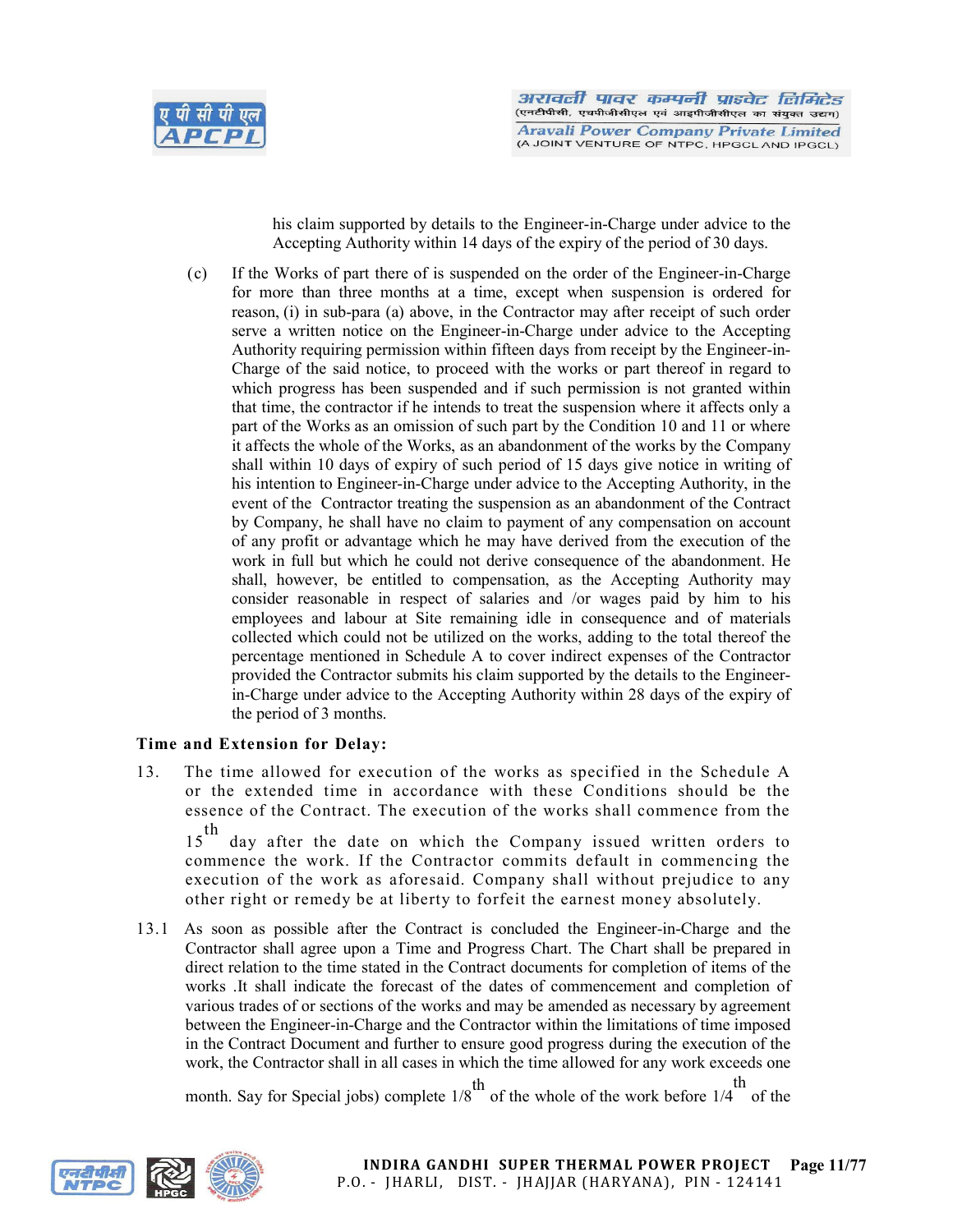

th

whole time allowed in the Contract has elapsed, 3/8 of the work before one half of such time has elapsed and 3/4 before 3/4 such time has elapsed.

- 13.2 If the works be delayed by
	- a) force majeure, or
	- b) abnormally bad weather, or
	- c) serious loss or damage by fire, or
	- d) civil commotion, local combination, local combination of workmen, strike or lockout, affecting any of the trade employed on the work, or
	- e) delay on the part of other Contractors of tradesmen engaged by Company in executing work not forming part of the Contract, or
	- f) non-availability of stores, which are the responsibility of Company to supply or
	- g) any other cause, which in the absolute discretion of the authority mentioned in Schedule A is beyond the Contractor's control.

then upon the happening of any such event causing delay, the Contractor shall immediately give notice hereof in writing to the Engineer-in-Charge but shall nevertheless use constantly his best endeavours to prevent or make good the delay and shall do all that may be reasonably required to the satisfaction of the Engineer-in-Charge to proceed with the Work.

- 13.3 Request for extension of time to be eligible for consideration shall be made by the Contractor in writing within fourteen days of the happening of the event causing delay. The Contractor may also if practicable, indicate in such a request the period for which extension is desired.
- 13.4 In any such case the authority mentioned in Schedule A may give a fair and reasonable extension of time for completion of the work. Such extension shall be communicated to the Contractor by the Engineer-in-Charge in writing within 3 months of the date of receipt of such request by the Engineer-in-Charge. Upon grant of time extension by the Engineerin-Charge, the Contractor shall promptly furnish documentary evidence to Engineer-in Charge towards extension of insurance policies for the period of time extension.
- 14. The Contractor shall arrange at his own expense all tools, plant and equipment (here in after referred to as T&P) required for execution of the work, except the item listed in Schedule 'C' which will be given to him on hire ( if the same can be spared by Company) by the Company at rates shown in that schedule. Incase the Contractor does not require some or all items of the T&P listed in Schedule "C" he will indicate his requirement at the time of submitting his tender. Company T&P hired to the Contractor shall be conveyed by him at his expense from the place of issue to the Site and back.
- 14.1 If the Contractor requires any item of T&P on hire from the Company over and above the requirements indicated by him at the time of submitting his tender, the Company will if such item is available, hire it to the contractor at a rate to be fixed by the Engineer-in-Charge.
- 14.2 The period of hire will be reckoned from the commencement of the day of issue up to the end of the day of return (including all holidays) irrespective of the actual hour of issue and

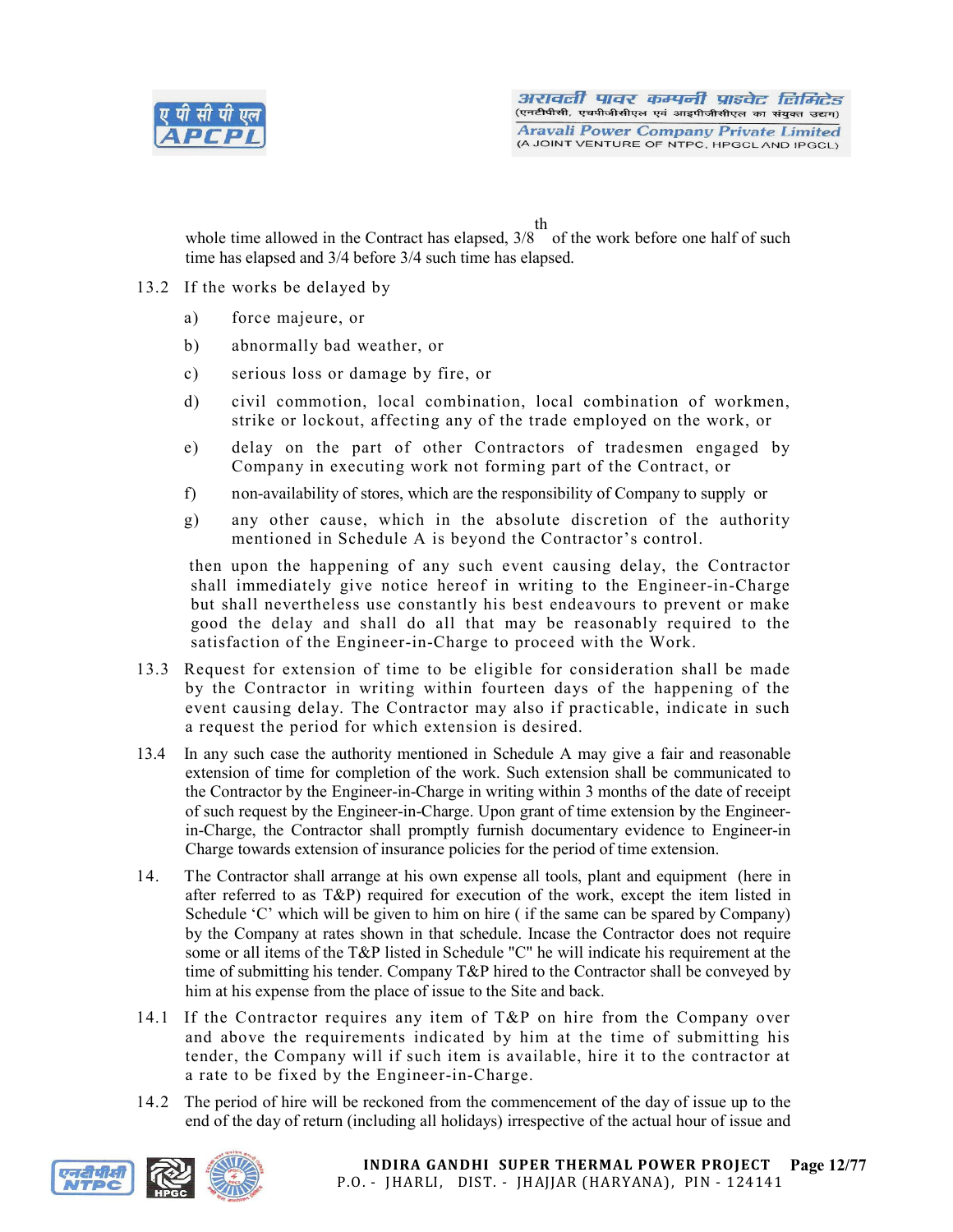

return. The Contractor will be exempted from levy of any charges for the number of days he is called upon in writing by the Engineer-in-Charge to suspend execution of the work, provided Company's T&P in question has remained intact idle with the Contractor because of the suspension, provided the Contractor, in case the period of suspension exceeds 11 days, return Company's T&P to the place from where it was issued.

- 14.3 The hire charges shall be reckoned as under.
	- a) The first eight hours (excluding a break of one hour) (one) working day.
	- b) Every working hour or part there of in excess of 8 working hours at the rate of 1/8 of the hire charges for a working day; provided however if th the Company has paid more than at the rate of  $1/8$ <sup>th</sup> of the wages of the crew for overtime under the Minimum Wages Act or any other law for the time being in force, the excess over  $1/8$ <sup>th</sup> of the wages shall also be charged to the Contractor.
- 14.4 If at any time Company's T&P has not been worked at all during a day except for a breakdown or has been worked for less than eight hours during a day, the Contractor shall be charged for one working day.
- 14.5 If any item of Company's T&P has stopped working on account of a break-down before it has worked for four hours in a day, the Contractor will be charged for half a working day. If the item has stopped working after it has worked for more than four hours but less than eight hours, the Contractor will be charged for a full working day.
- 14.6 The hire charges shown in the schedule cover financing cost, charges of crew, depreciation, stores for maintenance and cleaning purposes and fuel needed to start a machine at the time of issue. All other charges such as cost of fuel for running a machine, engine oil kerosene oil etc. for working Company's T&P and all unskilled labour and water required for servicing/wash out shall be borne by the Contractor.

The Contractor shall permit the Engineer-in-Charge to carry out periodical maintenance of Company's T & P in accordance with the provision therefore in the aforesaid schedule, and there will be no deduction in hire charges for the period spent on such maintenance.

However, the Contractor shall be allowed to return the tools and plants (issued by the Company) for purposes of repairs and for the duration of such repairs on hire charges shall be levied.

14.7 The Contractor shall be responsible for care and custody of Company's T&P (including employment of chowkidars) during the period Company's T& P remain with him and any damage (for wear and tear excepted) to any of the equipment (except for Excepted Risks provided always the Contractor has taken precautions necessary to protect it from such risks) shall be made good at the Contractor's expense to the satisfaction of the Engineer-in-Charge unless such damage is caused because of negligence of crew provided by the Company.

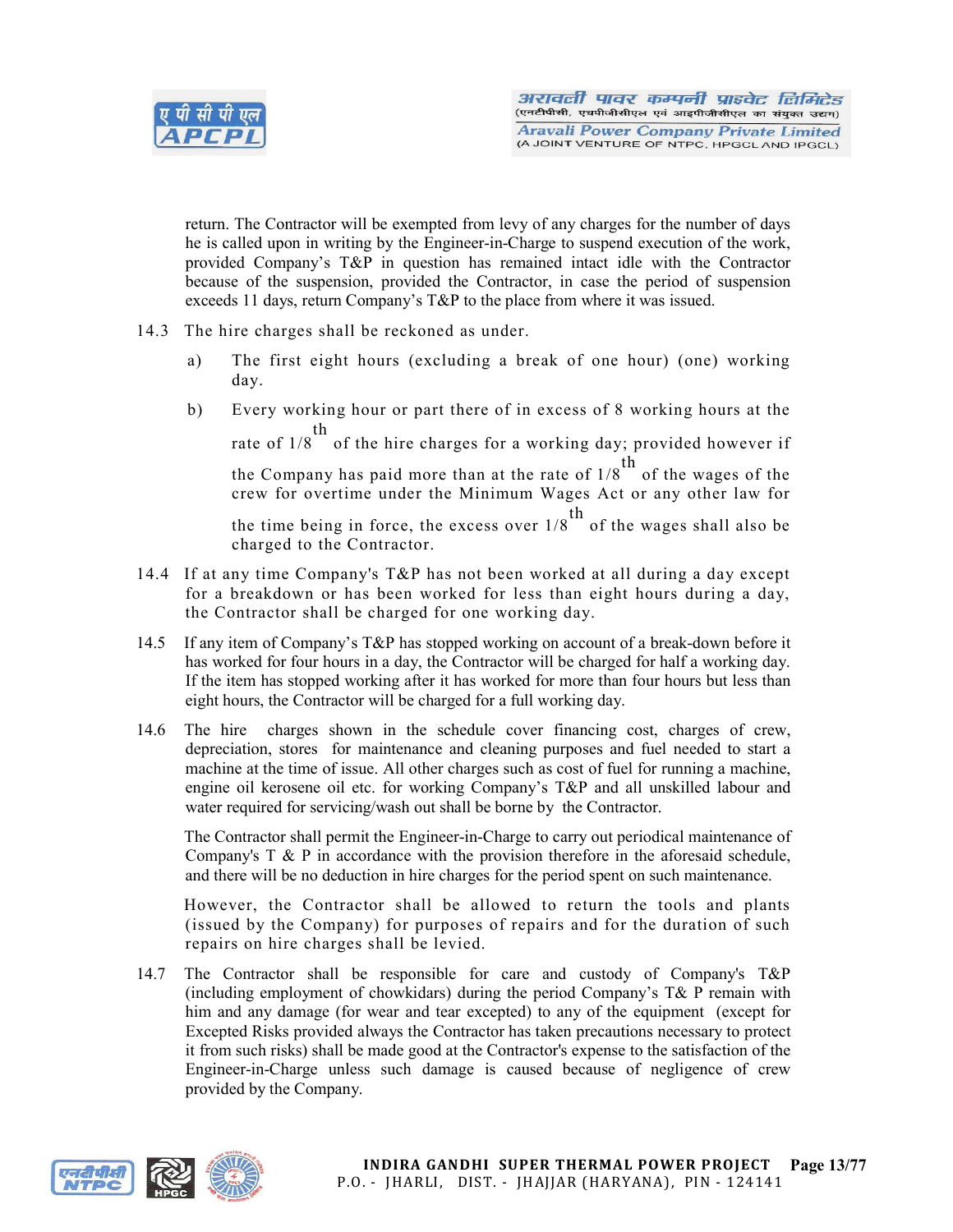

- 14.8 The Company gives no guarantee in respect of output of its T& P hired to the Contractor and no reduction in rates or any compensation shall be allowed on the ground that out turn or performance of Company's T& P was not to the Contractor's expectation.
- 14.9 Company's T&P hired to the Contractor shall be returned at the place of issue (unless otherwise directed) by the Contractor to the Engineer-in-Charge on completion of the work or section of the work or earlier on termination of the hire by the Company as hereafter provided on written notice by the Engineer-in-Charge. The Company shall be entitled to terminate the hire on two days notice without assigning any reason whatsoever and the Contractor shall have no claim to any payment of compensation or otherwise whatsoever on account of termination of hire of Company's T&P by the Company.
- 14.10 A logbook for recording hours during which every item of Company's  $T \& P$  issued to the Contractor has worked each day shall be maintained the member of the crew in charge there of any representative of the Engineer-in-Charge appointed on that behalf and shall be daily attested by the Contractor or his authorized representative. In case the Contractor contests correctness of any entry and /or fails to sign the Log Book the decision of the Engineer-in-Charge shall be final and binding on him. Hire charges shall be calculated in accordance with the entries in the Log Book.
- 14.11 The hire charge payable by the Contractor shall be recovered from the Contractor's bills.

## Materials

- 15. *(a)* The Contractor shall at his own expenses, provide all materials required for the works other the than those which are to be supplied the Company.
	- 1. All materials to be provided by the Contractor shall be in conformity with the specifications laid down in the Contract and the Contractor shall, if requested by the Engineer-in-Charge, furnish proof to the satisfaction of Engineer-in-Charge that the materials so comply.
	- 2. The Contractor shall, at his own expense and without delay, supply to the Engineer-in-Charge samples of materials proposed to be used in the works. The Engineer-in-Charge shall within seven days of supply of samples or within such further period as he may require and intimate to the Contractor in writing, whether samples are approved by him or not. If samples are not approved, the Contractor shall forthwith arrange to supply to the Engineer-in-Charge for his the approval fresh samples complying with the specification laid dawn in the Contract.
	- 3. The Engineer-in-Charge shall have full power to require removal of any or all of the materials brought to Site by the Contractor which are not in accordance with the Contract specifications or do not conform in character or quality to samples approved by him. In case of default on the part of the Contractor in removing rejected materials the Engineer-in-Charge shall be at liberty to have them removed by the means. The Engineer-in-Charge shall have powers to procure other proper materials to substitute for rejected materials and in the event of the Contractor refusing to comply; he may cause the same to be supplied by other means. All costs, which may attend upon such removal and/ or substitution, shall be borne by the Contractor.



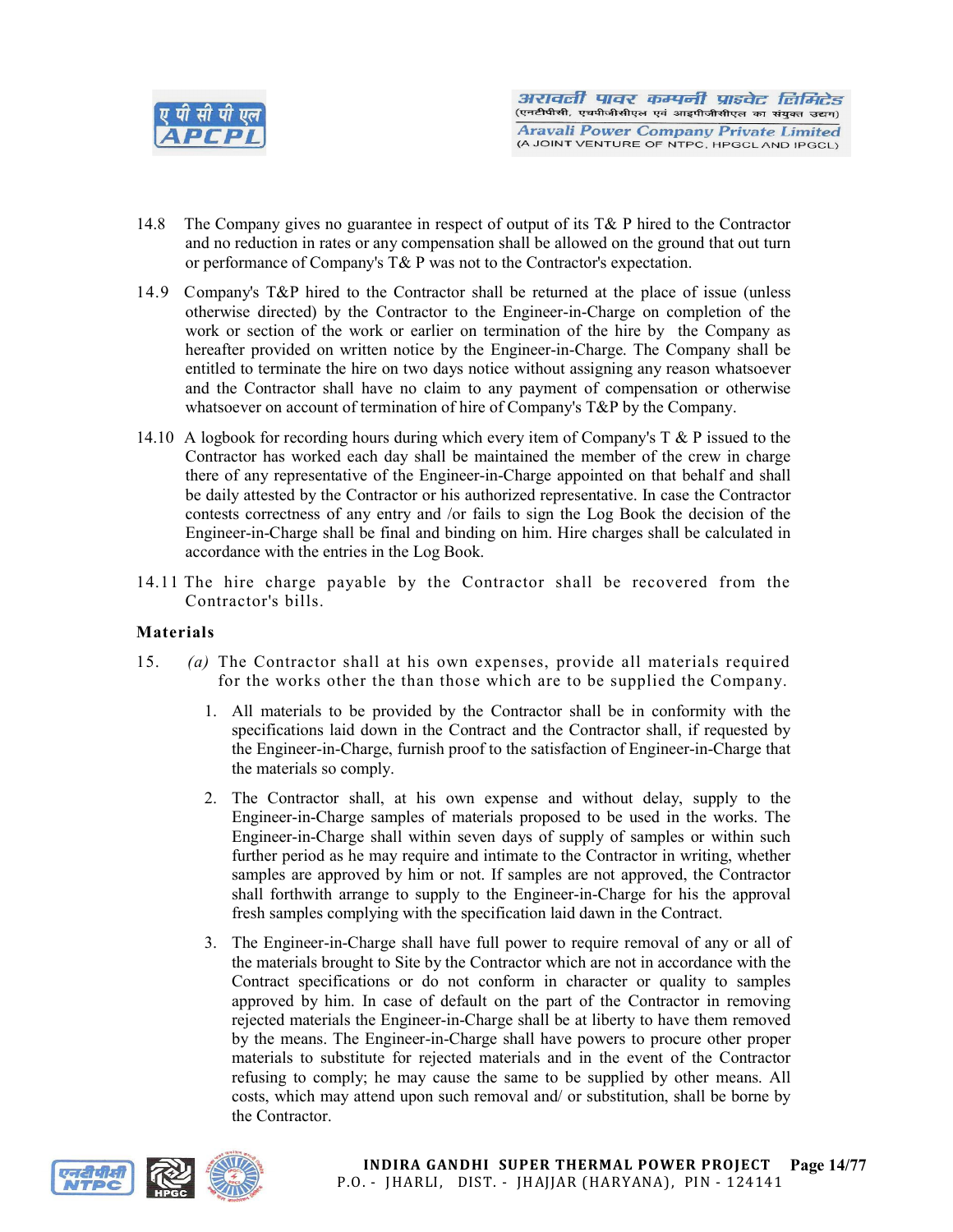

- 4. The Contractor shall indemnify the Company, its representatives or employee of the Company against any action, claim or proceeding relating to infringement or use of any patent or design or any alleged patent design right and shall pay any royalties or other charges which may be payable in respect of any article or materials or part thereof included in the Contract. In the event of any claim, being made or action being brought against the Company or any agent, servant or employee of the Company in respect of any such matters as aforesaid, the Contractor shall immediately be notified thereof. Provided that such indemnity shall not apply when such infringement has taken place in complying with the specific directions issued by the Company, but the Contractor shall pay any royalties or other charges payable in respect of any such use, the amount so paid being reimbursed to the Contractor only if the use was the result of any drawing and/or specification issued after submission of the tender.
- 5. Subject as hereinafter provided in condition 53/53-A all charge on account of octroi, terminal or sales tax and other duties on materials obtained for the Works from any source (excluding materials supplied by the Company) shall be borne by the Contractor.
- 6. The Engineer-in-Charge shall be entitled to have tests carried out as specified in the Contract for any materials supplied by the Contractor other than those for which, as stated above, satisfactory proof has already been furnished, at the cost of the Contractor and the Contractor shall provide at his expense all facilities which the Engineer-in-Charge may require for the purpose. If no tests are specified in the Contract, and such tests are required by the Engineer-in-Charge, the Contractor shall provide all facilities required for the purpose and the charges for these tests shall be borne by the Contractor only if the tests disclose that the said materials are not in accordance with the provision of the Contract. The cost of materials consumed in tests shall be borne by the Contractor in all cases except when otherwise provided.
- 7. In addition the Contractor shall perform/submit at his own cost such tests/samples as may be required by the Engineer-in-Charge out of the materials issued by the Company except for the cost of materials used in such tests/samples.
- 15. *(b)* Material to be supplied by the Company Materials to be supplied by the Company are shown in schedule "B" which also stipulates quantum place of issue and rate (s) to be charged in respect there of.
	- 1. If after acceptance of the tender the Contractor desires the Company to supply any other materials such materials may be supplied by the Company. If available, at rates to be fixed by the Engineer-in-Charge. The Company reserves the right not to issue any such materials. The non-issue of such materials will not entitle the Contractor for any compensation whatsoever either in time or in cost.
	- 2. a) The Company may, issue all the materials to be issued to the Contractor under the Contract, at its Site stores or nearest railhead. In case the materials are issued at the nearest railhead the cost of transportation only from such



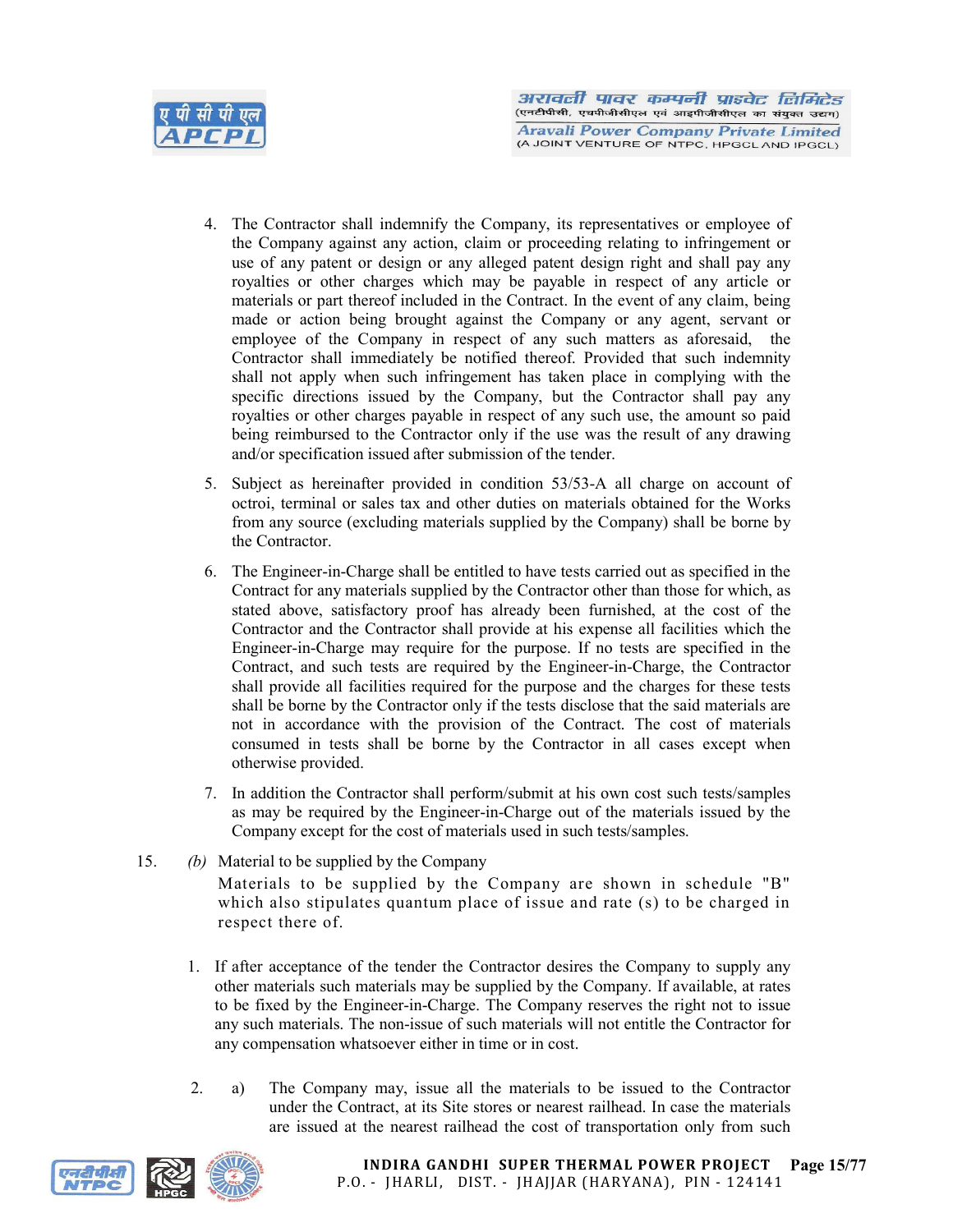

railhead to the Site will be borne by the Company subject to the reasonableness of such transportation cost being certified by the Engineer-in-Charge. All other costs such as loading, unloading, transportation to Contractor's go down, storage etc till the materials are incorporated in the Work or returned to the Company shall be to the account of the Contractor.

- b) For the materials listed in Schedule B, which the Company has agreed to supply to the Contractor, he shall give a reasonable notice in writing of his requirements to the Engineer-in-Charge in accordance with the agreed phased programme. Such materials shall be supplied for the purposes of the Contract only and the value of materials so supplied at the rates specified in the aforesaid schedule shall be set off or deducted, as and when materials are consumed in items of work for which payment is being made to the Contractor, from any sums then due or which may thereafter become due to the Contractor, under the Contract. At the time of submission of bills the Contractor shall properly account for the materials issued to him to the satisfaction of the Engineer-in-Charge, certify that balance of materials supplied is available at Site.
- 3. The Contractor shall bear the cost of loading, transporting to Site unloading, storing under cover as required, assembling and joining the several parts together as necessary and incorporating of fixing materials in the Works including all preparatory work of whatever description as may be required.
- 4. All materials issued to the Contractor by the Company for incorporation of fixing in the works (including preparatory work) shall, on completion or on foreclosures of the Works, be returned by the Contractor at his expense, at the place of issue, after making due allowance for actual consumption, reasonable wear and tear and or waste. The reasonable wastage % shall however be mentioned in Sch. B indicating the issue of stores. If the Contractor is required to deliver such materials at a place other than the place of issue, he shall do so and the transportation charges from the Site to such place, less the transportation charges which would have been incurred by the Contractor had such materials been delivered at the place of issue, shall be borne by the Company.
- 5. The following are the allowable wastages on deferent materials:
	- a) Cement :3% of estimated quantity of cement to be used in various items of work.
	- b) Reinforcement steel:5% of estimated quantity based on bar bending schedules.
	- c) Structural steel :As stipulated in Technical Specification.
	- d) Cut pieces of reinforcement rods of length 3.0 metres and above may be accepted by the Company and credit given at the issue rates.
- 6. Surplus materials returned by the Contractor shall be credited to him by the Engineer-in-Charge at rates exceeding those at which these were originally issued to him after taking into consideration any deterioration or damage which may have been caused to the said materials whilst in the custody of the Contractor.



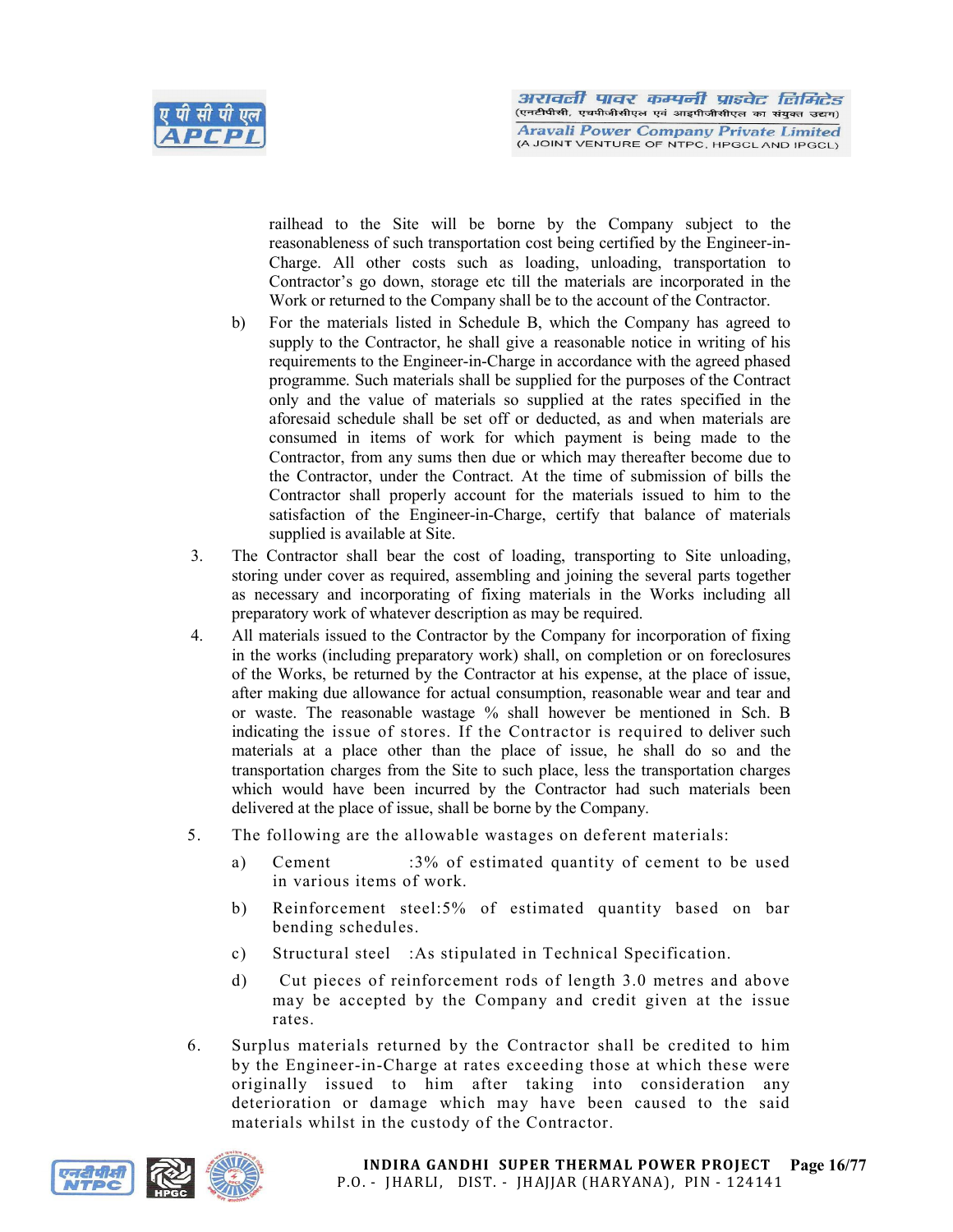

7. If on completion of works the Contractor fails to return surplus materials out of those supplied by the Company, then in addition to any other liability which the Contractor would incur in the Engineer-in-Charge may, by a written notice to the Contractor, require him to pay within a fortnight of receipt of the notice for such unreturned surplus materials at double the issue rates.

## 8. EMPTY CEMENT BAGS

The recovery rate of cement is inclusive of cost of jute or paper bags. The Contractor shall have to return at least 90% of the cement jute bags in good and acceptable condition to the Bag Collecting Agents. The payments for the cost of empty bags will be made to the Contractor by the bag collecting agent. The Contractor shall get the name of the bag-collecting agent from the Engineer-in-Charge in writing. The Contractor must produce the certificate on the printed letter head from the authorized bag collecting agents as proof for the number of bags returned by him while claiming payment against each running bill. In cases, the number of serviceable jute bags returned is less than 90% of the jute bags issued, compensation at the rate of Rs.1/- per bag returned short of the minimum number shall be recovered from the Contractor. The Contractor should send intimation by registered post to the bag collecting agents of cement factories for collecting the bags within a period of 30 days. If the bag collecting agents fail to turn up within specified period, the Contractor with prior approval of the Engineerin-Charge shall be at liberty to dispose of the bags.

## 15. *(c)* General:

Material required for the works, whether brought by the Contractor or supplied by the Company, shall be stored by the Contractor only at places approved by the Engineer-in-Charge. Storage and safe custody of material shall be the responsibility of the Contractor.

- 1.Company's officials concerned with the Contract shall be entitled at any time to inspect and examine any materials intended to be used in or on the works, either on the Site or at factory or workshop or other place(s) where such materials are assembled, fabricated, manufactured or at any place(s) where these are lying or from which these are being obtained and the Contractor shall give such facilitates as may be required for such inspection and examination.
- 2.All material brought to the Site shall become and remain the property of the Company and shall not be removed off the Site without the prior written approval of the Engineer-in-Charge. But whenever the Works are finally completed and advance, if any in respect of any such material is fully recovered, the Contractor shall at his own expense forthwith remove from the Site all surplus material originally supplied by him and upon such removal the same shall revest in and become the property of the Contractor.

## Labour

16. The Contractor shall employ labour in sufficient numbers to maintain the required rate of progress and of quality to ensure workmanship of the degree specified in the Contract and to the satisfaction of the Engineer-in-Charge. The Contractor shall not employ in connection with the Works any person who has not completed his fifteen years of age.

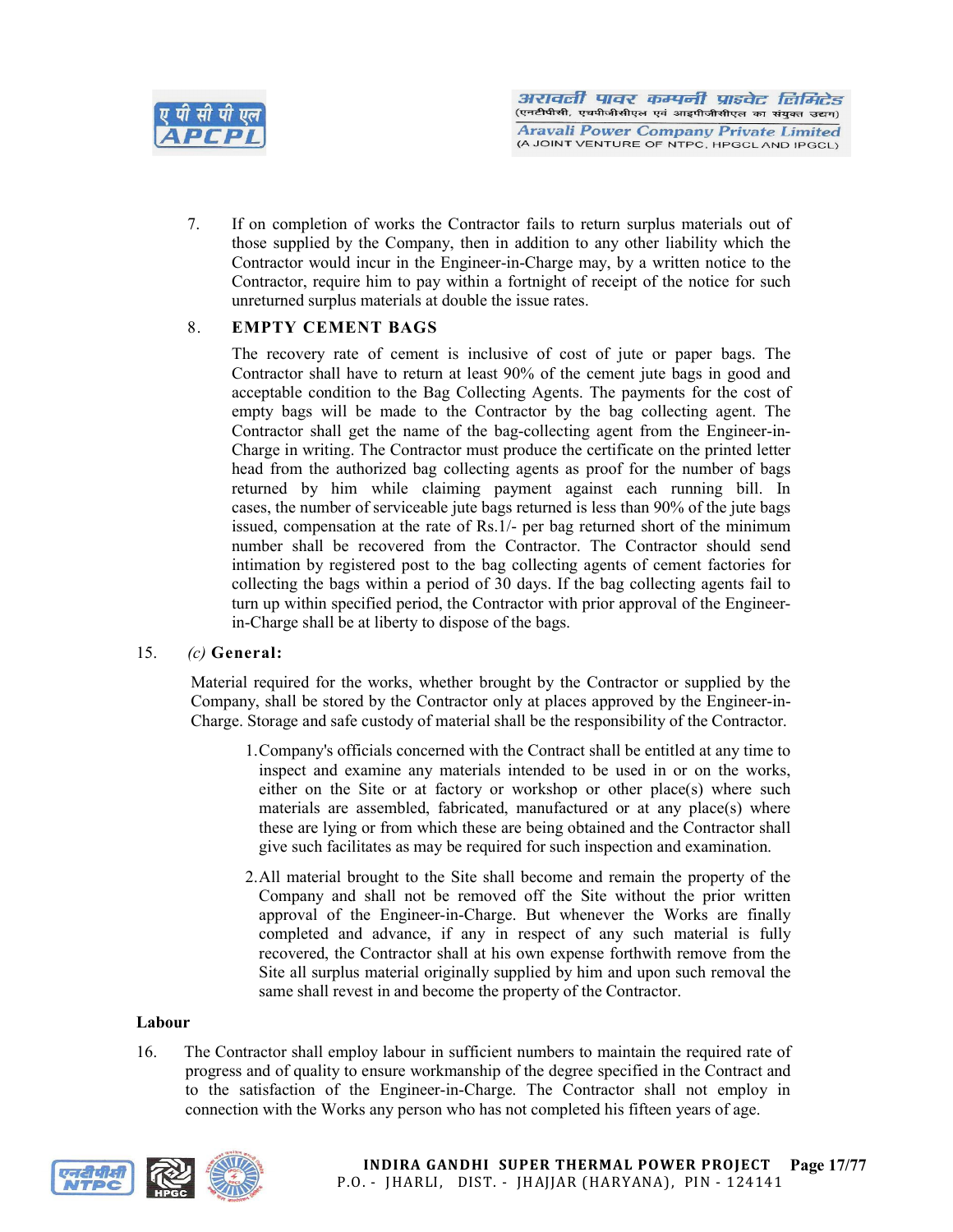

- 16.1 The Contractor shall furnish to the Engineer-in-Charge at the intervals mentioned in Schedule A a distribution return of the number and description by trades of the work people employed on the Works. The Contractor shall also submit on the 4th and 19th of every month to the Engineer-in-Charge a true statement showing in respect of the second half of the preceding month and the first half of the current month (i) the accidents that occurred during the said fortnight showing the circumstances under which they happened and the extent of damage and injury cause by them and (ii) the number of female workers who have been allowed Maternity Benefit as provided in the Maternity Benefit Act 1961, or Rules made there under and the amount paid to them.
- 16.2 The Contractor shall pay to labour employed by him either directly or through sub-Contractors wages not less than fair wages as defined in the Contract Labour Regulations.
- 16.3 The Contractor shall in respect of labour employed by him or his sub-Contractors comply with or cause to be complied with the Contract Labour Regulations in regard to all matters provided therein.
- 16.4 The Contractor shall comply with the provisions of the payment of Wages Act, 1936, Minimum Wages Act, 1948, Employers Liability Act, 1938, Workmen's Compensation Act, 1923, Industrial Disputes Act, 1947, Maternity Benefit Act, 1961 and Mines Act, 1952, Contract Labour Regulation & Abolition Act, 1970, or any modifications thereof or any other law relating thereto and rules made there under from time to time.
- 16.4 (A) the Contractor shall be liable to pay his contribution and the employees contribution to the State Insurance Scheme in respect of all labour employed by him for the execution of the Contract, in accordance with the provision of "The Employee State Insurance Act", 1948 as amended from time to time. In case the Contractor fails to submit full details of his account of labour employed and the contribution payable, the Engineer-in-Charge shall recover from the running bills of Contractor an amount of contribution as assessed by him. The amount so recovered shall be adjusted against the actual contribution payable for the Employee State Insurance.
- 16.5 The Engineer-in-Charge shall on a report having been made by an Inspecting Officer as defined in the Contract Labour Regulations have the power to deduct from the money due to the Contractor any sum required or estimated to be required for making good the loss suffered by a worker or workers by reason of non-fulfillment of the Condition of the Contract for the benefit of workers non-payment of wages or of deductions made from his or their wages which are not justified by the terms of the Contract or non-observance of the said Contract labour regulations.
- 16.6 The Contractor shall indemnify the Company against any payment to be made under and for observance of the Regulation aforesaid without prejudice to his right to claim indemnity from his sub-Contractors.
- 16.7 In the event of the Contractor committing a default or breach of any of the provisions of the aforesaid Contract Labour Regulations as amended from time to time or furnishing any information or submitting or filling any Form/Register/Slip under the provisions of these Regulations which is materially incorrect then on the Report of the Inspecting Officers as defined in the Contract. Labour Regulations the Contractor shall without prejudice to any other liability pay to the Company a sum not exceeding Rs 50.00 as liquidated damages for every default, breach for furnishing, making, submitting, filling

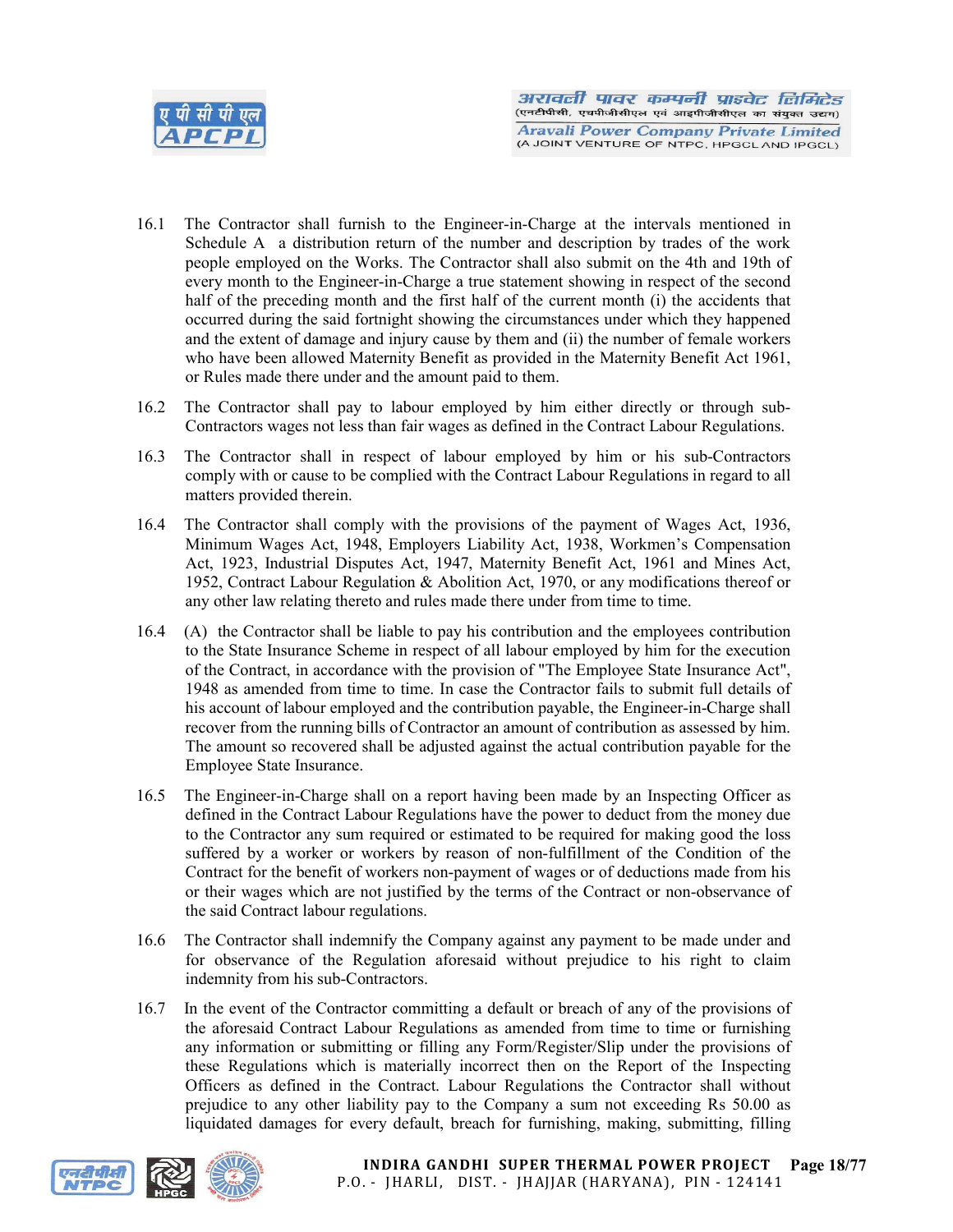

materially incorrect statement as may be fixed by the Engineer-in-Charge and in the event of the Contractor 's default continuing in this respect the liquidated damages may be enhanced to Rs50.00 per day for each day of default subject to maximum of ten percent of the estimated cost of the Works put to tender, the Engineer-in-Charge shall deduct such amount from bills or security deposit of the Contractor and credit the same to the Welfare Fund constituted under Regulations. The decision of the Engineer-in-Charge in this respect shall be final and binding.

- 16.7.1Model Rules for Labour Welfare: The Contractor shall at his own expense comply with or cause to be complied with Model Rules for Labour Welfare as appended to these Conditions or rules framed by Government from time to time for the protection of health and for making sanitary arrangement to workers employed directly or indirectly on the Works. In case the Contractor fails to make arrangement as aforesaid the Engineer-in-Charge shall be entitled to do and recover the cost thereof from the Contractor.
- 16.7.2 Safety Code: The Contractor shall at his own expense arrange for the safety provisions as appended to these conditions or as required by the Engineer-in-Charge, in respect of all labour directly or indirectly employed for performance of the works and shall provide all facilities in connection therewith. In case the Contractor fails to make arrangements and provide necessary facilities as aforesaid, the Engineer-in-Charge shall be entitled to do so and recover the cost thereof from the Contractor.

(i) Failure to comply with Model Rules for Labour Welfare, Safety Code or the provisions relating to report on accidents and to grant of maternity benefits to female workers shall make the Contractor liable to pay to the Company as liquidated damages an amount not exceeding Rs. 50.00 for each default or materially incorrect statement. The decision of the Engineer-in-Charge in such matters based on reports from the Inspecting Officers as defined in the Contractor's Labour Regulation as appended to these conditions shall be final and binding and deductions for recovery of such liquidated damages may be made from any amount payable to the Contractor.

- 17. The Contractor shall not be permitted to enter on (other than for inspection purpose) or taken possession of the Site until instructed to do so by the Engineer-in-Charge in writing. The portion of the Site to be occupied by the Contractor shall be defined and/or marked on the Site plan, failing which these shall be indicated by the Engineer-in-Charge at Site and the Contractor shall on no account be allowed to extend his operations beyond these areas. In respect of any land allotted to the Contractor for purposes of or in connection with the Contract, the Contractor shall be a licensee subject to the following and such other terms and conditions as may be imposed by licenser:
	- (i) that he shall pay nominal licensee fee of Rs.1 per year or part of a year for use and occupation, in respect of each and every separate areas of land allotted to him.
	- (ii) that such use or occupation shall not confer any right of tenancy of the land to the Contractor.
	- (iii) that the Contractor shall be liable to vacate the land on demand by the Engineer-in-Charge.

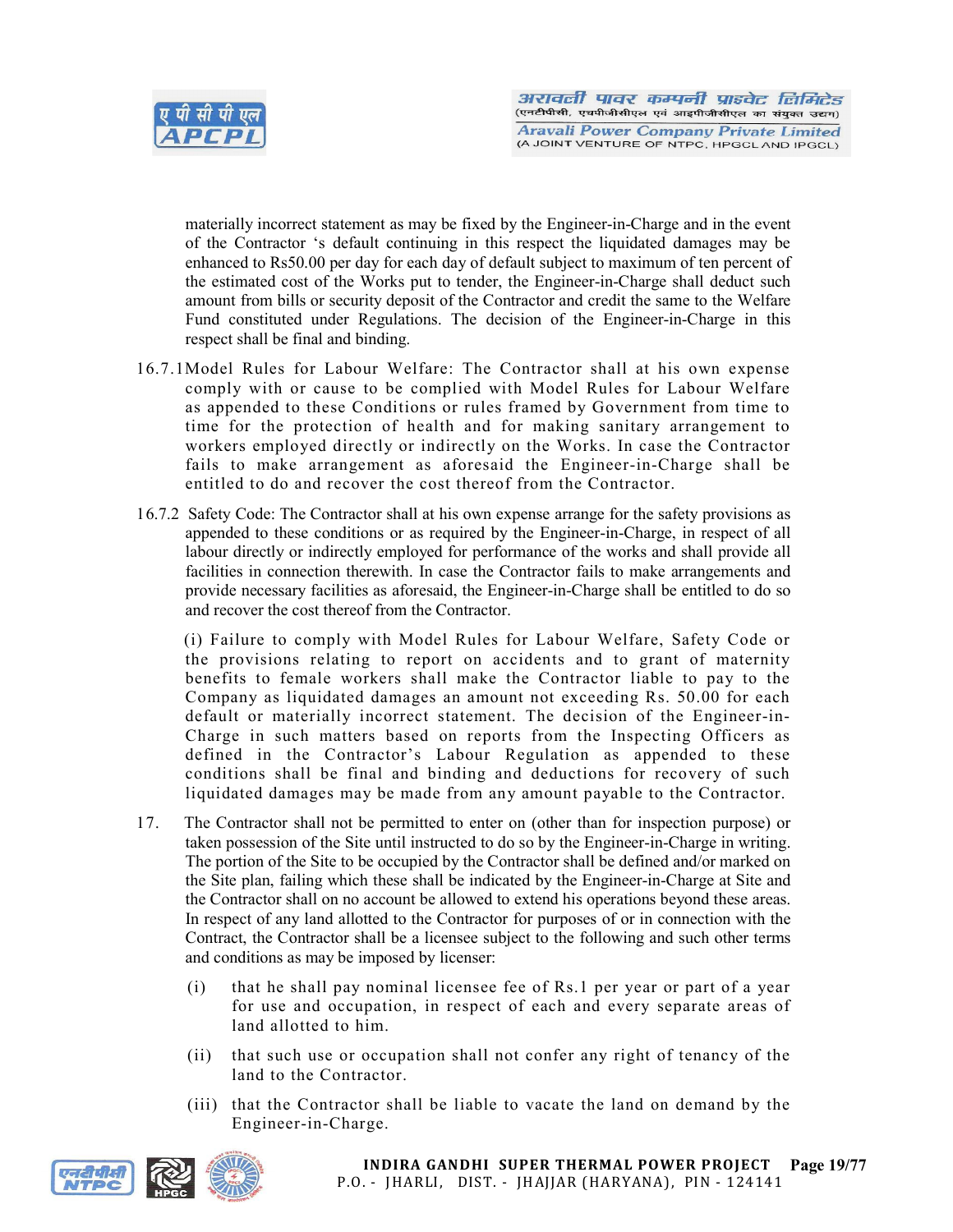

- (iv) that the Contractor shall have no right to any construction over this land without the written permission of the Engineer-in-Charge. In case he is allowed to construct any structure he shall have to demolish and clear the same before handing over the completed work unless agreed to the contrary.
- 17.1 The Contractor shall provide, if necessary or if required on the Site, all temporary access thereto and shall alter, adapt and maintain the same as required from time to time and shall take up and clear them away as and when no longer required and as and when ordered by the Engineer-in-Charge and make good all damage done to the Site.

#### Setting out the works:

18. The Engineer-in-Charge shall supply dimensioned drawings, levels and other information necessary to enable the Contractor to set out the works and the Contractor shall set out the works and be responsible for the accuracy of the same. He shall amend at his own cost and to the satisfaction of the Engineer-in-Charge any error found at any stage, which may arise through inaccurate setting out unless such error is based on incorrect data furnished in writing by the Engineer-in-Charge, in which case the cost of rectification shall be borne by the Company. The Contractor shall protect and preserved all benchmarks used in setting out the works till end of the Defects Liability Period unless the Engineer-in-Charge directs their earlier removal.

#### Site Drainage:

19. All water which may accumulate on the Site during the progress of the works, or in trenches and excavations, from other than the excepted Risks shall be removed from the Site to the Satisfaction of the Engineer-in-Charge and at the Contractor's expense.

#### Nuisance:

20. The Contractor shall not at any time do, cause or permit any nuisance on Site or do anything which shall cause unnecessary disturbance or inconvenience to owners, tenants or occupiers of other properties near the Site and to the public generally.

#### Materials obtained from excavation:

21. Materials of any kind obtained from excavation on the Site shall remain the property of the Company and shall be disposed of as the Engineer-in-Charge may direct.

## Treasure, trove, fossils, etc.:

22. All fossils, coins, articles of value or antiquity and structures and other remains or things of geological or archaeological interest discovered on the Site shall be the absolute property of the Company and the Contractor shall take reasonable precautions to prevent his workmen or any other person from removing or damaging any such article or thing, shall immediately upon discovery thereof and before removal acquaint the Engineer-in-Charge with such discovery and carry out the Engineer-in-Charge directions as to the disposal of the same at the expense of the Company.

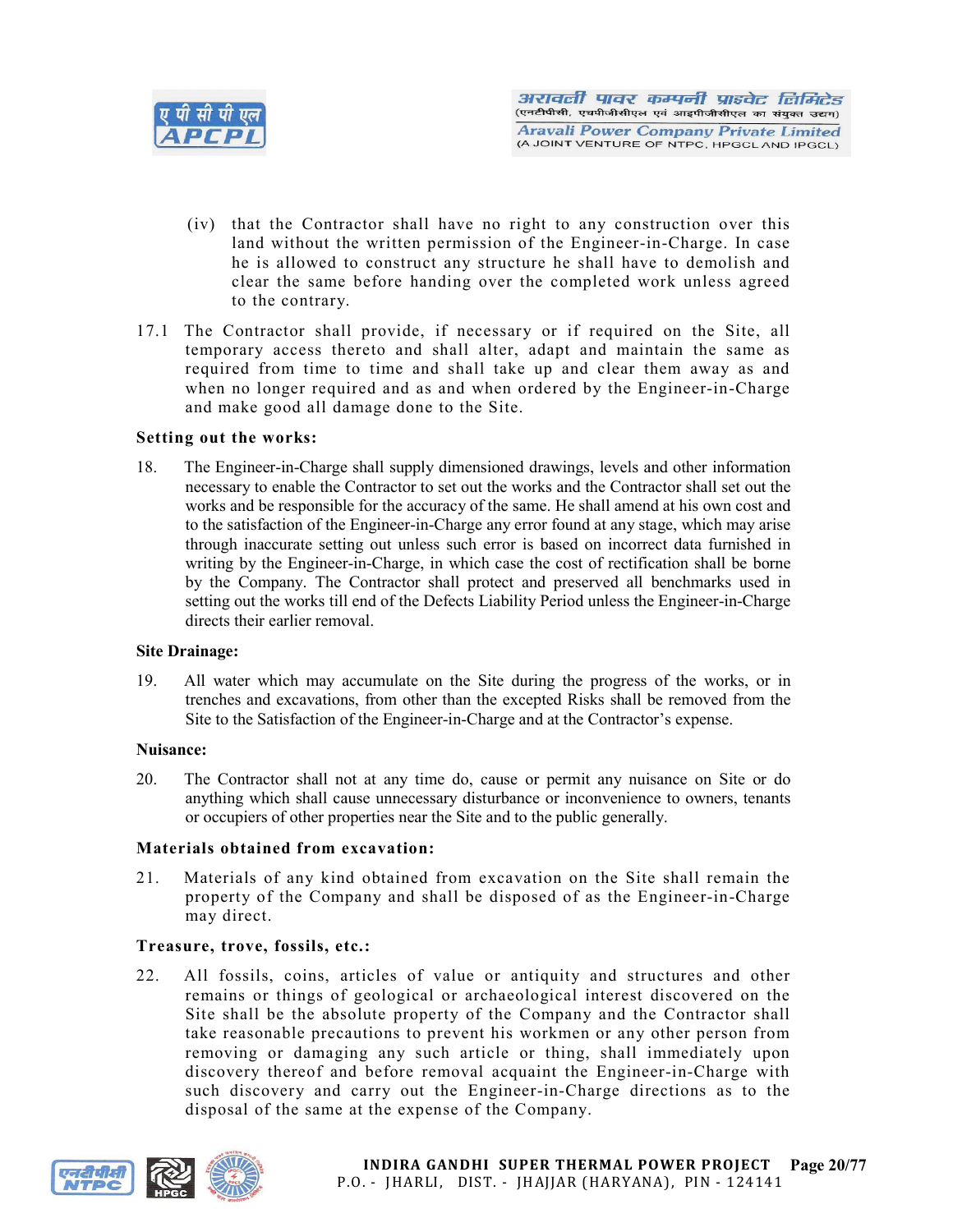

#### Protection of trees:

- 23. Trees designated by the Engineer-in-Charge shall be protected from damage during the course of the Works and earth level within 1 meter of each such tree shall not be charged. Where necessary, such trees shall be protected by providing temporary fencing.
- 24. The Contractor shall provide and maintain at his own expense all light, guards fencing and watching when and where necessary or required by the Engineer-in-Charge for the protection of the Works or for the safety and convenience of those employed on the Works or the public.

#### Contractor's supervision:

25. The Contractor shall either himself supervise the execution of the Works or shall appoint a competent agent approved by the Engineer-in-Charge if the Contractor has himself not sufficient knowledge and experience to be capable of receiving instructions or cannot give his full attention to the Works, the Contractor, shall at his own expense, employ as his accredited agent an engineer approved by the Engineer-in-Charge. Orders given to the Contractors agent shall be considered to have the same force if these had been given to the Contractor himself. If the Contractor fails to appoint a suitable agent as directed by the Engineer-in-Charge, Engineer-in-Charge shall have full power to suspend the execution of the works until such date as a suitable agent is appointed and the Contractor shall be held responsible for the delay so caused to the works.

#### Inspection and Approval:

- 26. All works embracing more than one process shall be subject to examination and approval at each stage there of and the Contractor shall give due notice to the Engineerin-Charge or his authorized representative when each stage is ready. In default of such notice, the Engineer-in-Charge shall be entitled to appraise the quality and extent there of.
- 26.1 No work shall be covered up or put out of view without the approval of the engineer-in-Charge or his authorized representative and the Contractor shall afford full opportunity for examination and measurement of any work which is about to be covered up or but out of view and for examination of foundations before permanent work is placed thereon. The Contractor shall give due notice to the Engineer-in-Charge or his Authorized representative wherever any such work or foundation is ready for examination and the Engineer-in-Charge or his representative shall without unreasonable delay, unless he considers it unnecessary and advises the Contractor accordingly attend for the purpose of examining and measuring such work or of examining such foundation. In the event of the failure of the Contractor to give such notice he shall, if required by the Engineer-in-Charge, uncover such work at the Contractor's expense.
- 26.2 The Engineer-in-Charge or his representative shall have powers at any time to inspect and examine any part of the Works and the Contractor shall give such facilities as may be required for such inspection and examination.

## Duties and Powers of Engineer-in-Charge's Representative:

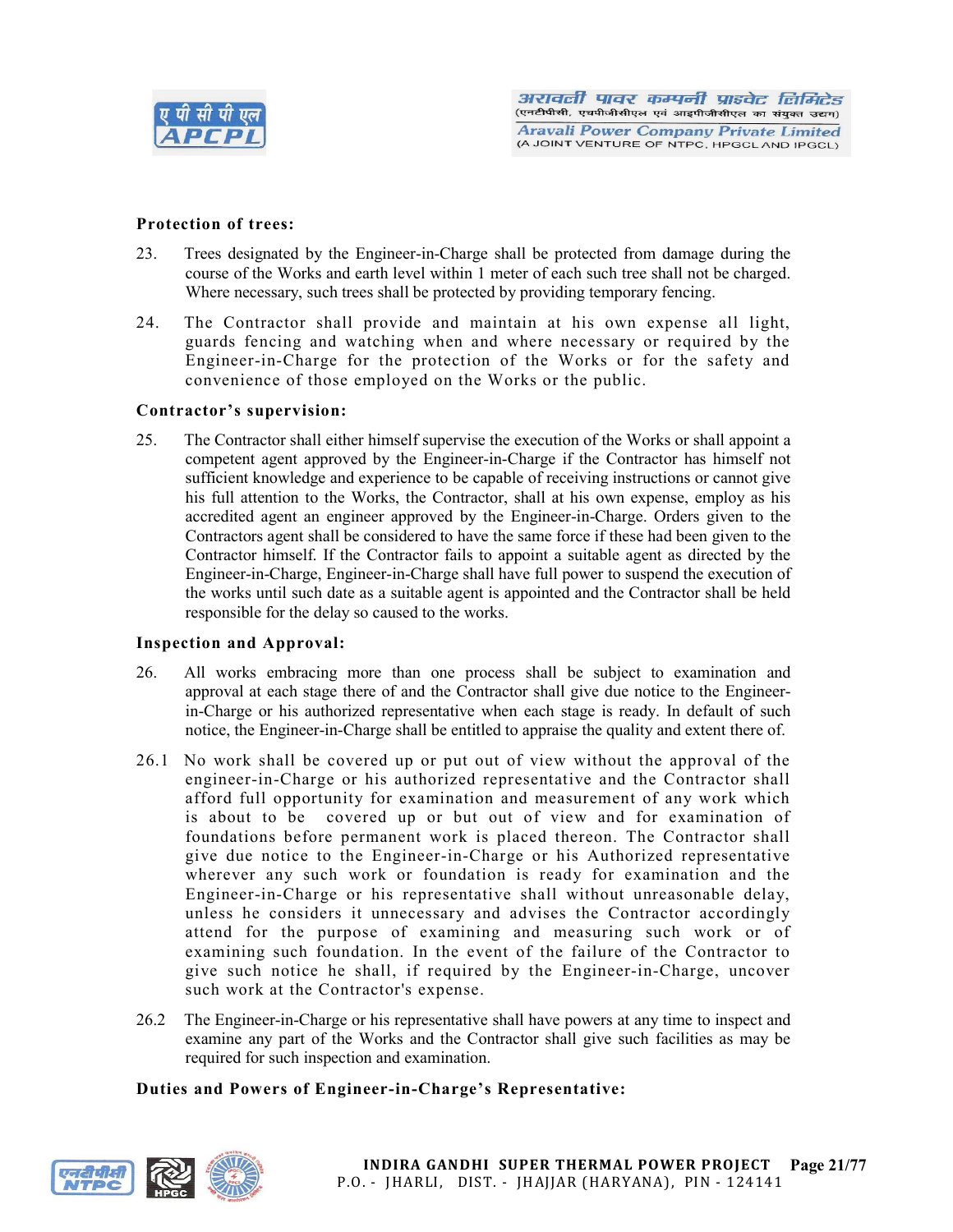

- 27. The duties of the representative of the Engineer-in-Charge are to watch and supervise the works and to test and examine any materials to be used or workmanship employed in connection with the Works. He shall have no authority to order any work involving any extra payment by the Company not to make any variation in the works.
- 27.1 The Engineer-in-Charge may from time to time in writing delegate to his Representative any of the powers and authorities vested in the Engineer-in-Charge and shall furnish to the Contractor a copy of all such written delegation of powers and authorities. Any written instructions or written approval given by the Representative of the Engineer-in-Charge to the Contractor within the terms of such delegation shall bind the Contractor and the Company as though it has been gives by the Engineer-in-Charge.
- 27.2 Failure of the Representative of the Engineer-in-Charge to disapprove any work or materials shall not prejudice the power of the Engineer-in-Charge thereafter to disapprove such work or materials and to order the pulling down, removal or breaking up thereof.
- 27.3 If the Contractor shall be dissatisfied with any decision of Representative of the Engineer-in-Charge he shall be entitled to refer the matter to the Engineer-in-Charge who shall there upon confirm, reverse or vary such decision.

## Removal of workmen:

28. The Contractor shall employ in and about the Execution of the Works only such persons as are skilled and experienced in their several traders and the Engineer-in-Charge shall be at liberty to object to and require the Contractor to remove from the Works any person employed by the Contractor in or about the execution of the Works who in the opinion of the Engineer-in-Charge misconducts himself or is incompetent or negligent in the proper performance of his duties and such person shall not be again employed upon the Works without permission of the Engineer-in-Charge.

## Uncovering and Making Good:

29. The Contractor shall uncover any part of the Works and or make openings in or through the same as the Engineer-in-Charge may from time to time direct for his verification and shall reinstate and make good such part to the satisfaction of the Engineer-in-Charge. If any such part has been covered up or put out of view after being approved by the Engineer-in-Charge and is subsequently found on uncovering to be executed in accordance with the Contract, the expenses of uncovering and/or making opening in or through, reinstating and making good the same shall be borne by the Company. In any other case all such expenses shall be borne by the Contractor.

#### Work during Night or on Sundays and holidays:

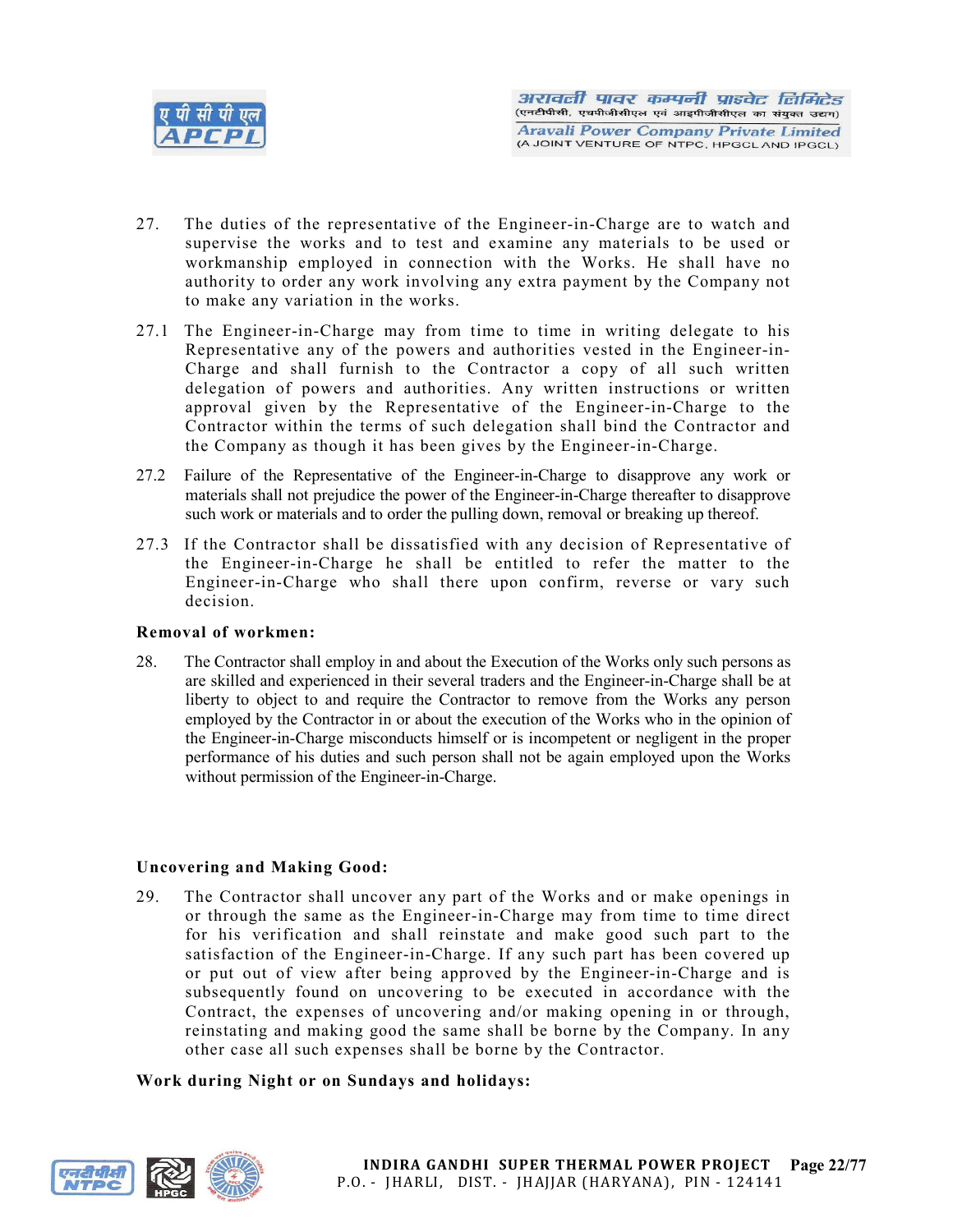

30. Subject to any provisions to the contrary contained in the Contract none of the permanent works shall be carried out during night or on Sunday or on authorized holiday without the permission in writing of the Engineer-in-Charge.

## Completion certificate:

- 31.1 As soon as the work is completed, the Contractor shall give notice of such completion to the Engineer-in-Charge and within thirty days of receipt of such notice the Engineer- in-Charge shall inspect the work and shall furnish the Contractor with a certificate of completion indicating (a) date of completion (b) defects to be rectified by the Contractor and/or (c) items for which payment shall be made at reduced rates. When separate periods of completion have been specified for items or groups of items, the Engineer-in-Charge shall issue separate completion certificates for such item or of groups of items. No certificate of completion shall be issued nor shall the, work be considered to be complete till the Contractor shall have removed from the premises on which the work has been executed all scaffolding, sheds and surplus materials except such as are required for rectification of defects, rubbish and all huts and sanitary arrangements, required for his workmen on the Site in connection with the execution of the work, as shall have been erected by the Contractor or the workmen and cleaned all dirt from the parts of building(s) in upon or about which the work has been executed or of which he may have had possession for the purpose of the execution thereof and cleaned floors, gutters land drains, eased doors and sashes, oiled locks and fastenings labeled keys clearly and handed them over to the Engineer-in-Charge and made the whole premises fit for immediate occupation or use to the satisfaction of the Engineer-in-Charge. If the Contractor shall fail to comply with any of the requirements of the conditions as aforesaid, on or before the date of completion of the Works, the Engineer-in-Charge may at the expense of the Contractor fulfill such requirements and dispose of the scaffolding, surplus materials and rubbish etc. as he thinks fit and the Contractor shall have no claim in respect of any such scaffolding or surplus materials except for any sum actually realized by the sale thereof less the cost of fulfilling the requirement and any other amount that may be due from Contractor, if the expense of fulfilling such requirements is more than the amount realized on such disposal as aforesaid, the Contractor shall forthwith on demand pay such excess.
- 31.2 If at any time before completion of entire work, item or groups of items for which separate periods of completion have been specified, have been completed, the Engineer-in-Charge can take possession of any part of the same (any such part(s) being hereinafter in this condition referred to as the relevant part) then not withstanding anything expressed or implied elsewhere in this Contract.
	- (a) Within thirty days of the date of completion of such item or groups of items or of possession of the relevant part the Engineer-in-Charge shall issue completion certificate for the relevant part as in condition  $31(1)$ above provided the Contractor fulfils his obligations under that condition for the relevant part.
	- (b) The Defects Liability period in respect of such items and the relevant part shall be deemed to have commenced from the certified date of completion of such items or the relevant part as the case may be.

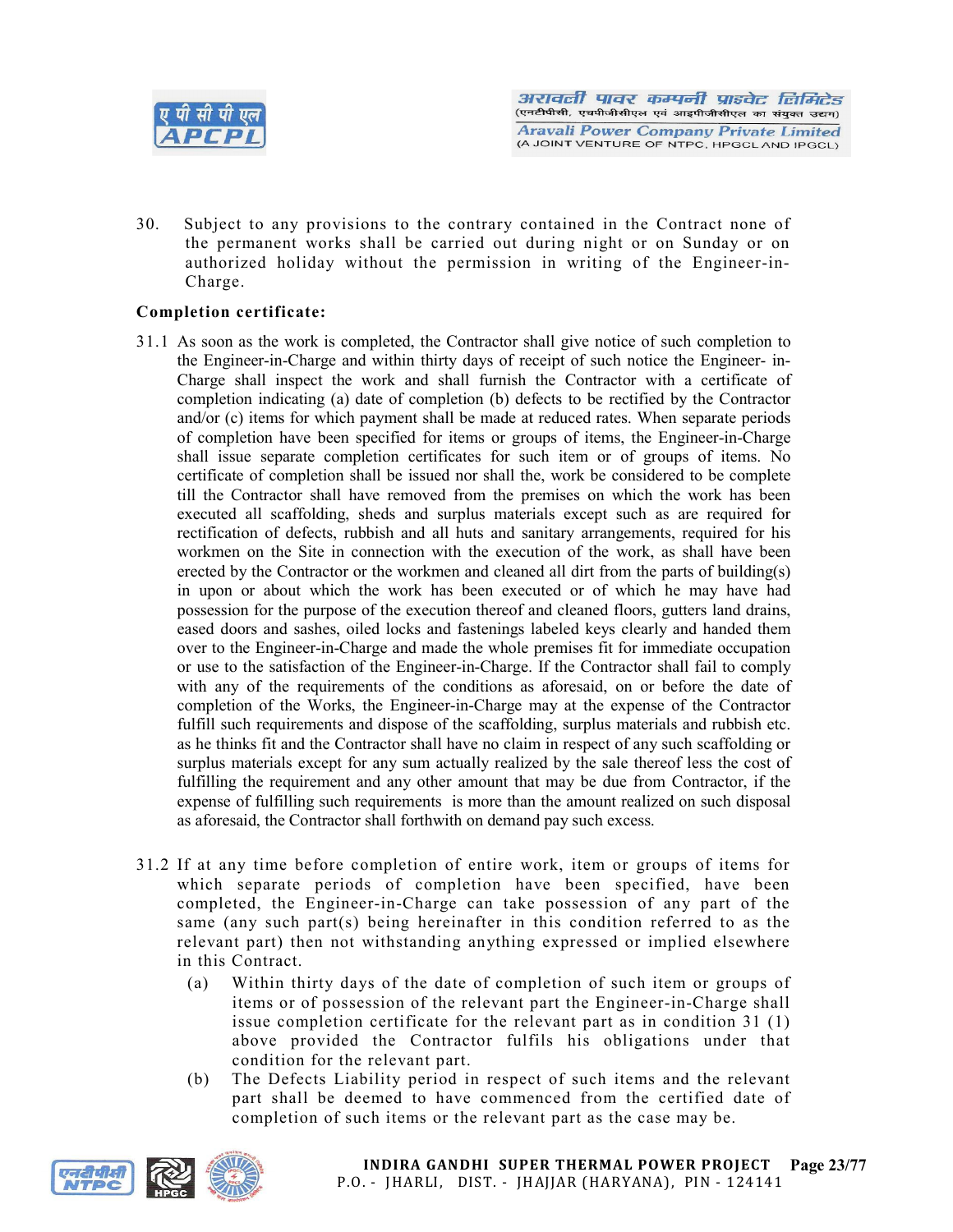

(c) The Contractor may reduce the value insured under condition 34/34 A by the full value

of the completed items or relevant part as estimated by the Engineer-in-Charge for this purpose. This estimate shall be applicable for this purpose only and for no other.

(d) For the purposes of ascertaining compensation for delay under Condition 32 in respect of any period during which the works are not complete the relevant part will be deemed to form a separate item or group with date of completion as given in the Contract or as extended under Condition 13 and actual date of completion as certified by the Engineer-in-Charge under this Condition.

## Compensation for Delay

32. If the Contractor fails to maintain the required progress in terms of Condition 13 or to complete the work and clear the Site on or before the Contract or extended date period of completion, he shall, without prejudice to any other right or remedy of the Company on account of such breach, pay as agreed compensation amount calculated as stipulated below or such smaller amount as be fixed by the authority mentioned in 'Schedule" A" on the Contract value of the work for every week that the progress remain below that specified in condition 13 or that the work remains incomplete.

This will also apply to items or groups of items for which separate period of completion has been specified. (Refer Special Conditions of Contract).

For the purpose the term 'Contract Value' shall be the value at Contract rates of the work as ordered.

| (a) | Completion period (as originally<br>stipulated) not exceeding 6 months.                          | $\omega$ 1 percent per week.  |
|-----|--------------------------------------------------------------------------------------------------|-------------------------------|
| (b) | Completion period (as originally<br>stipulated) exceeding 6 months<br>and not exceeding 2 years. | $\omega$ 1/2 percent per week |

- (c) Completion period (as originally  $\qquad$   $\qquad$   $\qquad$   $\qquad$  1/4 percent per week. stipulated) exceeding 2 years.
- 32.1 Provided always that the total amount of compensation for delay to be paid under the condition shall not exceed the under noted percentage of the Contract value or of the Contract value of the item or group of items of work for which a separate period of completion is given.

| (a) | Completion period (as originally<br>stipulated) not exceeding 6 months.                          | 10 per cent             |  |
|-----|--------------------------------------------------------------------------------------------------|-------------------------|--|
| (b) | Completion period (as originally<br>stipulated) exceeding 6 months<br>and not exceeding 2 years. | $7\frac{1}{2}$ per cent |  |
| (c) | Completion period (as originally<br>stipulated) exceeding 2 years.                               | 5 per cent              |  |

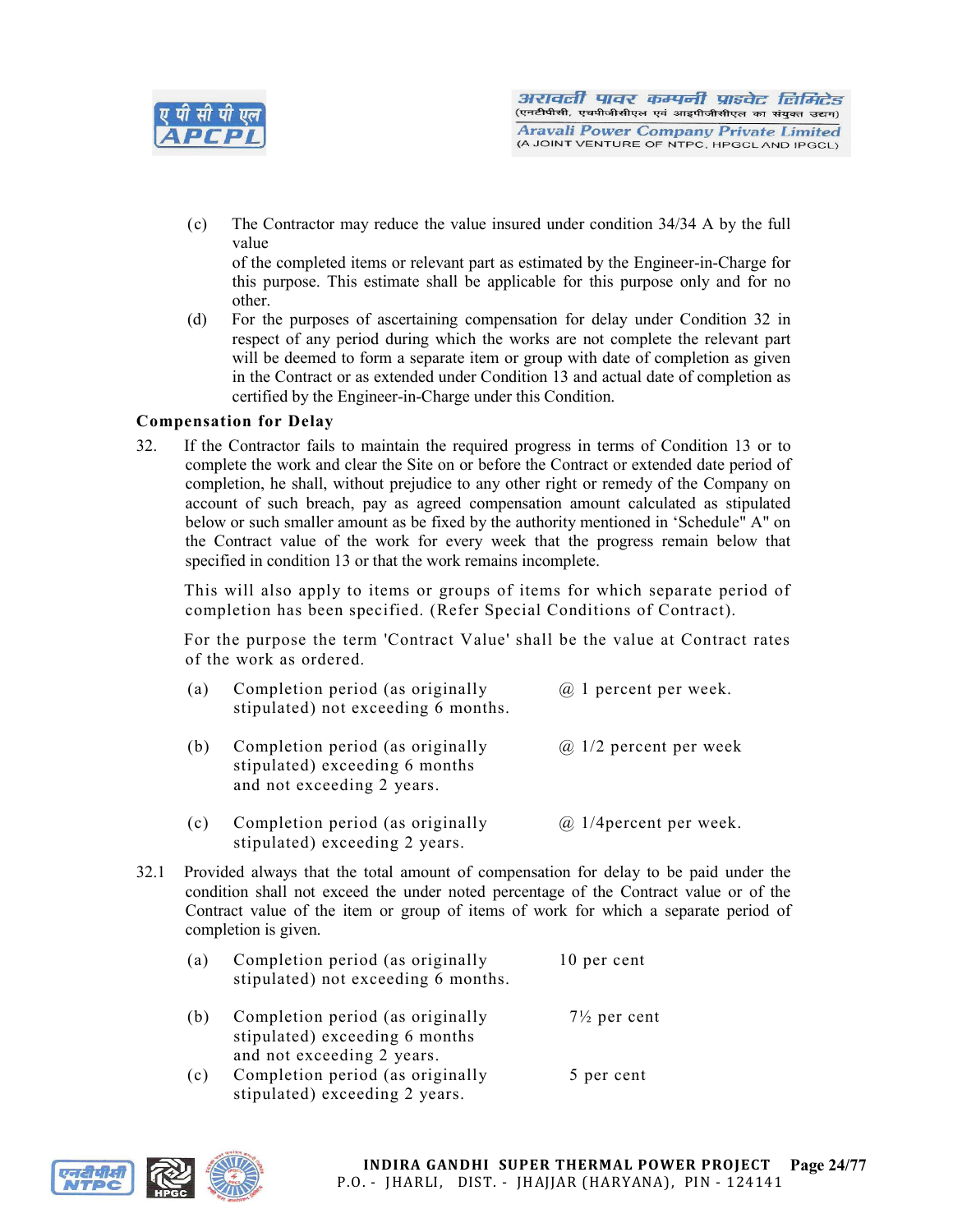

32.2 The amount of Compensation may be adjusted or set-off against any sum payable to the Contractor under this or any other Contract with the Company.

# Defects Liability Period:

33. The Contractor shall be responsible to make good and remedy at his own expense within such period as may be stipulated by the Engineer-in-Charge, any defect which may develop or may be noticed before the expiry of the period mentioned in Schedule "A" here to from the certified date of completion and intimation of which has been sent to the Contract within seven days of the expiry of the said period by a letter sent by hand delivery or by registered post.

## Contractor's Liability and Insurance:

- 34. From commencement to completion of the work, the Contractor shall take full responsibility for the case there of and for taking precautions to prevent loss or damage and to minimize loss or damage to the greatest extent possible and shall be liable for any damage or loss that may happens to the works or any part thereof and all Company's T&P from any cause whatsoever (save and except Excepted Risks) and shall at his own cost repair and make good the same so that, at completion, the works and all Company's T&P shall be in good order and condition and in conformity in every respect with requirements of the Contract and instructions of the Engineer-in-Charge.
- 34.1 In the event of any loss or damage to the Works or any part thereof or to any T&P or to any material or articles at the Site from any of the Excepted Risks the following provisions shall have effect:
	- (a) The Contractor shall, as may be directed in writing by the Engineer-in-Charge, remove from the Site any debris and so much of the work as shall have been damaged, taking to the Company store such Company's T&P, articles and/or material as may be directed:
	- (b) The Contractor shall, as may be directed in writing by the Engineer-in-Charge, proceed with the erection and completion of the works under and in accordance with the provisions and conditions of the Contract; and
	- (c) These will be added to the Contract sum the net amount due ascertained in the same manner as for deviations or as prescribed for payment in respect of the reexecution of the works lost or damaged the replacement of any T&P and of any materials and articles lost or damaged but not incorporated in the works on the day when the loss or damage occurred and the removal by the Contracto4r as provided above of Company T&P articles and/or materials to the Company's paid by him for any injury caused to him or to the workman's legal successors for loss of the workman's life.
- 34.2 PROVIDED always that the Contractor shall not be entitled to payment under the above provisions in respect of so much loss or damage as has been occasioned by any failure on his part to perform his obligations under the Contract or not taking precautions to prevent loss or damage or minimize the amount of such loss or damage.

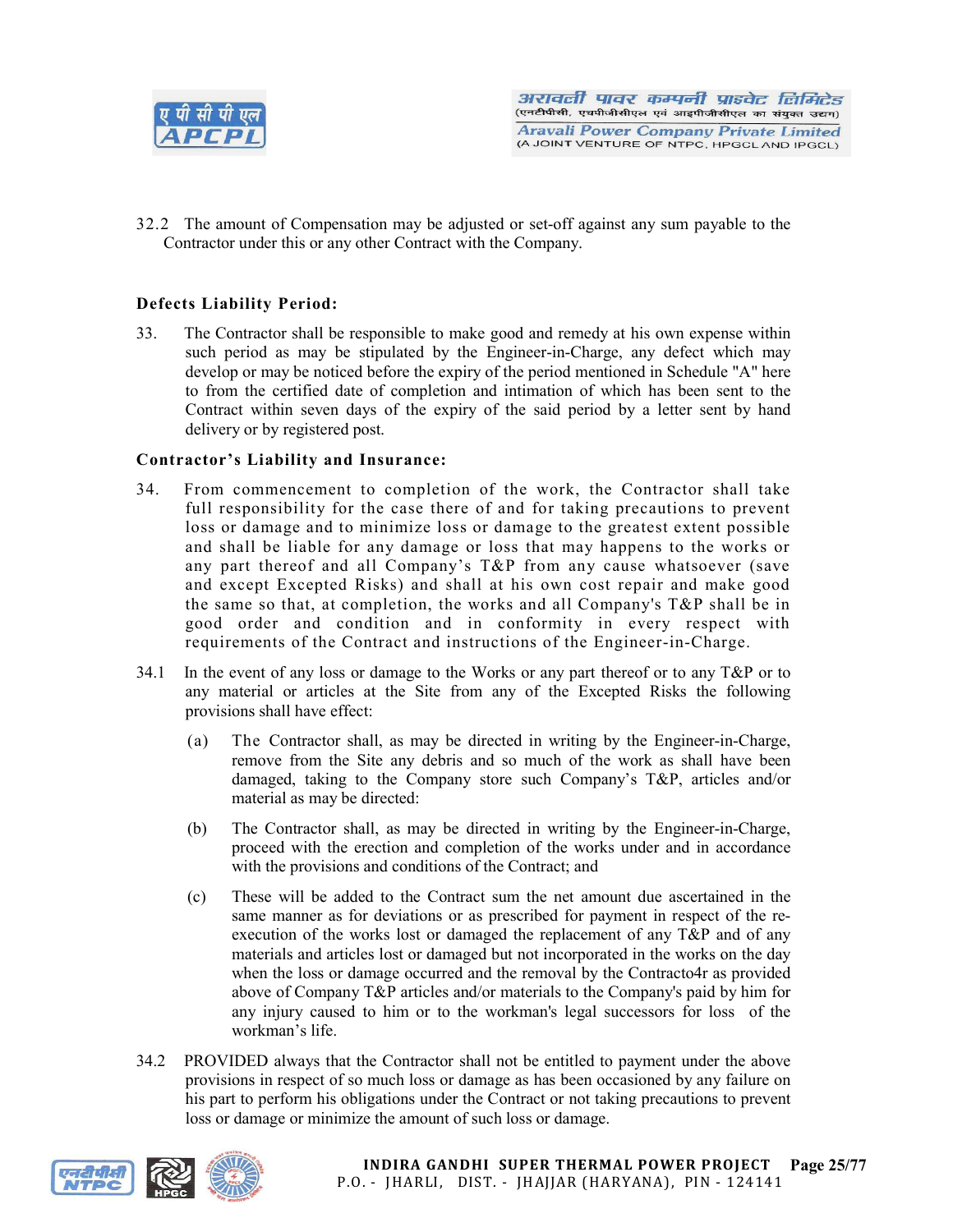

- 34.3 Where Company's building or a part there of is rented by the Contractor he shall insure the entire building if the building or any part there of is used by him for the purpose of storing or using materials of combustible, as to which the decision of the Engineer-in-Charge shall be final and binding.
- 34.4 The Contractor shall indemnify and keep indemnified the Company against all losses and claims for injuries or damage to any persons or any properly whatsoever which may arise out of or in consequence of the construction and maintenance of works and against all claims, demands proceeding, damages, costs, charges and expenses whatsoever in respect of or in relation thereto. PROVIDED always that nothing herein contained shall be deemed to render the Contractor liable for or in respect of or to indemnify the Company against any compensation or damage caused by the Excepted Risks.
- 34.5 Before commencing execution of the work the Contractor shall without in any way limiting his obligations and responsibilities under this condition, insure against any damage, loss or injury which may occur to any property, (excluding that of the Company but including the Company's building rented by the Contractor wholly or in a part and any part of which is used by him for storing combustible materials), or to any person (including any employee of the Company) or by arising out of carrying out of the Contract.
- 34.6 The Contractor shall at all times indemnify the Company against all claims damages or compensation under the provisions of Payment of Wages Act,1936, Minimum Wages Act ,1948 Employer's Liability Act,1938, the Workmen's Compensation Act, 1923, Industrial Disputes Act,1947, and the Maternity Benefit Act,1961, or any modification thereof any other law relating thereto and rules made there under from time to time or as a consequence of any accident or injury to any workman or other persons in or about the Works, whether in the employment of the Contractor or not , save and except where such accident or injury has resulted from any act of the Company, his agents or servants, and also against all costs, charges and expenses of any suit, action or proceedings arising out of such accident or injury and against all sum or sums which may with the consent of the Contractor be paid to compromise or compound any claim. Without limiting his obligations and liabilities as above provided, the Contractor shall insure against all claims, damages or compensation payable under the Workmen's Compensation Act,1923 or any modification thereof or any other law relating there to .
- 34.7 The aforesaid insurance policy/policies shall provide that they shall not be cancelled till the Engineer- in- Charge has agreed to their cancellation.
- 34.8 The Contractor shall prove to the Engineer-in-Charge from time to time that he has taken out all the insurance policies referred to above and has paid the necessary premiums for keeping the policies alive till expiry of the Defects Liability Period.
- 34.9 The Contractor shall ensure that similar insurance policies are taken out by his sub-Contractors (if any) and shall be responsible for any claims or losses to the Company resulting from their failure to obtain adequate insurance protection by his sub-contractors. The Contractor shall produce or cause to be produced by his sub-contractors (if any) as the case may be, the relevant policy or policies and premium receipts as and when required by the Engineer-in-Charge.

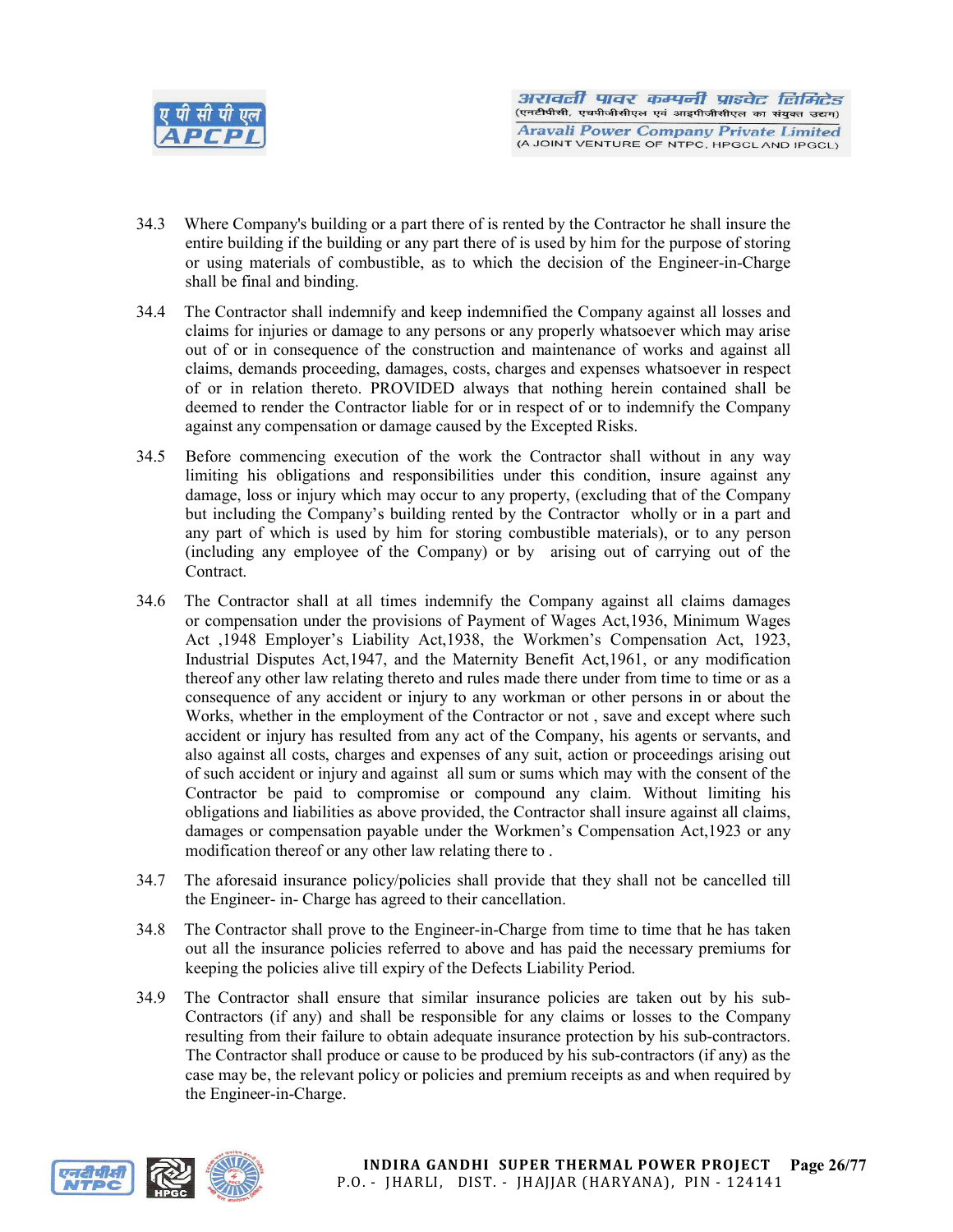

34.10 If the Contractor and/ or his sub-Contractors (if any) shall fail to effect and keep in force the insurance referred to above or any other insurance which he/they may be required to effect under the terms of the Contract then and in any such case the Company may, without being bound to, effect and keep in force any such insurance and pay such premium or premiums as may be necessary for that purpose and from time to time deduct the amount so paid by the Company from any moneys due or which may become due to the Contractor or recover the same as debt due from the Contractor.

## OR

Contractor's Liability and Insurance (To be incorporated in those Contracts only in which execution of work involves considerable risk of loss or damage)

- \*34-A From commencement to completion of the Works, the Contractor shall take full responsibility for the care there of and for taking precautions to prevent loss or damage and to minimize loss or or damage to the greatest extent possible and shall be liable for any damage or loss that may happen to the works or any part thereof and all Company's T&P from any cause whatsoever save and except the Excepted Risk and shall at his own cost repair and make good the same so that at completion, the Works and all Company's T&P shall be in good order and conditions and in conformity in every respect with the requirements of the Contractor and instructions of the Engineer-in-Charge.
- 34.A-1In the event of any loss or damage to the works or any part there of or to any T&P or to any material or articles at the Site from any of the Excepted Risks the following provisions shall have effect.
	- (a) The Contractor shall, as may be directed in writing by the Engineer-in-Charge, remove from the Site any debris and so such of the works as shall have been damage, taking to Company store such Company T&P, articles and/ or materials as may be directed.
	- (b) The Contractor shall, as may be directed in writing by the Engineer-in-Charge, proceed with the erection and completion of the Works under and in accordance with the provisions and conditions of the Contract, and
	- (c) these will be added to the Contract sum, the rest amount due ascertained in the same manner as for deviations or as prescribed for payment, in respect of the reexecution of the works lost or damaged the replacement of any T&P and of any materials and articles lost or damaged but not incorporated in the works on the day when the loss on damage occur and the removal by the Contractor as provided above of Company's T&P articles and/or materials to the Company's store and of debris and damaged works referred to therein and the compensation paid by him, under any law for the time being in force, to any workman employed by him for any injury cause to him or to the workman's legal successors for loss of the workman's life.
- 34-A.2PROVIDED always that the Contractor shall not be entitled to payment under the above provisions in respects of so much loss or damage as has been occasioned by any failure on his part to perform his obligation under the Contractor or not taking precautions to prevent loss or damage or minimize the amount of such loss or damage.

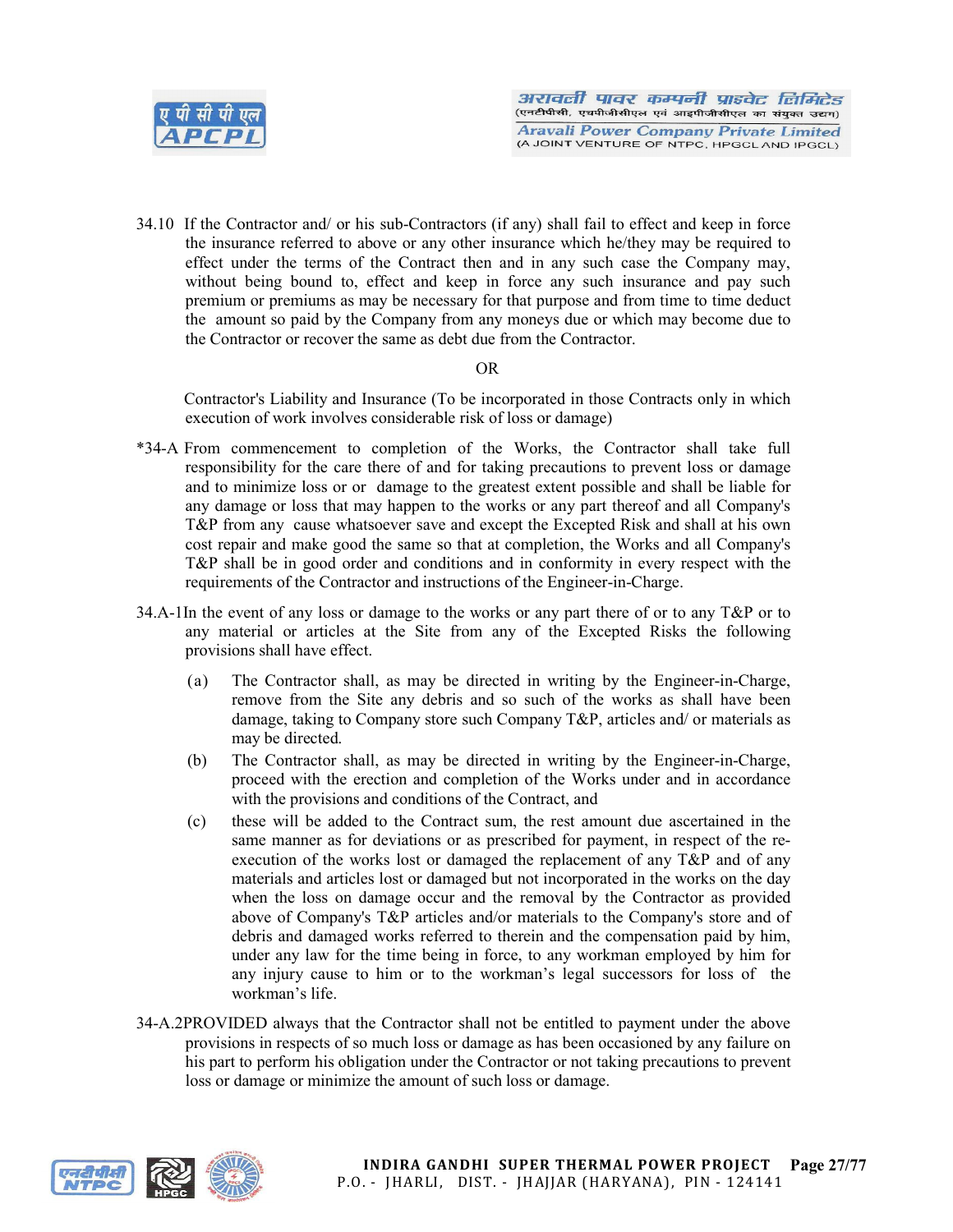

- 34-A.3 Without limiting the obligations and responsibilities under this Condition the Contractor shall insure the works (from commencement to completion) the Company's T&P hired by the Contractor and all materials at Site, to their full value (as to Company's T&P according to the value indicated in Schedule C), against the risk of loss or damage from whatever cause arising other than the Excepted Risks. The insurance policy shall also include a cross liability clause such that the insurance shall apply to the contractor and to the employer as separate insureds. The said insurance shall be in the joint names of Company and the Contractor and the Contractor shall deposit with the Engineer-in-Charge, the said policy or policies. All money payable by the insurers under such policy or policies shall be recovered by the Company and shall be paid to the Contractor in installments by the Engineer-in-Charge for the purpose of rebuilding or replacement or repair of the Works and/or goods destroyed or damaged as the case may be provided however if the amount payable by the Insurers in respect of any claim under such a policy is not in excess of the amount mentioned in Schedule A, the same may be recovered by the Contractor directly from the insurers and shall be utilized by him for the purpose of rebuilding or replacement or repair of the works and/or goods destroyed or damaged as the case may be.
- 34.A.4 If the Contractor has blanket insurance policy for all his works and the policy covers all the items to be insured under this Condition, the said policy shall be assigned by the Contractor in favour of the Company, provided however if any amount is payable under the policy by the insurers in respect of Works other than the work under this Contract the same may be recovered by the Contractor directly from the insurers.
- 34.5.AWhere the Company building or a part there of is rented by the Contractor he shall insure the entire building if the building or any part there of is used by him or the purpose of storing or using materials of combustible nature as to which the decision of the Engineerin-Charge shall be final and binding.
- 34.A-6 The Contractor shall indemnify and keep indemnified the Company against all losses and claims for injuries or damage to any person or any property whatsoever which may arise out of or in consequence or the construction and maintenance of the Works and against all claims, demands proceeding, damages costs, charges and expenses whatsoever in respect of or in relation thereto. Provided always that nothing herein contained shall be deemed to render the Contractor liable for or in respect of or to indemnify the Company against any Compensation or damages caused by the Excepted Risks.
- 34.A-7 Before commencing execution of the work, the Contractor shall, without in any way limiting this obligations and responsibilities under this Conditions, insure against any damage, loss or injury which may occur to any property (Excluding that of the Company by including the Company's building rented by the Contractor wholly or in part and any part of which is used by him for storing combustible materials) or to any person (including any employee of the Company )by or arising out of carrying out of the Contract.
- 34.A-8 The Contractor shall at all time indemnify the Company against all claims, damages or compensation under the provisions of Payment of Wages Act,1936 Minimum Wages Act,1948, Employer's Liability Act 1938, Workmen's Compensation Act 1947, Industrial Deputes Act 1947 and Maternity Benefit Act 1961 or any modification there of any other law relating there of and rules made there under from time to time or as consequence of any accident or injury to any workman or other persons in or about the Works, whether in

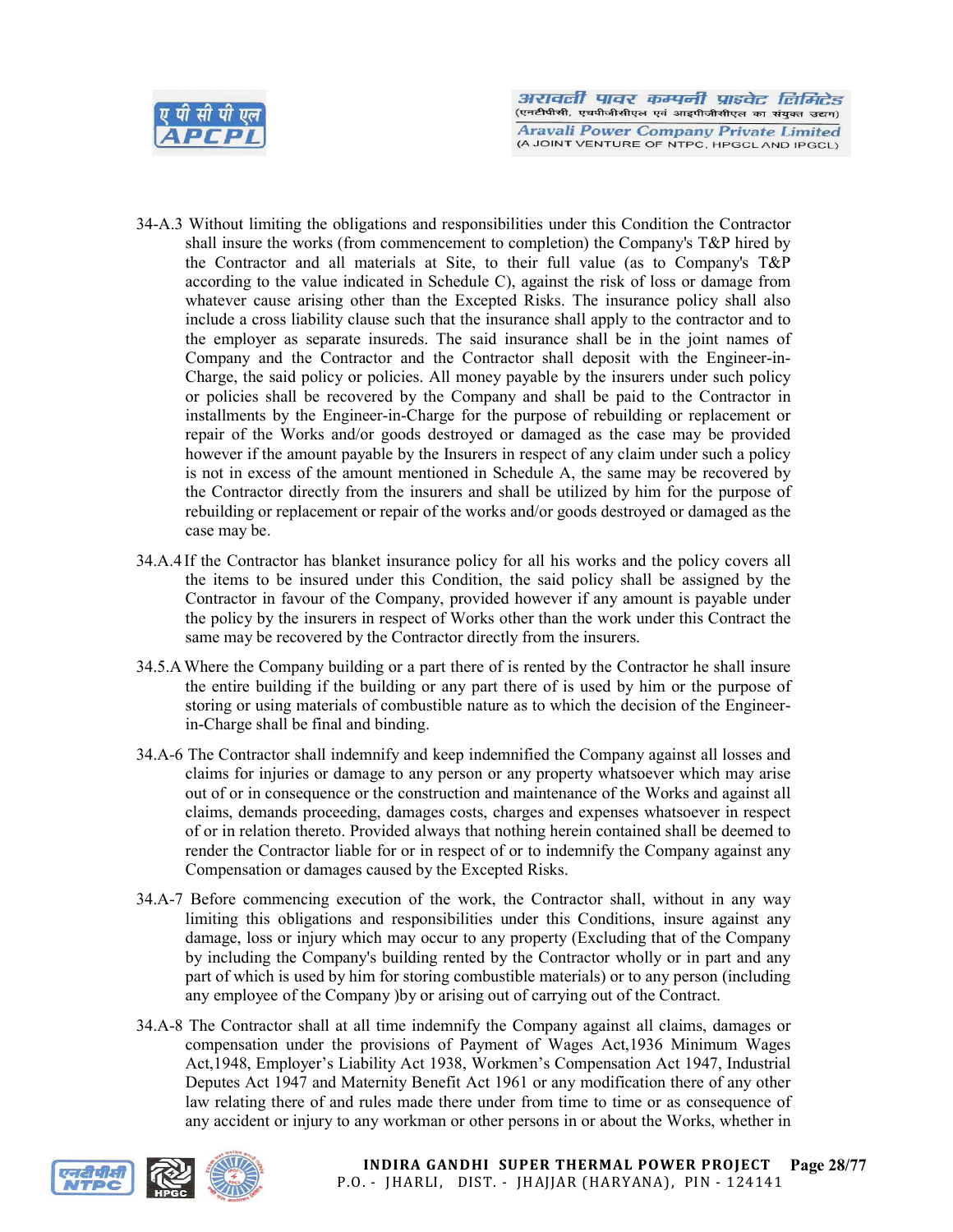

the employment of the Contractor or not , save and except where such accident or injury has resulted from any act of the Company, its agents, or servants and also against all costs, charges and expenses of any suit, action or proceeding arising out of such accident or injury and against sum or sums which may with the consent of the Contractor be paid to compromise or compound any such claim. Without limiting his obligations and liabilities as above provided, the Contractor shall insure against all claims, damages or compensation payable under the Workman's Compensation Act, 1923 or any modification there of or any other law relating thereto.

- 34.A-9 The aforesaid insurance4 policy/policies shall provide that they shall not be cancelled till the Engineer-in-Charge has agreed to the cancellation.
- 34.A-10 The Contractor shall prove to the Engineer-in-Charge from time to time that he has taken out all the Insurance policies referred to above and has paid the necessary premium for keeping the policies alive till expiry of the Defect Liability Period.
- 34.A-11 The Contractor shall ensure that similar insurance policies are taken out by his sub-contractor (if any) and shall to be responsible for any claims or losses to the Company resulting from their failure to obtain adequate insurance protection in connection thereof. The Contractors shall produce or cause to be produced by his subcontractor (if any) as the case may be, the relevant policy or policies and premium receipts as and when required by the Engineer-in-Charge.
- 34.A-12 If the Contractor and/or his sub-contractors (if any ) shall fail to effect and keep in force the insurance referred to above or any other insurance which he/they may be required to effect under the term of the Contract then and in any such case the Company may, without being bound to effect and keep in force any such insurance and pay such premium or premiums as may be necessary for that purpose and from time to time deduct the amount so paid by the Company from any moneys due or which may become due to the Contractor or recover the same as a debt due from the Contractor .

#### Facilities to other Contractors.

35. The Contractor shall, in accordance with the requirements of the Engineer-in-Charge afford all reasonable facilities to other Contractor engaged contemporaneously on separate Contracts in connection with the Works and for departmental labour and labour of any other properly authorized authority or statutory body which may be employed at the Site on execution of any work not included in the Contract or of any Contract which the Company may enter into in connection with or ancillary to the works.

#### Notices to Local bodies.

- 36. The Contractors shall comply with and give all notices required under any government authority, instrument rule or order made under any Act of Parliament, State laws or any regulation or byelaws of any local authority relating to the Works. He shall before making any variation from the Contract drawing necessitated by such compliance give to the Engineer-in-Charge a written notice giving reasons for the proposed variation and obtain the Engineer-in-Charge instructions thereon.
- 36.1 The Contractor shall pay and indemnify the Company against any liability in respect of any fees or charges payable under any Act of Parliament, State laws or any Government

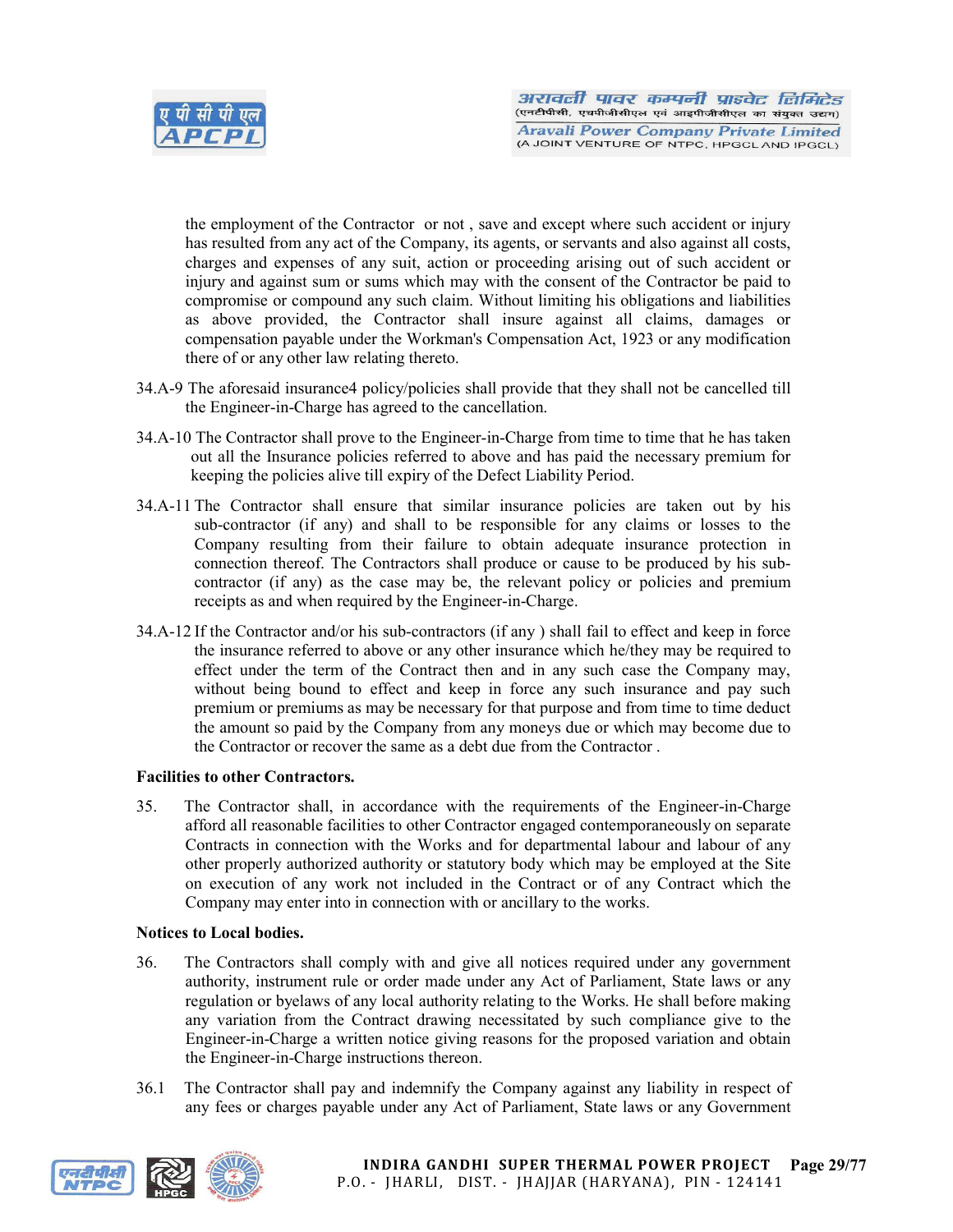

instrument, rule or order and any regulations or byelaws of any local authorities in respect of the Works.

## Sub Contracts:

37. The Contractor shall not sub-Contract any portion of the Contract without the prior written approval of the Accepting Authority. Employment of piece rate workers shall not be deemed as sub-contracting.

## Instructions and Notices:

- 38. Subject as otherwise provided in this Contract, all notices to be given on behalf of the Company and all other actions to be taken on its behalf may be given or taken by the Engineer-in-Charge or any officer for the time being entrusted with the functions, duties and powers of the Engineer-in Charge.
- 38.1 All instructions, notices and communications, etc under the Contract shall be given in writing and if sent by registered post to the last known place of abode or business of the Contractor shall be deemed to have been served on the date when in the ordinary course of post these would have been delivered to him.
- 38.2 The Contractor or his Agent shall be in attendance at the Site(s) during all working hours and shall superintend the execution of the Works with such additional assistance in each trade as the Engineer-in-Charge may consider necessary. Orders given to the Contractor's Agent shall be considered to have the same force as if they had been given to the Contractor himself.
- 38.3 The Engineer-in-Charge shall communicate or confirm the instructions to the Contractor in respect of the execution of work in a Works Site Order Book maintained in the office of the Engineer-in-Charge and the Contractor or his authorized representative shall confirm receipt of such instructions by signing the relevant entries in this Book. If required by the Contractor he shall be furnished a certified true copy of such instructions(s).

#### Fore closure of Contract in Full or in Part due to Abandonment or Reduction in Scope of Work.

- 39. If at any time after acceptance of the tender the Company shall decide to abandon or reduce the scope of the works for any reason whatsoever and hence not require the whole or any part of the Works to be carried out, the Engineer-in-Charge shall give notice in writing to that effect to the Contractor and the Contractor shall have no claim to any payment of compensation or otherwise whatsoever, on account of any profit or advantage which he might have derived from the execution of the Works in full but which he did not derive in consequence of the foreclosure of the whole or part of the Works.
- 39.1 The Contractor shall be paid at Contract rates full amount for works executed at Site and, in addition, a reasonable amount as certified by the Engineer-in-Charge for the items hereunder mentioned which could not be utilized on the work to the full extent because of the foreclosure.
	- a) Any expenditure incurred on preliminary Site work, e.g. temporary access roads, temporary about huts, staff quarters and Site offices; storage accommodation and water storage tanks.

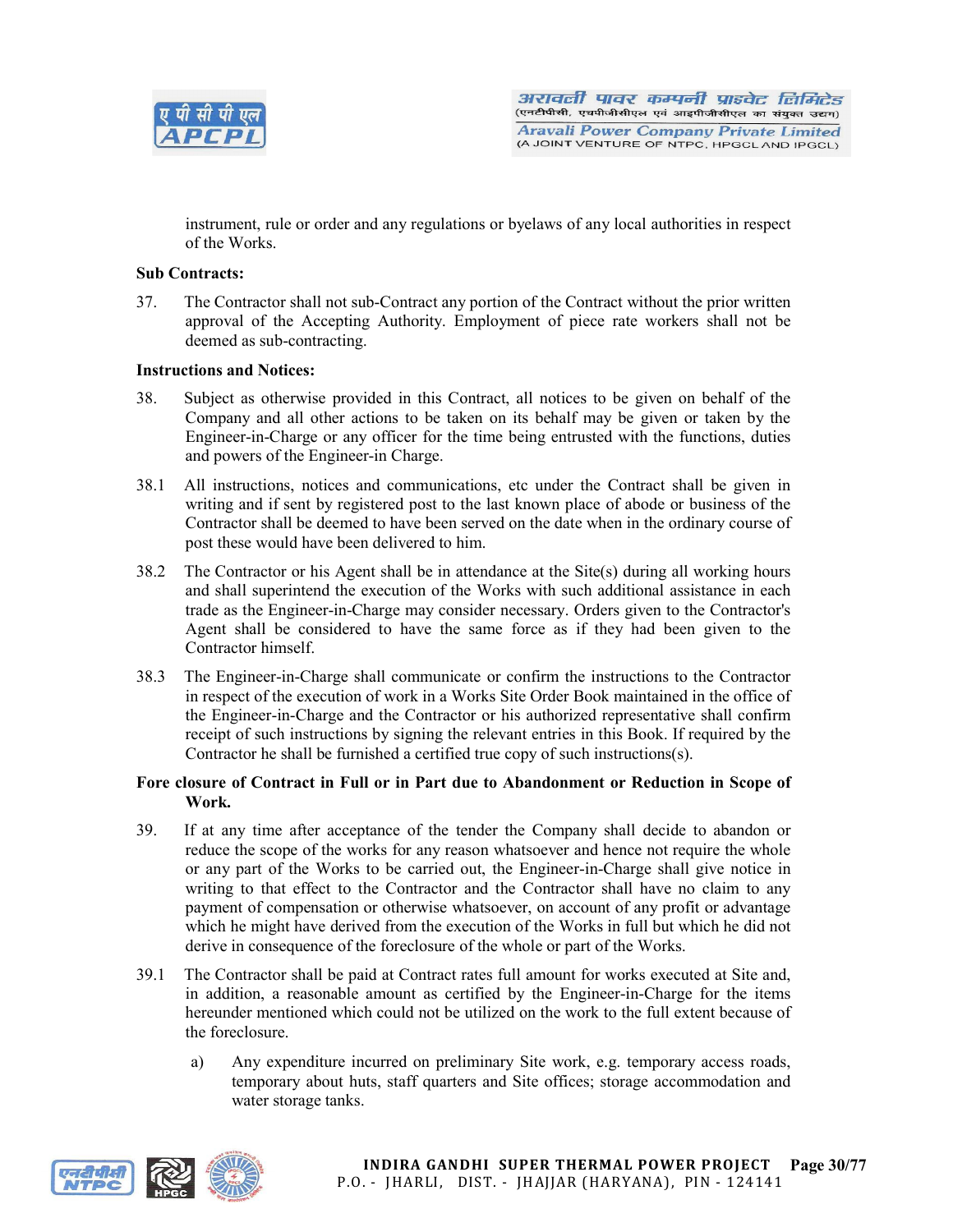

- b) (i) The Company shall have the option to take over Contactor's materials or any part thereof either brought to Site or which the Contractor is legally bound to accept delivery from suppliers (for Company in or incidental to the work), provided. However, the Company shall be bound to take over the materials or such portions there of as the Contractor does not desire to retain. For materials taken over or to be taken over by the Company, cost of such materials shall, however, take into account purchase price, cost of transportation and deteriorating or damage which may have been caused to materials whilst in the custody of the Contractor.
	- (ii) For Contractor's materials not retained by the Company, reasonable cost of transporting such materials from Site to Contractor's permanent stores or to his other Works, whichever is less. If materials are not transported to either of the said places, no cost of transportation shall be payable.
- c) If any materials supplied by the Company are rendered surplus, the same except normal wastage shall be returned by the Contractor to the Company at rates not exceeding those at which these were originally issued less allowance for any deterioration or damage which may have been caused whilst the materials were in the custody of the Contractor. In addition cost of transporting such materials from Site to the Company stores, if so required by the Company.
- d) Reasonable compensation for transfer of T&P from Site to Contractor's permanent stores or to his other Works; whichever is less. If T&P are not transported to either of the said places, no cost of transportation shall be payable.
- 39.2 The Contractor shall, if required by the Engineer-in-Charge furnish to him books of account, wage books, time sheets and other relevant documents as may be necessary to enable him to certify the reasonable amount payable under this Condition.

## Termination of Contract for Death

40. If the Contractor is an individual or a proprietary concern and the individual or the proprietor dies and if the Contractor is a partnership concern and one of the partners dies then unless the Accepting Authority is satisfied that the legal representatives of the individual Contractor or of the proprietor of the proprietary concern and in the case of partnership, the surviving partners, are capable of carrying out and completing the Contract, the Accepting authority shall be entitled to cancel the Contract as to its uncompleted part without the Company being in any way to payment of any compensation to the estate of the deceased Contractor and/or to the surviving partners of the Contractor's firm on account of the cancellation of the Contract. The decision of the Accepting Authority that the legal representatives of the deceased Contractor or the surviving partners of the Contractor's firm cannot carry out and complete the Contract shall be final and binding on the parties. In the event of such cancellation the Company shall not hold the estate of the deceased Contractor and/or the surviving partners of the Contractor's firm liable for damages for not completing the Contract.

## Cancellation of Contract in Full or in part:

41. If the Contractor:

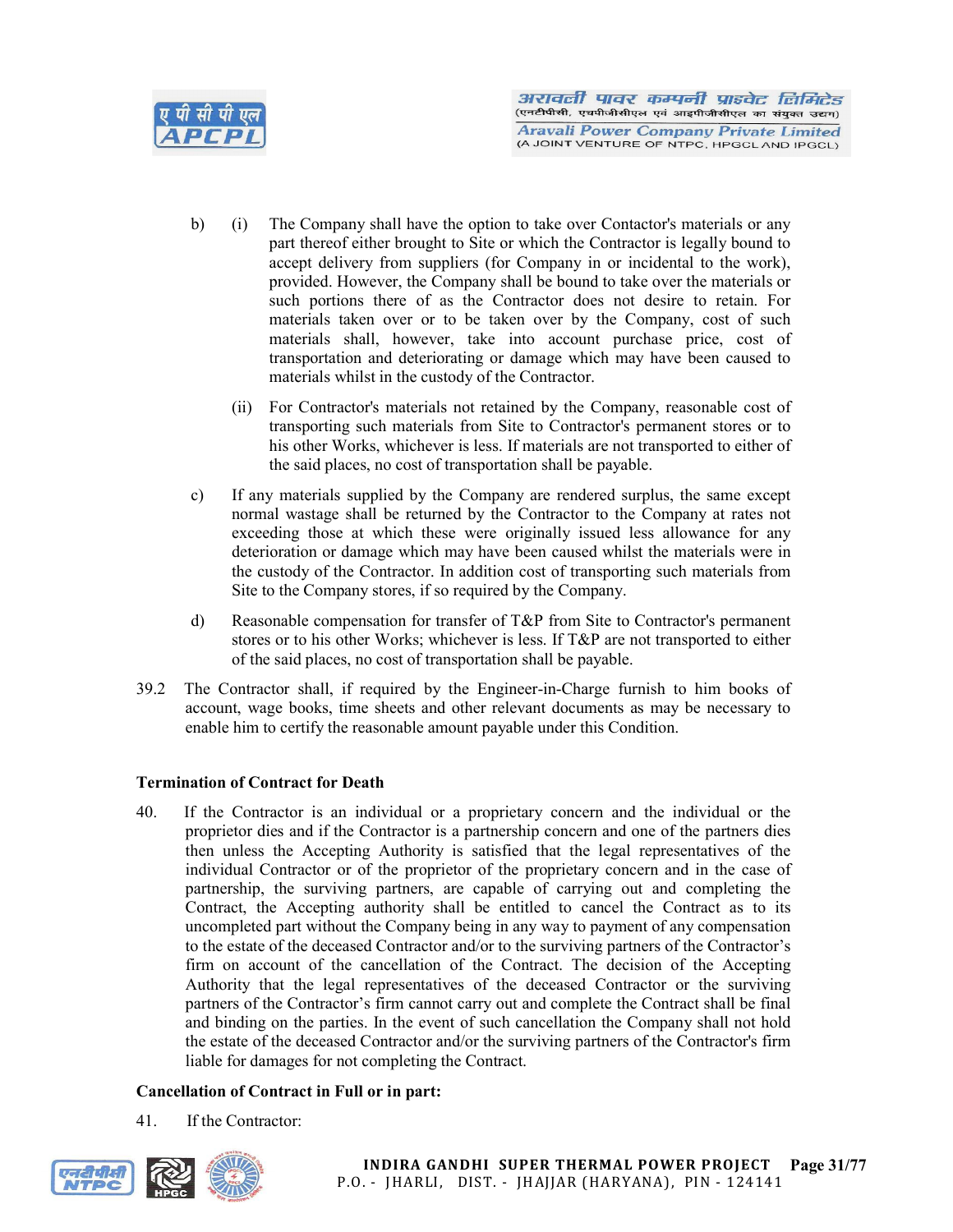

- (a) at any time makes default in proceeding with the works with due diligence and continues to do so after a notice in writing of 7 days from the Engineer-in-Charge; or
- (b) commits default in complying with any of the terms and conditions of Contract and does not remedy it or take effective steps to remedy it within 7 days after a notice in writing is given to him in that behalf by the Engineer-in-Charge: or
- (c) fails to complete the works or items of work with individual dates of completion, on or before the date (s) of completion, and does not complete them within the period specified in a notice given in writing in that behalf by the Engineer-in-Charge: or
- (d) shall offer, or give or agree to give any person in Company's service or to any other person on his behalf any gift or consideration of any kind as an inducement or reward for doing or forbearing to do or having done or forborne to do any act in relation to the obtaining or execution of this or any other Contract for the Company; or
- (e) shall enter into a Contract with the Company in connection with which commission has been paid or agreed to be paid by him or to his knowledge, unless the particulars of any such commission and the terms of payment thereof have previously disclosed in writing to the Accepting Authority/Engineer-in-Charge; or
- (f) Shall obtain a Contract with the Company as a result of ring tendering or other nonbonafide methods of competitive tendering; or
- (g) being individual, or if a firm, any partner thereof, shall at any time be adjudged insolvent or have a receiving order or order for administration of his estate made against him or shall take any proceedings for liquidation or composition (other than a voluntary liquidation for the purpose of amalgamation or reconstruction) under any insolvency Act for the time being in force or make any conveyance or assignment of his affective or composition or arrangement for the benefit of his creditors or purport so to do, or if any application be made under any insolvency Act for the time being in force for the sequestration of his estate or if a trust deed be executed by him for benefit of his creditors; or
- (h) being a company, shall pass a resolution or the Court shall make an order for the liquidation of its affairs, or a receiver or manager on behalf of the debenture holders shall be appointed or circumstances shall arise which entitle the Court or debenture holders to appoint a receiver or manager; or
- (i) Shall suffer an execution being levied on his goods and allow it to be continued for a period of 21 years; or
- (j) assigns, transfers, sublets (engagement of labour on a piecework basis or of labour with materials not be incorporated in the work, shall not be deemed to be subletting) or attempts to assign, transfer or sublet the entire Works or any portion thereof without the prior written approval of the Accepting Authority. the accepting Authority may, without prejudice to any other right to remedy which shall have accrued or shall accrue thereafter to the Company by written notice cancel the Contract as a whole or only such items of work in default from the Contract.

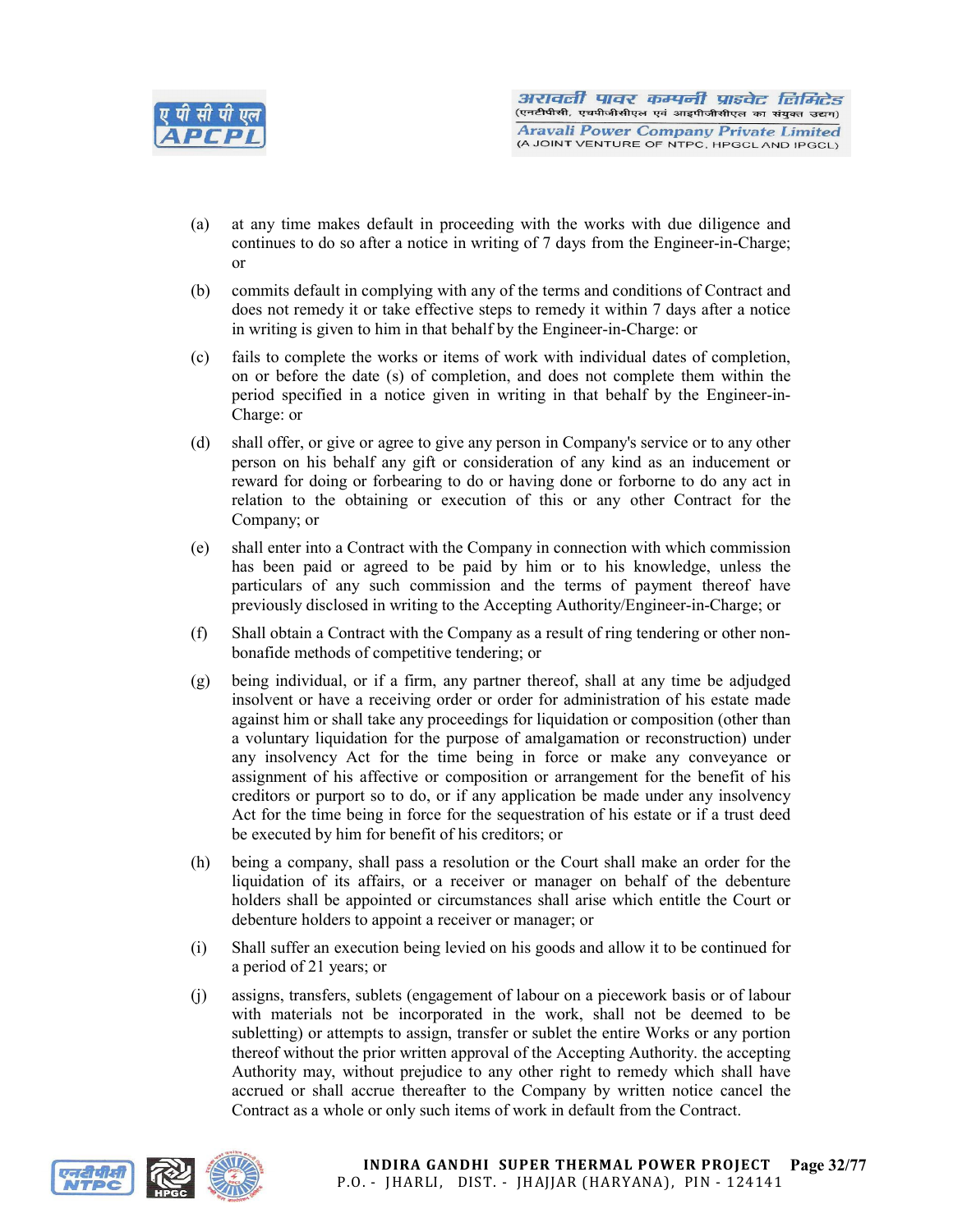

- 41.1 The Accepting Authority, shall on such cancellation have powers to:
	- (a) take possession of the Site and any materials, constructional plant, implements, stores, etc. thereon; and/or
	- (b) carry out the incomplete work by any means at the risk and cost of the Contractor.
- 41.2 On cancellation of the Contract in full or in part the Accepting Authority shall determine what amount, if any, is recoverable from the Contractor for completion of works or part of the Work or in case the Works or part of the Works is not completed, the loss or damage suffered by the Company. In determining the amount, credit shall be given to the Contractor for the value of the work executed by him up to the time of cancellation, the value of Contractors materials taken over and incorporated in the work, and use of tackle and machinery belonging to the Contractor.
- 41.3 Any excess expenditure incurred or to be incurred by the Company in completing the Works or part of the Works or the excess loss or damages suffered or may be suffered by the Company as aforesaid after allowing such credit shall be recovered from any money due to the Contractor on any account, and if such money are not sufficient the Contractor shall be called upon in writing to pay the same within 30 days.
- 41.4 If the Contractor shall fail to pay the required sum within the aforesaid period of 30 days, the Engineer-in-Charge shall have the right to sell any or all of the Contractors unused materials, constructional plant, implements, temporary buildings, etc, and apply the proceeds of sale thereof towards the satisfaction of any sums due from the Contractor under the Contract and if thereafter there be any balance outstanding from the Contractor, it shall be recovered in accordance with the provisions of the Contract.
- 41.5 Any sums in excess of the amounts due to the Company and unsold materials, constructional plant, etc., shall be returned to the Contractor, provided always that if cost or anticipated cost of completion by the Company of the Works or part of the Works is less than the amount which the Contractor would have been paid had he completed the Works or part of the Works such benefit shall not accrue to the Contractor.

## Liability for Damage, Defects or Imperfections and Rectification thereof:

42. If the Contractor or his workman or employees shall injure or destroy any part of the building in which they may be working or any building, road, fence, etc. contagious to the premises on which the work or any part of it is being executed, or if any damage shall happen to the work while in progress the Contractor shall upon receipt of a notice in writing in that behalf make the same good at his own expense. If it shall appear to the Engineer-in-Charge or his Representative at any time during construction or reconstruction or prior to the expiration of the Defects Liability period, that any work has been executed with unsound, imperfect or unskilled workmanship or that any materials or articles provided by the Contractor for execution of the work are unsound or of a quality inferior to that the Contracted for or otherwise not in accordance with the Contract, or that any defect, shrinkage or other faults have appeared in the work arising out of defective or improper materials or workmanship, the Contractor shall, upon receipt of a notice in writing in that behalf from the Engineer-in-Charge, forthwith rectify or remove and reconstruct the work so specified in while or in part, as the case may require or as the case may be and/or remover the materials or articles so specified and provide other proper and suitable materials or articles at his own expense, not with standing that the same may have

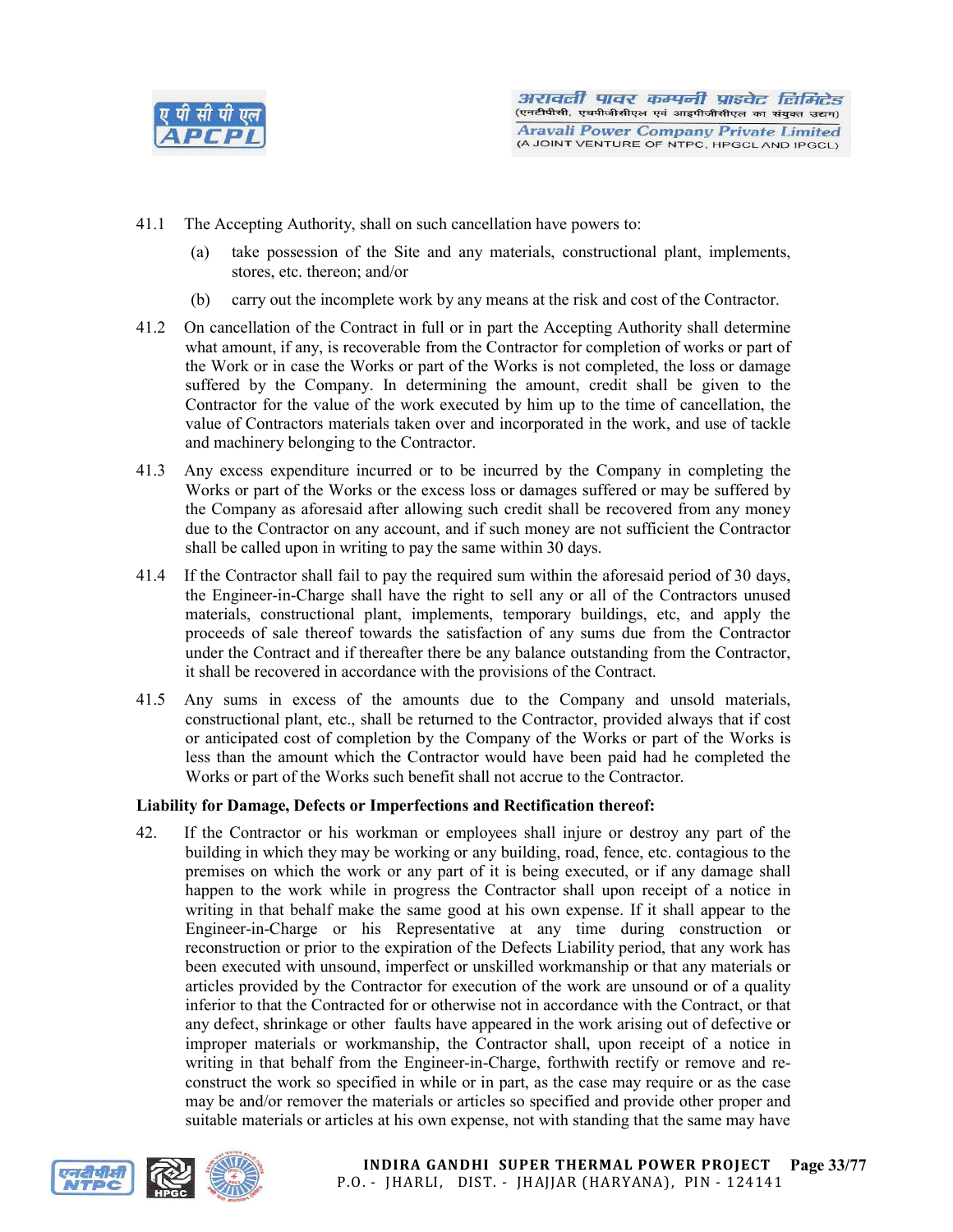

been inadvertently passed, certified and paid for and in the event of his falling to do so within the period to be specified by the Engineer-in-Charge in his notice aforesaid, the Engineer-in-Charge may rectify or remove and re-execute the work and/or remove and replace with others the materials or articles complained of, as the case may be, by other means at the risk and expense of the Contractor.

42.1 In case of repairs and maintenance works, splashes and droppings from white washing, printing etc. shall be removed and surfaces cleaned simultaneously with completion of these items of work in individual rooms, quarters or premises, etc. where the work is done, without waiting for completion of all others items of work in the Contract. In case the Contractor fails to comply with the requirements of this condition, the Engineer-in-Charge shall have the right to get the work done by other means at the cost of the Contractor. Before taking such action, however, the Engineer-in-Charge shall give three days notice in writing to the Contractor.

## Urgent Works:

43. If any urgent work (in respect whereof the decision of the Engineer-in-Charge shall be final and binding) becomes necessary and the Contractor is unable or unwilling at once to carry it out, the Engineer-in-Charge may by his own or other work people, carry it out, as he may consider necessary. If the Urgent work shall be such as the Contractor is liable under the Contract to carry out at his expenses incurred on it by the Company shall be recoverable from the Contractor and be adjusted or set off against any sum payable to him.

#### Changes in Constitution:

44. Where the Contractor is a partnership firm, prior approval in writing of the Accepting Authority shall be obtained before any change is made in the constitution of the firm. Where the Contractor is an individual or a Hindu Undivided Family business concern such approval as aforesaid shall likewise be obtained before the Contractor enters into any partnership firm, which would have the right to carry out the work hereby undertaken by the Contractor. If prior approval as aforesaid is not obtained the Contract shall be deem to have been assigned in contravention of Condition 41 (i) hereof and the same action may be taken and the same consequences shall ensure as provided for in the said Condition 41.

## Training of Apprentices:

45. The Contractor shall during the currency of the Contract when called upon by the Engineer-in-Charge engage and also ensure engagement by sub-Contractors and other employed by the Contractor in connection with the Works, such number of Apprentices in the categories mentioned in Schedule A and for such periods as may be required by the Engineer-in-Charge. The Contractor shall train them as required under the Apprentices Act, 1961 and shall be responsible for all obligations of the employer under the Act including the liability to make payment to Apprentices as required under the Act.

## Supply of Unfiltered Water for Construction Purposes only:

46. (a) The Contractor shall draw water from the water supply mains provided in the project at suitable points to be indicated by the Engineer-in-Charge. All pipe lines; pumps and other accessories required for taking the water from the mains to the Site of work shall be provided by the

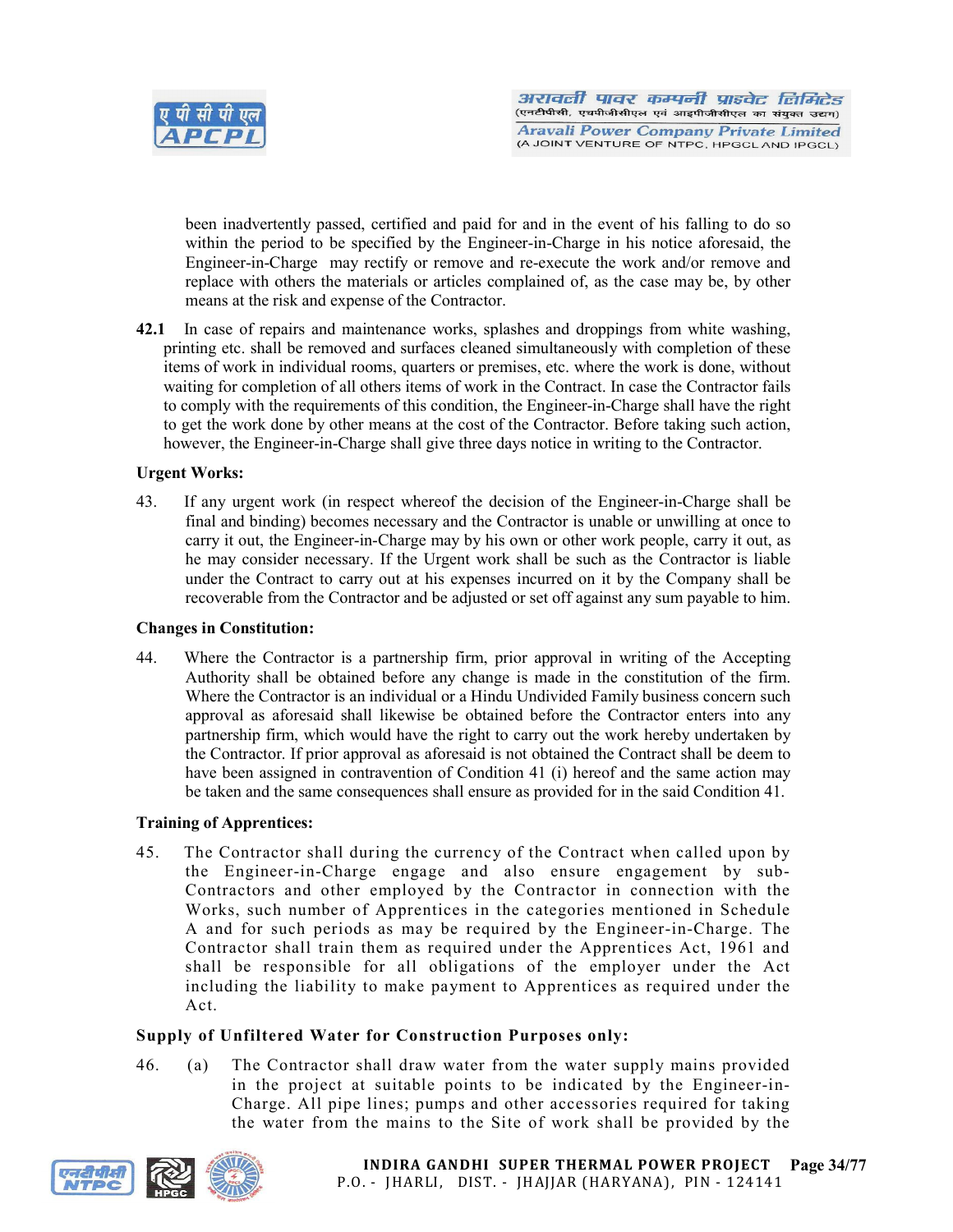

Contractor at his own cost. He shall not be entitled to any payment on account of expenditure incurred in providing the pipelines, pumps etc. No charges will be levied on the Contractor for the water drawn by him for the purpose of the construction work. Should the water, however, be used for either the colony or for manufacture, the same shall be chargeable at a rate to be fixed by the Engineer-in-Charge whose decision in this regard shall be final and shall have to be taken through a metered connection.

- (b) Aravali Power Company Private Limited do not guarantee the maintenance of uninterrupted supply of water and in case of any interruptions of such supply water the Contractor shall be responsible for making at his own cost alternative arrangements for water. The Engineer-in-Charge also reserves the right to limit the quantity of water to be allowed to be drawn by the Contractor.
- (c) No claim for damages will be entertained by Aravali Power Company Private Limited on account of interruption of water supply for limitation of quantity of water as aforesaid or on account of the water so supplied being not fit for construction purposes or any other account in connection with such water supply.
- (d) It will be the responsibility of the Contractor to satisfy himself that the water drawn by him is fit for construction and to adequately treat such water at his cost when it is not found fit for the said purpose.
- (e) Where the Contractor makes his own arrangements for water required for the work, nothing extra shall be paid for the same; he should make arrangements for storage of sufficient quantity of water required at least or a day's work.

## Land for Contractor's Office, Store, Workshop etc.

- 47. (a) The Engineer-in-Charge shall at his discretion and for the duration of execution of the Contractor make available at Site, free of charges land for construction of Contractor's field office, workshop, stores, magazines for explosive in isolated locations, assembling yard etc. required for execution of the Contract. Leveling and dressing of Site, any construction of temporary roads. Offices, workshop, etc. as per plan approved by the Engineer-in-Charge shall be done be by the Contractor at his own cost.
	- (b) On completion of the work the Contractor shall handover the land duly cleaned to the Engineer-in-Charge. Until and unless the Contractor has handed over the vacant possession of land allotted to him for the above purpose the payment of his final bill shall not made. The Contractor shall be made liable to pay for these and occupation at the rates to determined by the Engineer-in-Charge if the Contractor overstays in the land after the Contract is completed.

## Power supply:

48. (a) Engineer-in-Charge will provide without charge electricity consumed at the job Site at one point of the distribution system as per requirement as may be decided by the Engineer-in-Charge, Electricity furnished will be 440 volts, 3 phase, 50 cycles and 230 volts. 1 phase 50 cycles. Each Contractor shall provide and install all



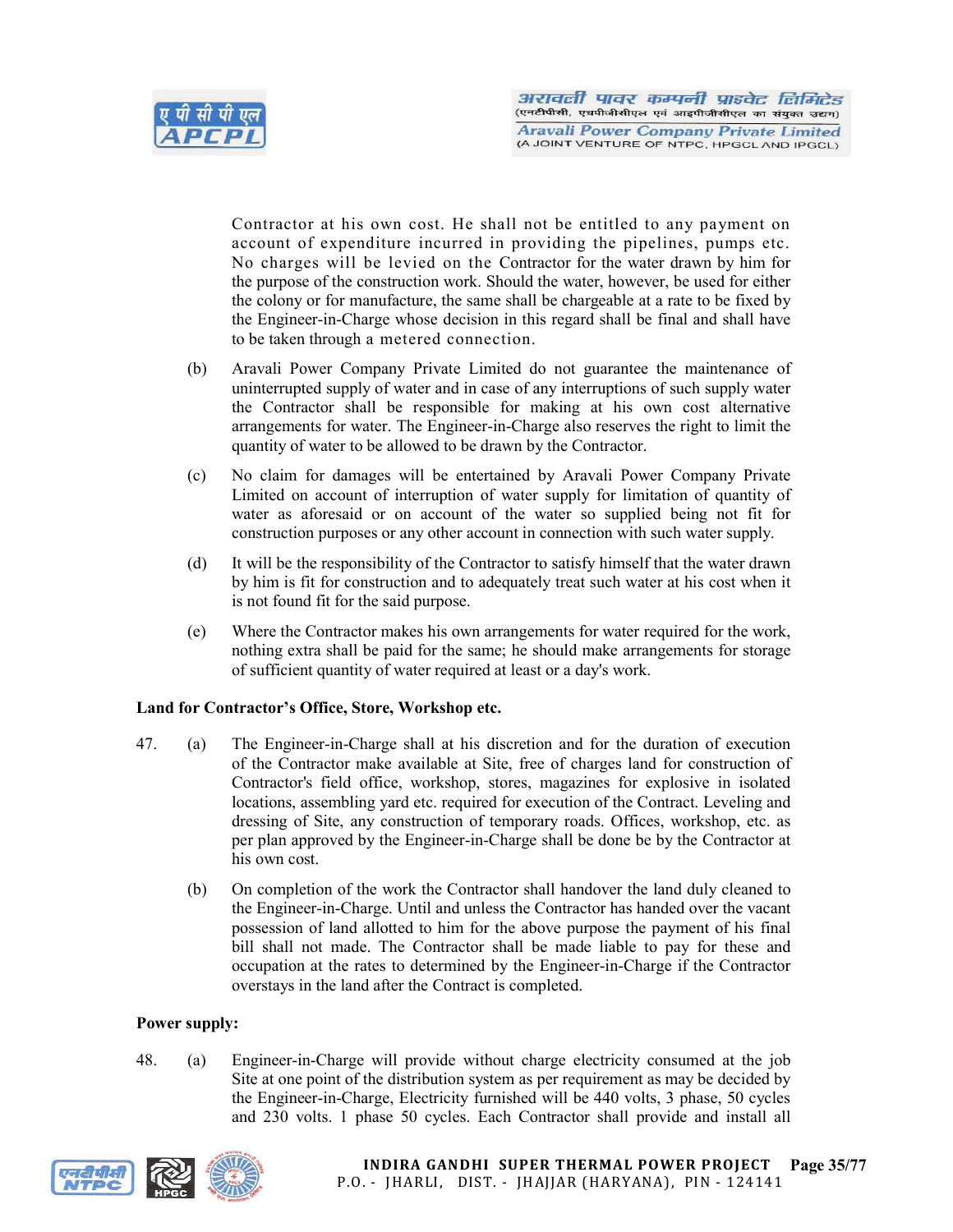

necessary transformers, switch-gear, wiring, fixtures, bulbs and other temporary equipment for further distribution and utilization of energy for power and lighting and shall remove same on completion of the work. Should, however, electricity be used in the Contractors labour/staff colony, the power so consumed shall be charged at the prevailing tariff rate of State Electricity Board as prevalent for that area at the time of award of work, the supply may be withdrawn if the power is used for purpose other than for the work of the project and the Contractor shall not be entitled to any claim whatsoever on account of any such action taken by the Engineer-in-Charge.

(b) The Contractor shall indicate in his proposal his requirements of the above facilities.

## VALUATION AND PAYMENT

#### Records and Measurement:

- 49. The Engineer-in-Charge shall accept as otherwise stated ascertain and determine by measurement the value in accordance with Contract work done accordance therewith.
- 49.1 All items having a financial value shall be entered in Measurement Book, level book, etc., prescribed by the Company so that a complete record is obtained of all work performed under Contractor.
- 49.2 Measurements shall be taken jointly by the Engineer-in-Charge or his authorized representative and by the Contractor or his authorized representative.
- 49.3. Before taking measurements of any work the Engineer-in-Charge or the person deputed by him for the purpose shall give a reasonable notice to the Contractor. If the Contractor fails to attend or send any authorized representative for measurement after a such a notice or fails to countersign or to record the objection within a week from the date of measurement, then in any such event measurements taken by the Engineer-in-Charge or by the person deputed by him shall be taken to be correct measurement of the work.
- 49.4. The Contractor shall without extra charges, provide assistance with every appliance, labour and other things necessary for measurements.
- 49.5. Measurements shall be signed and dated by both parties each day on the Site on completion of measurement. If the Contractor objects to any of the measurements recorded on behalf of the Company a note to that effect shall be made in the Measurement Book against the item objected to and such note shall be signed and dated by both parties engaged in taking the measurement. The decision of the Accepting Authority on any such Dispute or difference or interpretation shall be final and biding on both the parties and shall be beyond the scope of the settlements of disputes by Arbitration in respect of all Contract items, substituted items, extra items and deviations.

## Methods of Measurements:

50. Except where any general or detailed description of the work in Quantities expressly shows to the contrary, Schedule of Quantities shall be deemed to have prepared and measurements shall be taken in accordance with the procedure set forth in the Scheduled of Rates/Specification not withstanding any provision in the relevant Standard Method of Measurements or any general or local custom. In the case of items, which are not covered

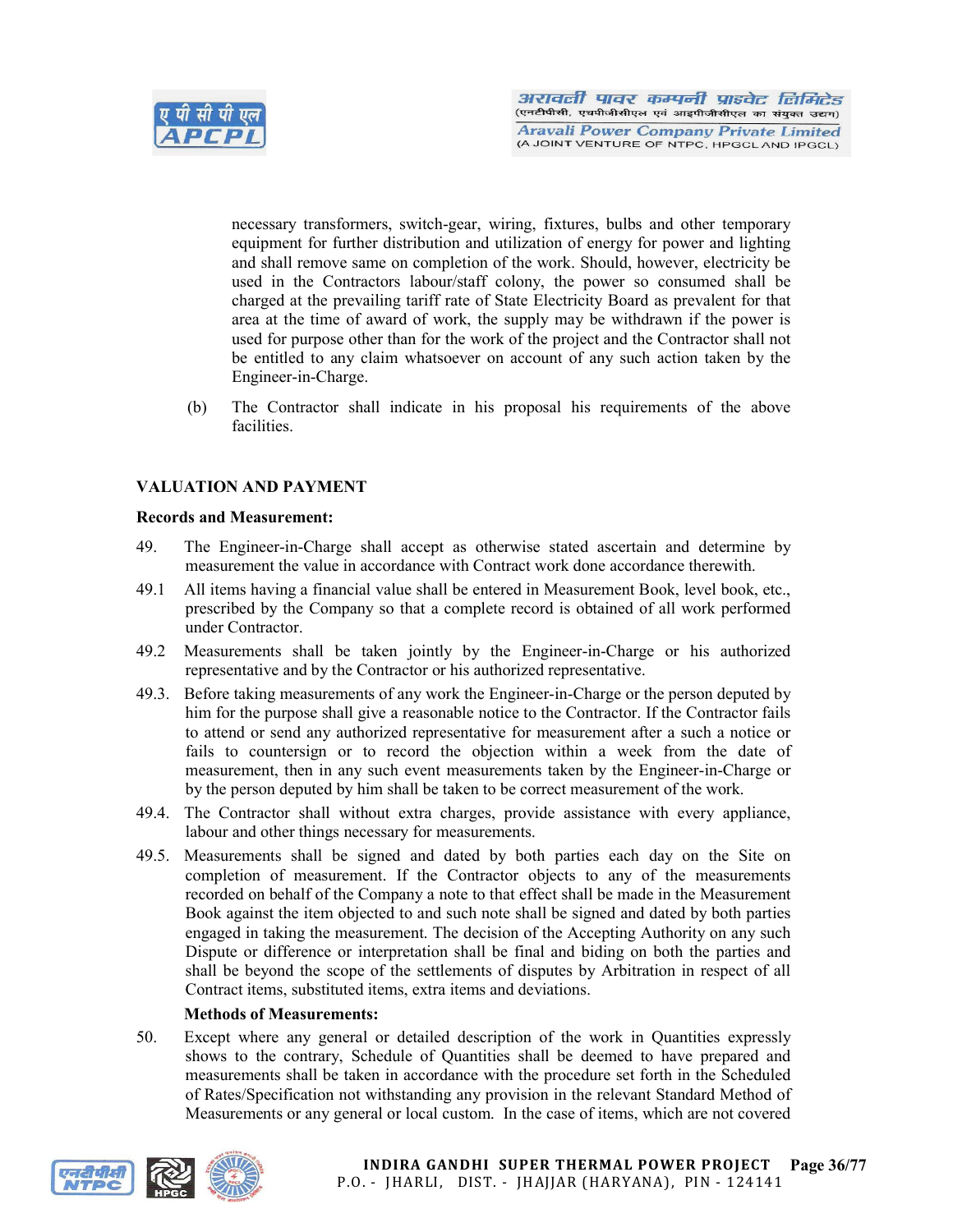

by the Schedule of Rates/Specifications, measurements shall be taken in accordance with the relevant Standard Method of Measurements issues by the Indian Standard Institution.

# Payment on Account:

- 51. Interim bills shall be submitted by the Contractor at intervals mentioned in Schedule A on or before the date fixed by the Engineer-in Charge for the work executed. The Engineerin-Charge shall then arrange to have the bill verified by taking or causing to be taken. Where necessary, the requisite measurements of the work.
- 51.1 Payment on account for amount admissible shall be made on the Engineer-in-Charge certifying the sum of which the Contractor is considered entitled by way of Interim payment for the following:
	- a) all work executed, after deducting there from the amounts already paid, the security deposit and such other amounts as may be deductible or recoverable to terms of Contract.
	- b) 75 per cent of the cost (as assessed by the Engineer-in-Charge) of any materials which are in the opinion of the Engineer-in-Charge reasonably required in accordance with the Contract and have been brought to Site for incorporation in the Works and are safeguarded against loss due to any cause whatsoever to the satisfaction of the Engineer-in-Charge, but have not been so incorporated, provided the Contractor provides and insurance cover for the full cost of perishable materials.
- 51.2 The advance payments under (b) above shall be adjusted as and when materials are utilized in the Works.
- 51.3 Payment of the Contractor's bills shall be paid by the Company within 21 days from the date of submission of the bill subject to the acceptance of the Engineer-in-Charge.
- 51.4 Any interim certificate given relating to work done or materials delivered, may be modified or corrected by any subsequent interim certificate or by the final certificate. No certificate of the Engineer-in-Charge supporting an interim payment shall itself be conclusive evidence that any work or materials to which it relates is are in accordance with Contract.
- 51.5 Pending consideration of extension of date of completion interim payments shall continue to be made as herein provided.

# Time Limit for Payment of Final Bill:

- 52. The final bill shall be submitted by the Contractor within three months of physical completion of the Works. No further claims shall be made by the Contractor after submission of the final bill and these shall be deemed to have been waived and extinguished. Payment of those items of the bill in respect of which there is no dispute and of items in dispute, for quantities and at rates as approved by Engineer-in-Charge, shall be made within the period specified hereunder, the period being reckoned from the date of receipt of the bill by the Engineer-in-Charge.
	- (a) Contract amount not exceeding Rs. 5 lakhs Four Months.
	- (b) Contract amount exceeding Rs.5 lakhs Six months.
- 52. After payment of the amount of the final bill payable as aforesaid has been made, the Contractor may, if he so desires, reconsider his position in respect of the disputed portion

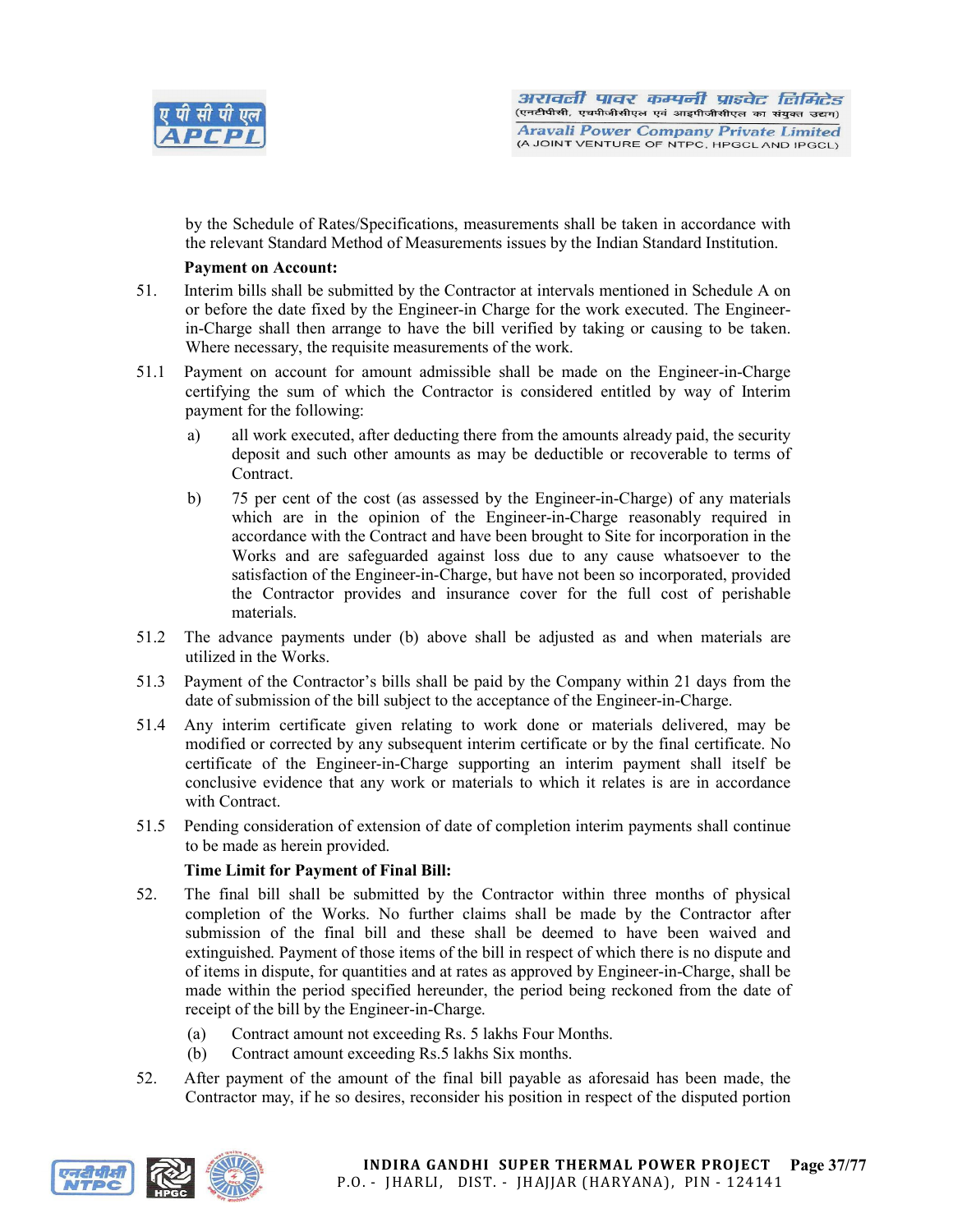

of the final bill and if he fails to do so within 90 days his disputed claim shall be dealt with as provided in the Contract.

# Loans:

54. Loans will subject to availability of funds and if required by the Contractor be given as under within six weeks of submission of application by him subject to other conditions being fulfilled and the Engineer-in-Charge certifying the sum to which the Contractor is entitled by way of loan:

## Incase of Contracts valued at over Rs.20 lakhs:

a) for plant and equipment specially acquired for the work and brought to Site, at 75% of the purchase price of new machinery against production of documents in support thereof and subject to the condition that the Engineer-in-Charge considers the price reasonable and that such plant and equipment are necessary for the Works and not in excess of requirements and are hypothecated in favour of the Company in the form required by the Company. Interest on the sum outstanding shall be levied at the percentage mentioned in Schedule 'A'.

Loan against plant and equipment shall in no case exceed 6% of the Contract sum.

b) a lump sum advance not exceeding 4% of the Contract sum against a guarantee acceptable to the Company at the rate of interest mentioned in Scheduled A The advance shall be utilized for the purposes of this Contract only and for no other purpose.

Provided that if a request for loan is made by the Contractor against both the abovementioned provisions of this condition, viz. (a)  $\&$  (b) the total sum be given as loan shall not exceed 8% of the Contract Sum.

- 54.1 Recovery of the sums loaned against (a) and (b) above and of interest thereon shall be made by deduction from the on account payments referred to in Condition 51 and as mentioned in Schedule 'A' in suitable percentages in relation to the progress, as fixed by the Engineer-in-Charge, so that all the sums loaned with interest thereon shall be fully recovered by the time work amounting to nearly 80% of the contract sum is completed. If the amount payable under any interim bill is not sufficient to cover all deductions to be made for sums loaned and other sums deductible there from, the balance outstanding shall be deducted from subsequent interim bill/bills, as may be necessary, failing that, as otherwise provided for in the Contract.
- 54.2 If for any reason, except a default of the Contractor, the work under the Contract is suspended or is to be suspended for more than 15 days, the Contractor shall be at liberty to remove the plant and equipment or any part thereof hypothecated to the Company under clause 54 (a) above to any other Works Site of the Contractor for carrying on his other works, on his furnishing prior to such removal a bank guarantee acceptable to the Company for the amount of the outstanding loan granted under clause 54(a) above with interest and undertaking to bring back to the Site, before, expiry or the period of suspension, the Plant and Equipment, as may be necessary for completion of works. If such Plant and Equipment are not brought back, the Contractor shall forthwith repay the amount of the loan outstanding with interest.



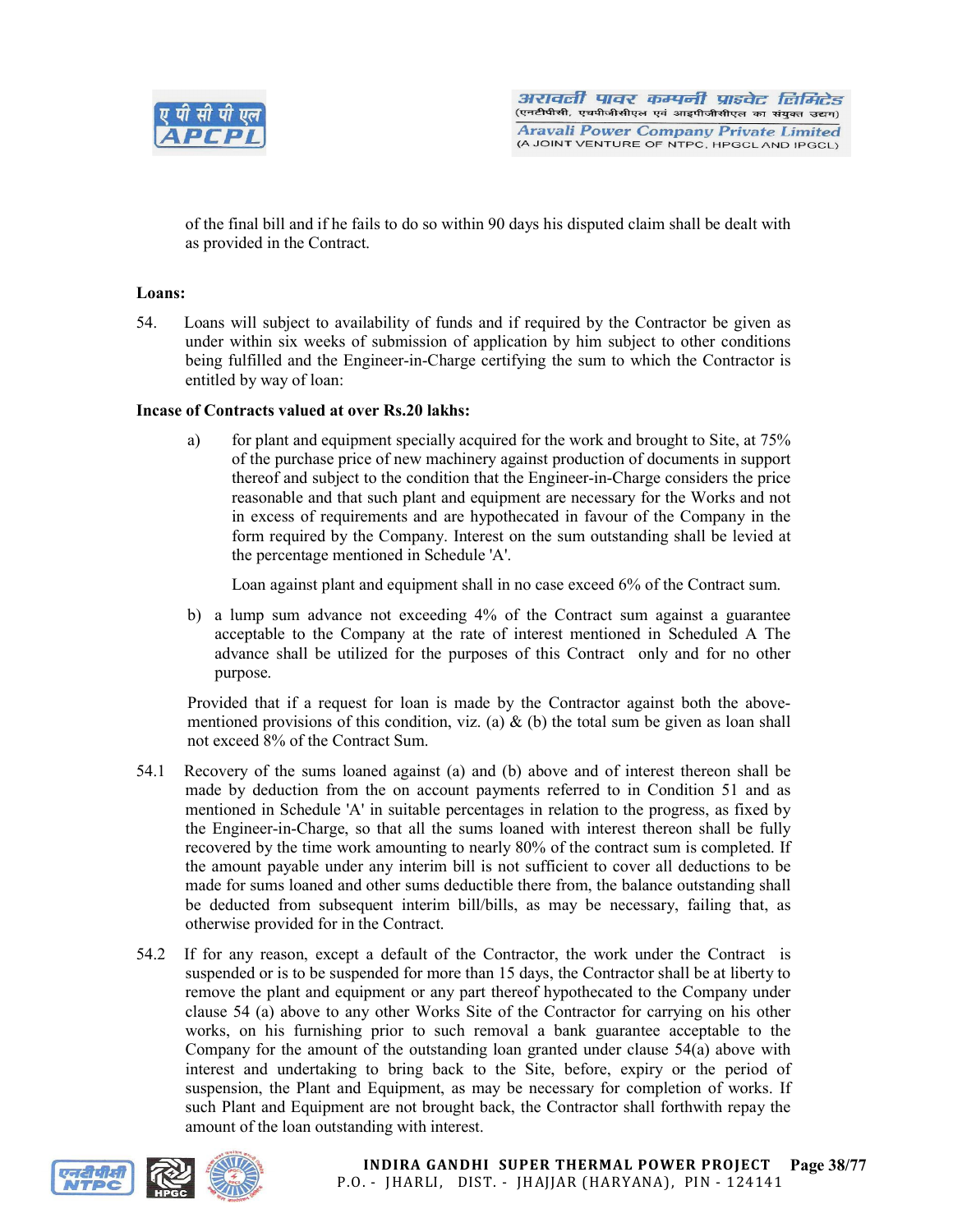

#### Overpayments and Underpayments:

- 55. Wherever any claim for the payment of a sum of money to the Company arise out of or under this Contract against the Contractor the same may be deducted by the Company form any sum then due or which at any time thereafter may become due to the Contractor under this Contract and failing that under any other Contract with the Company or from any other sum due to the Contract from the Company with may be available with the Company or from his security deposit; or the shall pay the claim on demand.
- 55.1 The Company reserve the right to carry out post payment audit and technical examination of the final bill including all supporting vouchers, abstracts etc., the Company further reserve the right to enforce recovery and overpayment when detected, notwithstanding the fact that the amount of the final bill may be included by one of the parties as an item of dispute before an arbitrator appointed under Condition 56 of this Contract and not withstanding the fact that the amount of the final bill figures in the arbitration award.
- 55.2 If as result of such audit and technical examination any overpayment is discovered in respect of any work done by the Contractor or alleged to have been done by him under the Contract. It shall be recovered by the Company from the Contractor by any or all of the methods prescribed above if any underpayment is discovered, the amount shall be likely to be paid to the Contractor by the Company.
- 55.3 Provided that the aforesaid right of the Company to adjust over payments against amounts due to the Contractor under any other Contract with the Company shall not extend beyond the period of two years from the date of payment of the final bill or in case the final bill is a MINUS bill, from the date of the amount payable by the Contractor under the MINUS final bill is communicated to the Contractor.
- 55.4 Any amount due to the Contractor under this Contract for underpayment may be adjusted against any amount than due or which may at any time thereafter become due before payment is made to the Contractor, from him to the Company on any other Contract or account whatsoever.

#### ARBITRATION AND LAWS

#### Arbitration:

56. Except where otherwise provided for in the Contract all questions and disputes relating to the meaning of the specifications, design, drawings and instructions herein before mentioned and as to the quality to workmanship or materials used on the work or as to any other question, claim, right, matter or thing whatsoever in any way arising out of or relating to the Contract, designs drawings, specifications, estimates, instructions, orders or these conditions or otherwise concerning the works, or the executions or failure to execute the same whether arising during the progress of works or after the completion or abandonment thereof shall be referred to the sole arbitration of the General Manager of Aravali Power Company Private Limited and if the General Manager is unable or unwilling to act, to the sole arbitration of some other person appointed by the Chairman, Aravali Power Company Private Limited, willing to act as such arbitrator. There will be no objection if the arbitrator so appointed is an employee of Aravali Power Company Private Limited and that he had to deal with the matters to which the Contract relates and

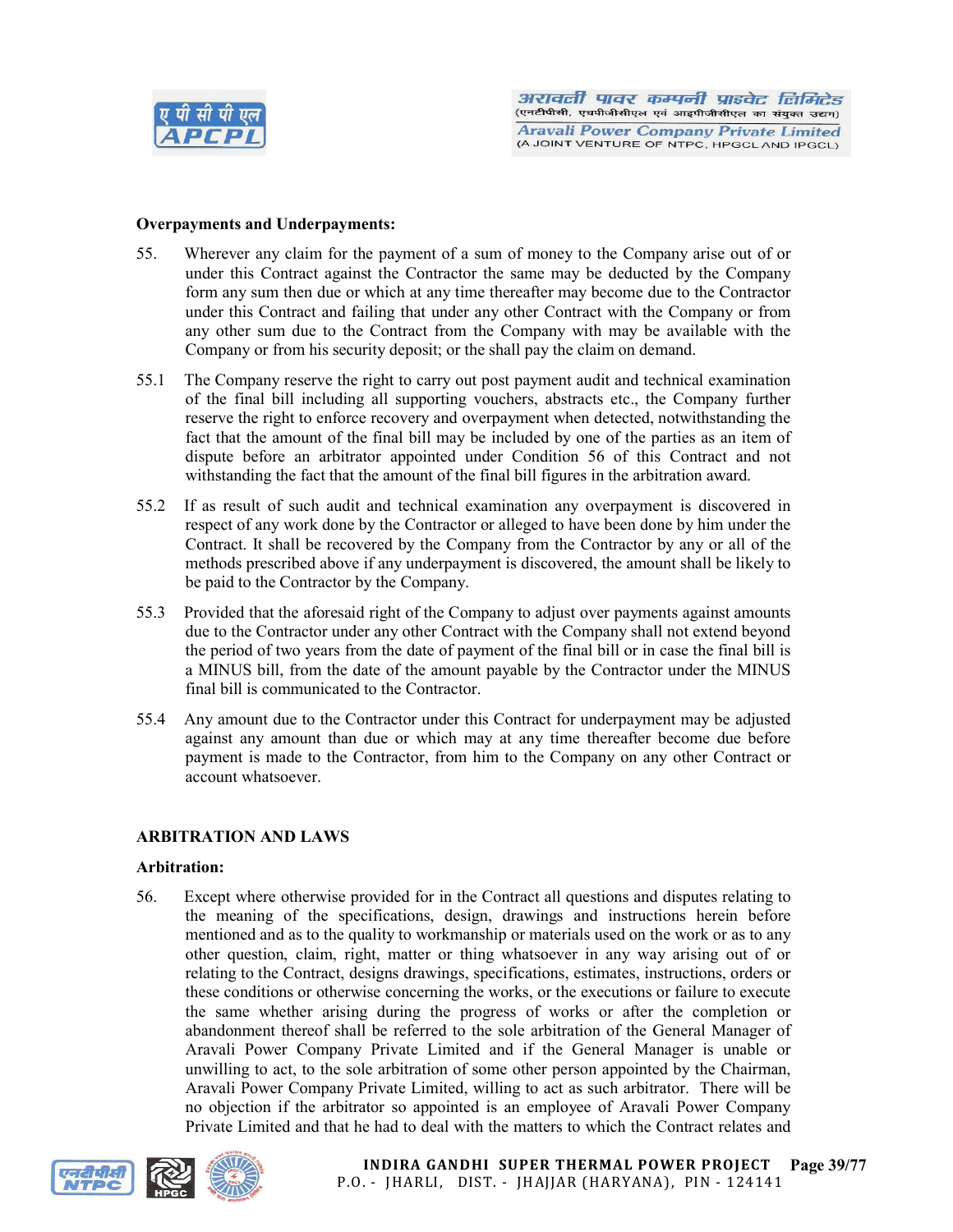

that in the in the course of his duties as such he had expressed views on all or any of the matters in dispute or difference. The arbitrator to whom the whom the matter is originally referred being transferred or vacating his office or being unable to act for any reason as aforesaid at the time of such transfer, vacation of office or inability to act, Chairman, Aravali Power Company Private Limited shall appoint another person to act a arbitrator in accordance with the terms or the Contract. It is also a term of this Contract that no person other than a person appointed by Chairman., APCPL as aforesaid should act as arbitrator and if for any reason, than is not possible, the matter is not to be referred to arbitration at all.

Subject as aforesaid the provisions of the Arbitration Act, 1940, or any statutory modification or re-enactment thereof and the rules made there under and for the time being in force shall apply to the arbitration proceeding under this clause.

It is a term of the Contract that the party invoking arbitration shall specify the dispute or disputes to be referred to arbitration under this clause together with the amount or amounts claimed in respect of each such dispute. The arbitrator(s) may from time to time with consent of the parties enlarge the time, for making and publishing the award.

The work under the Contract shall, if reasonably possible, continue during the arbitration proceedings and no payment due or payable to the Contractor shall be withheld on account of such proceedings.

The Arbitrator shall be deemed to have entered on the reference on the date he issues notice to both the parties fixing the date of the first hearing. The Arbitrators shall give a separate award in respect of each dispute or difference referred to him.

The venue of arbitration shall be such place as may be fixed by the Arbitrator in his sole discretion.

The award of the arbitrator shall be final, conclusive and binding on all parties to this Contract.

The cost of arbitration shall be borne by the parties to the dispute, as may be decided by the arbitrator(s).

In the event of disputes of difference arising between one public sector enterprise and a Govt. Department or between two public sector enterprises the above stipulations shall not apply, the provisions of B.P.E. office memorandum No. BPE/GL-001-76/MAN/2(110- 75/BPE(GMI-1)) dated 1st January 1976 or its amendments for arbitration shall be applicable.

# Laws Governing the Contract:

57. This Contract shall be governed by the Indian Laws for the time being in force.

# CONTRACTOR'S LABOUR REGULATIONS

#### (See Conditions 16)

1. Definition: In these regulations, unless otherwise expressed or indicated, the following words and expression shall have the meaning hereby assigned to them

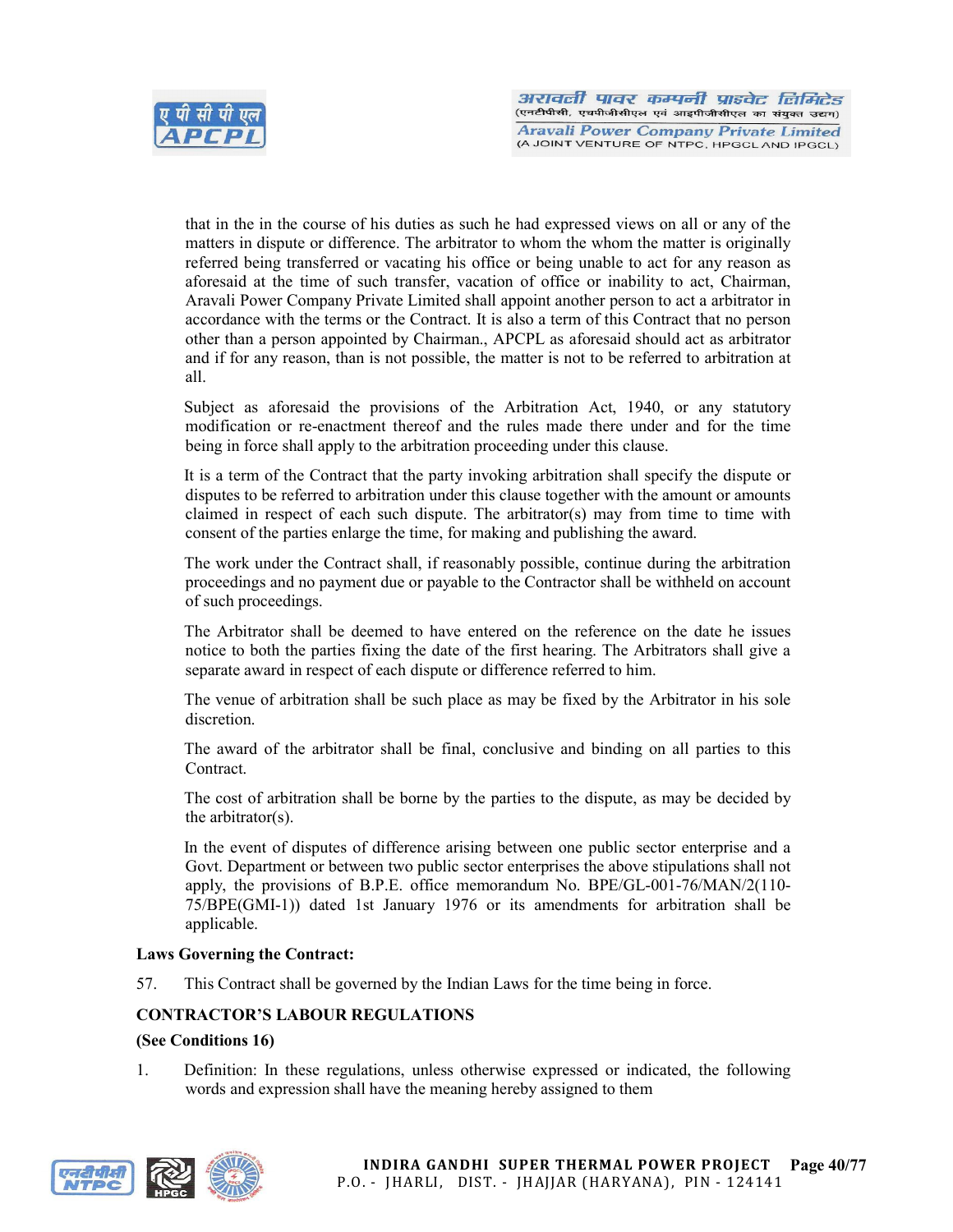

- a) "Labour" means workers employed by Contractor directly, or indirectly through a sub-Contractor, or by an agent on his behalf on a payment not exceeding Rs.1000/ per month.
- b) "Fare Wage" means wages, which shall include wages for weekly day of rest and other allowances. Whether for time or piece work, after taking into consideration prevailing market rates for similar employments in the neighborhood but shall not be less than minimum rates of wages fixed under the payment of Minimum Wages Act.
- c) "Contractor" for the purpose of these regulations shall include an agent or sub-Contractor employing labour on the work taken on Contract.
- d) "Inspecting Officer" means any Labour Enforcement Officer, or Assistance Labour Commissioner of the Chief Labour Commissioner's Organization.
- e) "Form" means a form appended to these Regulations.
- 2. *Notice of commencement*: The Contractor shall within SEVEN days of commencement of the work, furnish in writing to the inspecting Officer of the area concerned the following information:
	- a) Name and situation of the work.
	- b) Contractor's name and address.
	- c) Particulars of the Department for which the work is undertaken
	- d) Name and address of subcontractors as and when they are appointed.
	- e) Commencement and probable duration of the work.
	- f) Number of workers employed and likely to be employed.
	- g) 'fair wages' for different categories of workers.
- 3. (i) *Number of hours of work which shall constitute a normal working day:* The number of hours of work which shall constitute a normal working day for an adult shall be NINE hours. The working day of an adult worker shall be so arranged that inclusive of intervals, if any, for rest it shall not spread over more than twelve hours on any day. When an adult worker is made to work for more than nine fours on any day or for more than FORTY EIGHT hours in any week he shall, in respect of overtime work, be paid wages at double the ordinary rate of wages.
	- (ii) *Weekly day of rest*: Every worker shall be given a weekly day of rest which shall be fixed and notified at least TEN days in advance. A worker shall not be required or allowed to work of the weekly rest day unless he has or will have a substituted rest day, on one of five days immediately before or after a rest day. Provided that no substitution shall be made which will result in the worker working for more than ten days consecutively without a rest day for a whole day.

Where in accordance with the foregoing provisions a worker on the rest day and has been given a substituted rest day he shall be paid wages for the work done on the weekly rest day at the overtime rate of wages.



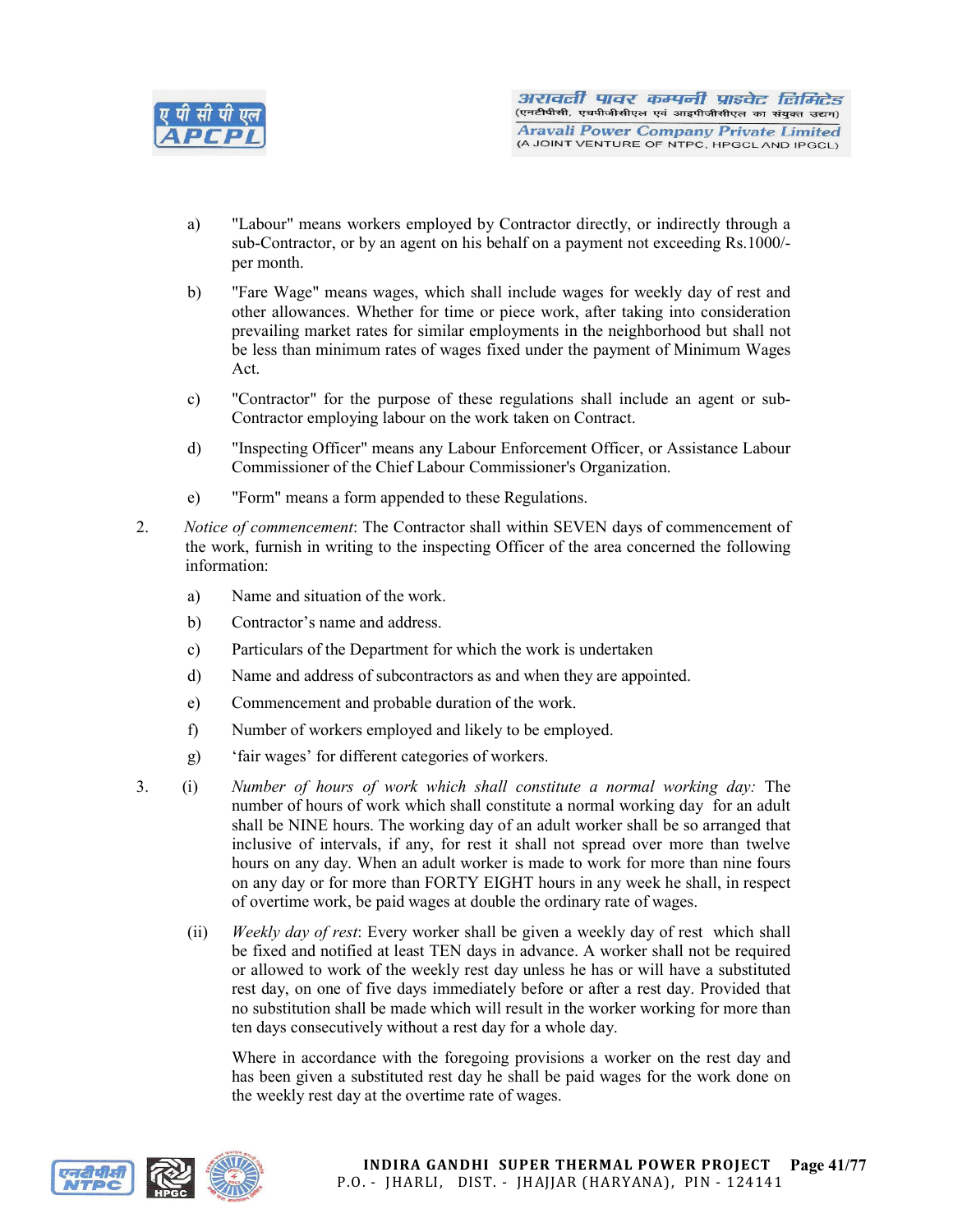

NOTE: The expression ordinary rate of wages' means the fair wage the worker is entitled to.

- 4. *Display of notice regarding Wages, Weekly Day of Rest etc.:* The Contractor shall before he commences his work on Contract, display and correctly maintain and continue to display and correctly maintain in a clean and legible condition in conspicuous places on the works, notice in English and in the Local Indian Language, spoken by majority of workers, giving the rate of fair wages, the hours of work for which such wages are payable the weekly rest days workers are entitled to and name and address of the Inspecting Officer. The Contractor shall send a copy each of such notices to the Inspecting Officers.
- 5. *Fixation of wages Periods:* The Contractor shall fix wage periods in respect of which wages shall be payable. No wage period shall normally exceed one week.

# 6. Payment of Wages:

- (i) Wages due to every worker shall be paid to him direct. All wages shall be paid in current coins or currency or in both.
- (ii) Wages of every worker employed on the Contract shall be paid where the wage period is one week, within THREE days from the end of the Wage period, and in any other case before the expiry of the 7th day or 10th day from the end of the wage period according as the number of workers does not exceed 1,000 or exceeds 1,000.
- (iii) When employment of any worker is terminated by or on behalf of the Contractor, the wages earned by him shall be paid before the expiry of the day succeeding the one on which his employment is terminated.
- (iv) Payment of wages shall be made at the work Site on a working day except when the work is completed before expiry of the wage period, in which case final payment shall be made at the work Site within 48 hours of the last working day and during normal time.

NOTE: The term "working day" means a day on which the work on which labour is employed, is in progress.

- 7. *Register of Workmen* : A register of workmen shall be maintained in the Form appended to these regulations and kept at the work Site or as near to it as possible, and the relevant particulars of every workman shall be entered therein within THREE days of his employment.
- 8. *Employment Card* : The Contractor shall issue an employment card in the Form appended to regulations to each worker on the day of work or entry into his employment, if a worker already has any such card with him issued by the previous employer, the Contractor shall merely endorse that Employment Cards with relevant entrtrie. On termination of employment, the Employment Card shall again be endorsed by the Contractor and returned to the worker.
- 9. *Register of Wages etc*: (i) A register of Wages Cum-Muster Roll in Form appended to these regulations shall be maintained and kept at the work Site or as near to it as possible.

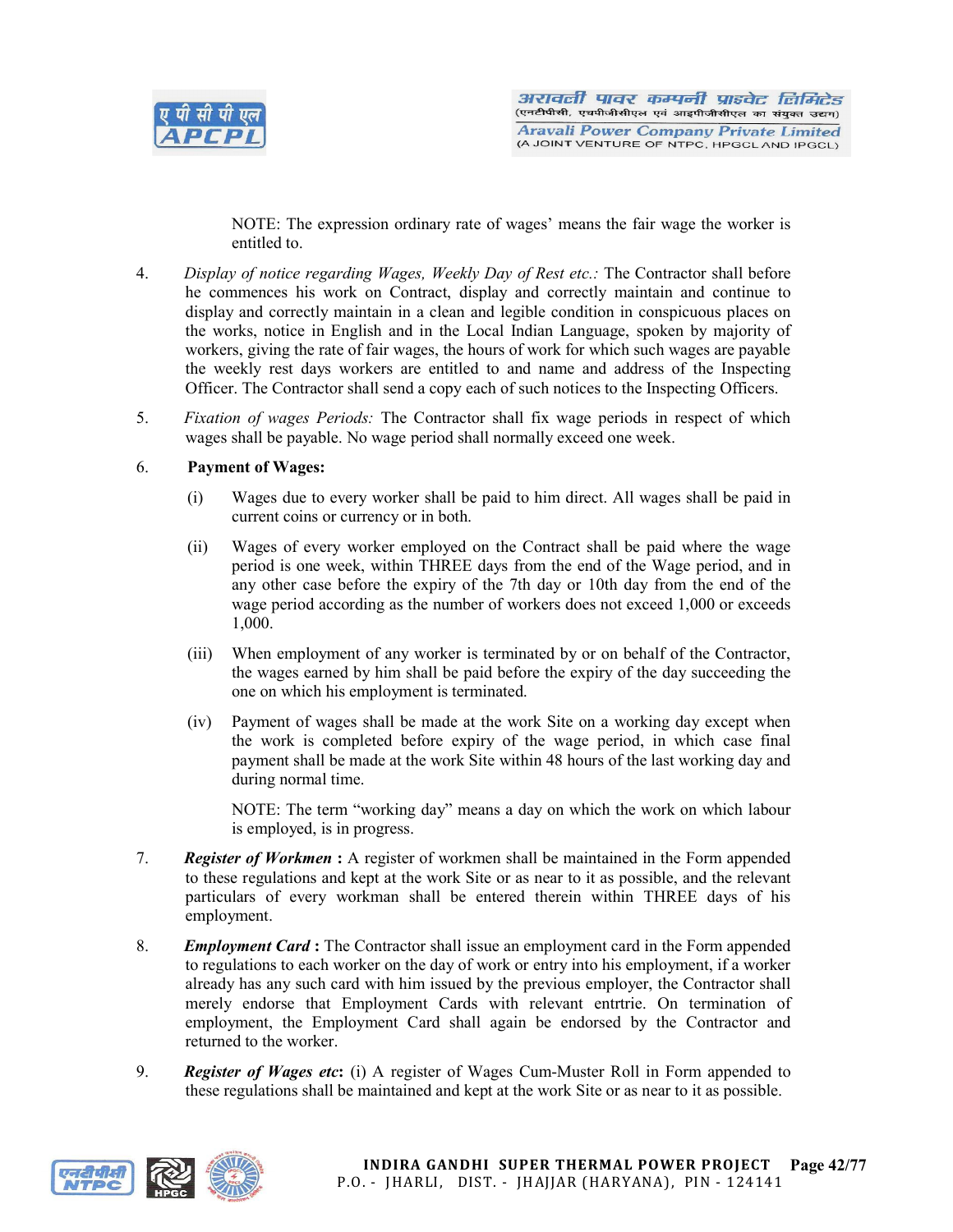

(ii) A wage slip in the Form appended to these regulations shall be issued to every worker employed by the Contractor at least a day prior to disbursement of wages.

- 10. *Fines and deductions, which may be made, form Wages*:
	- (i) Wages of a worker shall be paid to him without any deductions of any kind except the following:
		- (a) fines:
		- (b) deductions for absence from duty: i.e. from the place of his employment he is required to work. The amount of deductions shall be proportion to the period for which he was absent:
		- (c) Deductions for damages to or loss of goods expressly entrusted to the employed person for custody, or for loss of money which he is required to account for, where such damage or loss is directly attributable to his neglect or default:
		- (d) deductions for recovery of advances or for adjustment of overpayment of wages, Advance granted shall be entered in a register: and
		- (e) any other deduction, which the Company may from time to time, allows.
		- (ii) No fines shall be imposed on any worker say in respect of such acts and omissions on his part as have been approved by the Chief Labour Commissioner.
	- (iii) No fine shall be imposed on a worker and no deductions for damage or loss shall be made from his wages until the worker has been given and opportunity of showing cause against such fines and deductions.
	- (iv) The total amount of fines which may be imposed in any one wage period on a worker shall not exceed an amount equal to three paise in a rupee of the wages payable to him in respect of that wage period.
	- (v) No fine imposed on a worker shall be recovered from him in installments or after expiry of sixty days from the date on which it was impose. Every fine shall be deemed to have been imposed on the day of the act or omission in respect of which it was imposed.
	- (vi) The Contractor shall maintain both in English and local Indian language a list approved by the Chief Labour Commissioner, clearly stating the acts and omission for which penalty or fine may be imposed on a workman and display it in good condition in a conspicuous place on the work Site.
	- (vii) The Contractor shall maintain a register of fines and the register of deductions for damages or loss in Forms appended to these regulations, which should be kept at the place of work.
- 11. Register of Accidents: The Contractors shall maintain a register of accidents in such form as may be convenient at the work place but the same include the following particulars:

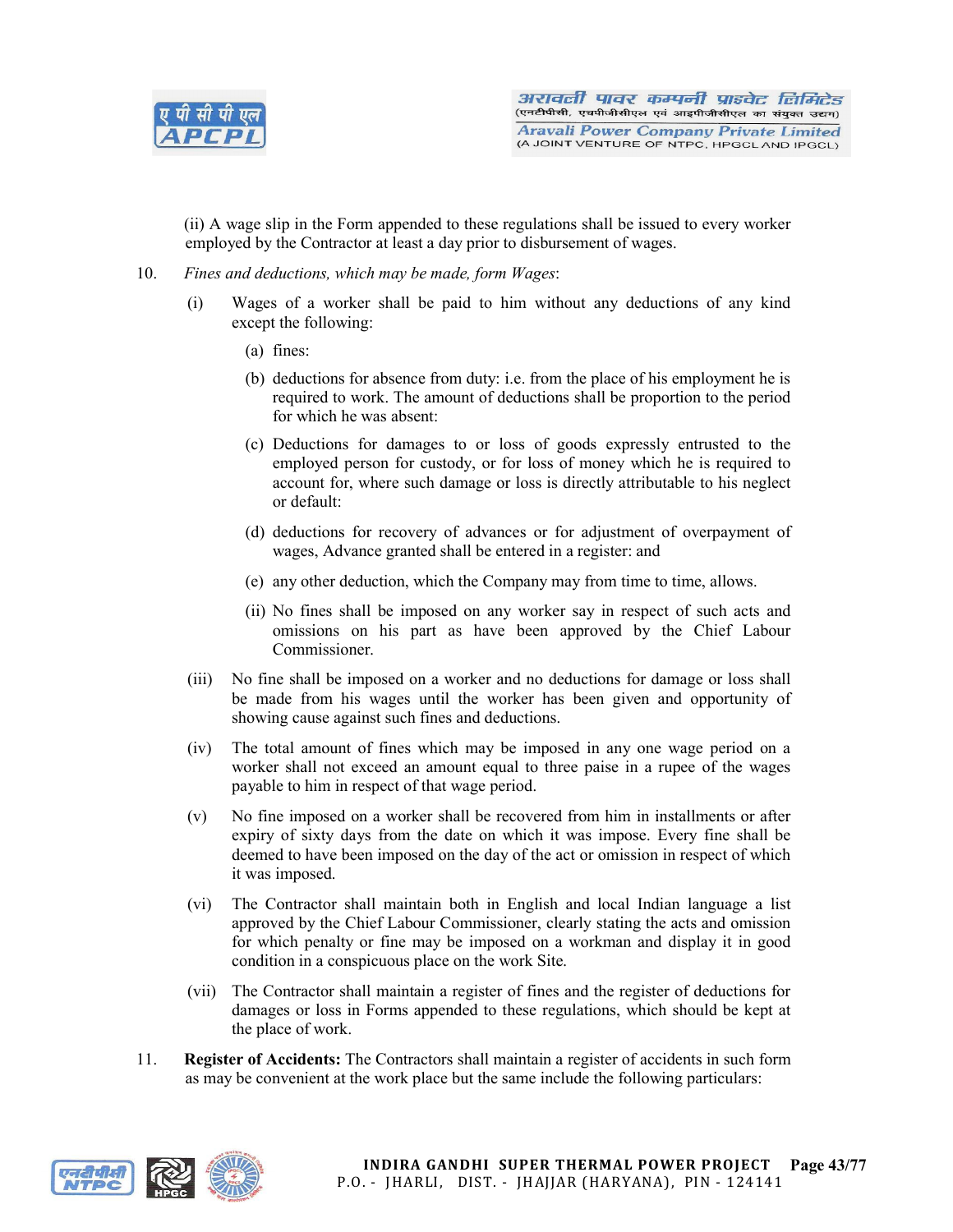

- (a) Full particulars of the labourers who met with accident.
- (b) Rate of wages.
- (c) Sex.
- (d) Age.
- (e) Nature of accident and cause of accident.
- (f) Time and date of accident.
- (g) Date and time when admitted in hospital.
- (h) Date of discharge from the hospital.
- (i) Period of treatment and result of treatment.
- (j) Percentage of loss of earning capacity and disability as assessed by Medical Officer.
- (k) Claim required to be paid under Workmen's Compensation Act.
- (l) Date of payment of compensation.
- (m) Amount paid with details of the person to whom the same was paid.
- (n) Authority by whom the compensation was assessed.
- (o) Remarks.
- 12. *Preservation of Register:* The Register of workmen and the Register of Wages cum-Muster Roll required to be maintained under these Regulations shall be preserved for 3 years after the date on which the last entry is made therein.
- 13. *Enforcement:* The inspecting Officer shall either on his own motion or on a complaint received by him carry out investigation and send a report to the Engineer-in-Charge specifying the amounts representing Workers' dues and amount of penalty to be imposed on the Contractor for breach of these Regulations, that have to be recovered from the Contractor, indicating full details of the recoveries proposed and the reasons thereof It shall be obligatory on the part of the Engineer-in-Charge on receipt of such a report to deduct such amounts from payments due to the Contractor.
- 14. *Disposal of amounts recovered from the Contractor*: The Engineer-in-Charge shall arrange payment to worker concerned within FORTY FIVE days from receipt of a report from the inspecting officer except in cases where the Contractor had made an appeal under Regulation 16 of these Regulations. In cases where there is an appeal, payment of workers dues would be arranged by the Engineer-in-Charge, wherever such payments arise, with in THIRTY days from the date of receipt of the decision of the Regional Labour Commissioner (R.L.C.).
- 15. *Welfare Fund:* All moneys that are recovered by the Engineer-in-Charge by way of workers dues which could not be disbursed to workers within the time limit prescribed above, due to reasons such as whereabouts of workers not being known, death of a workers, etc, and also, amounts recovered as penalty, shall be credited to a Fund to be kept

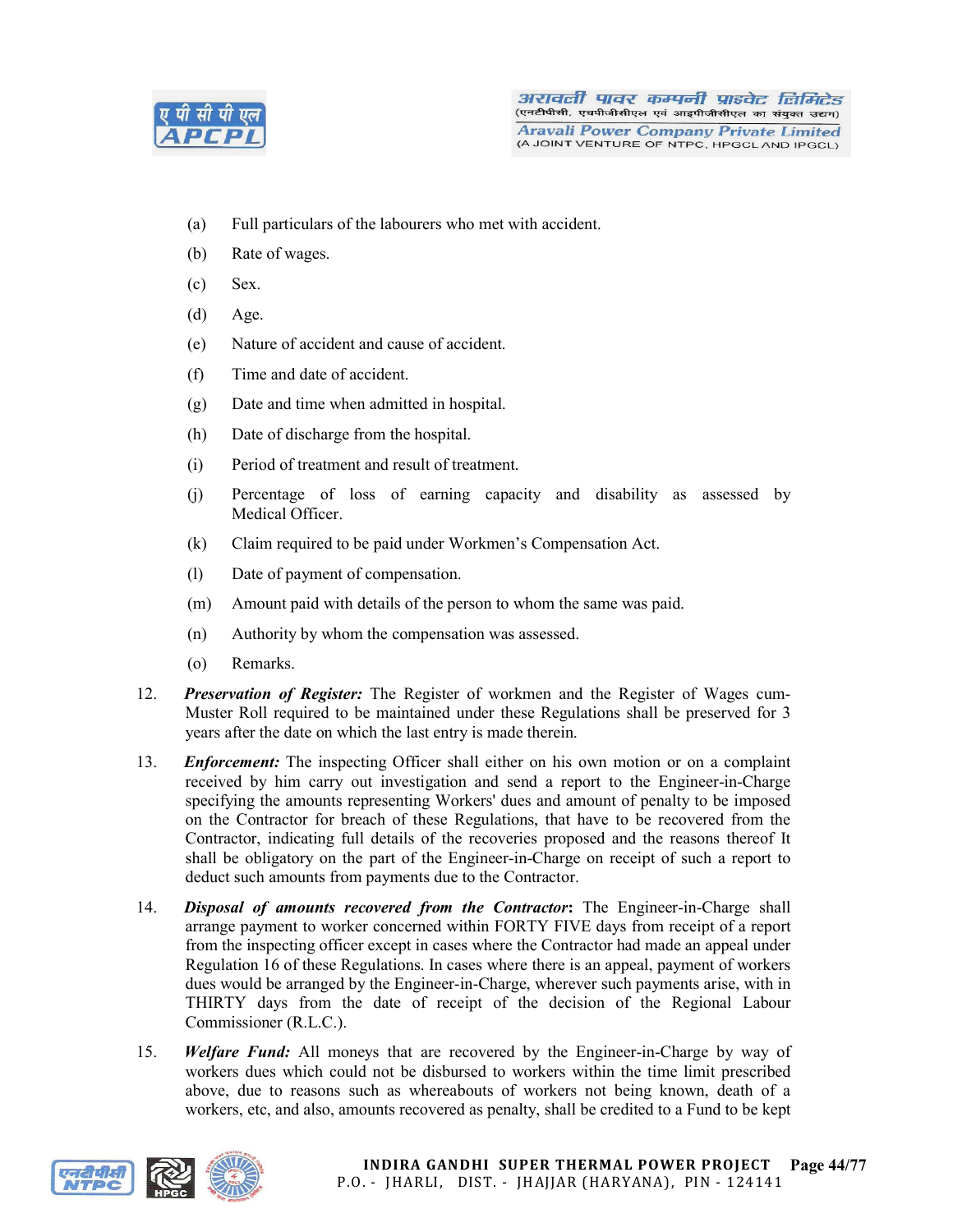

under the custody of the Company for such benefit and welfare of workmen employed by **Contractors** 

16. *Appeal against decision of Inspecting Officer*: Any person agreed by a decision of the inspecting Officer may appeal against such decision to the Regional Labour Commissioner concerned within THIRTY days from the date of the decision, forwarding simultaneously a copy of his appeal to the Engineer-in-Charge. The decision of the Regional Labour Commissioner shall be final and binding upon the Contractor and the workmen.

# 17. Representation of parties:

- (i) A workmen shall be entitled to be represented in any investigation or enquiry under these Regulations by an officer of a registered trade union of which he is a member or by an officer of a Federation of Trade Unions to which the said Trade Union is affiliated or where the workman is not a member of any registered trade union, by an officer of a registered trade union, connected with, or by any other workman employed in, the industry in which the worker is employed.
- (ii) A Contractor shall be entitled to be represented in any investigation or enquiry under these Regulations by an officer of an association of Contractors of which he is a member or by an officer of a Federation of associations of Contractors to which the said association is affiliated or where the Contractor is not a member of any association of Contractors, by an officer of association of employers, connected with, or by any other employer engaged in, the industry in which the Contractor is engaged.
- (iii) No party shall be entitled to be represented by a legal practitioner in any investigation or enquiry under these Regulations.
- 18. *Inspection of Books and other Documents* : The Contractor shall allow inspection of the Registers and other documents prescribed under these Regulations by Inspecting officers and the Engineer-in-Charge or his authorized representative at any time and by the worker or his agent on receipt of due notice at a convenient time.
- 19. *Interpretation etc:* On any question as to the application Interpretation or effect of these Regulations, the decision of the Chief Labour Commissioner or Deputy Chief Labour Commissioner (Central) shall be final and binding.
- 20. *Amendments:* Central government may, from time to time, add to or amend these Regulations and issue such directions as it may consider necessary for the proper implementation of these Regulations or for the purpose of removing any difficulty which may arise in the administration thereof.



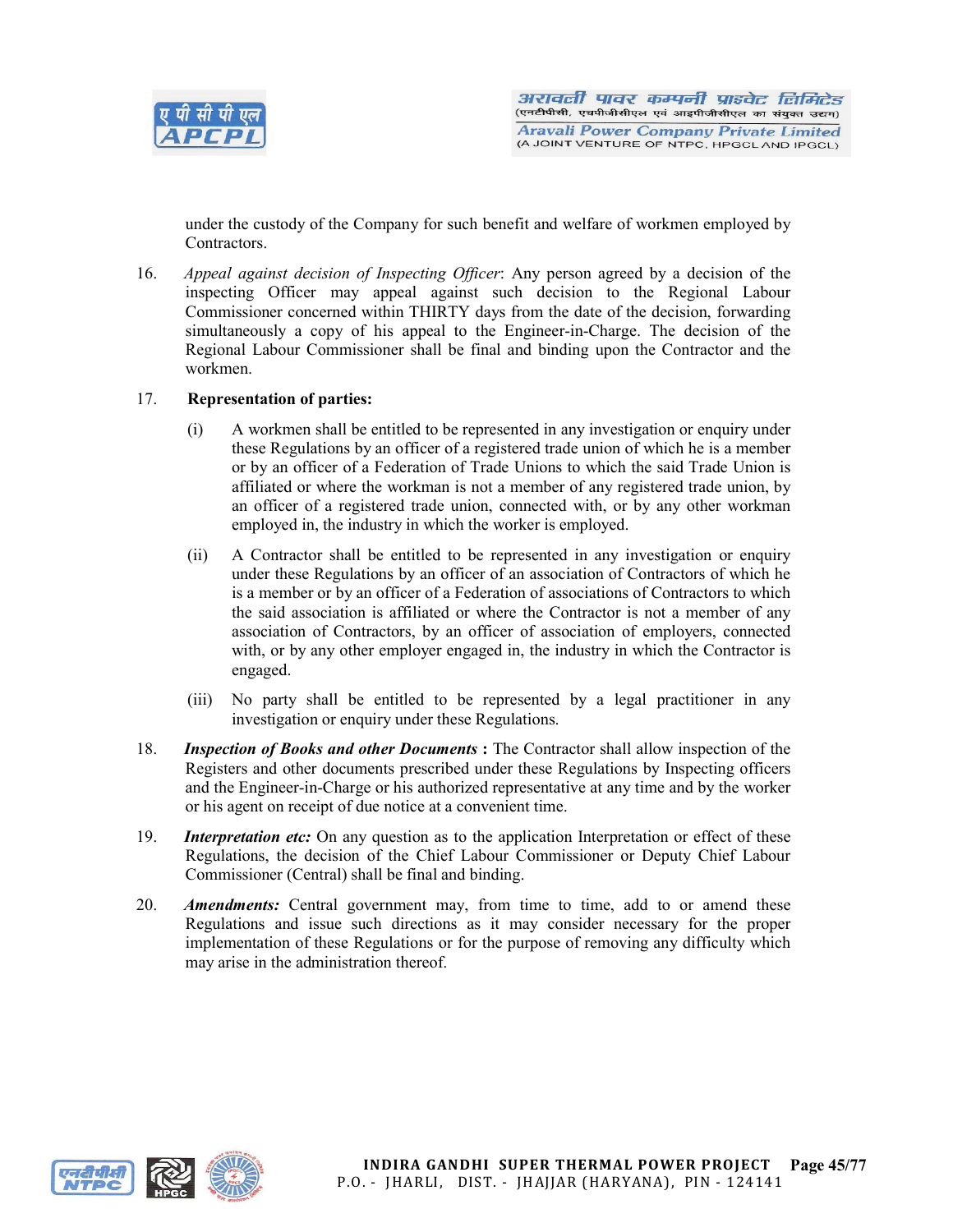

# WAGE SLIP (Regulation 9)

(I) Name of the Contractor .........................................................

(II) Place.....................................................................................

---------------------------------------------------------------------------------------------------------------------

------------------

1. Name of the Workers with father's/husband's Name

- 2. Nature of employment.
- 3. Wage period
- 4. Rate of Wages Payable
- 5. Total attendance/Unit of work done
- 6. Dates of which overtime worked
- 7. Overtime Wages
- 8. Gross Wages Payable
- 9. Total Deductions (including nature of deductions)
- 10. Net Wages Payable

--------------------

---------------------------------------------------------------------------------------------------------------------

Thumb impression Thumb impression

Contractor's Signature/ Employees Signature/

#### MODEL RULES FOR LABOUR WELFARE

# (See Condition 16)

1. Definitions: (a) 'Workplace' means a place at which, on an average, twenty or more Workers are employed.

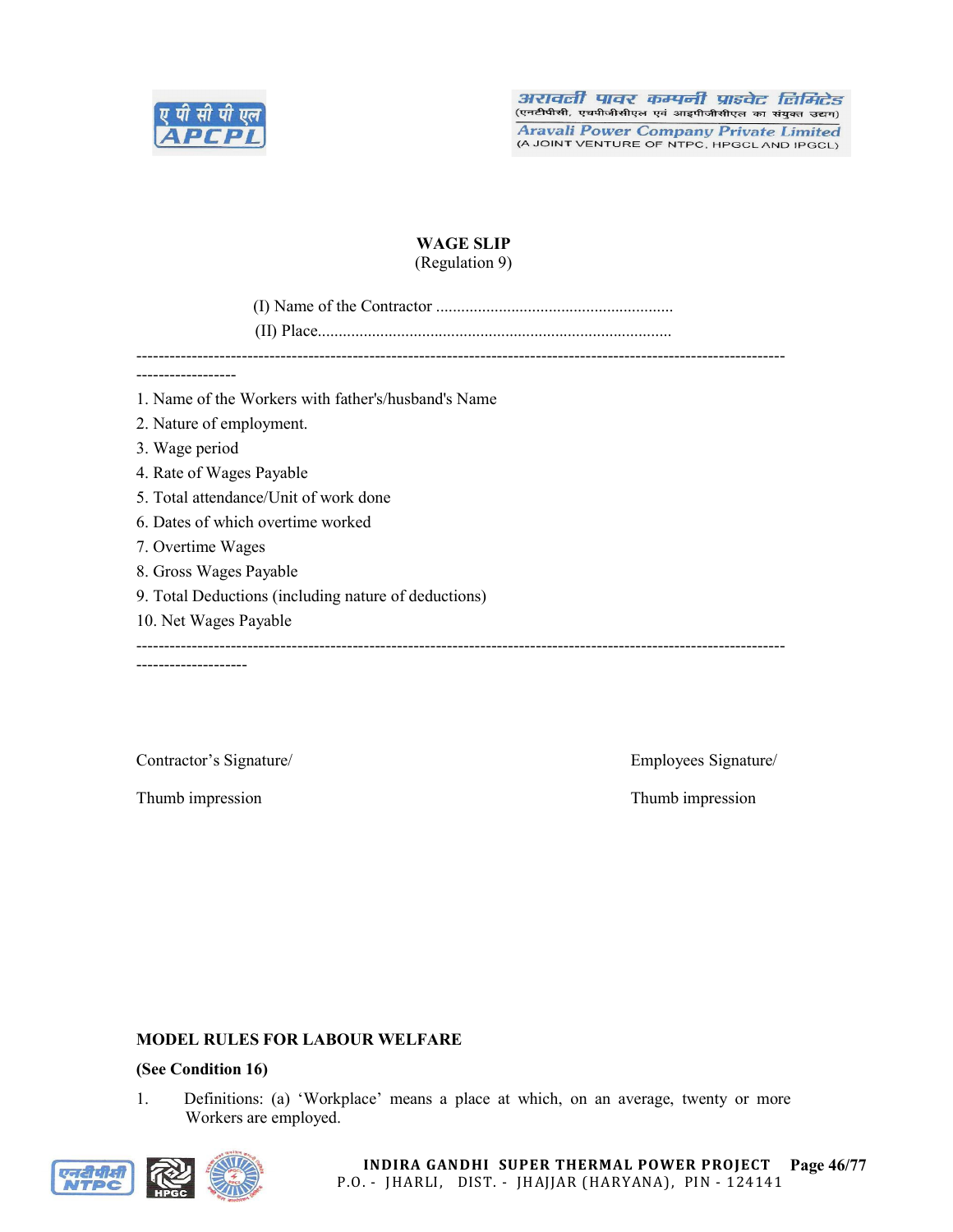

- (b) Large Workplace' means a place at which, on an average 500 or more workers are employed.
- 2. First Aid : At every workplace, there shall be maintained readily accessible place first aid appliances including an adequate supply of sterilized dressings and sterilized cotton wool as prescribed in the Factory Rules of the State in which the work is carried on. The appliances shall be kept in good order and, in large workplaces; they shall be placed under the charge of a responsible person who shall be readily available during working hours.

At large workplace, where hospital facilities are not available within easy distance of the Works Fist Aid Posts shall be established and be run by a trained compounder.

Where large Workplaces are remotely situated and far away from regular hospitals, an indoor ward shall be provided with one bed for every 250 employees.

Where large Workplaces are situated in cities, towns or in their suburbs and no beds are considered necessary owing to proximity of city or town hospitals, suitable transport shall be provided to facilitate removal of urgent cases to these hospitals. At other workplaces, some conveyance facilities shall be kept readily available to take injured person or persons suddenly taken seriously ill, to the nearest hospital.

At large workplaces there shall be provided and maintained an ambulance room of the prescribed sizes, containing the prescribed equipment and in the charge of such medical and nursing staff as may be prescribed. For this purpose the relevant provisions of the Factory Rules of the State Government of the area where the work is carried on may be taken as the prescribed standard.

3. Accommodation for Labour : The Contractor shall during the progress of the Works provide, erect and maintain necessary temporary living accommodation and ancillary facilities for labour at his own expense and to standards and scales as approved by the Engineer-in-Charge.

Drinking Water: In every workplace, there shall be provided and maintained at suitable places, easily accessible to labour, a sufficient supply of cold water fit for drinking.

Where drinking water is obtained from an intermittent public water supply each workplace shall be provided with storage where drinking water shall be stored.

Every water supply storage shall be at a distance of not less 15 meters from any latrine, drain or other source of pollution. Where water has to be drawn from an existing well, which is within such proximity of latrine, drain or any other source of pollution, the well shall be properly chlorinated before water is drawn from it for drinking. All such wells shall be entirely closed in and be provided with a trap door, which shall be dust and waterproof.

A reliable pump shall be fitted to each covered well, the trap door shall be kept locked and opened only for cleaning or inspection which shall be done at least once a month.

Washing and Bating Places, Adequate washing and bathing places shall be provided separately for men and women. Such places shall be kept in clean and drained condition.

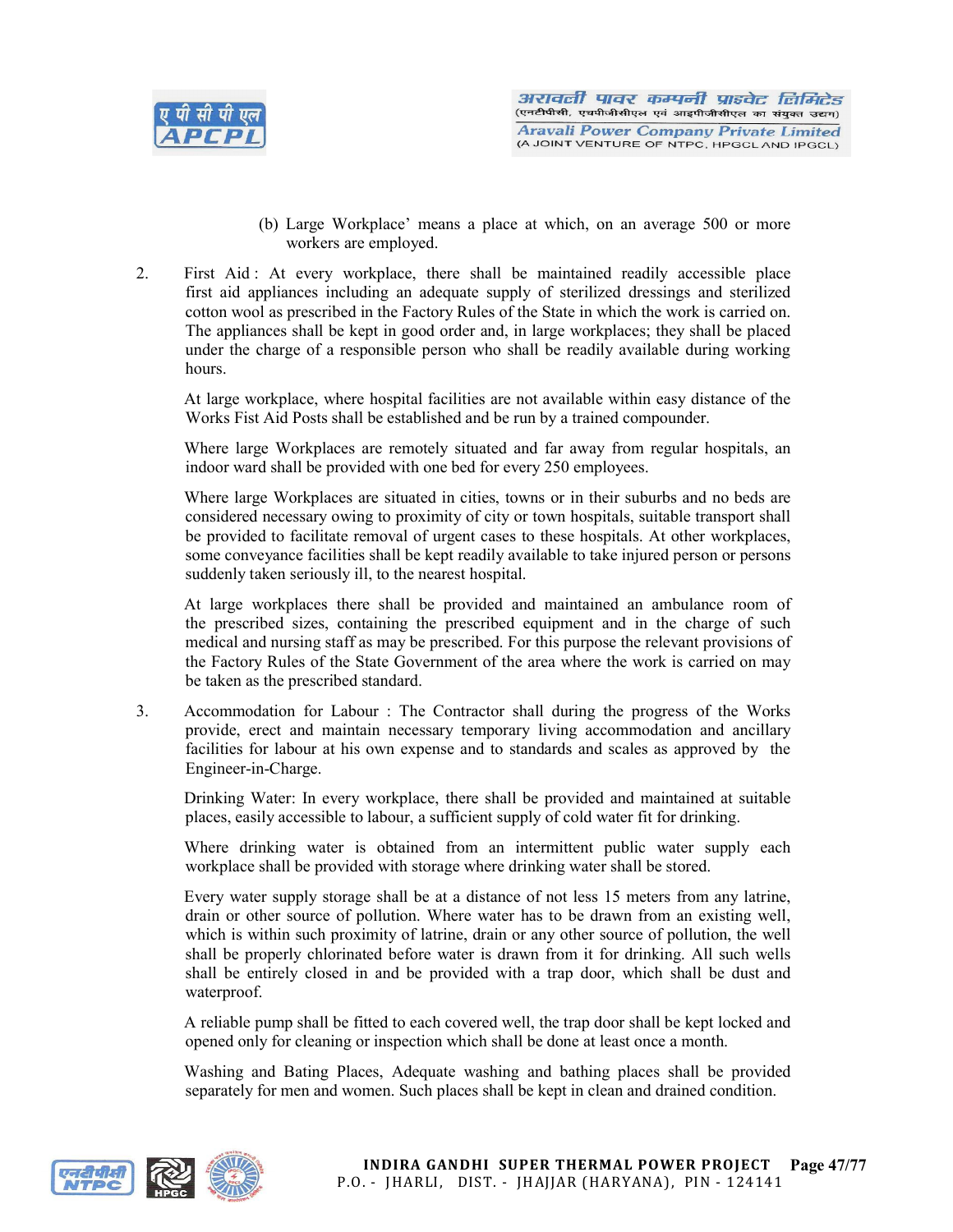

Scale of Accommodation in Latrines and Urinals: There shall be provided within the precincts of every workplace latrines and urinals in an accessible place, and the accommodation, separately each of these, shall not be less than at the following scales: -

|     |                                                          | <b>No. of Seats</b>        |
|-----|----------------------------------------------------------|----------------------------|
| (a) | Where number of persons<br>does not exceed 50            |                            |
| (b) | Where number of persons exceeds<br>50 but not exceed 100 | 3                          |
|     | (c) For additional persons                               | 3                          |
|     |                                                          | (per 100 or part thereof.) |

In particular cases, the Engineer-in-Charge shall have the power to increase the requirement where necessary.

Latrines and urinals: Except in workplaces provided with water flushed latrines connected with a water borne sewage system, all latrines shall be provided with receptacles on dryearth system which shall be cleaned at least four times daily and at least twice working hours and strictly kept in a sanitary condition. Receptacles shall be tarred inside and outside at least once a year.

If women are employed, separate latrine and urinals, screened from those for men and marked in the vernacular in conspicuous letter "For women only" shall be provided on the scale laid down in rule 6. Those for men shall be similarly marked "For Men only" A poster showing the figure of a man and a woman shall also be exhibited at the entrance to latrines for each sex. There shall be adequate supply of water close to latrines and urinals.

- 8. Construction of Latrines: Inside walls shall be constructed of masonry or other nonabsorbent material and shall be cement washed inside and outside at least once a year. The dates of cement washing shall be noted in a register maintained for the purpose and kept available for inspection. Latrines shall have at least thatched roof.
- 9. Disposal of Excreta: Unless otherwise arranged for by the local sanitary authority, arrangement for proper disposal of excreta by incineration at the workplace shall be made by means of suitable incinerator approved by the local medical, health and municipal or cantonment authorities. Alternatively excreta may be disposed off by putting a layer of night soils at the Bottom of pucca tank prepared for the purpose and covering it with a 15 cm layer of waste or refuse and then covering it with a layer of earth for a fortnight (when it will turn into manure).

The Contractor shall, at his own expense, carry out all instructions issued to him by the Engineer-in-Charge to effect proper disposal of soil and other conservancy work in respect of Contractor's work-people or employees on the Site. The Contractor shall be responsible for payment of any charges, which may be levied by municipal or cantonment authority for execution such work on his behalf.

10. Provision of Shelters during rest: At every workplace there shall be provided, free of cost, four suitable sheds, two for meals and two others for rest, separately for use of men and women Labour. Height of each shelter shall not be less than 3 meters from floor- level to

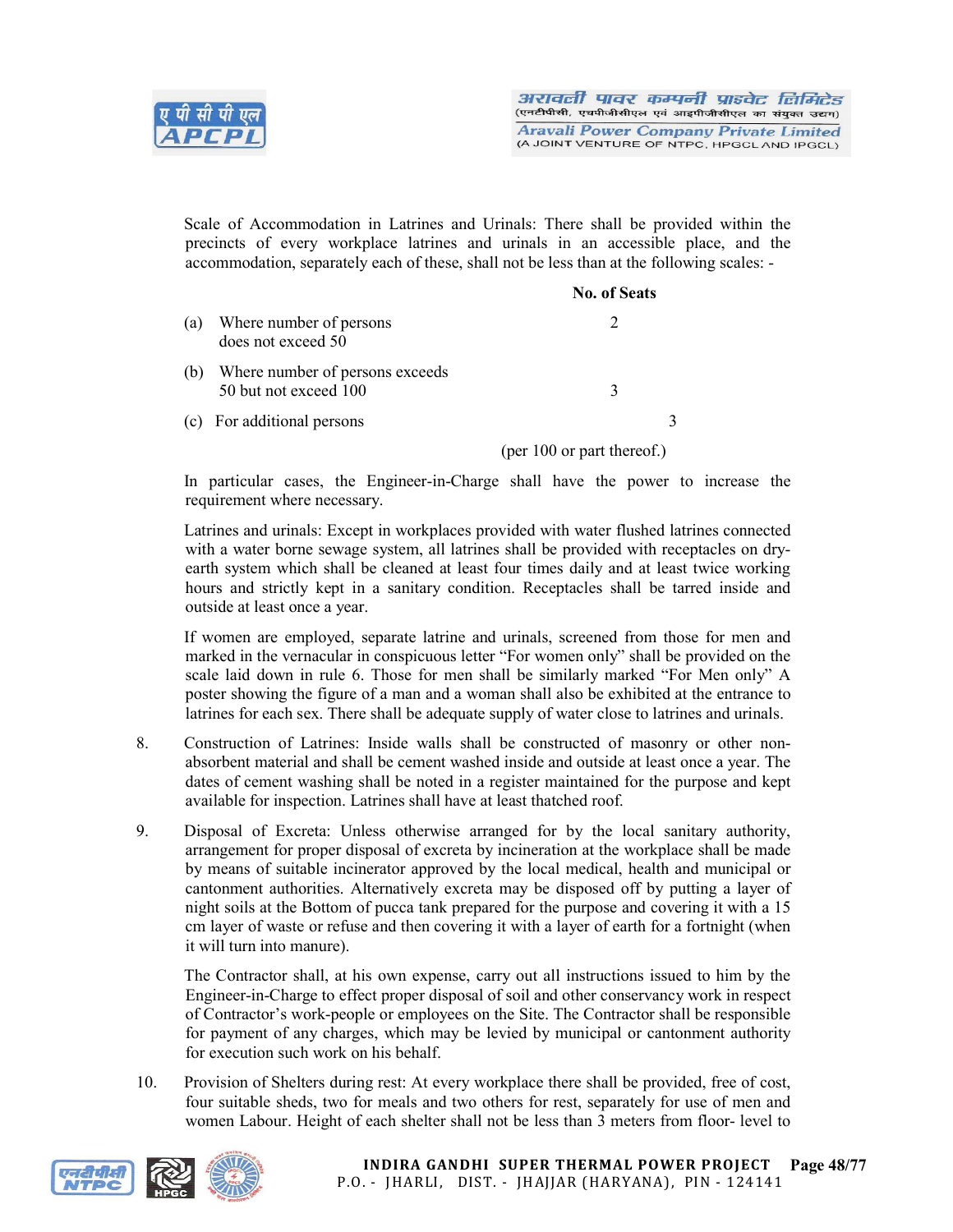

lowest part of roof. Sheds shall be kept clean and the space provided shall be on the basis of at least 0.5 sq.m per head.

11. Crèches: At a place at which 20 or more woman workers are ordinarily employed there shall be provided at least one hut for use of children under the age of 6 years belonging to such women. Huts shall not be constructed to a standard lower than that of thatched roof, mud floor and wall with wooden planks spread over mud floor and covered with matting.

Huts shall be provided with suitable and sufficient openings, for light and ventilation. There shall be adequate provision of sweepers to keep the places clean. There shall be two dais in attendance. Sanitary utensils shall be provided to the satisfaction of local medical, health and municipal or cantonment authorities. Use of huts shall be restricted to children their attendants and mothers of children.

Where the number of women workers is more than 25 but less than 50, the Contractor shall provide at least one hut and one Dai to look after children of women workers.

Size of crèche (s) shall vary according to the number of women workers employed.

Crèche shall be property maintained and necessary equipment like toys, etc. provided.

- 12. Canteen: A cooked food canteen on a moderate scale shall be provided for the benefit of workers wherever it is considered necessary.
- 13. Planning, setting and erection of the above mentioned structures shall be approved by the Engineer-in-Charge, and the whole of such temporary accommodation shall at all times during the progress of the works be kept tidy and clean and sanitary condition to the satisfaction of the Engineer-in-Charge and at the Contractor's expense. The Contractor shall conform generally to sanitary requirements of local medical, health and municipal or cantonment authorities and at all times adopt such precautions as may be necessary to prevent soil pollution of Site.

On completion of the works the whole of such temporary structure shall be cleared away, all rubbish burnt, excreta or other disposal pits or trenches filled in and effectively sealed off and the whole of Site left clean and tidy to the entire satisfaction of the Engineer-in-Charge and at the Contractor's expenses.

- 14. Anti-Malarial precautions: The Contractor shall, at his own expense, conform to all anti-malarial instructions given to him by the Engineer-in-Charge, including filling up any borrow pits which may have been dug by him.
- 15. Enforcement: The Inspecting Officer mentioned in the Contractors Labour Regulations or any other officer nominated in his behalf by the Engineer-in-Charge shall report to the Engineer-in-Charge all cases of failure on the part of the Contractor and or his sub-Contractors to comply with the provisions of these Rules either wholly or in part and the Engineer-in-Charge shall impose such fines and other penalties as are prescribed in the condition.
- 16. Interpretations act: On any question as to the application, interpretational effect of these Rules, the decision of the Chief Labour Commissioner or Deputy Chief Labour Commissioner (Central) shall be final and binding.
- 17. Amendments : Government may, from time to time, add to or amend these Rules and issue such directions as it may consider necessary for the proper implementation of these Rules

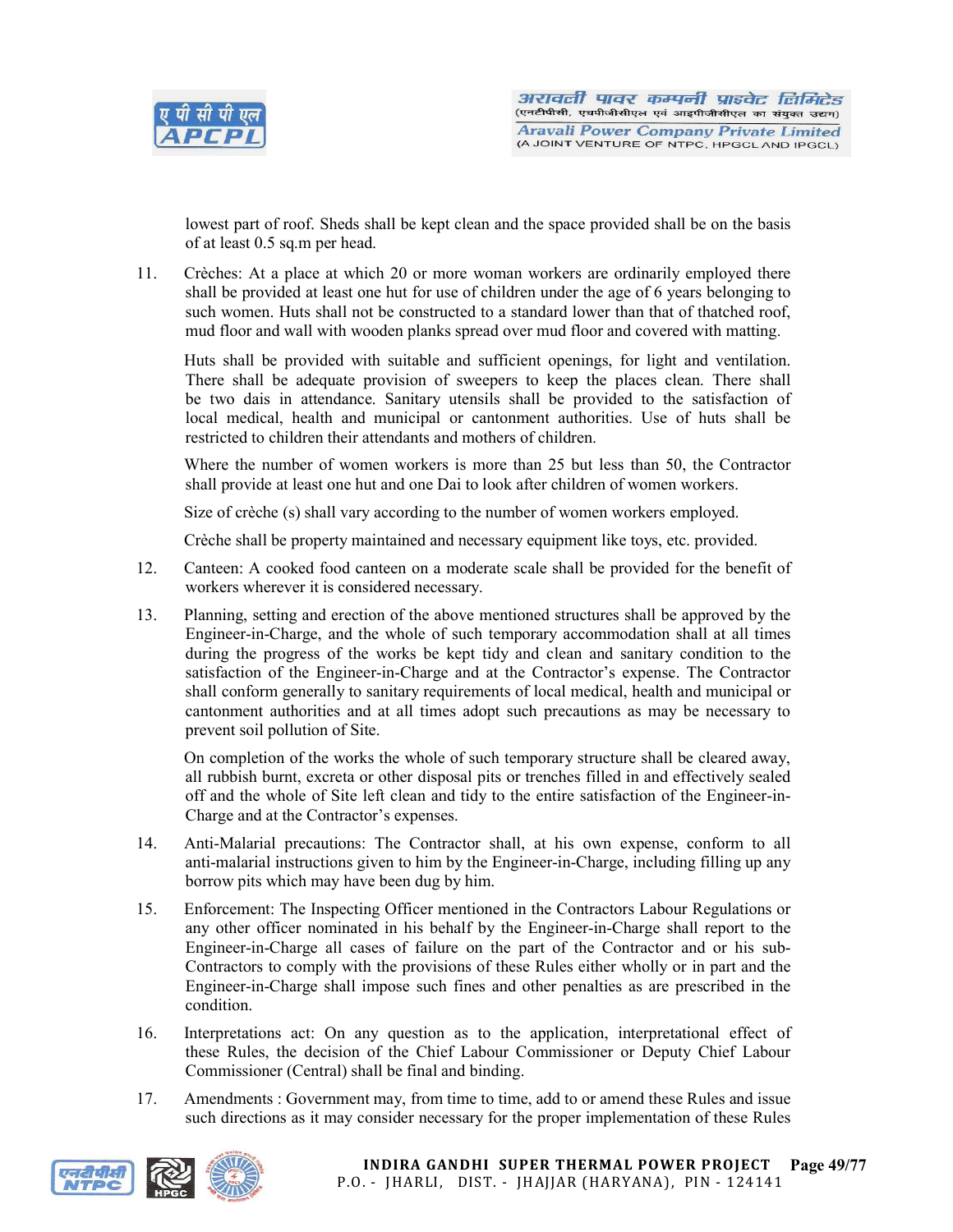

such direction as it may consider necessary for the proper Implementation of these rules or for the purpose of removing any difficulty which may arise in the administration thereof.

# SAFETY CODE:

## (See condition 16)

- 1. Suitable scaffolds shall be provided for workmen for all work that cannot safely be done from the ground, or from solid construction except such short period work as can be done safely from ladders. When a ladder is used an extra mazdoor shall be engaged for holing the ladder and if the ladder is used for carrying materials as well, suitable footholds and hand-holds shall be provided on the ladder and the ladder shall be given and inclination not steeper than  $\frac{1}{4}$  to 1 ( $\frac{1}{4}$  horizontal and 1 vertical).
- 2. Scaffolding staging more than 3.25 meters above the ground or floor, swing or suspended from an overhead support or erected with stationary support, shall have a guard rail properly attached, bolted, braced and otherwise secured at least 1 meter high above the floor or platform of such scaffolding or standing extending along the entire length of the outside and ends thereof strong with only such openings as may be necessary for the delivery of materials. Such scaffolding or staging shall be so fastened as to prevent it form swaying from the building or structure.
- 3. Working platform, gangways, and stairways shall be so constructed that they do not sag unduly or unequally or unequally, and if a height of a platforms or gangway or stairway is more than 3.25 meters above ground level or floor level, it shall be closely boarded, have adequate width and be suitably fenced as described in 2 above.
- 4. Every opening in floor of a building or in a working platform shall be provided with suitable means to prevent fall of persons or materials by providing suitable fencing or railing with minimum height of 1 meter.
- 5. Safe means of access shall be provided to all working platforms and other working places. Every ladder shall be securely fixed. No portable single ladder shall be over 9 meters in length. Width between side rails in a rung ladder shall in no case be less than 30 cm for ladders up to and including 3 meters in length. For longer ladders this width shall be increased at least 6mm, for each additional 30 cm, of length, uniform step spacing shall not exceeding 30cm.

Adequate precautions shall be taken to prevent danger from electrical equipment. No materials on any of the Sites shall be so stacked or placed as to cause danger or inconvenience to any person or the public. The Contractor shall provide all necessary fencing and lights to protect public from accidents and shall be bound to bear expenses of defence of every suit, action or other proceedings at law that may be brought by any person for injury sustained owing to neglect of the above precautions and to pay any damages and costs which may be awarded in any such suit, action or proceedings, to any such person or which may with the consent of the Contractor be paid to compromise any claim by any such person.

6. Excavation and Trenching : All trenching, 1.5 meters or more in depth, shall at all times be supplied with at least one ladder for each 20 meters in length or fraction thereof Ladder shall be extended from bottom of trench to at least 1 meter above surface of the ground. Sides of a trench, which is 1.5 meters, or more in depth shall be stepped back to give suitable slope or securely held by timber bracing so as to avoid the danger of sides

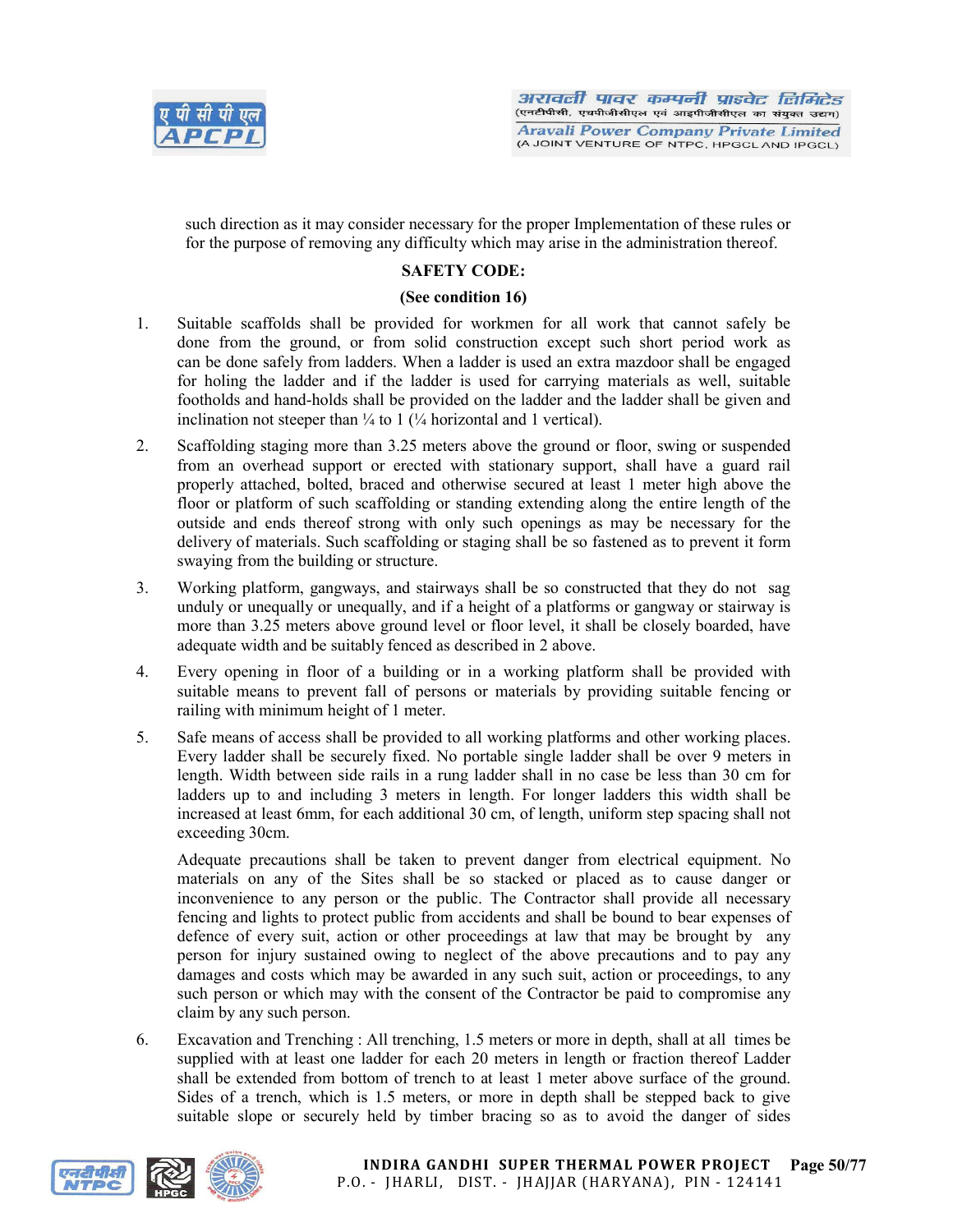

collapsing. Excavated material shall not be placed within 1.5 meters of edge of trench or half of depth of trench, whichever is more. Cutting shall be done from top to bottom. Under no circumstances shall undermining or undercutting be done.

- 7. Demolition: Before any demolition work is commenced and also during the process of the work: -
	- (a) All roads and open areas adjacent to the work Site shall either be closed or suitably protected:
	- (b) No electric cable or apparatus, which is liable to be a source of danger over a cable or apparatus used by operator, shall remain electrically charged:
	- c) All practical steps shall be taken to prevent danger to persons employed, from risk or fire or explosion of flooding. No floor, roof, or other part of a building shall be so overloaded with debris or materials as to render it unsafe.
- 8. All necessary personal safety equipment as considered adequate by the Engineer-in-Charge shall be available for use of persons employed on the Site and maintained in a condition suitable for immediate use and the Contractor shall take adequate steps to ensure proper use of equipment by those concerned.
	- (a) Workers employed on mixing asphaltic materials cement and lime mortars/concrete shall be provided with protective footwear and protective goggles.
	- (b) Those engaged in handing any material, which is injurious to eyes, shall be provided with protective goggles.
	- (c) Those engaged in welding works shall be provided with welder's protective eye shields.
	- (d) Stone breakers shall be provided with protective goggles and protective clothing and seated at sufficiently safe intervals.
	- (e) When workers are employed in sewers and manholes, which are in use the Contractor shall ensure that manhole covers are opened and manholes are ventilated at least for an hour before workers are allowed to get into them. Manholes so opened shall be cordoned off with suitable railing and provided with warning signals or boards to prevent accident to public.
	- (f) The Contractor shall not employ men below the age of 18 and women on the work of painting with products containing lead in any form. Whenever men above the age of 18 are employed on the work of leading painting, the following precautions shall be taken:
		- (i) No paint containing lead or lead products shall be used except in the from of paste or ready-made paint.
		- (ii) Suitable facemasks shall be supplied for use by workers when paint is applied in the form of spray or a surface having lead paint dry rubbed and scrapped.
		- (iii) Overalls shall be supplied by the Contractor workmen and adequate facilities shall be provided to enable working painters to wash during and on cessation oil work.

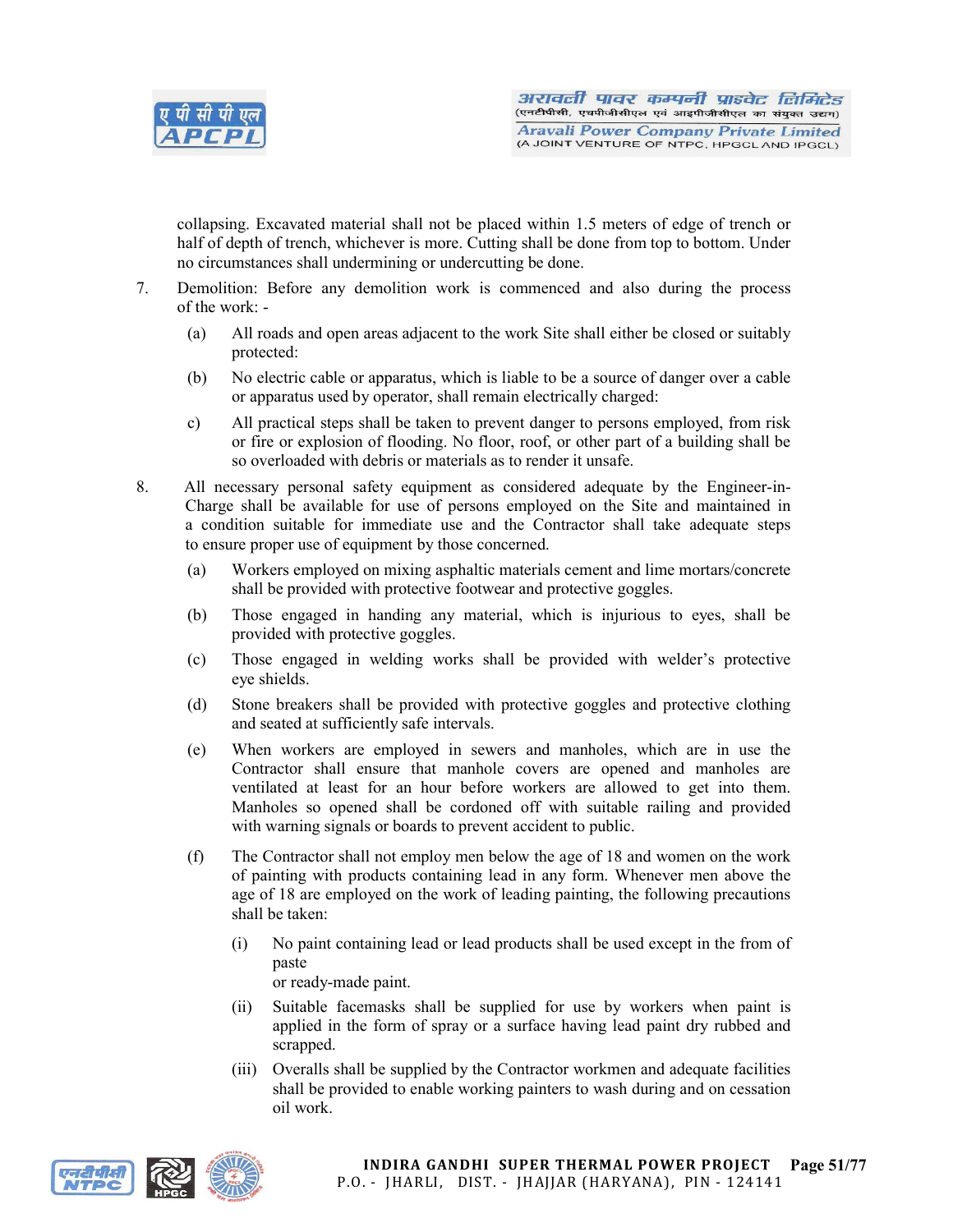

- 9. When work is done near any place where there is risk of drawing, all necessary equipment shall be provided and kept ready for use and all necessary steps taken for prompt rescue of any person in danger and adequate provision made for prompt first aid treatment of a all injuries likely to be sustained during the course of the work.
- 10. Use of hoisting machines and tackle including their attachments, anchorage and supports shall conform to the following:
	- a) (i) These shall be of good mechanical construction, sound material and adequate strength and free from patent defect and shall be kept in good working order and properly maintained.
		- (ii) Every rope used in hoisting or lowering materials or as a means of suspension shall be of durable quality and adequate strength, and free patent defects.
	- b) Every crane driver or hoisting appliance operator shall be properly qualified and no person under the age of 21 years shall be in charge of any hoisting machine including any scaffold or give signals to operator.
	- c) In case of every hoisting machine and of every chain ring hook, shackle swivel and pulley block used in hoisting or lowering or as means of suspension, safe working lead shall be ascertained by adequate means. Every hoisting machine and all gear referred to above shall be mainly marked with safe working load. In case of a hosting machine a variable safe working load, each safe working load and the conditions under which it is applicable shall be clearly indicated.

No part of any machine or of any geared referred to above in the paragraph shall be loaded beyond safe working load except for the purpose of testing.

- d) In case of Company's machine safe working load shall be notified by the Engineer-in-Charge. As regards Contractor's machine the Contractor shall notify safe working load of each machine to Engineer-in-Charge whenever he brings it to Site of work and get it verified by the Engineer-in-Charge.
- 11. Motors gearing, transmission, electric wiring and other dangerous parts of hoisting appliance shall be provided with efficient safeguards; hoisting appliances shall be provided with such means as will reduce to the minimum risk of accidental descent of load. Adequate precautions shall be taken to reduce to the minimum risk of any part of a suspended load becoming accidentally displaced. When workers are employed on electrical installations, which are already energized, insulating mats, working apparel such as gloves, sleeve and boots, as may be necessary, shall be provided. Workers shall not wear any ring, watches and carry keys or other materials, which are good conductors of electricity.
- 12. All scaffolds, ladders and other safety devices mentioned or described herein shall be maintained in a safe condition and no scaffold, ladder or equipment shall be altered or removed while it is in use. Adequate washing facilities shall be provided at or near places of work.
- 13. These safety provisions shall be brought to the notice of all concerned by display on a notice board at a prominent place at the work spot. Persons responsible for ensuring compliance with the Safety code shall be named therein by the Contractor.

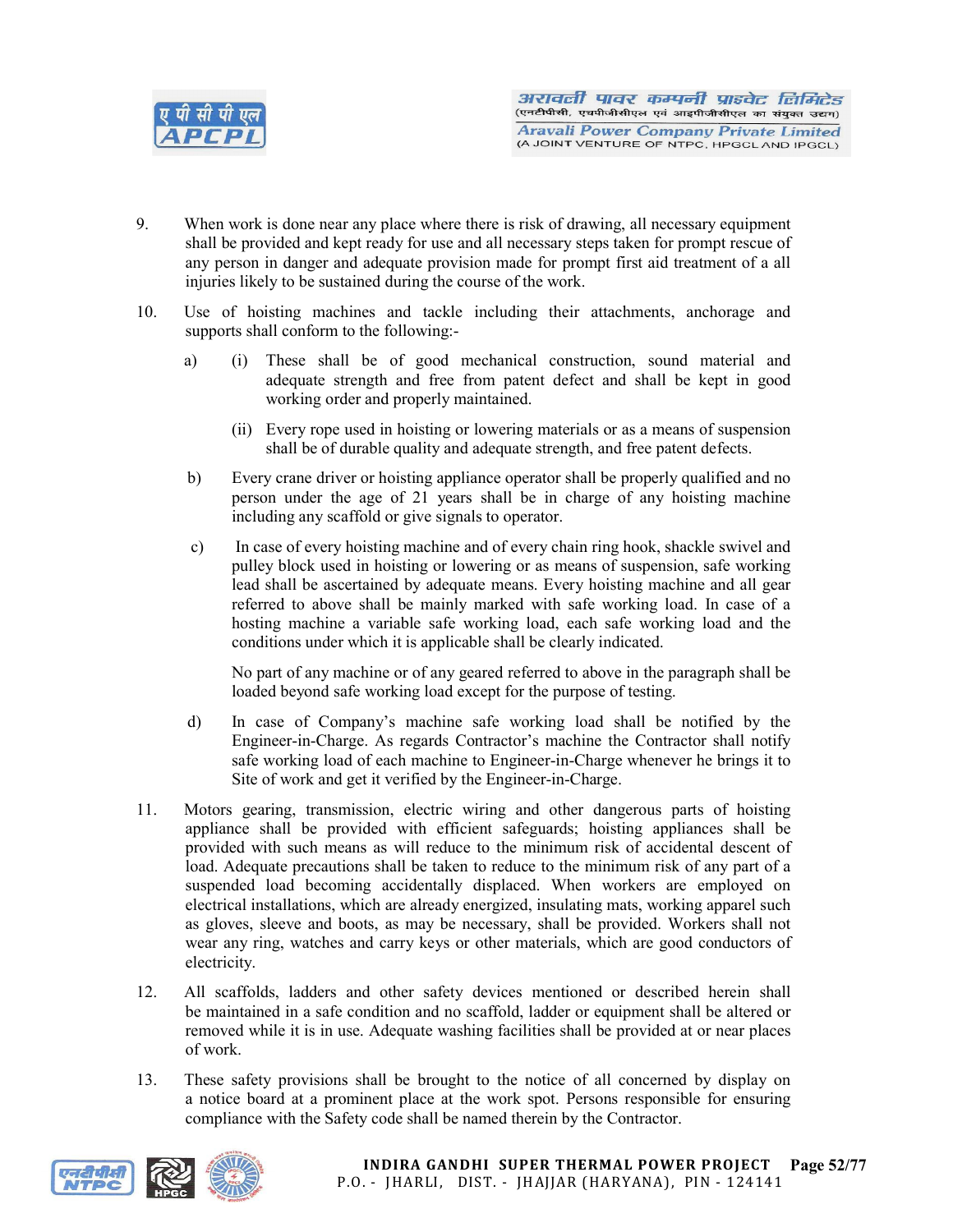

- 14. To ensure effective enforcement of the rules and regulations relating to safety precautions, arrangements made by the Contractor shall be open to inspection by the Engineer-in-Charge or his representatives and the Inspecting Officers as defined in the Contractor's Labour Regulation.
- 15. Notwithstanding the above conditions 1 to 14, the Contractor is not exempted from the operation of any other Act or Rule in force.

# **TENDER**

### To

# Aravali Power Company Private Limited (Aravali Super Thermal Power Project, Jhajjar) (Hereinafter referred to as the Company)

I/We have read and examined the following documents relating to………………… ……………………………………………………………………………………… ………................. (Name of the works)

- a) Notice inviting tender.
- b) Schedules A, B, C, D, and F.
- c) Technical Specifications.
- d) Drawings.
- e) General Conditions of Contract including Contractor Labour Regulations. Model Rules for Labour Welfare and Safety Code appended to these conditions together with the amendments thereto Nos. 1 to ……………if any.
- f) Special Conditions of Contract.
- g) Delhi-CPWD-DSR-2012 Schedule of Rates) together with Amendment Nos. 1 to -------- (referred to in General Conditions of Contract as Schedule of Rates)

I/We hereby tender for execution of the 'works referred to in the aforesaid documents upon the terms and conditions contained or referred to therein and in accordance in all respects with the specifications, designs, drawings and other relevant details at the rates contained in Schedule 'F' and within the period(s) of completion as stipulated on Schedule 'A'.

In consideration of I/We being invited to tender, I/we agree to keep the tender open for acceptance for ….……. Days from the due date of submission there of and not to make any modification in its terms and conditions which are not acceptable to the Company.

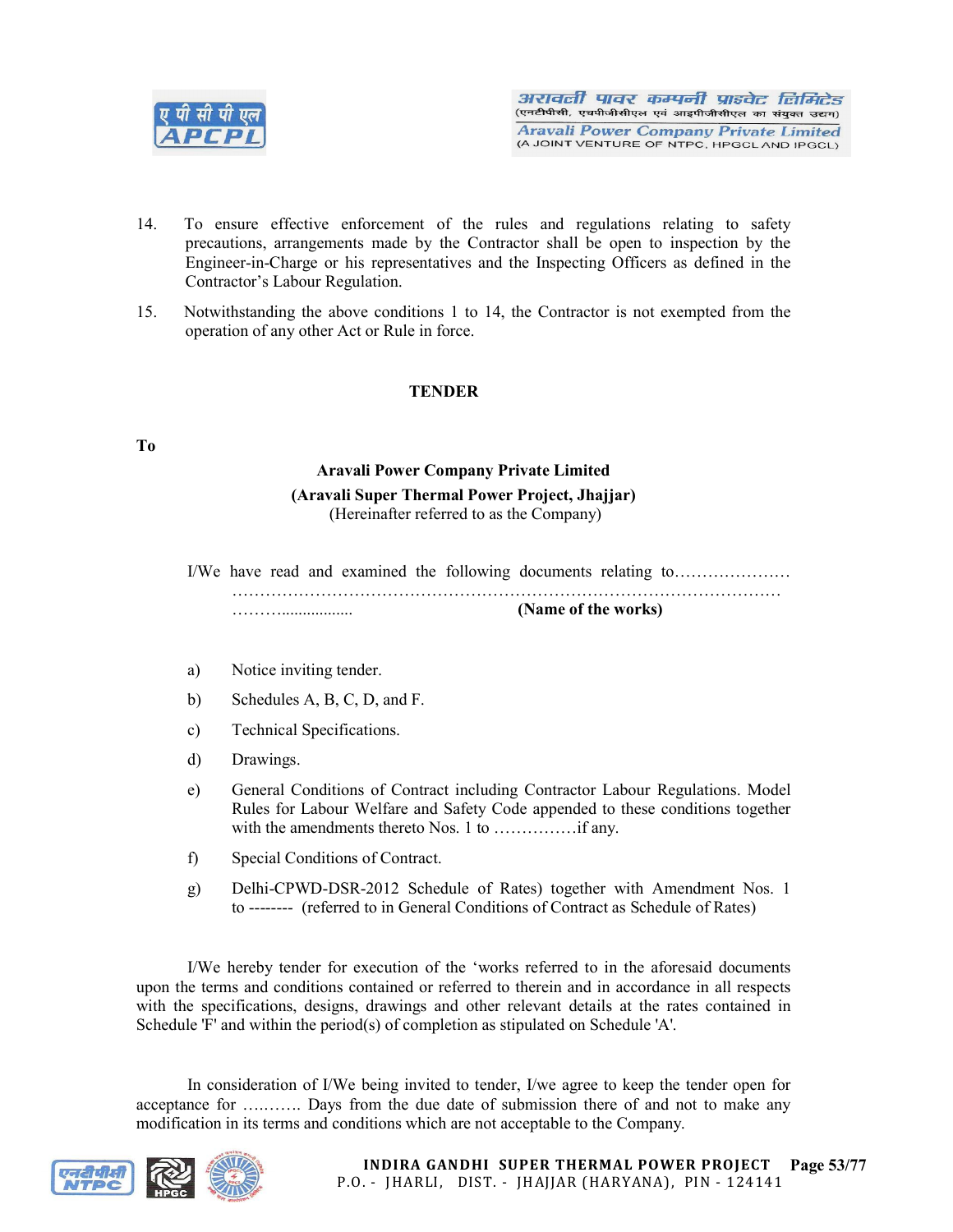

A sum of Rs......................... is hereby forwarded in Cash/Demand Draft payable at ……… …….Deposit at Call Receipt of State Bank of India or a Nationalized Bank or any Scheduled Bank as earnest money. If I/We fail to keep the tender open as aforesaid or make any modifications in the terms and conditions of the tender which are not acceptable to the Company, I/We agree that the Company Shall, without prejudice to any other right or remedy, be at liberty to forfeit the said earnest money absolutely. Should this tender be accepted. I/We herby agree to abide by and' fulfill all the terms, conditions and provisions of the aforesaid documents.

If, after the tender is accepted, I/We fail to commence the execution of the works as provided in the Conditions, I/we agree that the Company shall without prejudice to any other right or remedy be at liberty to forfeit the said earnest money absolutely.

| Signature   | 1n | the | capacity                                                |
|-------------|----|-----|---------------------------------------------------------|
| block       |    |     | Duly authorized to sign the tender on behalf of the (in |
| .           |    |     |                                                         |
|             |    |     |                                                         |
| .           |    |     |                                                         |
| Postal      |    |     |                                                         |
|             |    |     |                                                         |
| Telegraphic |    |     |                                                         |
| Telephone   |    |     |                                                         |
|             |    |     |                                                         |



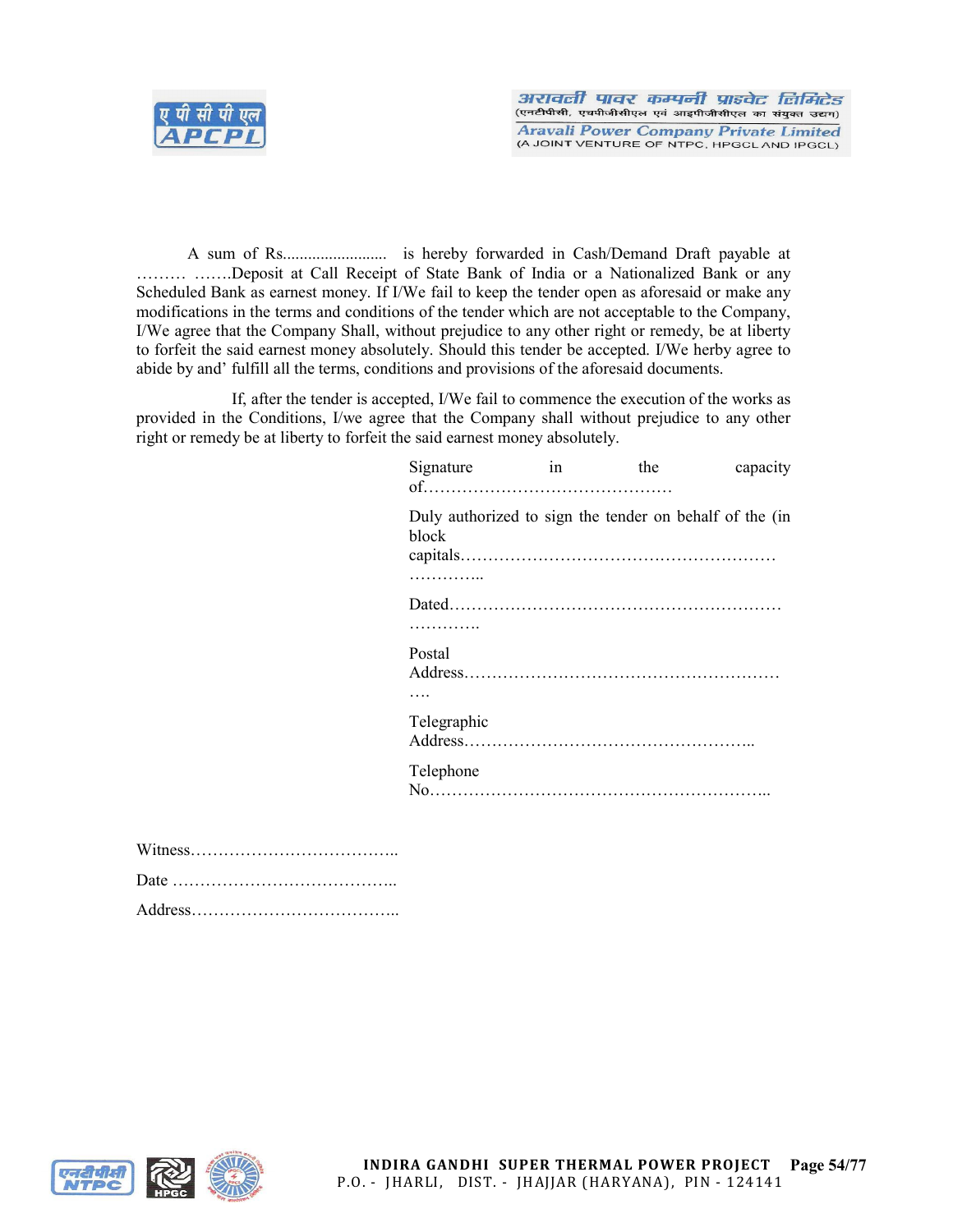

# SCHEDULE 'A'

## REFERENCE TO GENERAL CONDITIONS OF CONTRACT

### Condition No

| 3(b)  |                                |     | <b>Accepting Authority</b>                                                                                                                                 | Chairman, A.P.C.P.L                                              |  |  |
|-------|--------------------------------|-----|------------------------------------------------------------------------------------------------------------------------------------------------------------|------------------------------------------------------------------|--|--|
| 3(i)  |                                |     | Market Rate-percentage addition to<br>cover overheads and profit                                                                                           | 10 per cent                                                      |  |  |
| 9.1   |                                |     | Earnest money/Security deposit-                                                                                                                            |                                                                  |  |  |
|       |                                |     | (a) Estimated cost of the Works                                                                                                                            |                                                                  |  |  |
|       |                                |     | (b) "Earnest Money                                                                                                                                         | Rs.                                                              |  |  |
|       | (i)                            |     | 2% of the estimated cost of the<br>works if the estimated cost<br>is up to $&$ including Rs. 500 lakh                                                      |                                                                  |  |  |
|       | (ii)                           |     | 1% of the estimated cost of the<br>works subject to a minimum of<br>Rs.10 lakh if the estimated cost<br>is more than Rs. 500 lakh."                        |                                                                  |  |  |
|       |                                |     | (C)"Security Deposit shall be calculated as under:                                                                                                         |                                                                  |  |  |
|       | <b>Contract Value</b>          |     |                                                                                                                                                            | <b>Security Deposit</b><br>------------------------------------- |  |  |
| (i)   | Up to $&$ including Rs. 2 lakh |     |                                                                                                                                                            | 10% of Contract Value                                            |  |  |
| (ii)  |                                |     | More than Rs. 2 lakh but not<br>exceeding Rs. 20 lakh                                                                                                      | 7.5% of Contract Value subject<br>to a minimum of Rs.20.000/-    |  |  |
| (iii) |                                |     | More than Rs. 20 lakh                                                                                                                                      | 5% of Contract Value Subject<br>to a minimum of Rs.1.5 lakh"     |  |  |
| 10.   | (iii)                          |     | Schedule of Rates applicable.                                                                                                                              | CPWD-DSR-2002                                                    |  |  |
| 10.   | (iv)                           |     | DEVIATION LIMIT FOR ITEMS OF<br>WORK OTHER THAN THOSE BELOW<br><b>GROUND SURFACE -</b>                                                                     |                                                                  |  |  |
| 10.   | $(vi)$ A $(a)$                 |     | Permissible deviation limit for any<br>Contract item, substituted item or<br>Contract-cum-substituted item in excess<br>of the original value of item      | 20 per cent.                                                     |  |  |
| 10.   | (vi)                           | (b) | Permissible deviation limit for items of work<br>not already included in the Contract.<br>DEVIATION LIMIT FOR ITEM OF WORK BELOW<br><b>GROUND SURFACE.</b> | 20 per cent.                                                     |  |  |

10.(vi)B Permissible deviation limit for an individual

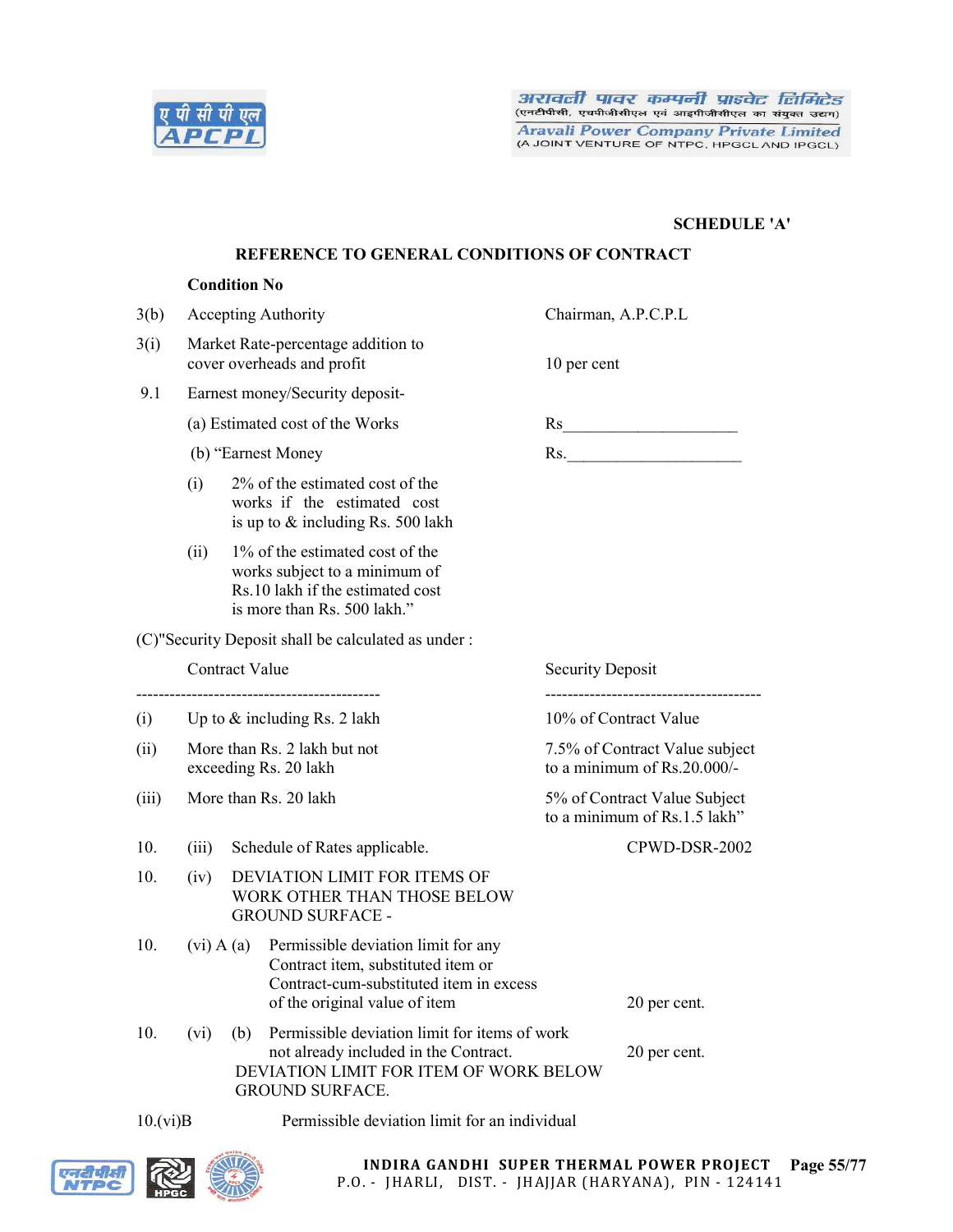

(A JOINT VENTURE OF NTPC, HPGCL AND IPGCL)

trade item. 100 per cent. 12. Suspension of work. (b) (ii)Percentage payable to cover Contractor's indirect expenses for suspension exceeding thirty days and not exceeding 3 months. 5 per cent. (c) Percentage payable to cover Contractor's indirect expenses for suspension exceeding 3 months. 5 per cent. 13. Time allowed for execution of work or Time Schedule. **Example 20 Example 20 Example 20 Example 20 Example 20 Example 20 Example 20 Example 20 Example 20 Example 20 EXAMPLE 20 EXAMPLE 20 EXAMPLE 20 EXAMPLE 20 EXAMPLE 20 EXAMPLE 20** 13.(h) Authority competent to decide if "any other cause" of delay is beyond Contractor's control. G.M. ASTPP 16. Distribution return of number and description by trades of Workmen employed on works to be submitted to Engineer-in-Charge. FORTNIGHTLY 32. Authority competent to reduce compensation amount. Chairman., APCPL 33. Defects Liability Periods 12 months. 45. Training of apprentices. Maximum number to be engaged, as per the Apprentice Act, 1961. Category (a) (b) (c) (d) etc. 51. Interim bills. Monthly 54. Loansa) Interest per annum on sum advanced for purchase of Plant & Equipment 12% (twelve per cent.) b) Ditto-as lump sum advance Recovery of Loans to be effected. 12% (twelve per cent.) Monthly

56. Authority for appointment of arbitrator. Chairman

APCPL

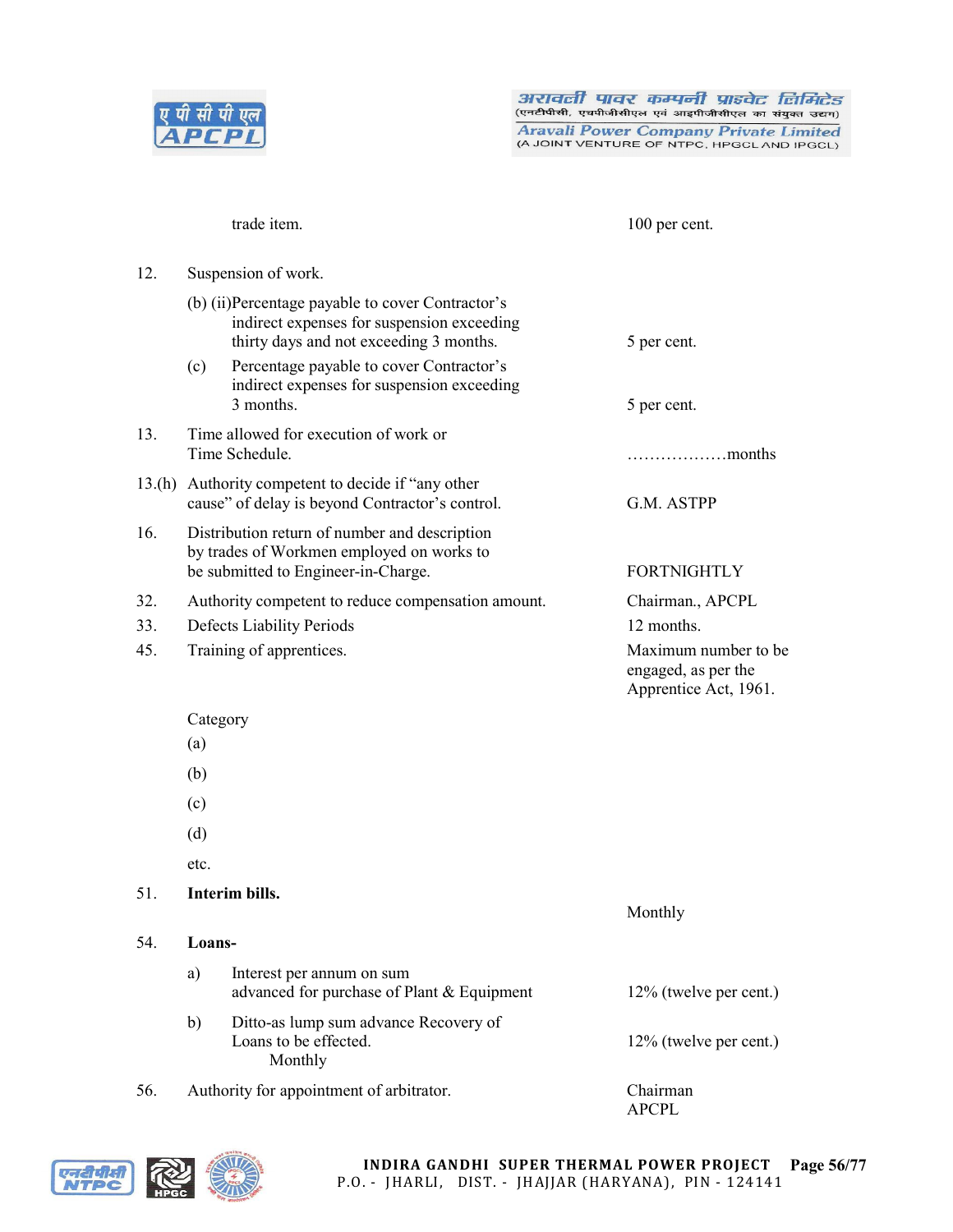

# SCHEDULE 'B'

# MATERIAL FOR ISSUE TO THE CONTRACTOR

### (See Condition 15)

|                | Sl. No. Particulars                                                | Unit<br>Rate at which material Quantity<br>will be issued<br>Rs. |                | Place of<br>Issue       |                                          |
|----------------|--------------------------------------------------------------------|------------------------------------------------------------------|----------------|-------------------------|------------------------------------------|
|                | 2                                                                  | $\overline{3}$                                                   | $\overline{4}$ | 5                       | 6                                        |
| 1<br>1.        | Cement                                                             | MT                                                               |                |                         | Project Stores<br>or nearest<br>Railhead |
| 2.             | Reinforcing Steel<br>(a) Mild Steel<br>up to 12 mm dia<br>(Rounds) | <b>MT</b>                                                        |                |                         | Project Stores<br>or nearest<br>Railhead |
|                | (b) Mild Steel<br>up to 12 mm dia                                  | MT                                                               |                |                         | Project Stores<br>or nearest             |
|                | (Rounds)                                                           | MT                                                               |                |                         | Railhead                                 |
|                | (a) Tor Steel<br>of all dia                                        | MT                                                               |                |                         | Project Stores<br>or nearest             |
| 3 <sub>1</sub> | Structural<br>Steel (Plates and<br>rolled sections only)           | <b>MT</b>                                                        |                |                         | Project Stores<br>or nearest<br>Railhead |
|                |                                                                    |                                                                  |                |                         |                                          |
|                |                                                                    |                                                                  |                |                         |                                          |
|                | Signature of issuing Officer                                       |                                                                  |                | Signature of Contractor |                                          |
|                |                                                                    |                                                                  |                | Date                    |                                          |

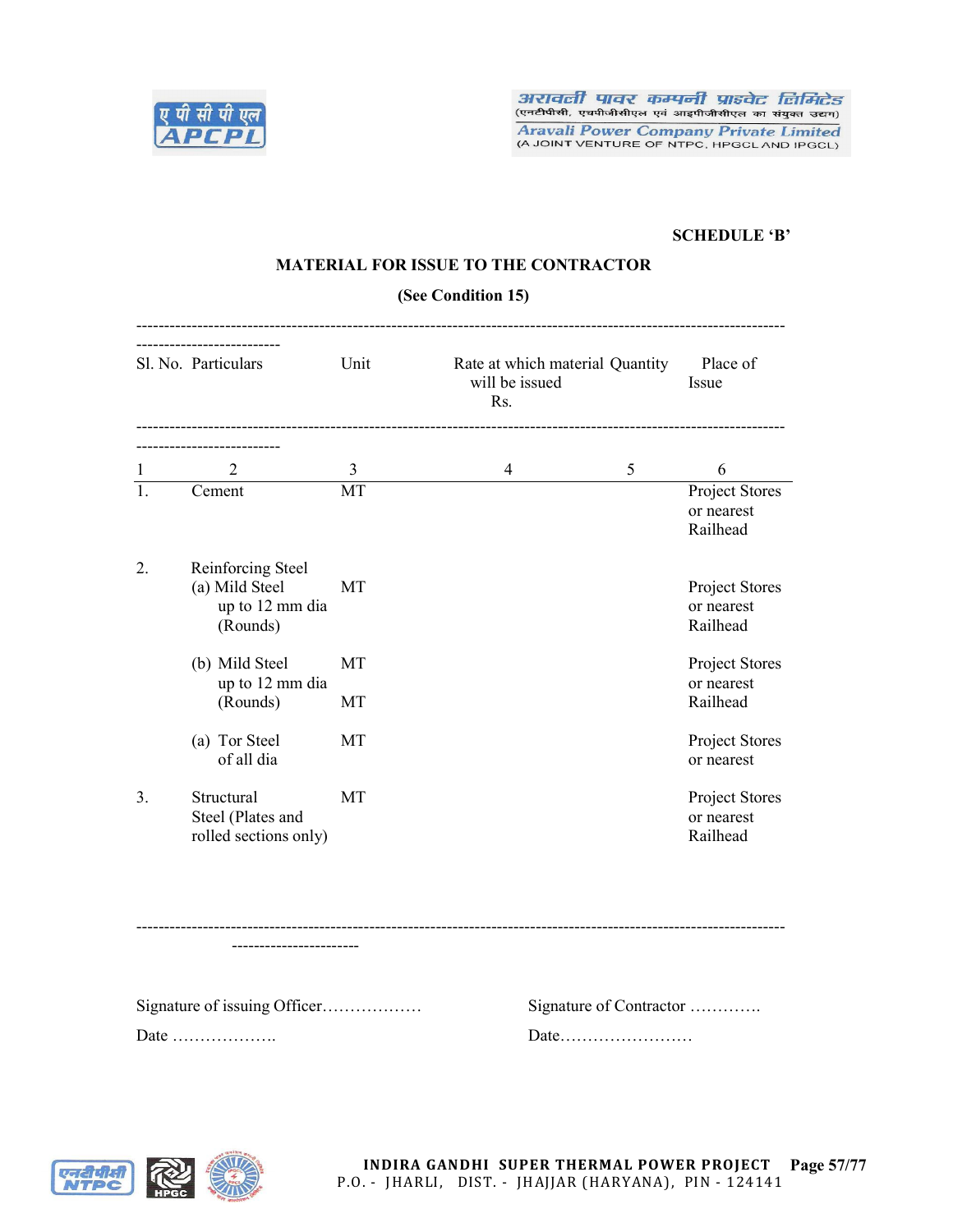

## SCHEDULE 'C'

## TOOLS AND PLANT TO BE HIRED TO THE CONTRACTOR

(See Condition 14 & 34A)

| S1.<br>No. | Particulars                 | Number<br>available | Hire<br>Charges<br>per unit per<br>working day<br>Rs. | Frequency<br>of<br>Maintenance | Value<br>per<br>unit | Place<br>of<br>Issue | Number<br>Reqd.<br>by the<br>Contractor |
|------------|-----------------------------|---------------------|-------------------------------------------------------|--------------------------------|----------------------|----------------------|-----------------------------------------|
| 1          | $\mathcal{D}_{\mathcal{L}}$ | 3                   | 4                                                     | 5                              | $6***$               | 7                    | $8*$                                    |
|            |                             |                     |                                                       |                                |                      |                      |                                         |

Tools and Plants are not expected to be hired out to the Contractor, if however, any tools and plants are available at the time of performing the work the same may be hired out at rates to be decided by the Engineer-in-Charge. The Company reserves the right not to hire out any T&P or withdraw at any time such T&P hired out.

The contractor shall ask Engineer-in-Charge the value of tools and plants for which these have to be insured and carry out the insurance accordingly in case insurance is not available with APCPL.

| Signature of issuing Officer | Signature of Contractor |
|------------------------------|-------------------------|
|                              |                         |



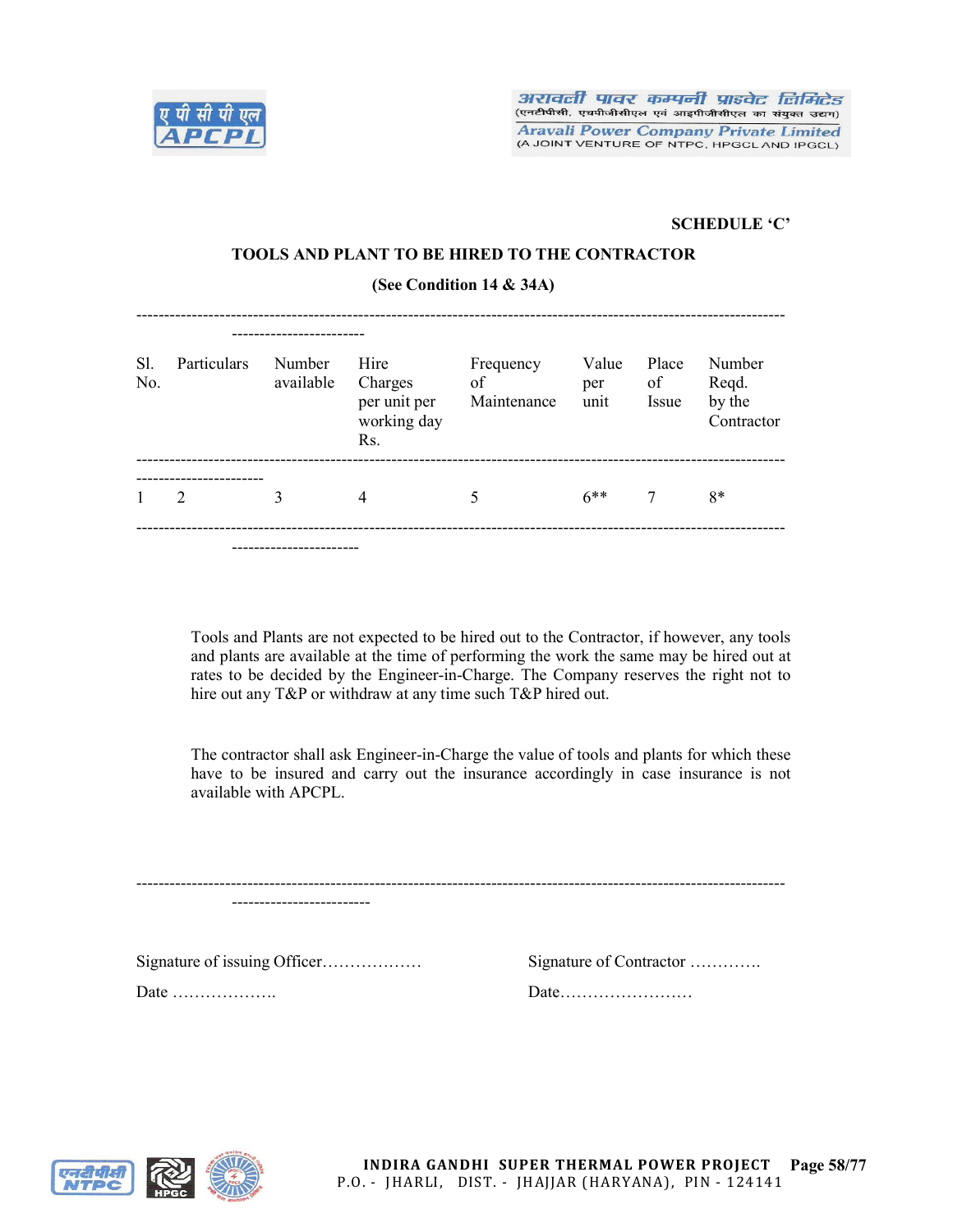

# FORM OF BANK GUARANTEE IN LIEU OF EARNEST MONEY

(On Non-Judicial Stamp Paper to be stamped in accordance with Stamp Act, the stamp paper to be in the name of Executing Bank)

Ref……………. Date……………… Bank Guarantee No………

To

Aravali Power Company Private Limited Aravali Super Thermal Power Project, Jhajjar Post. Jharli, District- Jhajjar (Haryana) Pin No. 124125

Dear Sir,

In consideration of the Aravali Power Company Private Limited, having its Registered Office at NTPC Bhawan, Scope Complex, 7, Institutional area, Lodhi Road, New-Delhi-110 003 (hereinafter called the "Owner" which expression shall unless repugnant to the subject or context include its successors and assigns) having issued Notice Inviting Tender under the Specification to……………. M/s…………......................................……having its Registered/Head Office at ….........................………….(hereinafter called the "Tenderer") who wishes to participate in the said tender for….......…………….and you, as a special favour, have agreed to accept an irrevocable and unconditional Bank Bid Guarantee for an amount of Rs…...........………..valid up to……........................………..on behalf of the tenderer in lieu of Cash Deposit required to be made by the tenderer, as a condition precedent for participation in the said tender.

We, the…………………………………………………bank incorporated under………………………………………………………………………………… law and having one of our branches at ……......................……..and having our Registered Office/Head Office at ………………………...

# (ADDRESS)

do hereby unconditionally irrevocable guarantee and under take to pay to the 'Owner' immediately on demand without any demur reservation, protest, contest and recourse to the extent of the said sum of Rs………(Rupees……….......................................... only.)

Any such claim/demand made by the said "Owner" on us shall be conclusive and binding on us irrespective of any dispute or differences raised by the tenderer.

This guarantee shall be irrevocable and shall remain valid up to…….........…………if any further extension of this guarantee is required, the same shall be extended to such required period on

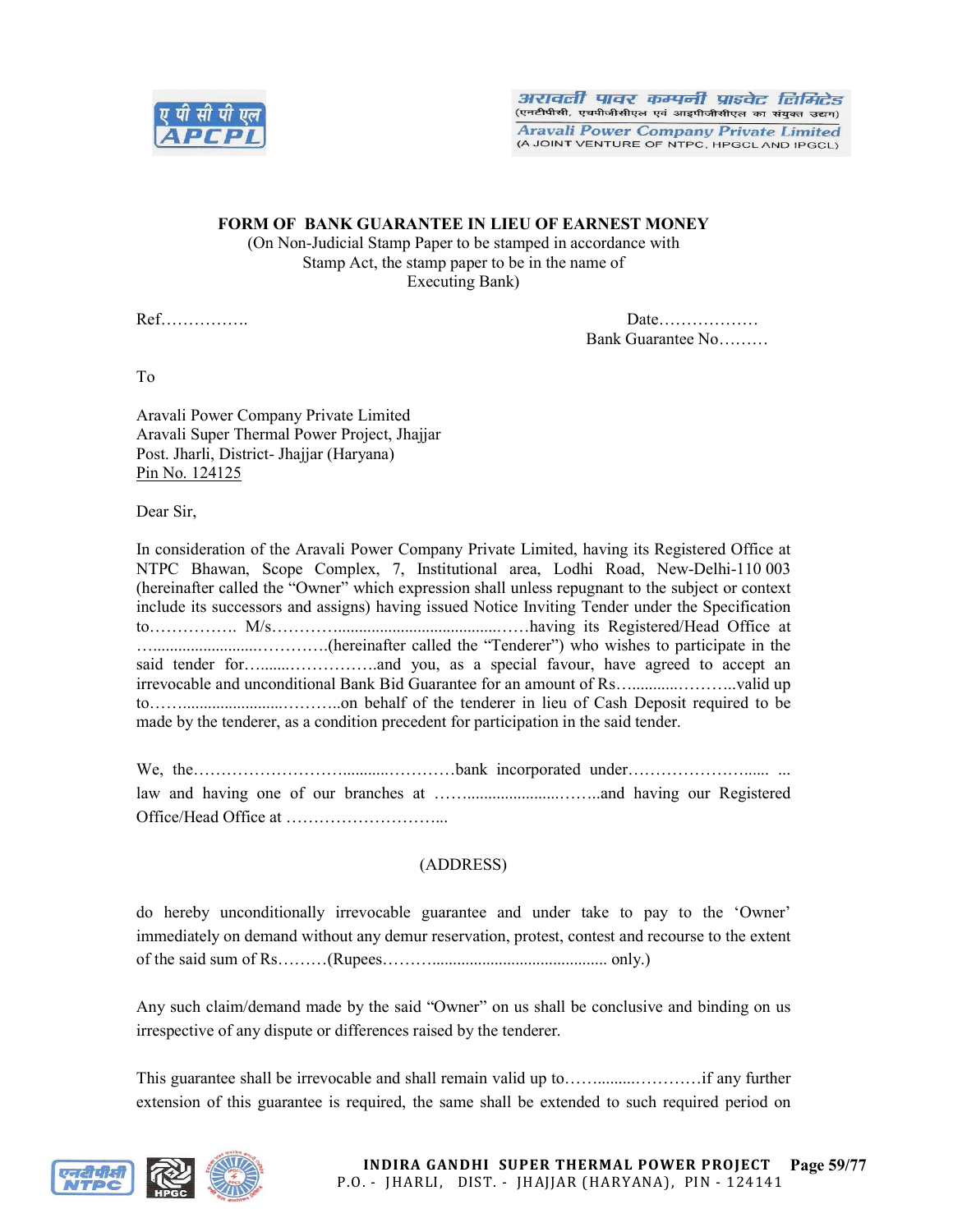

| issued. |  |  |  |
|---------|--|--|--|

We , the said Bank lastly undertake not to revoke this guarantee during its currency except with the previous consent of the owner in writing and agree that any change in the constitution of the said tenderer or the said bank shall not discharge out liability hereunder.

|                   | In witness whereof the Bank, through its authorised officer, has set its hand and stamp on |
|-------------------|--------------------------------------------------------------------------------------------|
|                   |                                                                                            |
| <b>WITNESS:</b>   |                                                                                            |
| (Signature)       | (Signature)                                                                                |
| (Name)            | (Name)                                                                                     |
| Official Address) | Designation with Bank stamp)                                                               |
|                   | Attorney as per                                                                            |
|                   |                                                                                            |
| .                 |                                                                                            |
|                   |                                                                                            |
|                   |                                                                                            |

NOTE: The stamp papers of appropriate value shall be purchased in the name of "Bid Guarantee issuing bank"

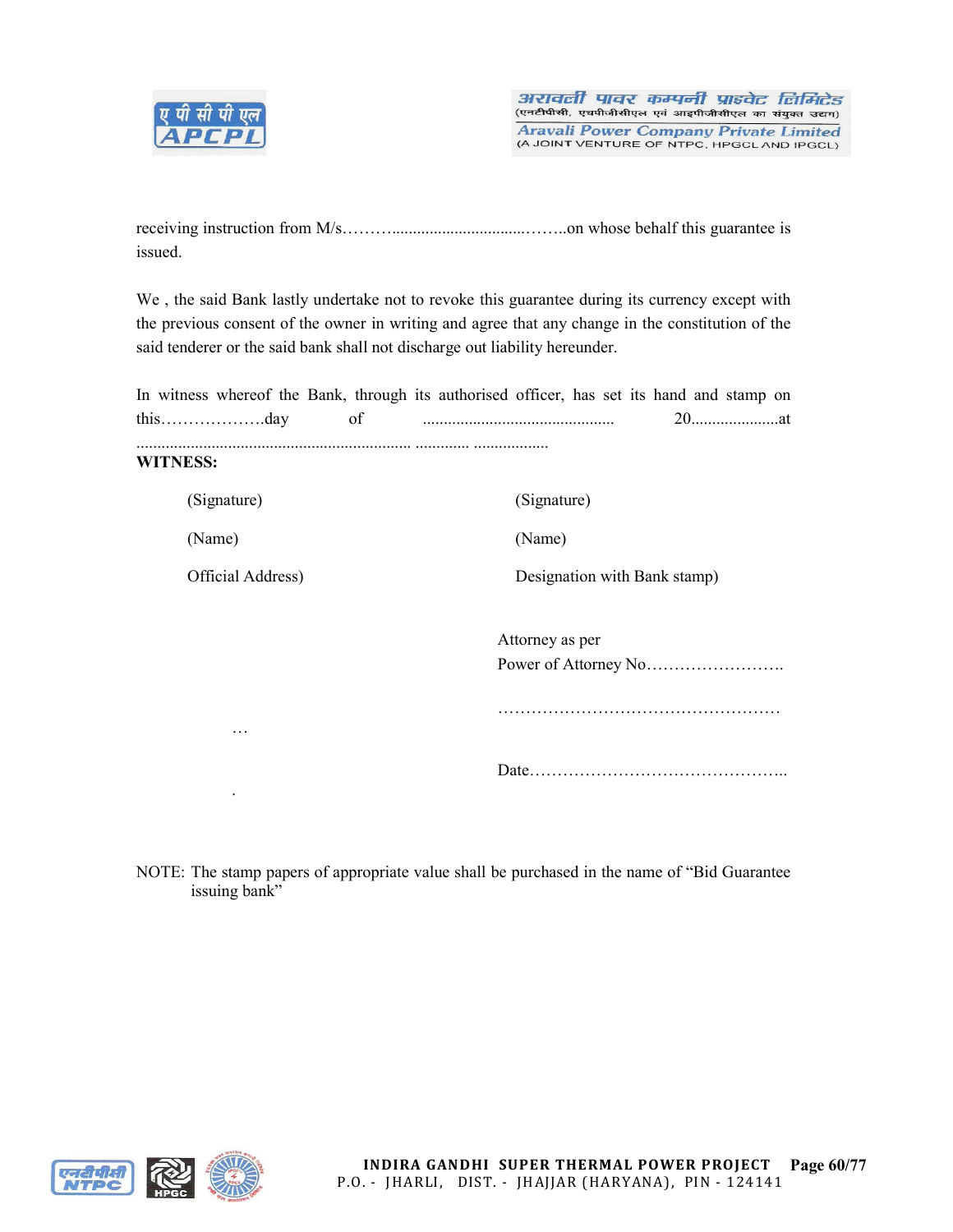

### FORM OF BANK GUARANTEE LIEU OF SECURITY DEPOSIT IN INDUVIDUAL CONTRACT (On Non-Judicial Stamp Paper)

(Condition No. 9)

To Aravali Power Company Private Limited Aravali Super Thermal Power Project, Jhajjar Post. Jharli, District- Jhajjar (Haryana) Pin No. 124125

1. In consideration of the Aravali Power Company Private Limited (Aravali Super Thermal Power Project,Jhajjar), having its Registered Office at NTPC Bhawan, Scope Complex, 7, Institutional area, Lodhi Road, New-Delhi-110 003 (hereinafter called the "Owner" which expression shall unless repugnant to the subject or context include its successors and assigns) having agreed under the terms and conditions of the Award Letter bearing No………………………………… dated ……………………………issued by APCPL, which has been unequivocally accepted by the Contractor for the work of…………….......................... ..................………… ……… (hereinafter called the said Contract) to accept a deed of Guarantee as herein provided for Rs…………………… (Rupees……........………………….only.) from a Nationalized Bank in lieu of the security deposit to be made by the Contractor or in lieu of the deduction to be made from the Contractor's bills, for the due fulfillment by the said Contractor of the terms and conditions contained in the said Contract. We, the…………………………………........ Bank (hereinafter referred to as "the said Bank" and having our registered office at…………………………… do hereby undertake and agree to indemnify and keep indemnified the Company form time to the extent of Rs………….(Rupees…………………….only) against any loss or damage, costs, charges and expenses caused to or suffered by or that may be or that may be caused to or suffered by the Company by reason of any breach or breaches by the said Contractor of any of the terms and conditions contained in

- the said Contract and to unconditionally pay the amount claimed by the Company on demand and without demur to the extent aforesaid. 2. We………………………Bank, further agree that the Company shall be that sole judge of and as to whether the said Contractor has committed any breach or breaches of any of the terms and conditions of the said Contract and the extent of loss, damage, costs, charges and expenses caused to or suffered by or that may be caused to or suffered by the Company on account thereof and decision of the Company that the said Contractor had committed such breach or
- breaches and as to the amount or amounts of loss, damage, costs, charges and expenses caused to or suffered by or that may be caused to or suffered by the Company from time to time shall be final and binding on us.
- 3. We, the said Bank, further agree that the Guarantee herein contained shall remain in full force and effect during the period that would be taken for the performance of the said Contract and till all the dues of the Company under the said Contract or by virtue of any of the terms and

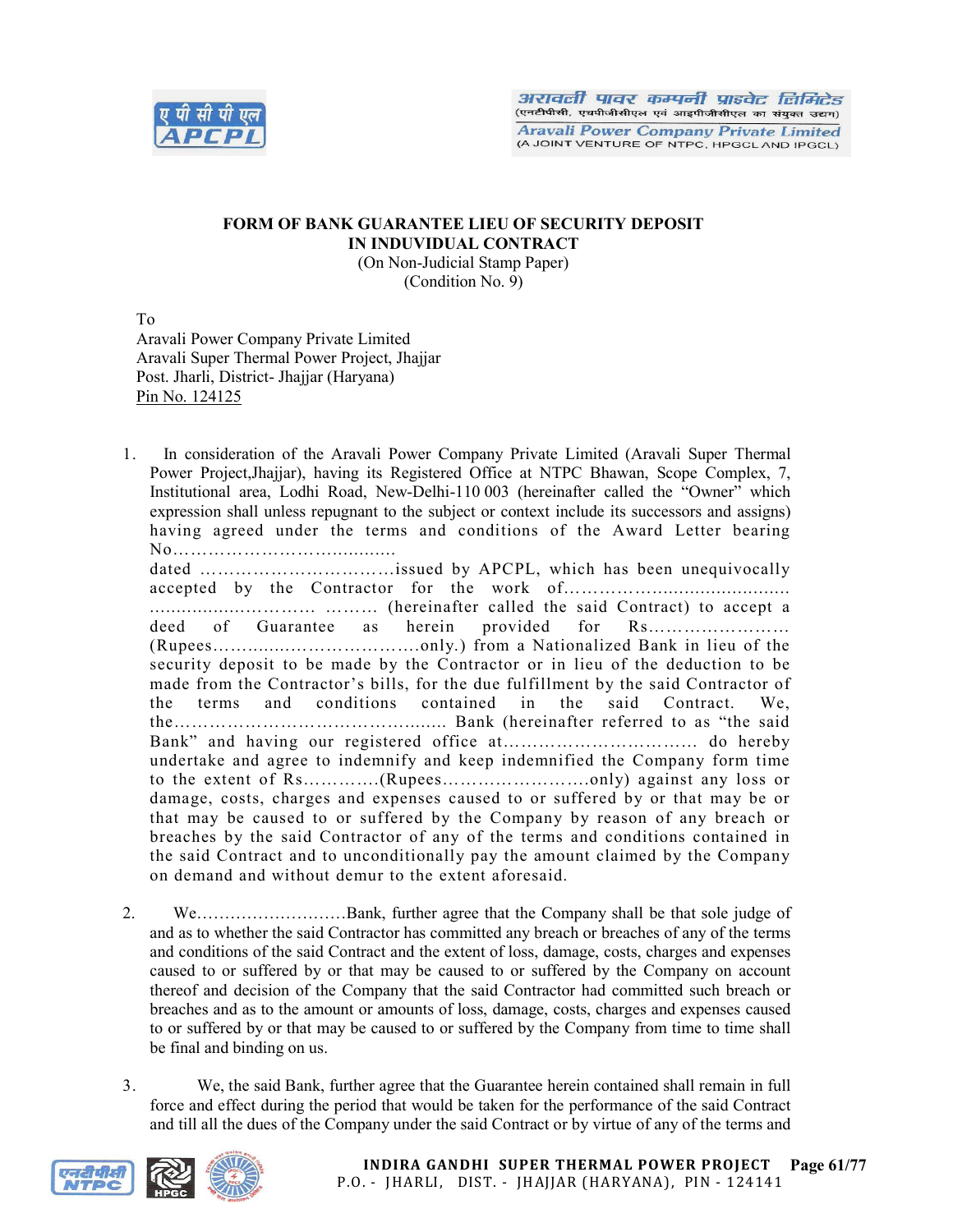

conditions governing the said Contract have been fully paid and its claims satisfied or discharged and till the owner certifies that terms -------------------------------------------- -------------

\* Refer Note at the end of Proforma.

and conditions of the said Contract have been fully and properly carried out by the said Contractor and accordingly discharges this Guarantee subject, however, that the Company shall have not claim under the Guarantee after 90 (Ninety) days from the date of expiry of the Defects Liability Period as provided in the said Contract, i.e. ………….(date) or from the date of cancellation of the said Contract, as the case may be, unless a notice of the claim under this Guarantee has been served on the Bank before the expiry of the said period in which case the same shall be enforceable against the Bank notwithstanding the fact, that the same is enforced after the expiry of the said period.

4. The Company shall have the fullest liberty with out affecting in any way the liability of the Bank under this Guarantee or indemnity, from time to time to vary any of the terms and conditions of the said Contract or the extend time of performance by the said Contractor or to postpone for any time and from time to time any of the powers exercisable by it against the said Contractor and either to enforce or forbear from enforcing any of the terms and conditions governing the said Contract or securities available to Company governing the said Contract or securities available to Company and the said Bank shall not be released from its liability under these presents by any exercise by the Company of the liberty with reference to the matters aforesaid or by reason of time being given to the said Contractor or any forbearance, act or omission on the part of the Company or any indulgence by the Company to the said Contractor or any other matter or thing whatsoever which under the law relating to sureties would but for this provision have effect of so releasing the Bank from its such liability.

5. It shall not be necessary for the Company to proceed against the Contractor before proceeding against the bank and the Guarantee herein contained shall be enforceable against the Bank, notwithstanding any security which the Company may have obtained or obtain from the Contractor shall at the time when proceedings are taken against the Bank hereunder be outstanding or unrealised.

6. We, the said Bank, lastly undertake not to revoke this Guarantee during its currency except with the previous consent of the Company in writing and agree that any change in the Constitution of the said Contractor or the said Bank shall not discharge out liability hereunder. If any further extension of this Guarantee is required the same shall be extended to such required periods on receiving instructions from

| In presence of: | For and on behalf of (the Bank) |
|-----------------|---------------------------------|
|                 |                                 |

designation……………………................

#### WITNESS

Name  $\&$ 

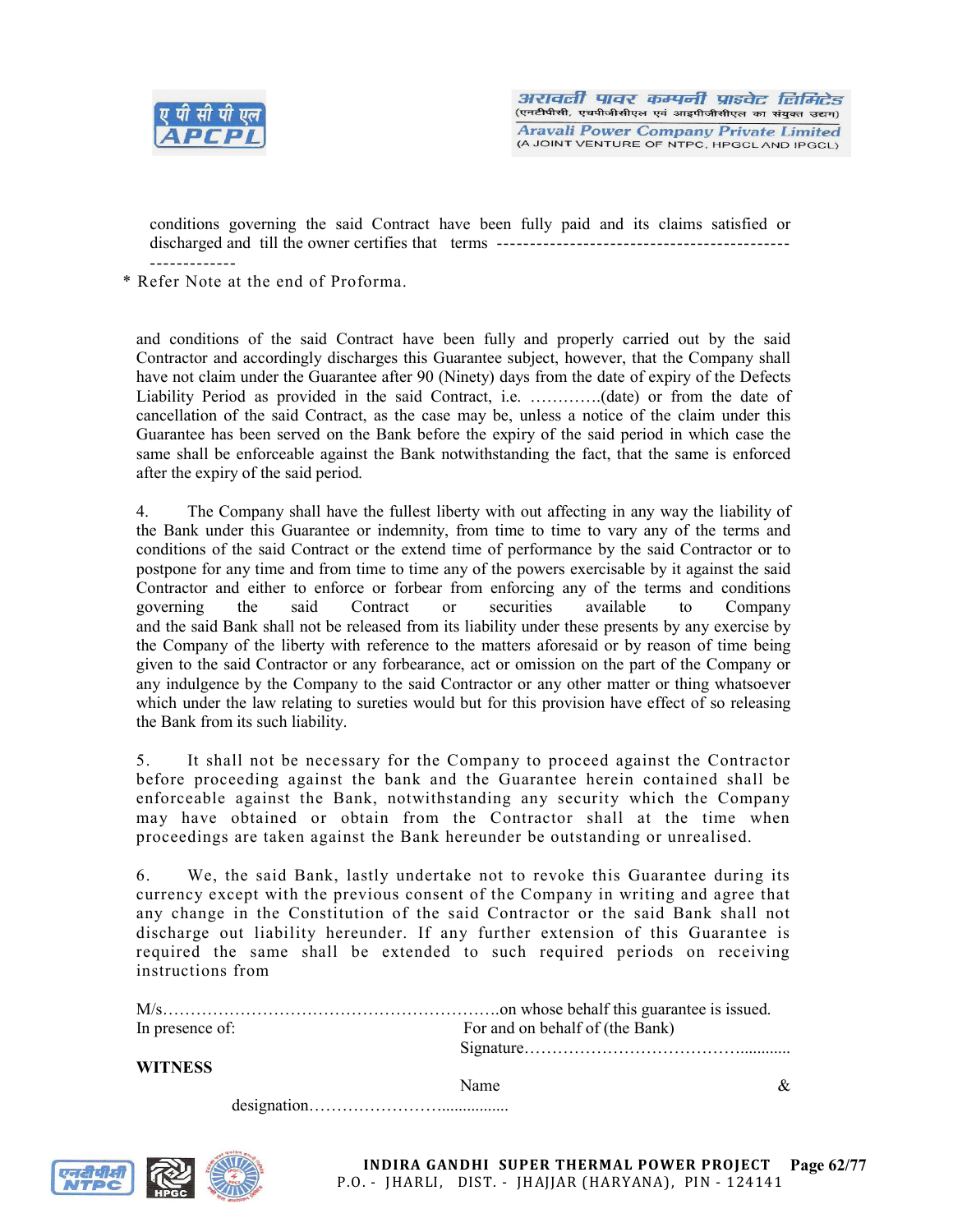

|  | Authorisation |
|--|---------------|
|  |               |
|  |               |
|  | Bank's        |
|  |               |

The above guarantee is accepted by the Aravali Power Company Private Limited (Aravali Super Thermal Power Project, Jhajjar.)

# **NOTES**

# \* FOR PROPRIETARY CONCERNS

|                                                       |          | $\sigma$ of $\ldots$ $\ldots$ $\ldots$                                                      |
|-------------------------------------------------------|----------|---------------------------------------------------------------------------------------------|
|                                                       | resident | of                                                                                          |
|                                                       |          |                                                                                             |
|                                                       |          |                                                                                             |
|                                                       |          | Contractor" which expression shall unless the context requires otherwise include his heirs, |
| executors, administrators and legal representatives); |          |                                                                                             |

# \* FOR PARTNERSHIP CONCERNS

|                                                                                        | firm | with | its        |
|----------------------------------------------------------------------------------------|------|------|------------|
| (hereinafter called "the said Contractor" which                                        |      |      |            |
| expression shall unless the context requires otherwise include their heirs, executors, |      |      |            |
| administrators and legal representatives); the name of the partners being (i)          |      |      |            |
|                                                                                        |      |      |            |
|                                                                                        |      |      | (11)       |
| Shri                                                                                   |      |      | $S/\sigma$ |
|                                                                                        |      |      |            |

# \* FOR COMPANIES

M/s…………………...................................................…………a company registered under the Companies Act. 1956 and having its registered office in the State of ........ ........ .............……………(hereinafter called "the said Contractor" which expression shall unless the context requires otherwise include its administrators, successors and assigns.)

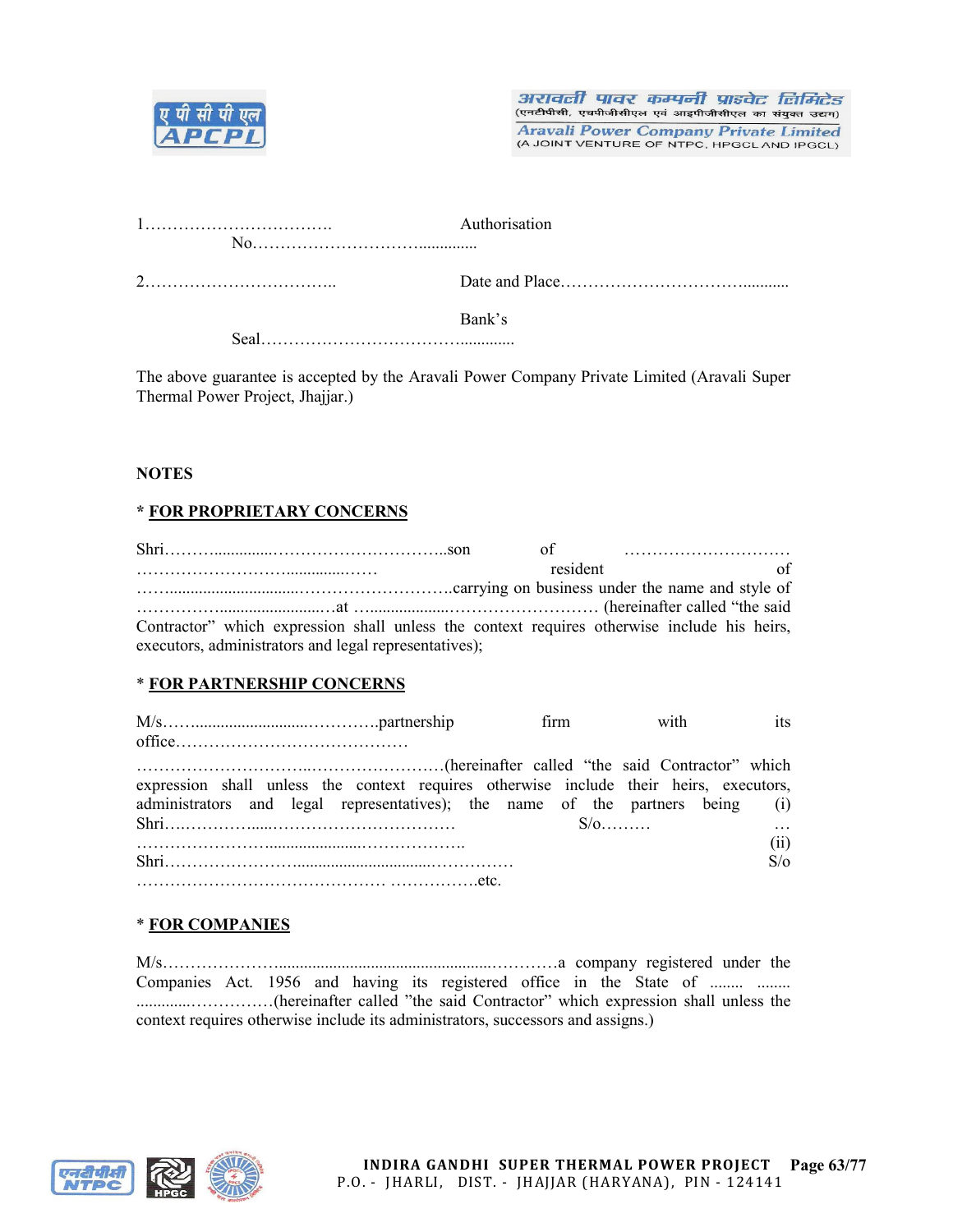

## PROFORMA BANK GUARANTEE FOR LUMPSUM ADVANCE

(On Non-Judicial Stamp Paper of Appropriate Value)

To Aravali Power Company Private Limited Aravali Super Thermal Power Project, Jhajjar Post. Jharli, District- Jhajjar (Haryana) Pin No. 124125

1. In consideration of the Aravali Power Company Private Limited (Aravali Super Thermal Power Project,Jhajjar), having its Registered Office at NTPC Bhawan, Scope Complex, 7, Institutional area, Lodhi Road, New-Delhi-110 003 (hereinafter called the "Owner" which expression shall unless repugnant to the subject or context include its successors and assigns) having agreed under the terms and conditions of the Award Latter No…............………………….dated……………………………Issued by the Owner which have been unequivocally accepted by……………………….in connection with the work of "…………………… ……………………………………………………………………………………………………… ……………………………………………………………………………………………..……… ………………………… …………………………………………………………Specification No. …………………………………......… (hereinafter called "the said Contract") to make at the request of the Contractor a lumpsum advance of Rs.………………/- (Rupees ………………………………… only) for utilising it for the purpose of the Contract on his furnishing a guarantee acceptable to the Owner. We…………………………Bank incorporated under ………………………………………………and having one of our branches at………………………… ………… ……………………………………….(hereinafter referred to as "the said Bank") do hereby guarantee the due recovery by the Owner of this said advance with interest thereon as provided according to the terms and conditions of the Contract. If the said Contractor fails to utilize the said advance for the purpose of the Contract and/or the said advance together with interest thereon as aforesaid is not fully recovered by the Owner, we,…………………………………………………Bank hereby unconditionally and irrevocably undertake to pay to the Owner on demand and without demur to the extent of the said sum of Rs…………/- (Rupees…………………………….only), any claim made by the Owner on us for the loss or damage caused to or suffered by the Owner by reason of the Owner not being able to recover in full the said sum of Rs………………/- (Rupees………………………………........................….only) with interest as aforesaid.

2.We,………………………............……….Bank further agree that the Owner shall be the sole judge of and as to whether the said Contractor has not utilized the said advance or any part thereof for the purpose of the Contract and the extent of loss or damage caused to or suffered by the Owner on account of the said advance together with interest not being recovered in full and the decision of the Owner that the said Contractor has not utilized the said advance or any part thereof for the purpose of the Contract and as to the amount or amounts of loss or damage caused to or suffered by the Owner shall be final and binding on us.

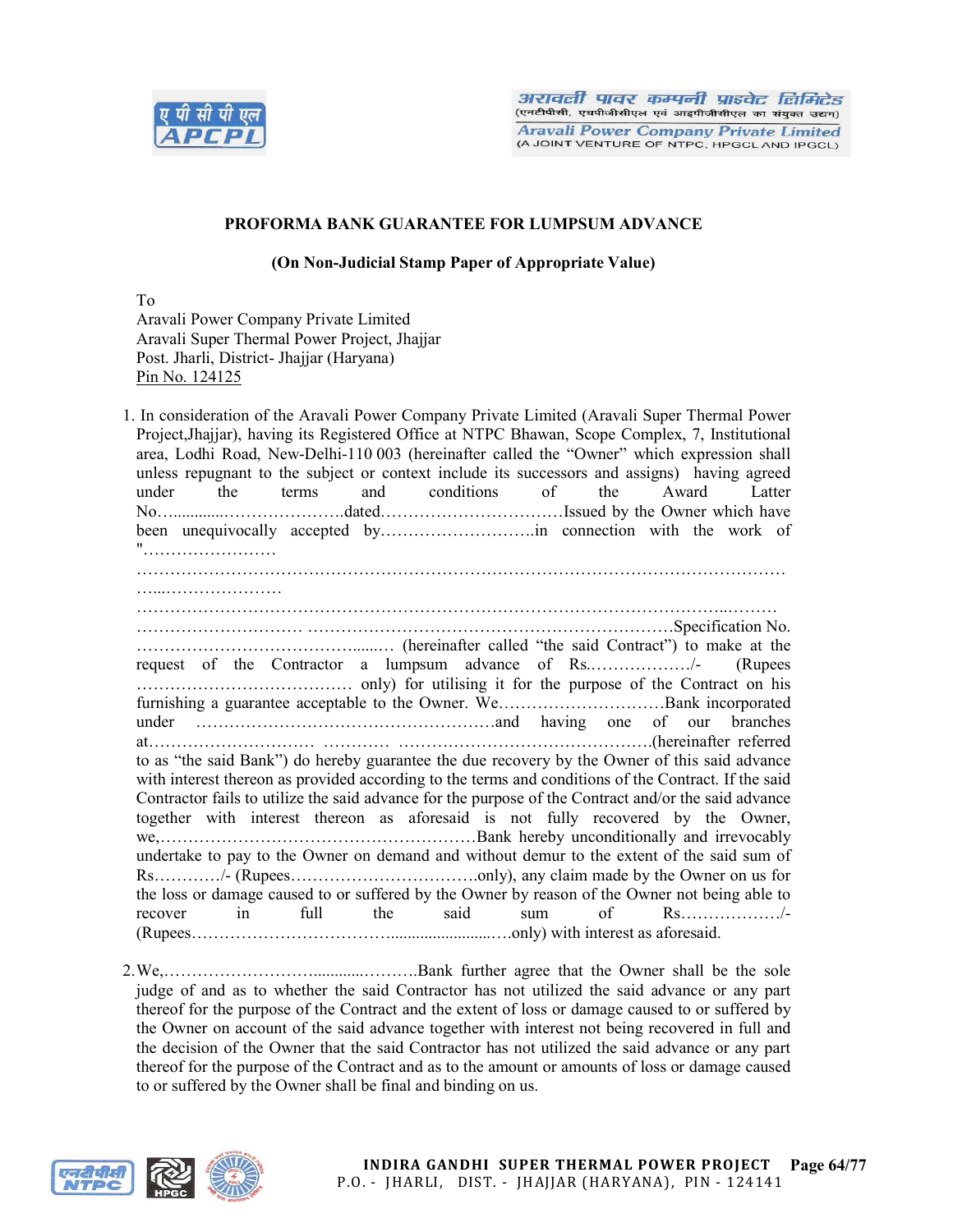

3. We, the said Bank, further agree that the Guarantee herein contained shall remain in full force and effect during the period that would be taken for the performance of the said Contract and till the said advance with interest has been fully recovered and its claims satisfied or discharged and till owner certifies that the said advance with interest has been full recovered from the said Contractor, and accordingly shall have no claim under this Guarantee after 30 (thirty) days from the date of satisfactory completion of the said Contract (as per the mutually agreed Work schedule) i.e. up to and inclusive of ……………….. (date) unless a notice of the claim under this guarantee has been served on the Bank before the expiry of the said period i.e.......…...

\*Refer Note at the end of proforma.

 (Date) in which case the same shall be enforceable against the Bank notwithstanding the fact, that the same is enforced after the expiry of the said period.

- 4. The Owner shall have the fullest liberty without effecting in any way the liability of the Bank under this Guarantee or indemnity form time to vary any of the terms and conditions of the said Contractor or the said advance or to extend time of performance by the said Contractor or to postpone for any time and form time to time any of the powers exercisable by it against the said Contractor and either to enforce or forbear from enforcing any of the terms and conditions governing the said Contract or advance available to Owner and the said Bank shall not be released from its liability under these present by any exercise by the Owner of the liberty with reference to the matters aforesaid or by reason of time being given to the said Contractor or any other forbearance, act or omission on the part of the Owner or any indulgence by the Company to the said Contractor on any other matter or thing whatsoever which under the law relating to sureties would but for this provision have effect of so releasing the Bank from its such liability.
- 5. It shall not be necessary for the Owner to proceed against the Contractor be-fore proceeding against the bank and the Guarantee herein contained shall be enforceable against the Bank, notwithstanding any security which the Owner may have obtained or obtain form the Contractor shall at the time when proceedings are taken against the Bank hereunder be outstanding or unrealised.
- 6. We, the said Bank, lastly undertake not to revoke this Guarantee during its currency except with the previous consent of the Owner in writing and agree that any change in Constitution of the said Contractor or the said Bank shall not discharge out liability hereunder.

If any further extension of this Guarantee is required the same shall be extended to such required periods on receiving instructions from M/s……........… on whose behalf this guarantee is issued.

Notwithstanding anything contained herein before our liability under this Guarantee is restricted to Rs………………../- (Rupees………...........................………………….only) together with interest. Our undertaking shall commence from the date of execution and shall remain in force up to…………………… Dated this…………………….day of ………………………………..20

In presence of: For and on behalf of (the Bank) Signature…………………………………............



Page 65/77 INDIRA GANDHI SUPER THERMAL POWER PROJECT P.O. - JHARLI, DIST. - JHAJJAR (HARYANA), PIN - 124141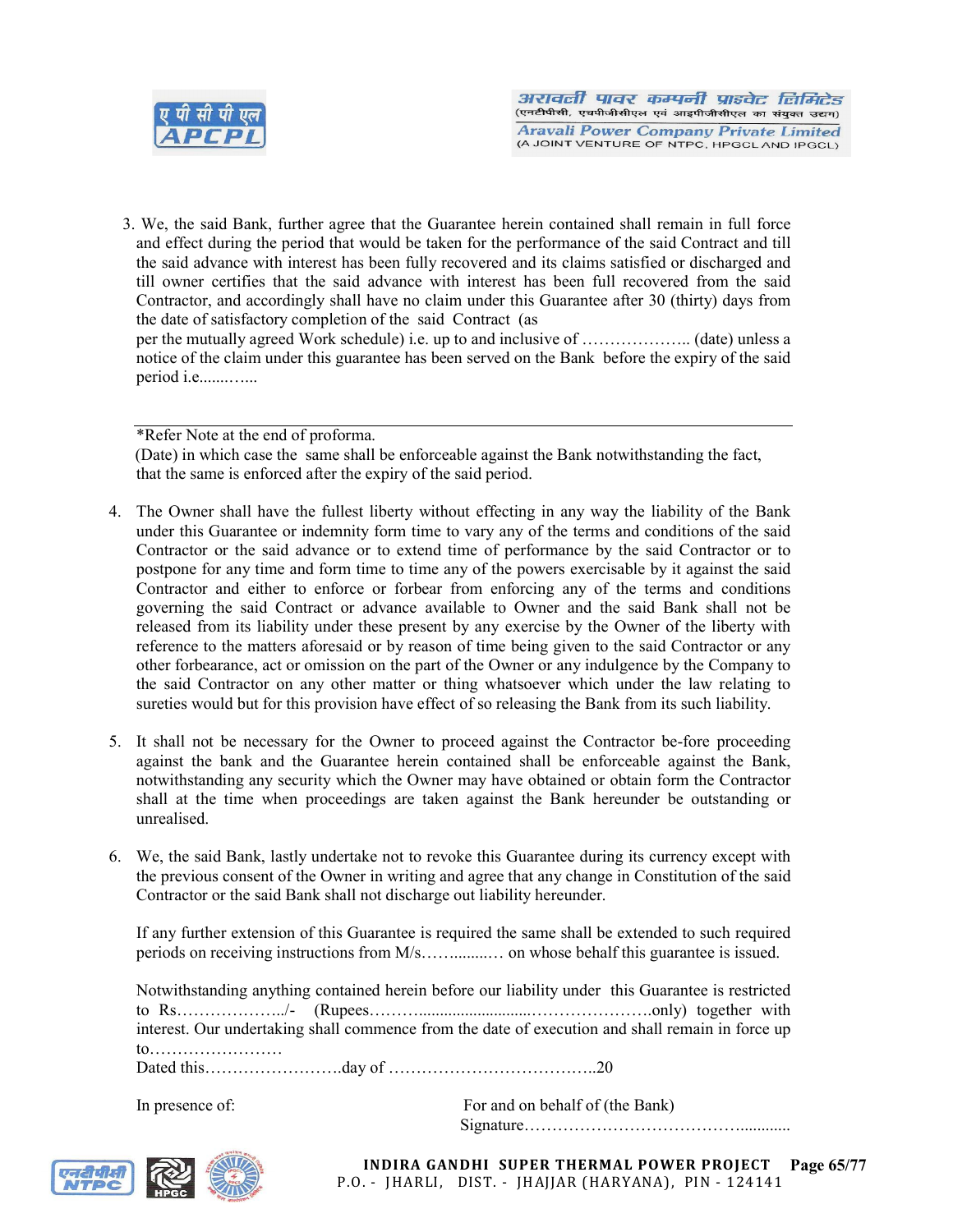

अरावली पावर कम्पनी प्राइवेट लिमिटेड (एनटीपीसी, एचपीजीसीएल एवं आइपीजीसीएल का संयुक्त उद्यम) **Aravali Power Company Private Limited** 

(A JOINT VENTURE OF NTPC, HPGCL AND IPGCL)

## **WITNESS**

|                                                                                                   | Authorisation |
|---------------------------------------------------------------------------------------------------|---------------|
|                                                                                                   |               |
| $\text{Real} \dots \dots \dots \dots \dots \dots \dots \dots \dots \dots \dots \dots \dots \dots$ | Bank's        |

The above guarantee is accepted by the Owner

For and On behalf of Aravali Power Company Private Limited (Aravali Super Thermal Power Project, Jhajjar.)

## **NOTES**

# \* FOR PROPRIETARY CONCERNS

Shri………..............…………………………..son of ………………………… ………………………..............…… resident of ……...............................……………………….carrying on business under the name and style of ……………........................…at …...................……………………… (hereinafter called "the said Contractor" which expression shall unless the context requires otherwise include his heirs, executors, administrators and legal representatives);

#### \* FOR PARTNERSHIP CONCERNS

|                                                                                        | firm to the set of the set of the set of the set of the set of the set of the set of the set of the set of the | with | its        |
|----------------------------------------------------------------------------------------|----------------------------------------------------------------------------------------------------------------|------|------------|
|                                                                                        |                                                                                                                |      |            |
|                                                                                        |                                                                                                                |      |            |
| expression shall unless the context requires otherwise include their heirs, executors, |                                                                                                                |      |            |
| administrators and legal representatives); the name of the partners being (i)          |                                                                                                                |      |            |
|                                                                                        |                                                                                                                |      |            |
|                                                                                        |                                                                                                                |      | (ii)       |
|                                                                                        |                                                                                                                |      | $S/\sigma$ |
|                                                                                        |                                                                                                                |      |            |

#### \* FOR COMPANIES

M/s…………………...................................................…………a company registered under the Companies Act. 1956 and having its registered office in the State of ........ ........

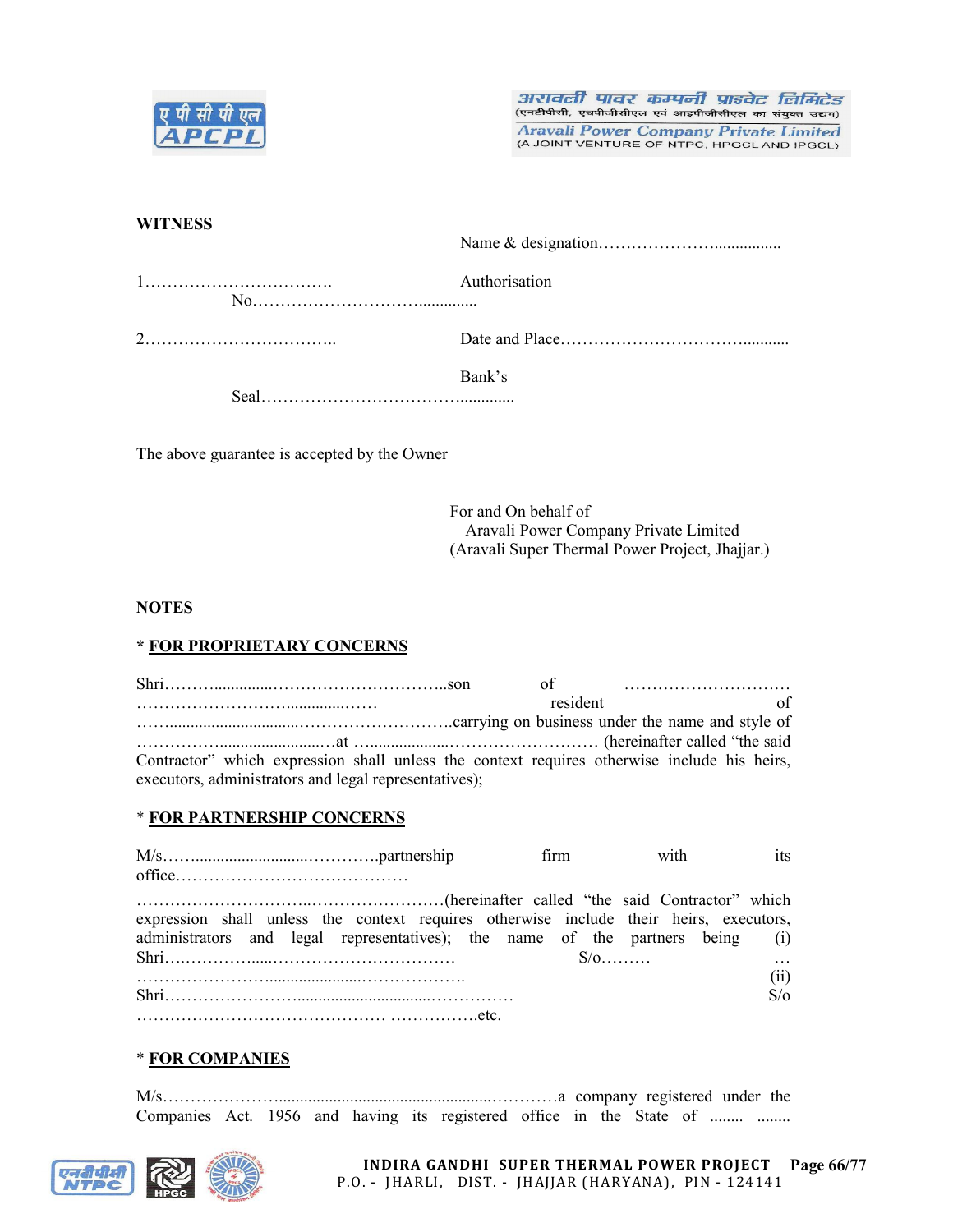

अरावली पावर कम्पनी प्राइवेट लिमिटेड पर नामा गायर नगर नगर आरम्भा समागरित<br>(एनटीपीसी, एचपीजीसीएल एवं आइपीजीसीएल का संयुक्त उद्यम) **Aravali Power Company Private Limited** (A JOINT VENTURE OF NTPC, HPGCL AND IPGCL)

.............……………(hereinafter called "the said Contractor" which expression shall unless the context requires otherwise include its administrators, successors and assigns.)



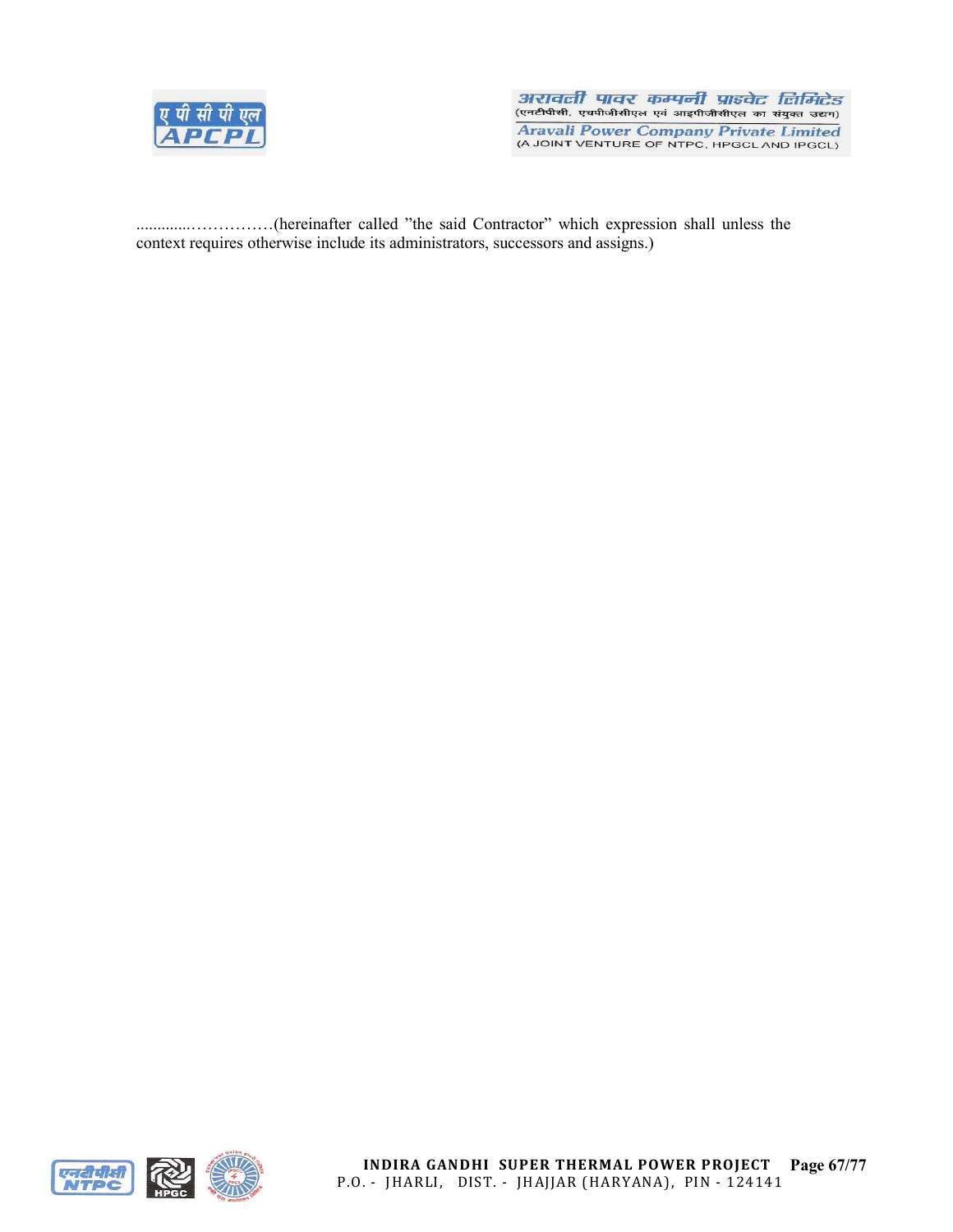

# FORM OF BANK GURANTEE FOR REMOVAL OF PLANT AND EQUIPMENT FROM THE SITE (ON NON-JUDICIAL STAMP PAPER) (Condition No.54)

To

Aravali Power Company Private Limited Aravali Super Thermal Power Project, Jhajjar Post. Jharli, District- Jhajjar (Haryana) Pin No. 124125

1. In consideration of the Aravali Power Company Private Limited (ASTPP, Jhajjar) hereinafter called "The Owner" which expression shall unless repugnant to the subject or context include his successors and assigns) having agreed under the terms and conditions of Contract No………….........……dated ………………made between…………………………………\*………………………………………. Bank (hereinafter referred to as " the said Bank ") and having our registered office at………………. and the Owner in connection with……………………..(hereinafter called "the said Contract") to permit the Contractor to remove the plant and equipment mentioned in the Schedule hereto hypothecated to the Owner as security against a loan of Rs................……………with interest as provided in the Contract granted to the Contractor by the Owner from the Site to any other works of the Contractor on his furnishing an acceptable Bank guarantee, we the ....................………………………… ………………… do hereby undertake and agree to indemnity and keep indemnified the Owner from time to time to the extent of Rs................... (Rupees………... ..………………………......….only) against any loss or damages, costs charges and expenses caused to or suffered by or that may be caused to or suffered by the Owner by reason of the Contractor failing to bring back to the Site the said plant and equipment or any part thereof and to unconditionally pay the amount claimed by the Owner or demand and without demur to the extent aforesaid.

2.We……………………Bank further agree that the Owner shall be the sole judge of and as to whether the said Contractor as failed to bring the said plant and equipment or any part hereof back to the Site and the extent of loss, damage, costs, charges and expenses caused to or suffered by or that may be caused to or suffered by the Owner on account here of land the decision of the Owner that the said Contractor has so failed and as to the amounts of loss, damage, costs, charges and expenses

caused to or suffered by or that may be caused to or suffered by the Owner from time to time shall be final and binding on us.

3.We, the said bank further agree that the Guarantee herein contained shall remain in full force and effect till the Owner certifies that the said plant and equipment have been brought back to the Site or the said loan of Rs…………..with interest has been repaid to the Owner in full and accordingly discharges this Guarantee subject, however, that the Owner shall have no claim under Guarantee after………………… years of the date of completion of the Contract or from the date of cancellation of the said Contract, as the case may be unless a notice of the claim under this Guarantee has been served on the Bank before the expiry of the said period of ……………years in which case the same shall be enforceable against the Bank notwithstanding the fact that the same is enforced after the expiry of the said period of ……………..Years.

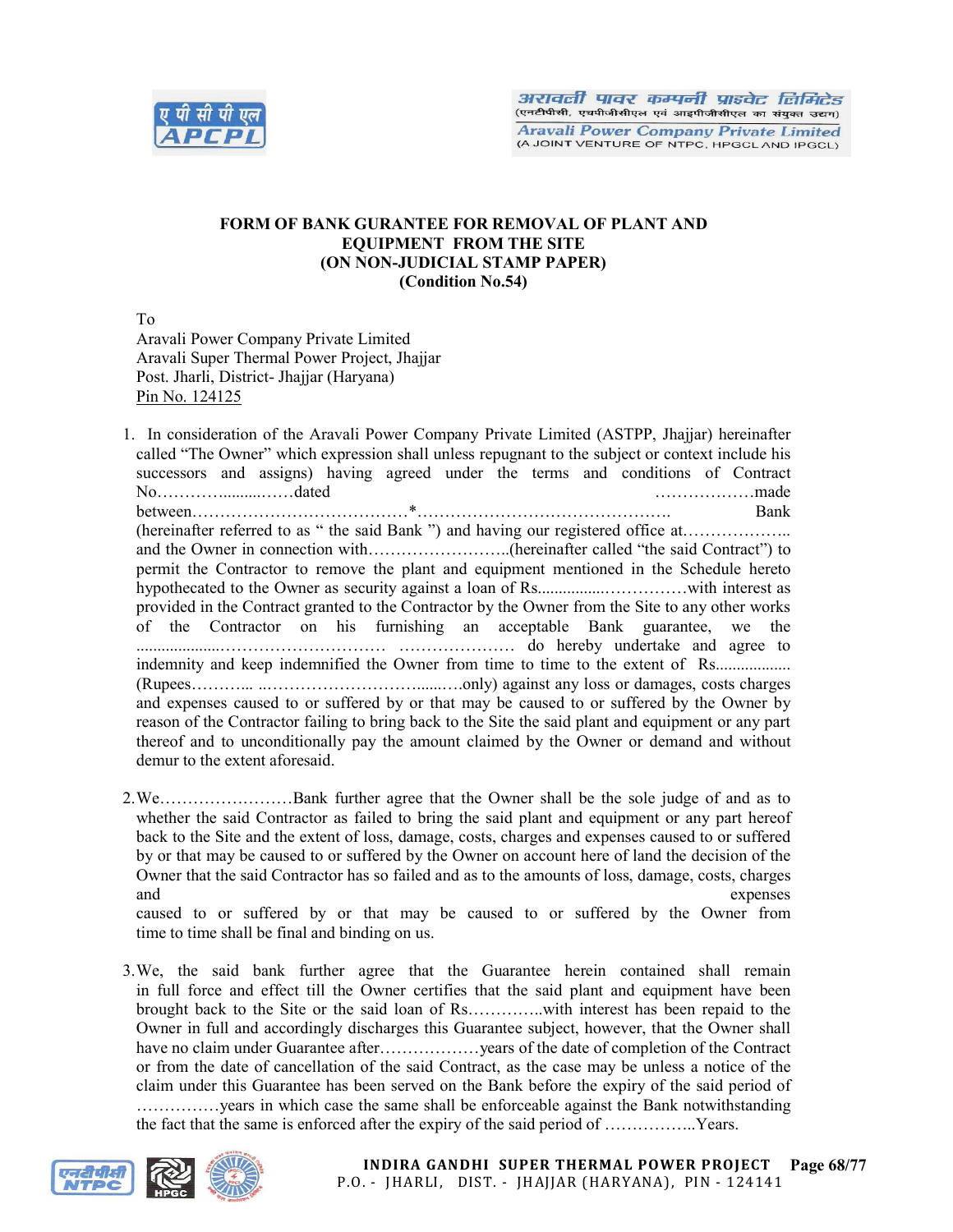

The Owner shall have the fullest liberty without effecting in any way the liability of the Bank under this Guarantee or indemnity, from time to time to vary any of the terms and conditions of the said Contract or the loan or to extend time of performance by the said Contractor or to postpone for any time and from time to time any of the powers exercisable by it against the said Contractor and either to enforce or forbear from enforcing any of the terms and conditions governing the said Contract or securities as available to the Owner and the said Bank shall not be released from its liability under these presents by any exercise by the Owner of the liberty with reference to the matter aforesaid or by reason of time being given to the said Contractor or any other forbearance, act or omission on the part of the Owner or any indulgence by the Owner to the said Contractor or any other matter or thing whatsoever which under the law relating to sureties would but for this provision have the effect of so releasing the Bank from its such liability.

It shall not be necessary for the Owner to proceed against the Contractor before proceeding against the Bank and the guarantee herein contained shall be enforceable against the Bank, notwithstanding any security which the Owner may have obtained or obtain from the Contractor shall at the time when proceedings are taken against the Bank hereunder be outstanding or unrealised.

We, the said Bank lastly undertake not to revoke this Guarantee during its currency except with the previous consent of the Owner, in writing and agree that any change in the Constitution of the said Contractor or the said Bank shall not discharge our liability hereunder.

|                  | For<br>on behalf<br>and<br>of<br>the                                                      |  |  |  |  |  |  |  |
|------------------|-------------------------------------------------------------------------------------------|--|--|--|--|--|--|--|
|                  |                                                                                           |  |  |  |  |  |  |  |
| In presence of   | Common Seal of the                                                                        |  |  |  |  |  |  |  |
|                  | Bank                                                                                      |  |  |  |  |  |  |  |
| Witness:         |                                                                                           |  |  |  |  |  |  |  |
| 1.               |                                                                                           |  |  |  |  |  |  |  |
|                  |                                                                                           |  |  |  |  |  |  |  |
| $\overline{2}$ . |                                                                                           |  |  |  |  |  |  |  |
|                  | Authorisation No:                                                                         |  |  |  |  |  |  |  |
|                  | The above Guarantee is accepted by                                                        |  |  |  |  |  |  |  |
|                  | the Aravali Power Company Private Ltd.<br>(Aravali Super Thermal power Project, Jhajjar)  |  |  |  |  |  |  |  |
|                  | For and on behalf of the                                                                  |  |  |  |  |  |  |  |
|                  | Aravali Power Company Private Limited./<br>(Aravali Super Thermal Power Project, Jhajjar) |  |  |  |  |  |  |  |
|                  |                                                                                           |  |  |  |  |  |  |  |
| NATES            | (Name and Designation)                                                                    |  |  |  |  |  |  |  |

NOTES



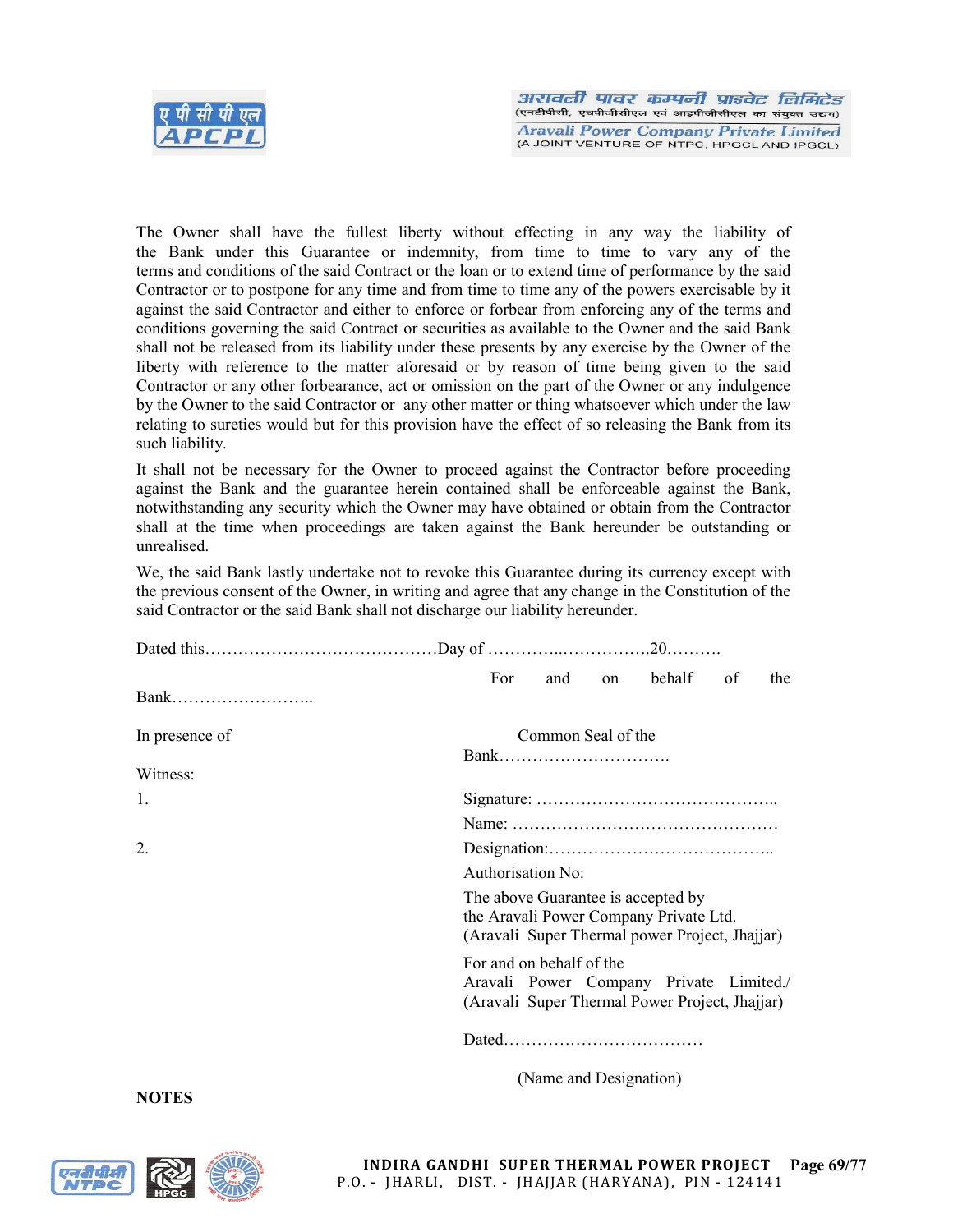

# \* FOR PROPRIETARY CONCERNS

|                                                                                                                                                      |  |          |  | $\sigma$ of $\ldots$ $\ldots$ $\ldots$ $\ldots$ $\ldots$ |  |
|------------------------------------------------------------------------------------------------------------------------------------------------------|--|----------|--|----------------------------------------------------------|--|
|                                                                                                                                                      |  | resident |  |                                                          |  |
|                                                                                                                                                      |  |          |  |                                                          |  |
|                                                                                                                                                      |  |          |  |                                                          |  |
| Contractor" which expression shall unless the context requires otherwise include his heirs,<br>executors, administrators and legal representatives); |  |          |  |                                                          |  |

## \* FOR PARTNERSHIP CONCERNS

|                                                                                        |  | firm with | its        |
|----------------------------------------------------------------------------------------|--|-----------|------------|
|                                                                                        |  |           |            |
|                                                                                        |  |           |            |
| expression shall unless the context requires otherwise include their heirs, executors, |  |           |            |
| administrators and legal representatives); the name of the partners being (i)          |  |           |            |
|                                                                                        |  |           |            |
|                                                                                        |  |           | (i)        |
|                                                                                        |  |           | $S/\alpha$ |
|                                                                                        |  |           |            |

# \* FOR COMPANIES

M/s…………………...................................................…………a company registered under the Companies Act. 1956 and having its registered office in the State of ........ ........ .............……………(hereinafter called "the said Contractor" which expression shall unless the context requires otherwise include its administrators, successors and assigns.)



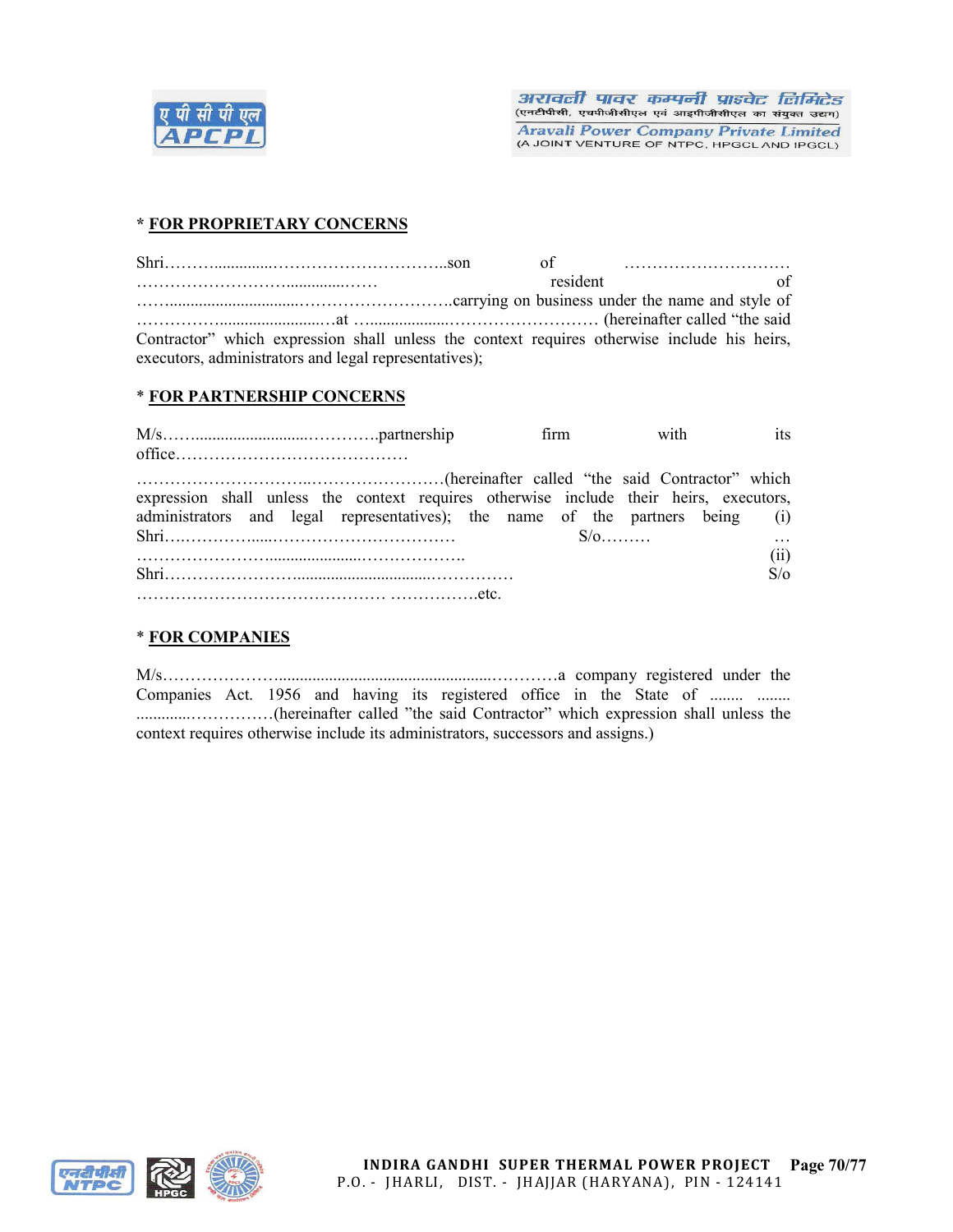

## FORM OF HYPOTHECATION DEED

### (ON NON – JUDICIAL PAPER ON APPROPRIATE VALUE)

#### (Condition No.54 (a))

THIS INDENTURE made this …………… day of ……………. 20 BETWEEN. ……………......\*...................… of the one part and Aravali Power Company Private Limited (Aravali Super Thermal Power Project) here in after called "the Company" which expression shall unless the context requires otherwise include its successors and assigns of the other part:

WHEREAS under Condition 54 (a) of the General Condition of Contract relating to the terms and conditions of Award letter No…………............…………… dated ……………which have been unequivocally accepted by the Contractor, the Contractor has applied to the Company for a loan of Rs………………. (Rupees……………………………….. ………………………………….only) for Plant and Equipment described in the Schedule hereto specifically acquired by the Contractor for the works and brought to Site.

AND WHEREAS one of the conditions on which the said loan of Rs. ........................... is to be granted by the Company to the Contractor is that the Contractor shall hypothecate the plant and equipment described in the Schedule hereto in favour of the Company as Security for the Company for the due repayment of the said loan.

AS WHEREAS the Contractor has represented that he is the Owner of the plant and equipment described in the Schedule hereto and the same is free from encumbrances.

NOW THIS INDENTURE WITNESSETH THAT in pursuance of the said agreement and in consideration of the premises the Contractor do hereby hypothecate, assign and transfer to the Company the Plant and equipment described in the Schedule hereto the intent that the same shall remain and form security for repayment to the Company of the said loan of Rs……………… together with the interest thereon at …………..% per annum.

1. The Contractor hereby agrees, declares and covenants with the Company as follows:-

(a) The Contractor shall repay to the Company the said loan of Rs………… (Rupees……………….. only) together with interest thereon as aforesaid by and agrees that the said loan be recovered by the Company by making deductions in the manner provided in Condition 54 of the General Conditions of Contract and other conditions of the Award letter from the claims made by the Contractor against the Company for "on account payment".

(b) The Contractor has paid in full the purchase price of the Plant & Equipment described in the Schedule hereto and each and every one of them and that the same are the absolute property of the Contractor and that the same have not been sold, pledged, mortgaged or transferred or in any way dealt with by the Contractor.

(c) So long as any amount remains payable to the Company by the Contractor in respect of the said loan of Rs…….........……………….. the Contractor shall not sell, pledge,

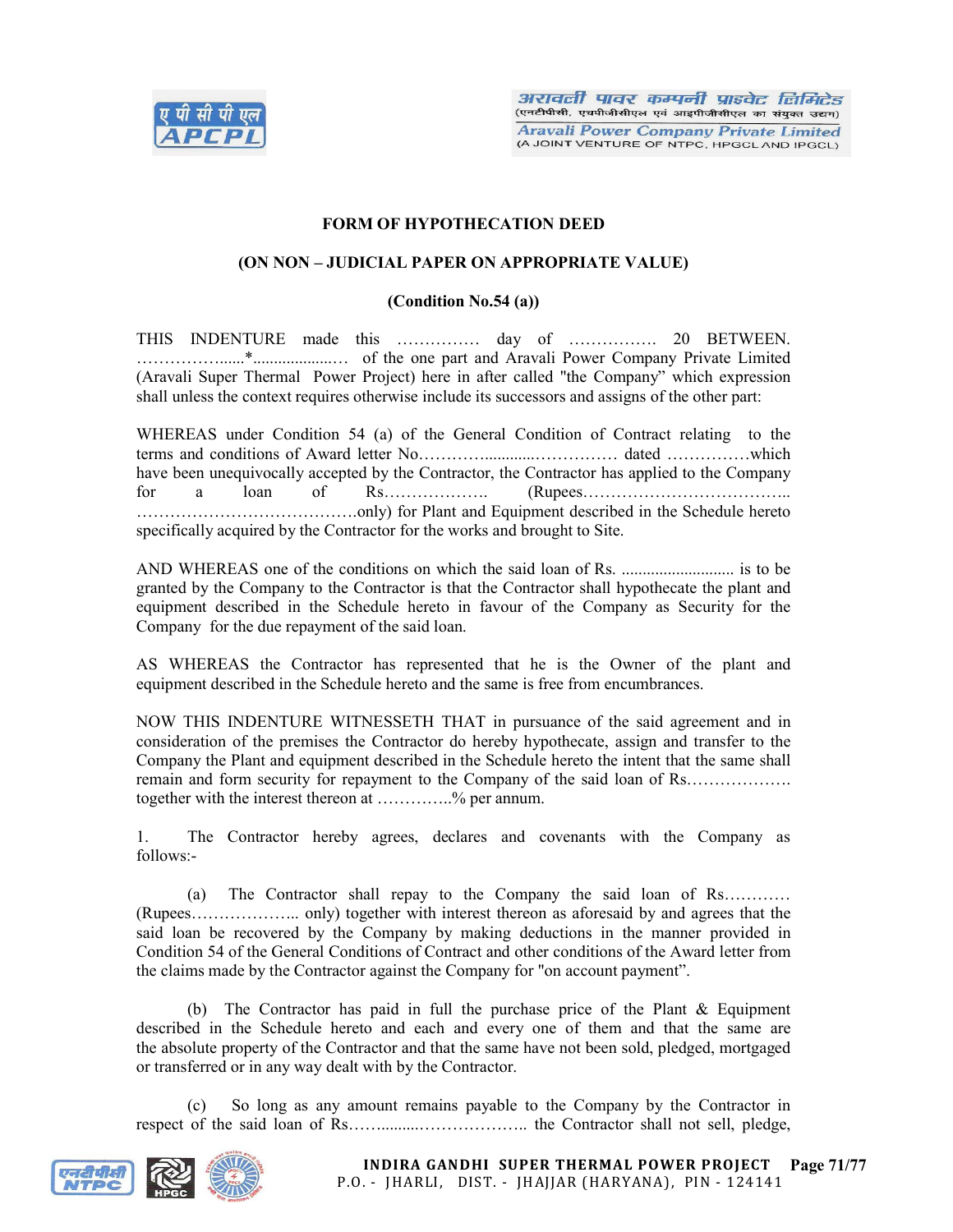

hypothecate, transfer, part with or in any way deal with the Plant and Equipment described in the Schedule hereto.

------------------------------------------

\* Refer Note at the end of proforma

(d) if the said loan of Rs………........………....... shall not be repaid by the Contractor or recovered in the manner described above by the said………........................ day of ….......……………………. due to any reason whatsoever or the said Contract has been determined earlier or cancelled or if the Contractor shall sell, pledge,

mortgage, transfer, part with or in any way deal with the said plant and equipment or any part thereof or the Contractor or any of the partners is adjudged insolvent or the Contractor is to be wound the contract of the contract of the contract of the contract of the contract of the contract of the contract of the contract of the contract of the contract of the contract of the contract of the contract of the cont

or makes any composition or arrangement with its creditors or the Contractor shall commit breach of any of the terms and conditions or covenants as herein contained or if any of the said plant and equipment or if any other property whatsoever belonging to the Contractor has been sold or attached for a period of not less than 21 days in execution of the decree of any court for payment of money, the whole of the said loan of Rs……..................……………………. or such part thereof as may have remained unpaid or un recovered together with interest thereon shall forthwith become due and payable.

(e) The Company may on the happening of any of the event mentioned in the preceding clause(d) or in the event of the said loan or any part thereof becoming due and payable and has not been paid or recovered or cannot be recovered as provided in the said conditions, seize and take possession of the said plant and equipment (and either remain in possession thereof without removing the same or else may remove the same) and sell the plant and equipment or any of them either by public auction or private Contract and may out of the sale proceeds retain the balance of the said loan and interest there on remaining unpaid and unrecovered and all cost, charges and expenses and payments incurred or made in maintaining, defending or protecting the rights of the Company hereunder and shall pay over the surplus, if any, to the Contractor.

(f) The Contractor shall at all times during the continuance of the security and at the expense of the Contractor insure and keep insured the plant and equipment described in the Schedule hereto for the full value thereof in the joint names of the Contractor and the Company with an insurance company to be approved by the Engineer-in-Charge against the risk of loss or damage from whatever cause arising other than the Excepted Risks. During the continuance of the security the Contractor shall pay all premia and sums of money necessary for keeping such insurance on foot and the insurance policy and receipts in original for premia paid shall be deposited with the Engineer-in-Charge. The Contractor shall assign all his rights, title and interest in the policy to the Company.

(g) The Contractor shall not permit or suffer the said plant and equipment or any part thereof to be destroyed or damaged or used or to be used or to deteriorate in a greater degree than it would deteriorate by reasonable wear and tear thereof in the performance of the Contract.

(h) In the event of any damage or loss happening to the said plant and equipment or any part thereof from whatever cause other than Excepted Risks the Contractor shall forthwith have the same repaired or replaced as the case may be or arrange for payment of the entire amount

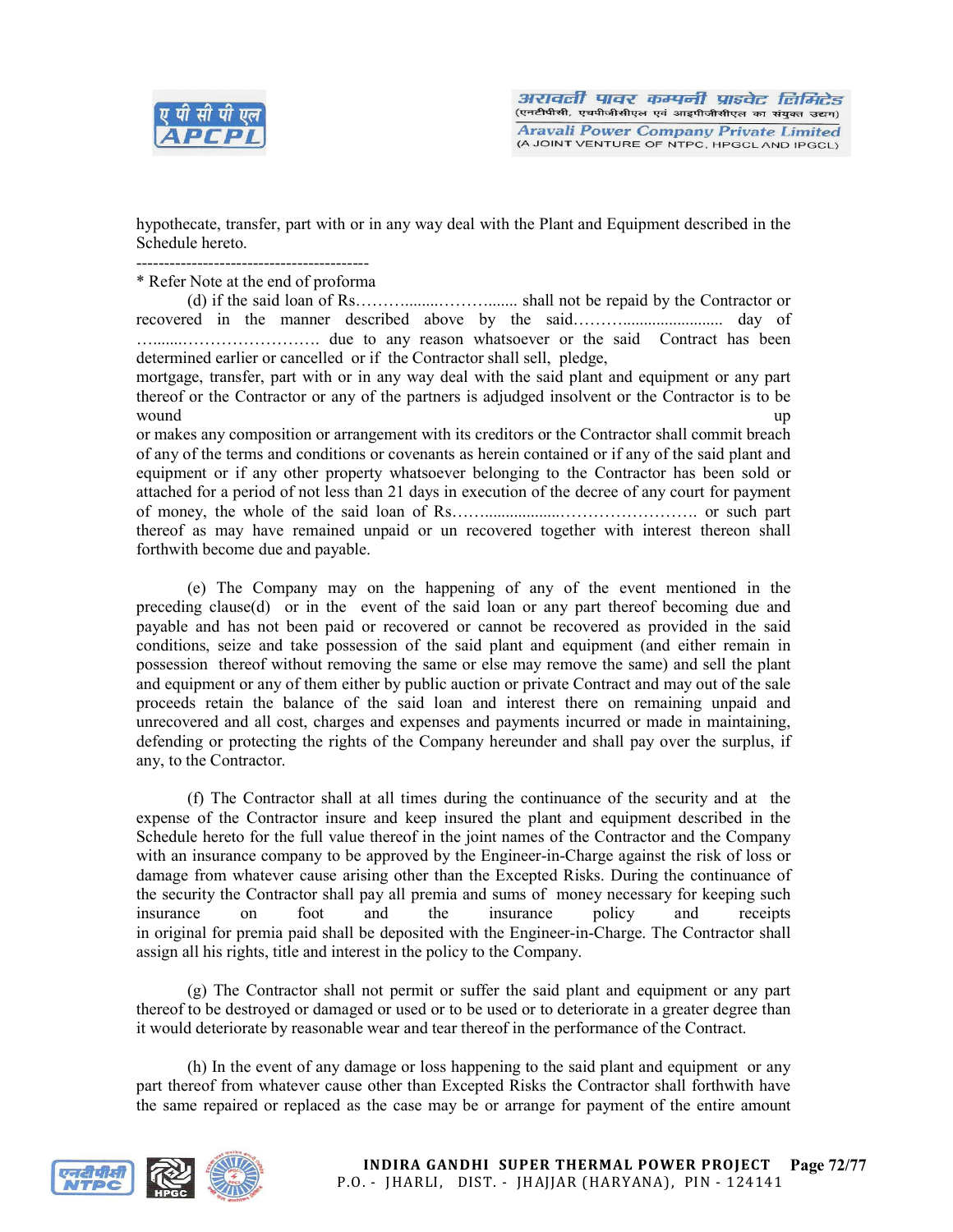

recovered or to be recovered from the insurance company to the Company towards the payment of the said loan of Rs…………………………………

2. Upon repayment or recovery in full of the amount secured on account of this hypothecation deed the said plant and equipment secured hereunder shall stand released from hypothecation

but this is without prejudices to the right of the Company under any other conditions of the contract.

# SCHEDULE ABOVE REFERRED TO

| Sl.<br>No. | Particulars<br>of PLANT and<br><b>EQUIPMENT</b> | Nos. | Purchase price/<br>price considered<br>reasonable by<br>Engineer-in-Charge | Total<br>price | Advance<br>$(75% \text{ of }$<br>Col.5) |
|------------|-------------------------------------------------|------|----------------------------------------------------------------------------|----------------|-----------------------------------------|
|            |                                                 |      |                                                                            |                |                                         |



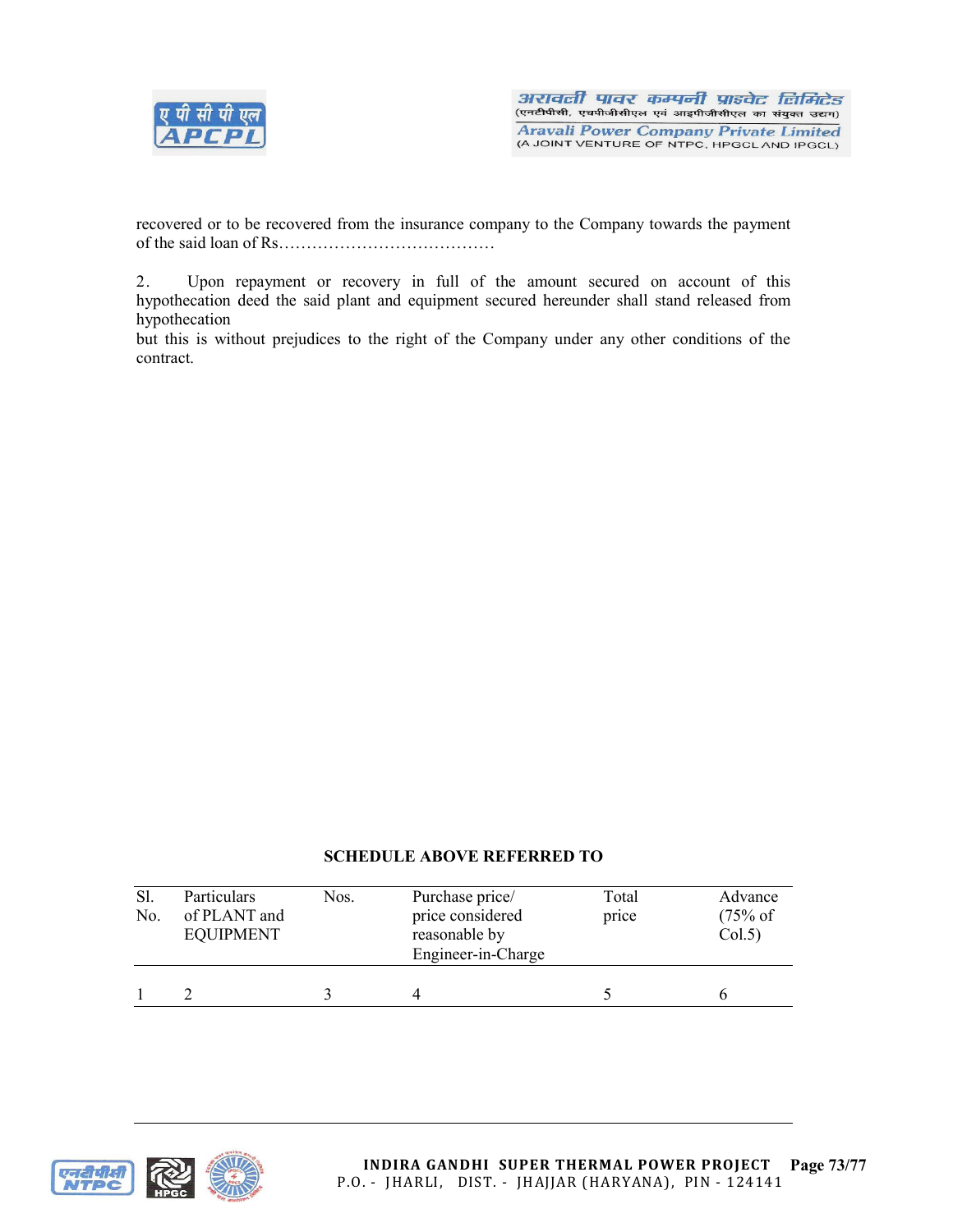

IN WITNESS WHEREOF the parties hereto have executed these presents on the day and your first above written.

Signed and delivered by the within named............ Signed by Shri...................................... (Name and Designation) ...............(Contractor.............. ............................................................. ............................................... For and behalf of the Aravali Power Company Private Limited (1) .......................................... (Aravali Super Thermal Power Project, Jhajjar) (2) .......................................... in the presence of: (1) ........................................................ (2) ........................................................

# \*NOTE:

## For Proprietary Concerns

| "the said Contractor" which expression shall unless the context requires otherwise include his |  |  |  |
|------------------------------------------------------------------------------------------------|--|--|--|
| heirs, executors, administrators and legal representatives);                                   |  |  |  |

## For Partnership Concerns

M/s……...........................…………a partnership firm having its registered office at ……………… (hereinafter called "the said Contractor" which expression shall unless the context requires otherwise include and their respective heirs, executors, administrators and legal representative); the partners of the firm being

| <b>Shri</b> |  |
|-------------|--|
|             |  |

(II) Shri….………….....……………………………S/o………………………………........................

## For Companies

M/s.................……a company under the Companies Act, 1956 and having its registered office at ............................... in the State of...............……………(hereinafter called "the said Contractor" which expression shall unless the context requires otherwise include its successors and assigns.)



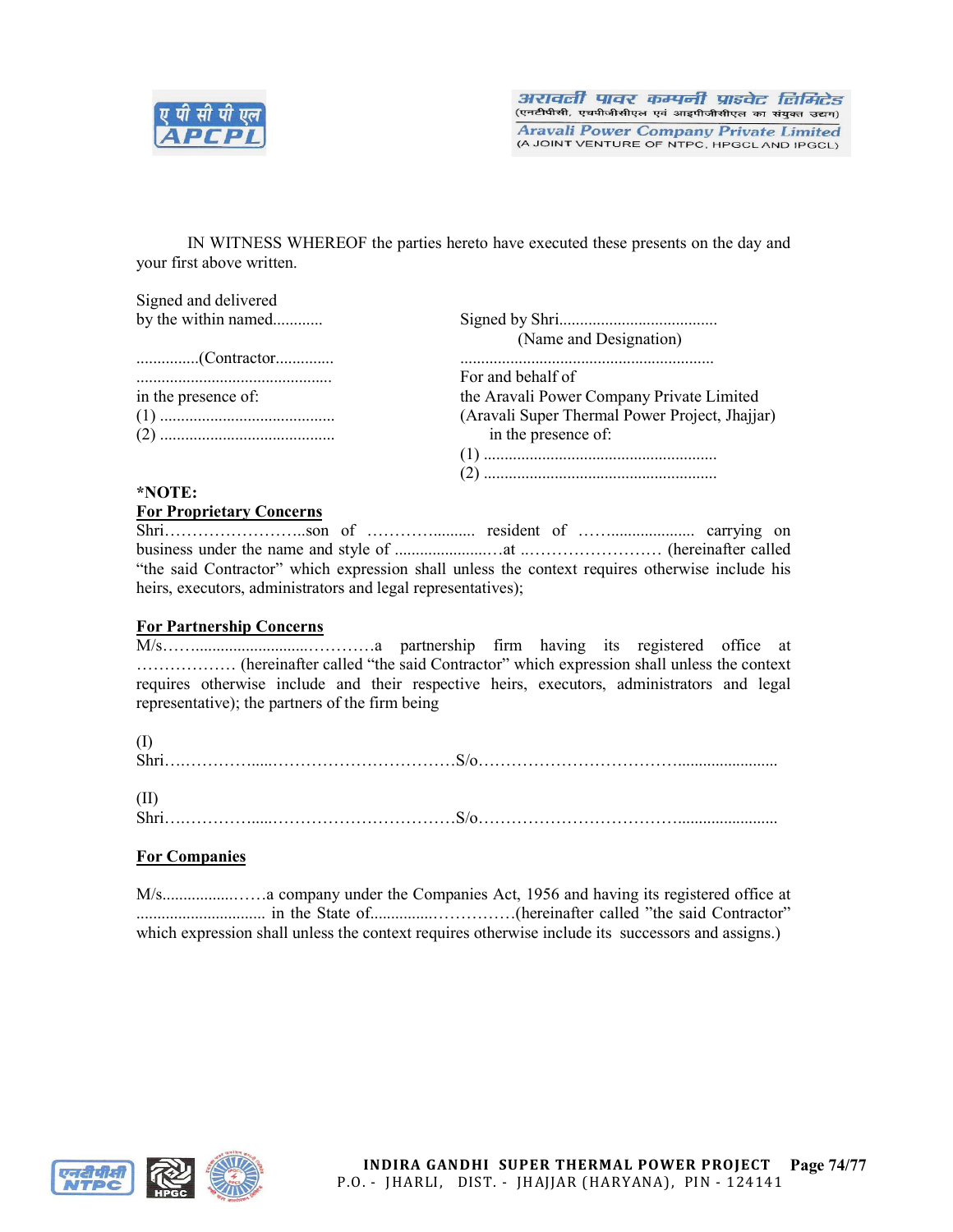

#### अरावली पावर कम्पनी प्राइवेट लिमिटेड (एनटीपीसी, एचपीजीसीएल एवं आइपीजीसीएल का संयुक्त उद्यम)

**Aravali Power Company Private Limited** (A JOINT VENTURE OF NTPC, HPGCL AND IPGCL)

## ANNEXURE A

#### LIST OF BANKS FROM WHICH BANK GUARANTEES FOR EARNEST MONEY DEPOSIT CAN BE ACCEPTED

## A. SBI AND ASSOCIATES

## B. NATIONALIZED BANKS

Bank of Baroda

## State Bank of India State Bank of Bikaner & Jaipur State Bank of Hyderabad State Bank of Indore State Bank of Mysore State Bank of Patiala State Bank of Saurasthra State Bank of Travancore

Allahabad Bank **Andhra Bank** Bank Bank of India Bank of Maharastra Canara Bank Central Bank of India Corporation Bank Dena Bank Indian Bank Indian Overseas Bank Oriental Bank Of Commerce Punjab National Bank Punjab & Sind Bank Syndicate Bank Union Bank Of India United Bank of India UCO Bank Vijaya Bank

#### C. SCHEDULED PRIVATE BANKS(INDIAN BANKS)

| Bank of Rajasthan         | Bharat Overseas bank Limited | Catholic Syrian Bank Ltd. |
|---------------------------|------------------------------|---------------------------|
| City Union Bank           | Dhanalakshmi Bank            | Federal Bank              |
| Jammu & Kashmir Bank Ltd. | Karnataka Bank Ltd.          | Karur Vyasa Bank Ltd.     |



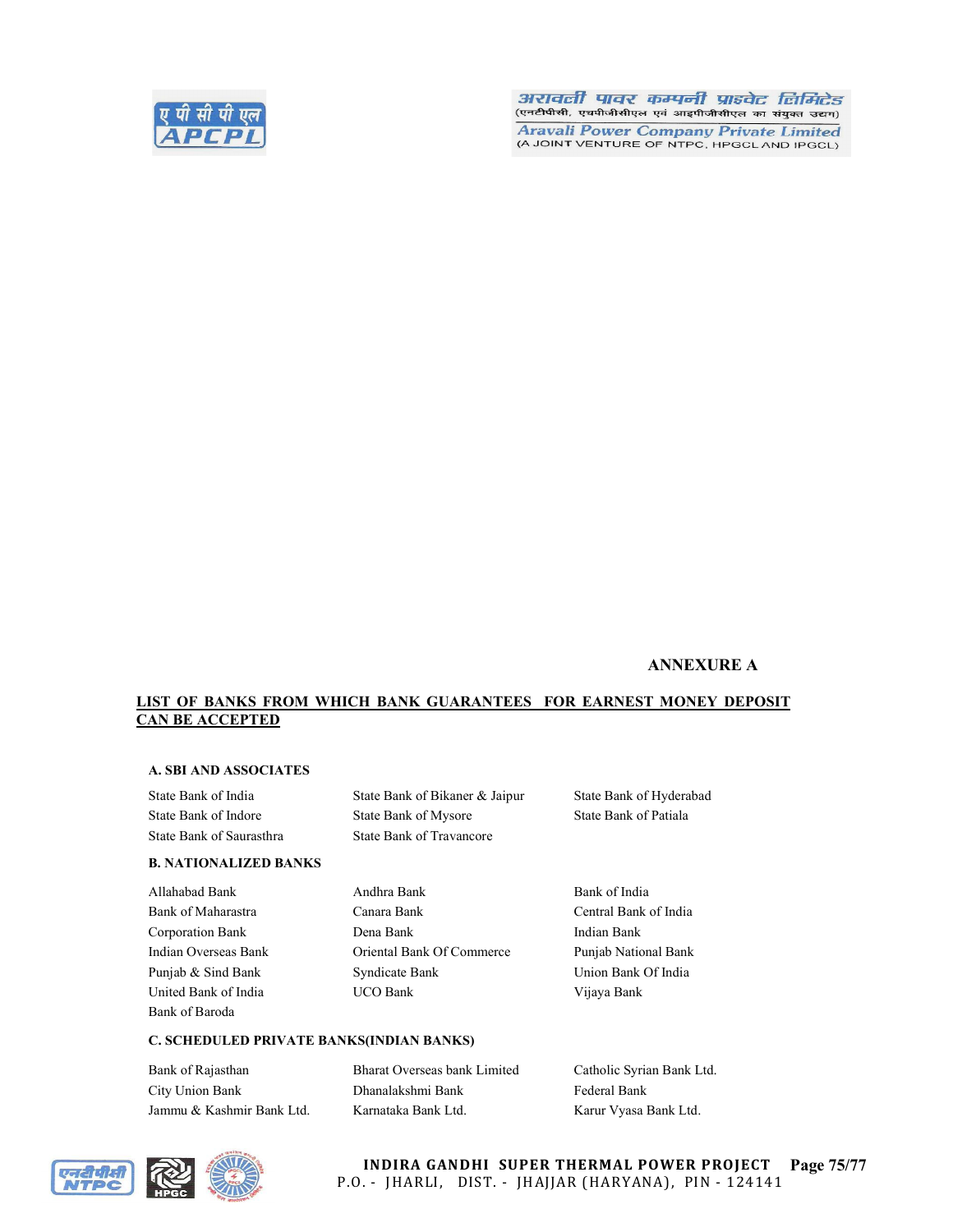

#### अरावली पावर कम्पनी प्राइवेट लिमिटेड (एनटीपीसी, एचपीजीसीएल एवं आइपीजीसीएल का संयुक्त उद्यम)

**Aravali Power Company Private Limited** (A JOINT VENTURE OF NTPC, HPGCL AND IPGCL)

| Lakhsmi Vilas Bank Ltd.      | Lord Krishna Bank Ltd.        | Nainital B |
|------------------------------|-------------------------------|------------|
| Kotak Mahindra Bank          | Ratnakar Bank Ltd.            | Sangli Ba  |
| South Indian Bank Ltd.       | Tamilnad Mercantile Bank Ltd. | United W   |
| ING Vyasa Bank Ltd.          | UTI Bank Ltd.                 | SBI Com    |
| Ganesh Bankof Kurundwad Ltd. | <b>INDUSSIND Bank Ltd.</b>    | Bank Ltd.  |
| ICICI Bank                   | HDFC Bank Ltd.                | Centurion  |
| Development Credit Bank Ltd. | Yes Bank                      |            |

nk Ltd. Nainital Bank Ltd. td. Sangli Bank Ltd. ntile Bank Ltd. United Western Bank Ltd. SBI Commercial & International Centurion Bank of Punjab Ltd.

#### D. SCHEDULED PRIVATE BANKS (FOREIGN BANKS)

Abu Dhabi Commercial Bank Ltd. ABN Amro Bank Limited American Express Bank Ltd. Bank of America NA Bank of Bahrain & Kuwait Mashreq Bank Bank of Nova Scotia Bank of Tokyo Mitsubishi UFJ Ltd. BNP Paribas Calyon Bank Barclays Bank Citi Bank Deutsche Bank The Hongkong & Shanghai Oman International Bank Societe Generale Banking Corporation Ltd. Sonali Bank Standard Chartered Bank J.P.Morgan Chase Bank State Bank State Bank of Mauritus Development Bank of Singapore Bank of Ceylon Bank International Indonesia Arab Bangladesh Bank Cho Hung Bank China Trust Bank Mizuho Corporate Bank Ltd. Krung Thai Bank Antwere Diamond Bank NV Belgium ING Bank NV

#### ANNEXURE B

## LIST OF BANKS FROM WHICH BANK GUARANTEES FOR ADVANCE/ SECURITY DEPOSIT CAN BE ACCEPETED.

#### A. SBI AND ASSOCIATES

| State Bank of India                 |      | State Bank of Bikaner & Jaipur  | State Bank of Hyderabad |
|-------------------------------------|------|---------------------------------|-------------------------|
| State Bank of Indore                |      | <b>State Bank of Mysore</b>     | State Bank of Patiala   |
| State Bank of Saurasthra            |      | <b>State Bank of Travancore</b> |                         |
| <b>B. NATIONALIZED BANKS</b>        |      |                                 |                         |
| Allahabad Bank                      |      | Andhra Bank                     | Bank of India           |
| Bank of Maharastra                  |      | Canara Bank                     | Central Bank of India   |
| Corporation Bank                    |      | Dena Bank                       | Indian Bank             |
| Indian Overseas Bank                |      | Oriental Bank Of Commerce       | Punjab National Bank    |
| Punjab & Sind Bank                  |      | Syndicate Bank                  | Union Bank Of India     |
| United Bank of India                |      | <b>UCO</b> Bank                 | Vijaya Bank             |
| Bank of Baroda<br>to $31.10.2008$ ) | (Up) |                                 |                         |

Bank of America NA ABN Amro Bank N.V. Bank of Novascotia Bank of Tokyo Mitsubishi UFJ Ltd. The Hongkong & Shanghai Banking





Corporation Ltd. BNP Paribas Barclays Bank Citi Bank N.A.

Development Bank of Singapore (Up to 06.07.2008)